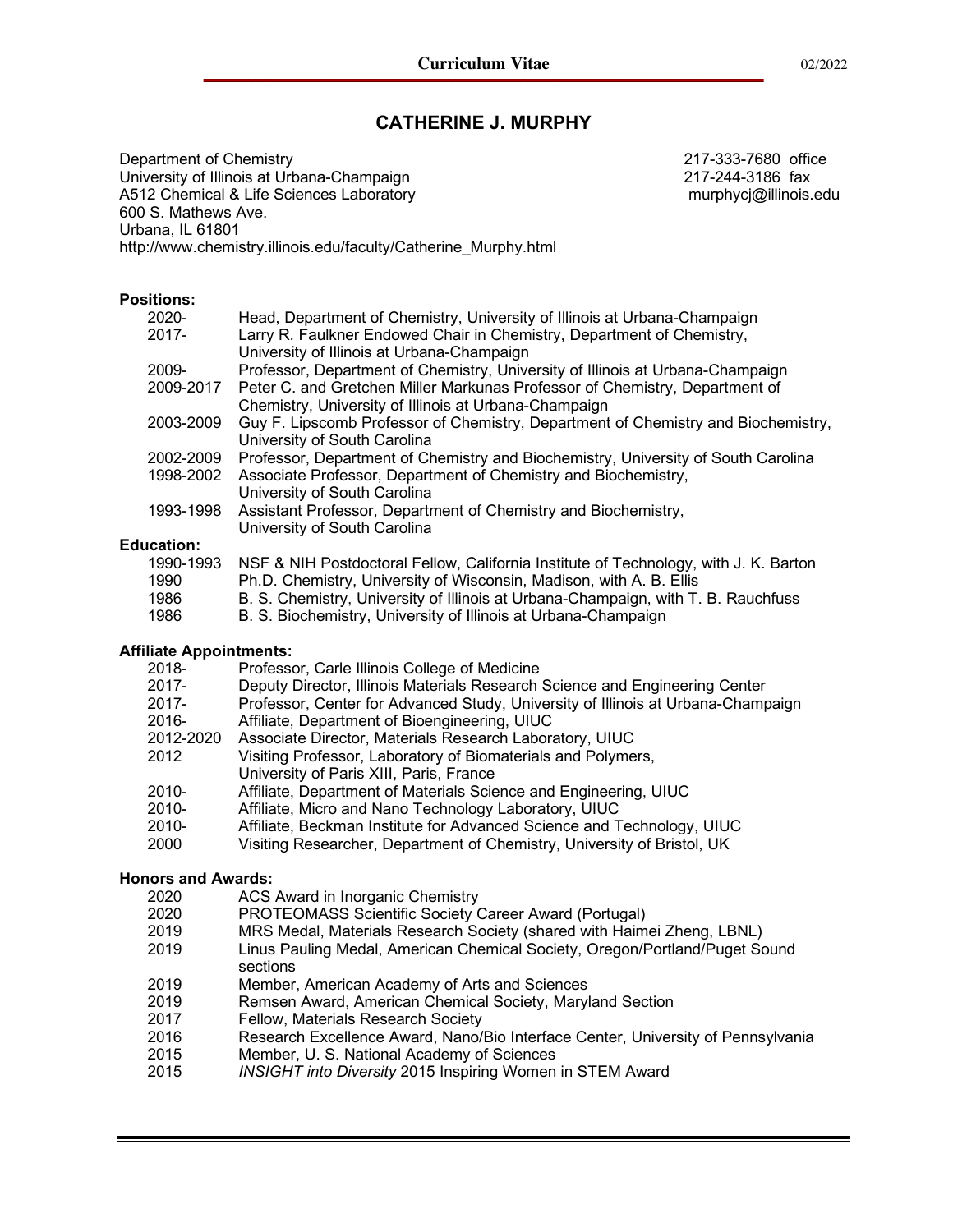- Langmuir Lecturer, Division of Colloid & Surface Chemistry, American Chemical Society
- 2015 TREE (Transformational Research and Excellence in Education) Award,
- Research Corporation for Science Advancement
- Fellow, Royal Society of Chemistry
- Carol Tyler Award, International Precious Metals Institute
- Fellow, American Chemical Society
- Inorganic Nanoscience Award, Div. of Inorganic Chemistry, American Chemical Society
- Fellow, American Association for the Advancement of Science
- Nanotech Briefs Nano 50 Award, Innovator Category
- Russell Award for Research in Science, Mathematics & Engineering, U. South Carolina
- Outstanding Undergraduate Research Mentor Award, U. South Carolina
- Siemens-Westinghouse High School Science Mentor Award
- Michael J. Mungo Undergraduate Teaching Award, U. South Carolina
- Golden Key Faculty Award for Creative Integration of Research and Undergraduate Teaching, U. South Carolina
- Camille Dreyfus Teacher-Scholar Award, Dreyfus Foundation
- National Science Foundation Award for Special Creativity
- Fellow, Alfred P. Sloan Foundation
- University of South Carolina Mortar Board Excellence in Teaching Award
- Cottrell Scholar Award, Research Corporation
- 1995-98 National Science Foundation CAREER Award
- National Institutes of Health Postdoctoral Fellow
- 1990-92 National Science Foundation Postdoctoral Fellow
- 1989-90 W. R. Grace & Co. Fellow, University of Wisconsin
- Summer Energy Research Fellow, Electrochemical Society
- 1986-87 Wisconsin Alumni Research Foundation Fellow
- 1986-87 University of Wisconsin McElvain Scholar
- University of Illinois Bronze Tablet
- University of Illinois Merck Award in Biochemistry

## **Named Lectures:**

- Frost Future of Chemistry Lecturer, University of Miami
- Walton Lecturer, Department of Chemistry, Purdue University
- Glenn T. Seaborg Lecturer in Inorganic Chemistry, University of California, Berkeley
- Haines Lecture, Department of Chemistry, University of South Dakota
- Jess Hensley Lectureship, University of Oklahoma Health Sciences Center
- 2017 62<sup>nd</sup> Phillips Lecturer, Department of Chemistry, University of Pittsburgh
- Frank C. Mathers Distinguished Lecturer, Department of Chemistry, Indiana University
- Sigma-Aldrich Lecturer, Department of Chemistry and Biochemistry, UCLA
- Gomberg Lecturer, Department of Chemistry, University of Michigan
- Hovey Lecturer, Department of Chemistry, Wabash College
- McGavock Lecturer, Department of Chemistry, Trinity University
- John B. Derieux Lecturer, Department of Physics, North Carolina State University
- James D. & Julia P. Morrison Lectureship, Carleton College
- Lucy W. Pickett Lecturer, Mount Holyoke College
- Harold McMaster Visiting Scientist, College of Arts & Sciences, Bowling Green State U.
- Kolthoff Lecturer in Chemistry, University of Minnesota

## **Data-Driven Metrics:**

current h-index: 88 (Web of Science), 99 (Google Scholar); total citations ~45,000 (WoS)

 Ranked in top 0.02% of most influential scientists in *PLOS Biology* study (#1648 of all scientists who published at least 5 papers since the 1990's, out of 8 million authors, https://journals.plos.org/plosbiology/article?id=10.1371/journal.pbio.3000918)

- Highly Cited Researcher, Clarivate Analytics
- Highly Cited Researcher, Chemistry, Thomson Reuters
- 2014,5 Highly Cited Researcher, Thomson Reuters, for both Chemistry and Mater. Sci.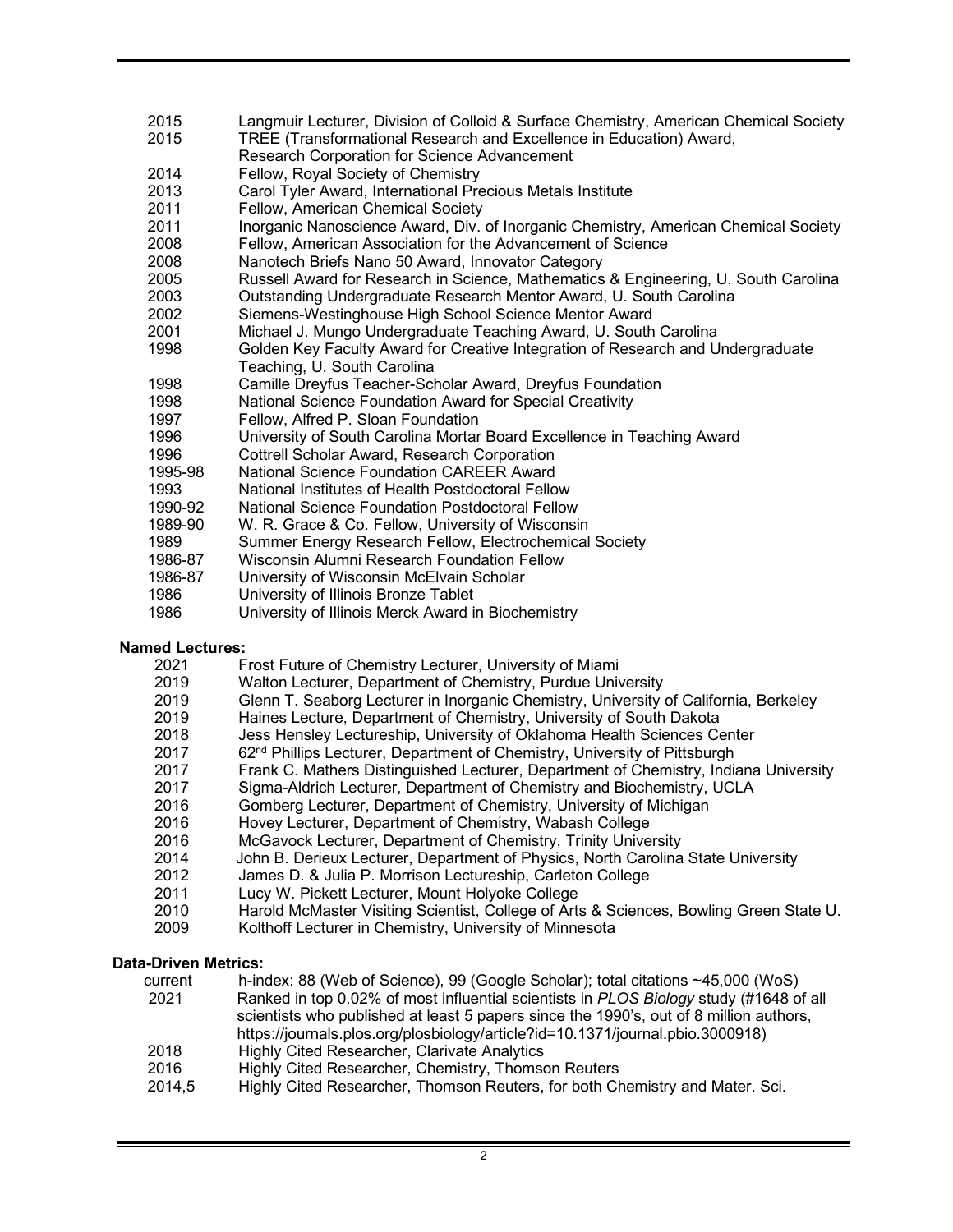- 2011 Ranked #32 in Thomson Reuters Sciencewatch List of "Top 100 Chemists for the Decade 2000-2010"
- 2011 Ranked #10 in Thomson Reuters Sciencewatch List of "Top 100 Materials Scientists for the Decade 2000-2010"

**Research Interests:** Synthesis, properties, chemical sensing, biological applications and environmental implications of colloidal inorganic nanomaterials, especially gold nanorods; optical probes of DNA and protein nanoscale structure and dynamics; sustainability; inorganic and materials chemistry

**Teaching Experience:** *Undergraduate courses:* Honors (Accelerated) General Chemistry I and II; Honors (Accelerated) General Chemistry Laboratory I and II; General Chemistry I and II; Chemical Instrumentation Systems Laboratory; Physical Chemistry Laboratory I and II; Materials Chemistry; Inorganic Chemistry; co-instructor for Fundamentals of Inquiry in the Sciences freshman seminar; coinstructor for Cancer Nanotechnology advanced undergraduate/graduate course; guest lecturer for Introduction to Nanoscience, Concepts and Connections in Science, Technology and Engineering. *Graduate courses*: Inorganic Chemistry Seminar; Main Group Chemistry; Introduction to Materials Chemistry; Advanced Inorganic Chemistry**;** Special Topics in Inorganic Chemistry; Physical Methods of Materials Chemistry; Materials Chemistry Seminar; Preparing Graduate Fellowships; guest lecturer for Professional Development for Chemists (ethics portion).

**Industrial Experience:** Amoco Research Center, Naperville, IL; 1986 summer intern

**Diversity, Equity, Inclusion, Climate, Mentoring Efforts and Firsts:** First woman hired on tenure track in Department of Chemistry and Biochemistry, University of South Carolina, 1993; Officer and member of local South Carolina chapter of Association for Women in Science, 1994-2008; Mentor, numerous undergraduate research programs for underrepresented students, 1998-present; Member, various panels for women in chemistry sponsored by local graduate students, 2010-2019; Mentor, two campuswide programs for young faculty and within department, 2010-2020; Member, Advisory Board, OXIDE (Open Chemistry Collaborative in Diversity Equity), 2016-2019; Keynote speaker, Midwest Retreat for Diversity in Chemistry, 2019; Diversity Committee member (2020-) and chair (2020-2021), NSF Center for Sustainable Nanotechnology; Member, Chemistry Diversity Canvassing Committee, National Academy of Sciences, 2020-present; first woman Head of Department of Chemistry, University of Illinois at Urbana-Champaign, 2020; first woman to win the ACS Award in Inorganic Chemistry, 2020; Eliminated GRE requirement for admission to Department of Chemistry Graduate Program as Department Head, 2020; numerous Town Hall events for department as Head, 2020-present; Panelist, 2021 Midwest Women in Science Conference.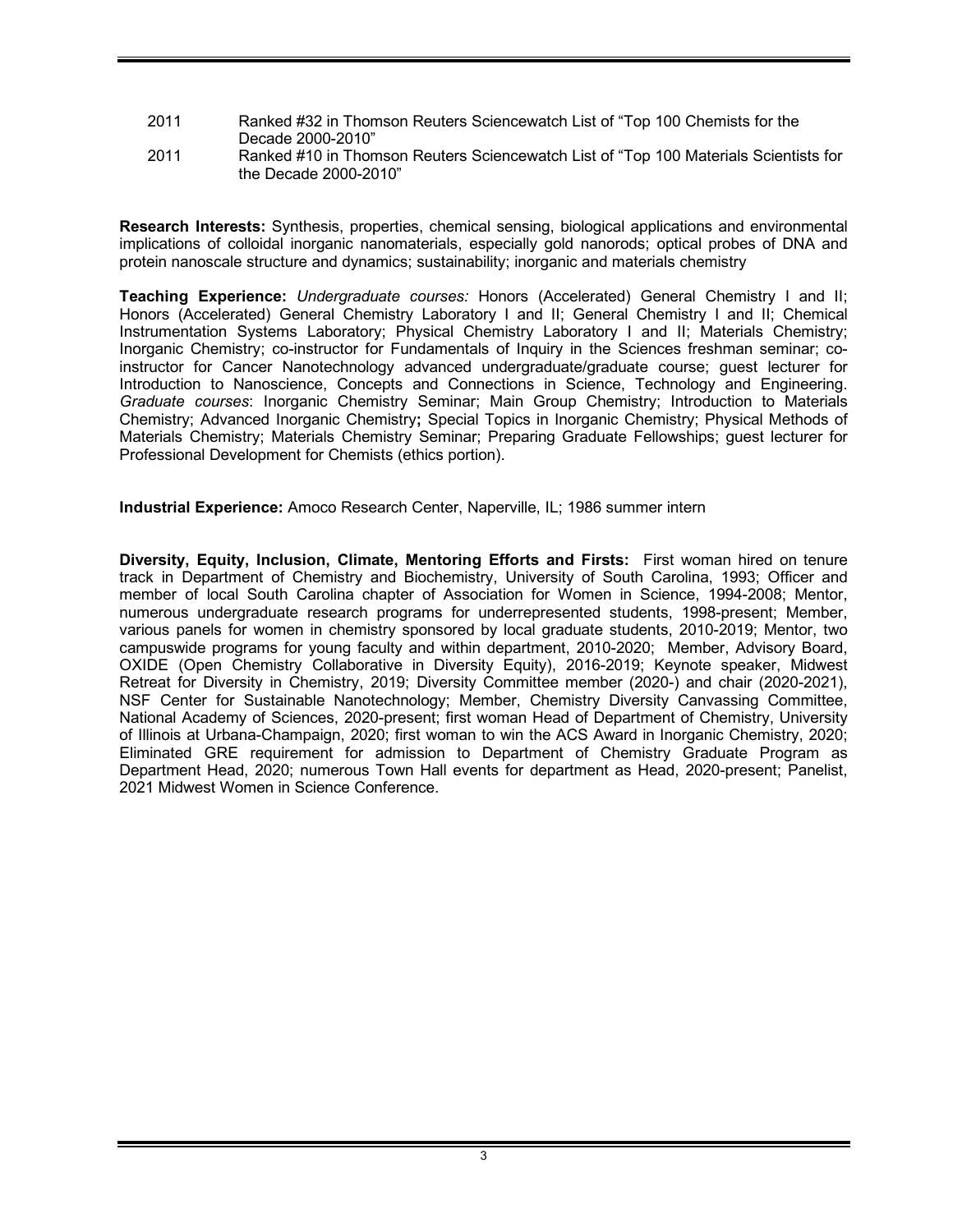#### **Research Publications in Print / in Press:**

- 282. Zhu, Q.; Murphy, C. J.; Baker, L. R. "Opportunities for Electrocatalytic CO<sub>2</sub> Reduction Enabled by Surface Ligands," *J. Am. Chem. Soc*. **2022**, *144*, 2829-2840.
- 281. Foreman-Ortiz, I. U.; Ma, T. F.; Hoover, B. M.; Wu, M.; Murphy, C. J.; Murphy, R. M.; Pedersen, J. A. "Nanoparticle Tracking Analysis and Statistical Mixture Distribution Analysis Allows Quantification of Binding Interactions," *J. Coll. Interfac. Sci*. **2022**, *615*, 50-58.
- 280. Medeghini, F.; Pettine, J.; Meyer, S. M.; Murphy, C. J.; Nesbitt, D. J. "Regulating and Directionally Controlling Electron Emission from Gold Nanorods with Silica Coatings," *Nano Lett.*  **2022**, *22*, 644-651.
- 279. Turner, J. G.; Murphy, C. J. "How Do Proteins Associate with Nanoscale Metal-Organic-Framework Surfaces?" *Langmuir* **2021**, *37*, 9910-9919.
- 278. Meyer, S. M.; Pettine, J.; Nesbitt, D. J.; Murphy, C. J. "Size Effects in Gold Nanorod Light-to-Heat Conversion under Femtosecond Illumination," *J. Phys. Chem. C* **2021**, *125*, 16268-16278.
- 277. Shang, H.; Kim, D.; Wallentine, S. K.; Kim, M.; Hofmann, D. M.; Dasgupta, R.; Murphy, C. J.; Asthagiri, A.; Baker, L. R. "Ensemble Effects in Au/Cu Ultrasmall Nanoparticles Control the Branching Point for C1 Selectivity During CO2 Electroreduction," *Chem. Sci*. **2021**, *12*, 9146- 9152.
- 276. Gole, M. T.; Yin, Z.; Wang, M. C.; Lin, W.; Zhou, Z.; Leem, J.; Takekuma, S.; Murphy, C. J.; Nam, S. "Large Scale Self-Assembly of Plasmonic Nanoparticles on Deformed Graphene Templates," *Sci. Rep.* **2021**, *11*, art. no. 12232.
- 275. Hatfield, K.; Gole, M. T.; Schorr, N.; Murphy, C. J.; Rodriguez-Lopez, J. "SERS-SECM: Real-Time Observation of Electrochemically-Triggered Perturbations via Surface-Sensitive pH Measurement," *Anal. Chem*. **2021**, *93*, 7792-7796.
- 274. Henke, A.; Laudadio, E.; Hedlund-Orbeck, J.; Tamijani, A.; Hoang, K. N. L.; Mason, S.E.; Murphy, C. J.; Feng, Z. V.; Hamers, R. J. "Reciprocal Redox Interactions of Nicotinamide Adenine Dinucleotide (NADH) and Glutathione (GSH) with Lithium Cobalt Oxide Nanoparticles: Toward a Mechanistic Understanding of Nanoparticle-Biological Interactions," *Environ. Sci.: Nano* **2021**, *8*, 1749-1760.
- 273. Gari, M. K.; Lemke, P.; Lu, K. H.; Laudadio, E. D.; Henke, A. H.; Green, C. M.; Pho, T.; Hoang, K. N. L.; Murphy, C. J.; Hamers, R. J.; Feng, Z. V. "Dynamic Aqueous Transformations of Lithium Cobalt Oxide Nanoparticles Induce Distinct Oxidative Stress Responses of *B. subtilis*," *Environ. Sci.: Nano* **2021**, *8*, 1614-1627.
- 272. Zhang, X.; Falagan-Lotsch, P.; Murphy, C. J. "Nanoparticles Interfere with Chemotaxis: An Example of Nanoparticles as 'Molecular Knockouts' at the Cellular Level," *ACS Nano* **2021**, *15*, 8813-8825.
- 271. Pettine, J.; Meyer, S. M.; Medeghini, F.; Murphy, C. J.; Nesbitt, D. J. "Controlling the Spatial and Momentum Distributions of Plasmonic Carriers: Volume versus Surface Effects," *ACS Nano* **2021**, *15*, 1566-1578.
- 270. Zhi, B.; Yao, X.; Wu, M.; Mensch, A.; Cui, Y.; Deng, J.; Duchimaza-Heredia, J. J.; Trerayapiwat, K. J.; Niehaus, T.; Nishimoto, Y.; Frank, B. P.; Zhang, Y.; Lewis, R. E.; Kappel, E. A.; Hamers, R. J.; Fairbrother, D. H.; Orr, G.; Murphy, C. J.; Cui, Q.; Haynes, C. L. "Multicolor Polymeric Carbon Dots: Synthesis, Separation and Polyamide-Supported Molecular Fluorescence," *Chem. Sci*. **2021**, *12*, 2441-2455.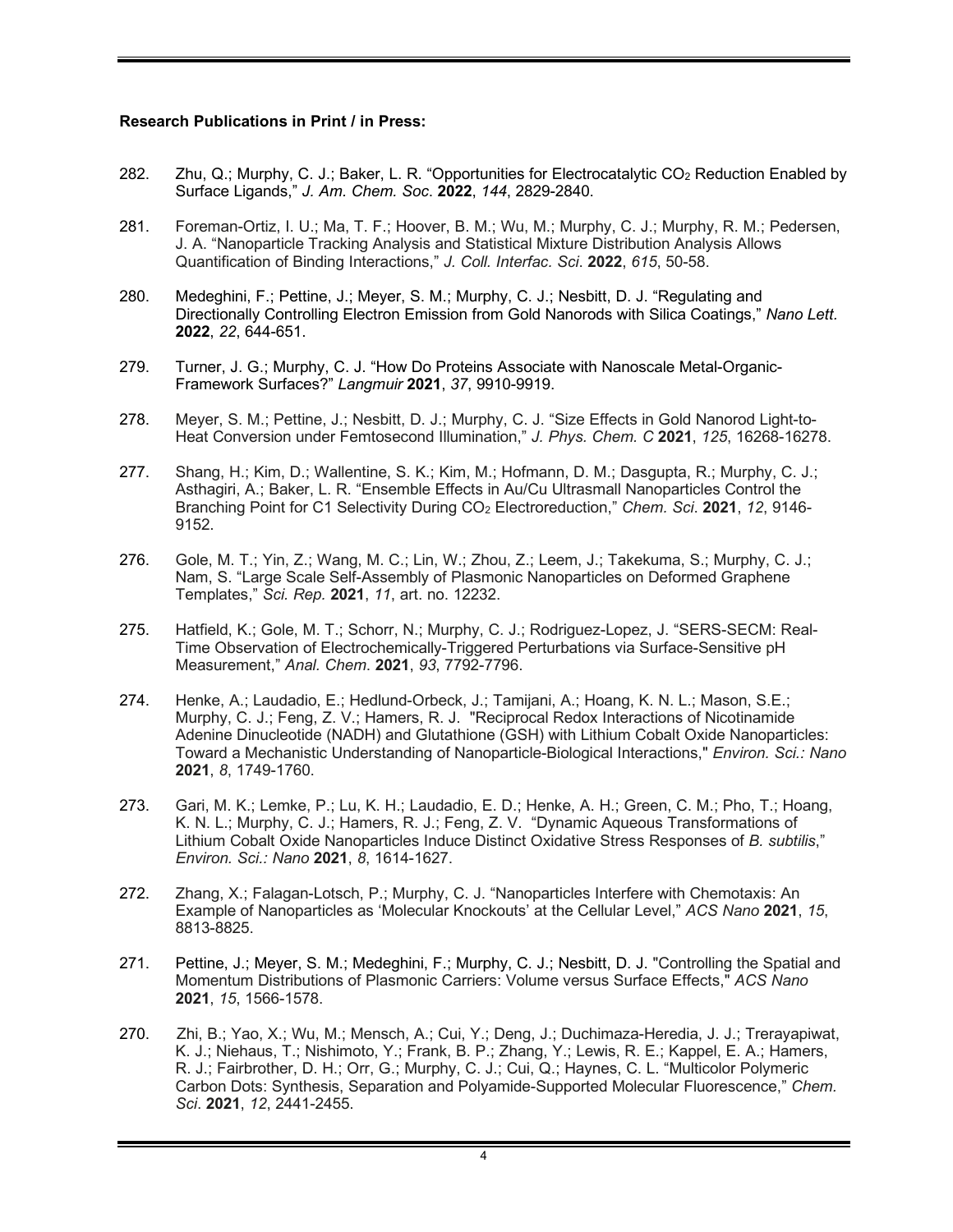269. Shang, H.; Wallentine, S.; Hofmann, D. M.; Zhu, Q.; Murphy, C. J.; Baker, L. R. "Effect of Surface Ligands on Gold Nanocatalysts for CO2 Reduction," *Chem. Sci*. **2020**, *11*, 12298-12306.

\**highlighted on the back cover*

- 268. Liang, D.; Dahal, U.; Wu, M.; Murphy, C. J.; Cui, Q. "Ligand Length and Surface Curvature Modulate Nanoparticle Surface Heterogeneity and Electrostatics," *J. Phys. Chem. C* **2020**, *124*, 24513-24525.
- 267. Ortiz-Foreman, I. U.; Liang, D.; Laudadio, E. D.; Calderin, J. D.; Wu, M.; Keshri, P.; Zhang, X.; Schwartz, M. P.; Hamers, R. J.; Rotello, V. M.; Murphy, C. J.; Cui, Q.; Pedersen, J. A. "Anionic Nanoparticle-Induced Perturbation to Phospholipid Membranes Affects Ion Channel Function," *Proc. Natl. Acad. Sci. USA* **2020**, *117*, 27854-27861.
- 266. Falagan-Lotsch, P.; Murphy, C. J. "Network-based Analysis Implies Critical Roles of microRNAs in the Long-term Cellular Responses to Gold Nanoparticles," *Nanoscale* **2020**, *12*, 21172-21187.

*\*Editor's Choice*

- 265. McClain, S. M.; Ojoawo, A.; Lin, W.; Rienstra, C. M.; Murphy, C. J. "Interaction of Alpha-Synuclein and its Mutants with Rigid Lipid Vesicle Mimics of Varying Surface Curvature," *ACS Nano* **2020**, *14*, 10153-10167.
- 264. Sinclair, W. E.; Chang, H-H.; Dan, A.; Kenis, P. J. A.; Murphy, C. J.; Leckband, D. E. "Gold Nanoparticles Disrupt Actin Organization and Pulmonary Endothelial Barriers," *Sci. Rep.* **2020**, *10*, art. no. 13320.
- 263. Turner, J. G.; Og, J. H.; Murphy, C. J. "Gold Nanorod Impact on Mechanical Properties of Stretchable Hydrogels," *Soft Matter* **2020**, *16*, 6582-6590.
- 262. Chang, H.-H.; Gole, M. T.; Murphy, C. J. "A Golden Time for Nanotechnology," *MRS Bulletin* **2020**, *45*, 387-393.
- 261. Daley, C. A.; Allen, C. R.; Rozanov, N. D.; Chong, G.; Melby, E. S.; Kuech, T. R.; Lohse, S. E.; Murphy, C. J.; Pedersen, J. A.; Hernandez, R. "Surface Coating Structure and Its Interaction with Cytochrome *c* in Eg6 Coated Nanoparticles Varies with Surface Curvature," *Langmuir* **2020**, *36*, 5030-5039.
- 260. Chong, G.; Foreman-Ortiz, I. U.; Wu, M.; Bautista, A.; Murphy, C. J.; Pedersen, J. A.; Hernandez, R. "Defects in Self-Assembled Monolayers on Nanoparticles Prompt Phospholipid Extraction and Bilayer Curvature-Dependent Deformations," *J. Phys. Chem. C* **2019**, *123*, 27951- 27958.
- 259. Janicek, B. E.; Hinman, J. G.; Hinman, J. J.; Bae, S. H.; Wu, M.; Turner, J. G.; Chang, H-H.; Park, E.; Lawless, R.; Suslick, K. S.; Murphy, C. J.; Huang, P. Y. "Quantitative Imaging of Organic Ligand Density on Anisotropic Inorganic Nanocrystals," *Nano Lett*. **2019**, *19*, 6308-6314.

*\*Editor's Choice*

258. Murphy, C. J.; Chang, H-H.; Falagan-Lotsch, P.; Gole, M. T.; Hofmann, D. M.; Hoang, K. N. L..; Meyer, S.M.; McClain, S. M.; Turner, J. G.; Unnikrishnan, M.; Wu, M.; Zhang, X.; Zhang, Y. "Virus-Sized Gold Nanorods: Plasmonic Particles for Biology," *Acc. Chem. Res*. **2019**, *52*, 2124- 2135.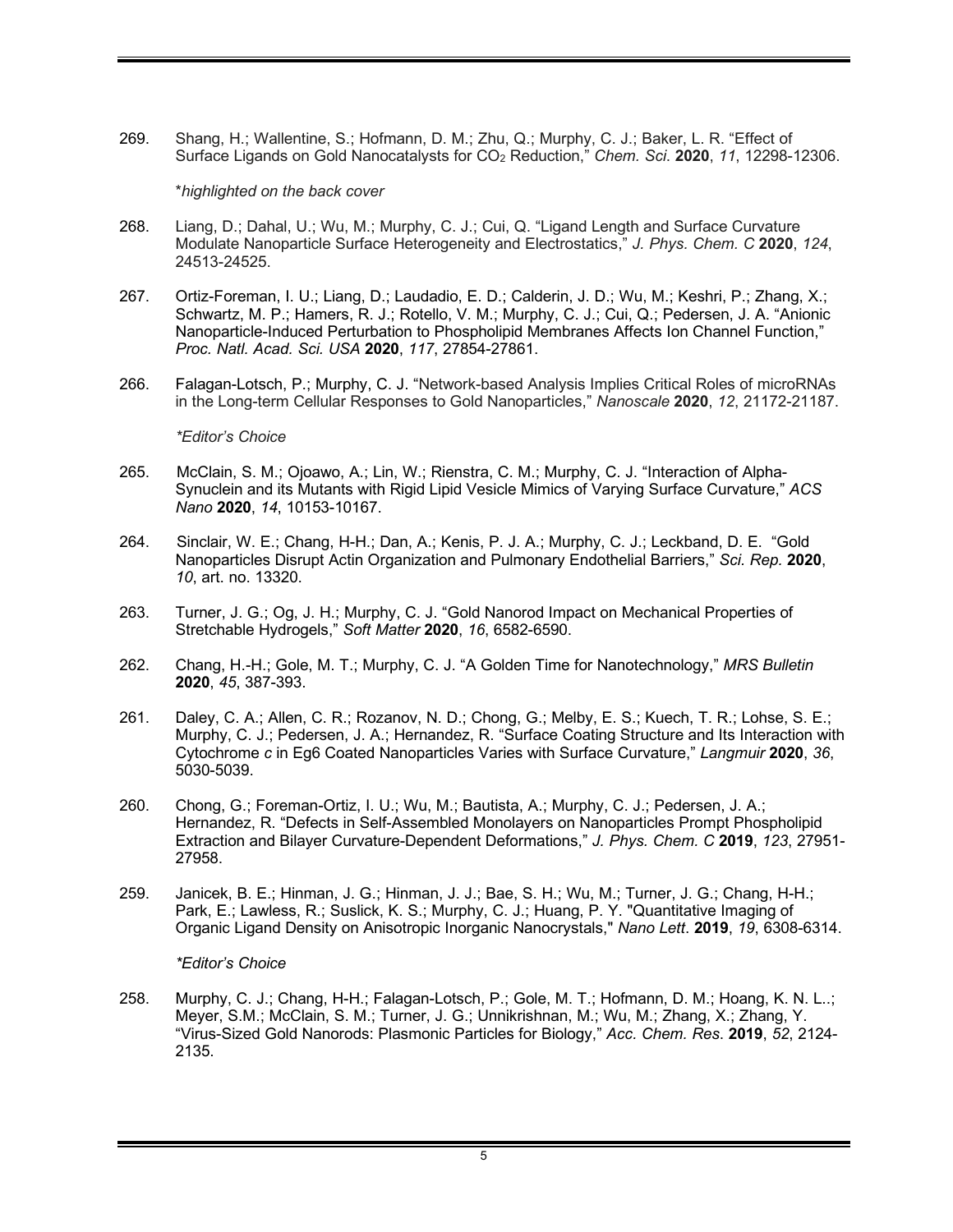- 257. Hofmann, D. M.; Fairbrother, D. H.; Hamers, R. J.; Murphy, C. J. "Two-phase Synthesis of Gold-Copper Bimetallic Nanoparticles of Tunable Composition: Toward Optimized Catalytic CO2 Reduction," *ACS Appl. Nano Mater.* **2019**, *2*, 3989-3998.
- 256. Tollefson, E.J.; Allen, C. R.; Chong, G.; Zhang, X.; Rozanov, N. D.; Bautista, A.; Cerda, J. J.; Pedersen, J.A.; Murphy, C. J.; Carlson, E.E.; Hernandez, R. "Preferential Binding of Cytochrome c to an Anionic Ligand-Coated Gold Nanoparticle: A Complementary Computational and Experimental Approach," *ACS Nano* **2019**, *13*, 6856-6866.
- 255. Abtahi, S. M. H.; Trevisan, R.; Di Giulio, R.; Murphy, C. J.; Saleh, N. B.; Vikesland, P. J. "Implications of Aspect Ratio on the Uptake and Nanotoxicity of Gold Nanomaterials," *NanoImpact* **2019**, *14*, 100153.
- 254. Wu, M.; Vartanian, A. M.; Chong, G.; Kumar, A.; Hamers, R. J.; Hernandez, R.; Murphy, C. J. "Solution NMR Analysis of Ligand Environment in Quaternary Ammonium-Terminated Self-Assembled Monolayers on Gold Nanoparticles: The Effect of Surface Curvature and Ligand Structure," *J. Am. Chem. Soc.* **2019**, *141*, 4316-4327.
- 253. Hinman, J. G.; Hinman, J. J.; Janicek, B. E.; Huang, P. Y.; Suslick, K. S.; Murphy, C. J. "Ultrasonic Nebulization for TEM Sample Preparation on Single-Layer Graphene Grids," *Nano Lett.* **2019**, *19*, 1938-1943.
- 252**.** Alkilany, A. M.; Abulateefeh, S. R.; Murphy, C. J. "Facile Functionalization of Gold Nanoparticles with PLGA Polymer Brushes and Efficient Encapsulation into PLGA Nanoparticles: Toward Spatially Precise Bio-imaging of Polymeric Nanoparticles," *Part. Part. Syst. Charact.* **2019**, *36*, 1800414.
- 251. Zhang, X.; Pandiakumar, A. K.; Hamers, R. J.; Murphy, C. J. "Quantification of Lipid Corona Formation on Colloidal Nanoparticles from Lipid Vesicles," *Anal. Chem*. **2018**, *90*, 14387-14394.
- 250. Chong, G.; Laudadio, E.; Wu, M.; Murphy, C. J.; Hamers, R. J.; Hernandez, R. "Density, Structure, and Stability of Citrate<sup>3-</sup> and H<sub>2</sub>Citrate<sup>-</sup> on Bare and Coated Gold Nanoparticles," *J. Phys. Chem. C* **2018**, *122*, 28393-28404.
- 249. Rasskazov, I. L.; Wang, L.; Murphy, C. J.; Bhargava, R.; Carney, P. S. "Plasmon-Enhanced Upconversion: Balancing Between Enhancement and Quenching at Nano and Macro Scales," *Opt. Mater. Express* **2018**, *8*, 3787-3804.
- 248. Olenick, L. L.; Troiano, J. M.; Vartanian, A.; Melby, E. S.; Mensch, A. C.; Zhang, L.; Hong, J.; Mesele, O.; Qiu, T.; Bozich, J.; Lohse, S.; Zhang, X.; Kuech, T. R.; Millevolte, A.; Gunsolus, I.; McGeachy, A. C.; Dongangun, M.; Li, T.; Hu, D.; Walter, S. R.; Mohaimani, A.; Schmoldt, A.; Torelli, M. D.; Hurley, K. R.; Dalluge, J.; Chong, G.; Feng, Z. V.; Haynes, C. L.; Hamers, R. J.; Pedersen, J. A.; Cui, Q.; Hernandez, R.; Klaper, R.; Orr, G.; Murphy, C. J.; Geiger, F. M. "Lipid Corona Formation from Nanoparticle Interactions with Bilayers," *Chem* **2018**, *4*, 2709-2723.
- 247. Hinman, J. G.; Turner, J. G.; Hofmann, D. M.; Murphy, C. J. "Layer-by-Layer Synthesis of Conformal Metal-Organic Framework Shells on Gold Nanorods," *Chem. Mater*. **2018**, *30*, 7255- 7261.

#### \**cover article*

246. Dennison, J. M.; Xue, X.; Murphy, C. J.; Cahill, D. G. "Density, Elastic Constants, and Thermal Conductivity of Interfacially-Polymerized Polyamide Membranes for Reverse Osmosis," *ACS Appl. Nano Mater.* **2018**, *1*, 5008-5018.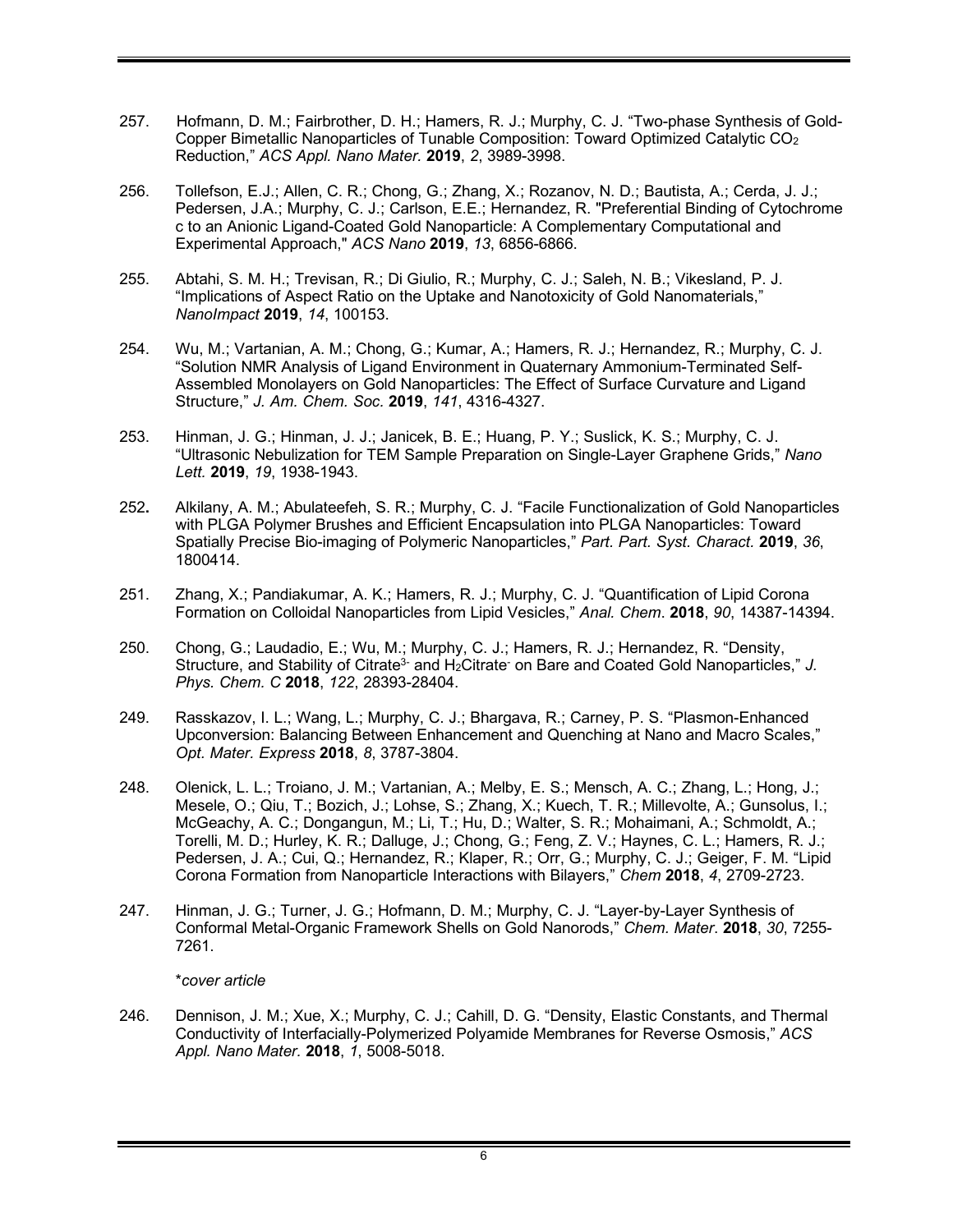- 245. Melby, E. S.; Allen, C.; Foreman-Ortiz, I. U.; Caudill, E. R.; Kuech, T. R.; Vartanian, A. M.; Zhang, X.; Murphy, C. J.; Hernandez, R.; Pedersen, J. A. "Peripheral Membrane Proteins Facilitate Nanoparticle Binding at Lipid Bilayer Interfaces," *Langmuir* **2018**, *34*, 10793-10805.
- 244. Chang, H-H.; Murphy, C. J. "Mini Gold Nanorods with Tunable Plasmonic Peaks beyond 1000 nm," *Chem. Mater*. **2018**, *30*, 1427-1435.
- 243. Metch, J. W.; Burrows, N. D.; Murphy, C. J.; Vikesland, P. J.; Pruden, A. "Metagenomic Analysis of Microbial Communities Yields Insight into Impacts of Nanoparticle Design," *Nature Nanotechnol.* **2018**, *13*, 253-259.
- 242. Buchman, J. T.; Rahnamoun, A.; Landy, K. M.; Zhang, X.; Vartanian, A. M.; Jacob, L. M.; Murphy, C. J.; Hernandez, R.; Haynes, C. L. "Using an Environmentally-Relevant Panel of Gram-Negative Bacteria to Assess the Toxicity of Poly(allylamine) hydrochloride-wrapped Gold Nanoparticles," *Environ. Sci.: Nano* **2018**, *5*, 279-288.
- 241. Lohse, S. E.; Abadeer, N. S.; Zoloty, M.; White, J. C.; Newman, L. A.; Murphy, C. J. "Nanomaterial Probes in the Environment: Gold Nanoparticle Soil Retention and Stability as a Function of Surface Chemistry," *ACS Sustainable Chem. Eng.* **2017**, *5*, 11451-11458.
- 240. Lin, W.; Murphy, C. J. "A Demonstration of LeChatelier's Principle on the Nanoscale," *ACS Central Science* **2017**, *3*, 1096-1102.

\**a "most read" Top 20 article in the last 12 months, Oct. 2018*

- 239. Dennison, J. M.; Zupancic, J.; Lin, W.; Dwyer, J.; Murphy, C. J. "Protein Adsorption to Charged Gold Nanospheres as a Function of Protein Deformability," *Langmuir* **2017**, *33*, 7751-7761.
- 238. Hinman, J. G.; Eller, J. R.; Lin, W.; Li, J.; Li, J.; Murphy, C. J. "Oxidation State of Capping Agent Affects Spatial Reactivity on Gold Nanorods," *J. Am. Chem. Soc*. **2017**, *139*, 9851-9854.
- 237. Melby, E. S.; Lohse, S. E.; Park, J. E.; Vartanian, A. M.; Putans, B. A.; Abbott, H. B.; Hamers, R. J.; Murphy, C. J.; Pedersen, J. A. "Cascading Effects of Nanoparticle Coatings: Surface Functionalization Dictates the Assemblage of Complexed Proteins and Subsequent Interaction with Model Cell Membranes," *ACS Nano* **2017**, *11*, 5489-5499.
- 236. Alkilany, A. M.; Mansour, S.; Amro, H. M.; Pelaz, B.; Soliman, M. G.; Hinman, J.; Dennison, J.; Parak, W. J.; Murphy, C.J. "Introducing Students to Surface Modification and Phase Transfer of Nanoparticles with a Laboratory Experiment," *J. Chem. Educ*. **2017**, *94*, 769-774.
- 235. Moore, K. A.; Pate, K. M.; Solo-Ortega, D. D.; Lohse, S.; van der Munnik, N.; Lim, M.; Jackson, K. S.; Lyles, V. D.; Jones, L.; Glassgow, N.; Napumecheno, V. M.; Mobley, S.; Uline, M. J.; Mahtab, R.; Murphy, C. J.; Moss, M. A. "Influence of Gold Nanoparticle Surface Chemistry and Diameter upon Alzheimer's Disease Amyloid-b Protein Aggregation," *J. Biol. Eng*. **2017**, *11*, 5: DOI: 10.1186/s13036-017-0047-6.
- 234. Burrows, N. D.; Harvey, S.; Idesis, F. A.; Murphy, C. J. "Understanding the Seed-Mediated Growth of Gold Nanorods through a Fractional Factorial Design of Experiments," *Langmuir* **2017**, *33*, 1891-1906.

*\*cover article*

- 233. Abtahi, S.M.H.; Burrows, N. D.; Idesis, F. A.; Murphy, C. J.; Saleh, N. B.; Vikesland, P. J. "Sulfate Mediated End-to-End Assembly of Gold Nanorods," *Langmuir* **2017**, *33*, 1486-1495.
- 232. Qiu, T. A.; Nguyen, T.H. T.; Hudson-Smith, N. V.; Clement, P. L.; Forester, D.; Frew, H.; Hang,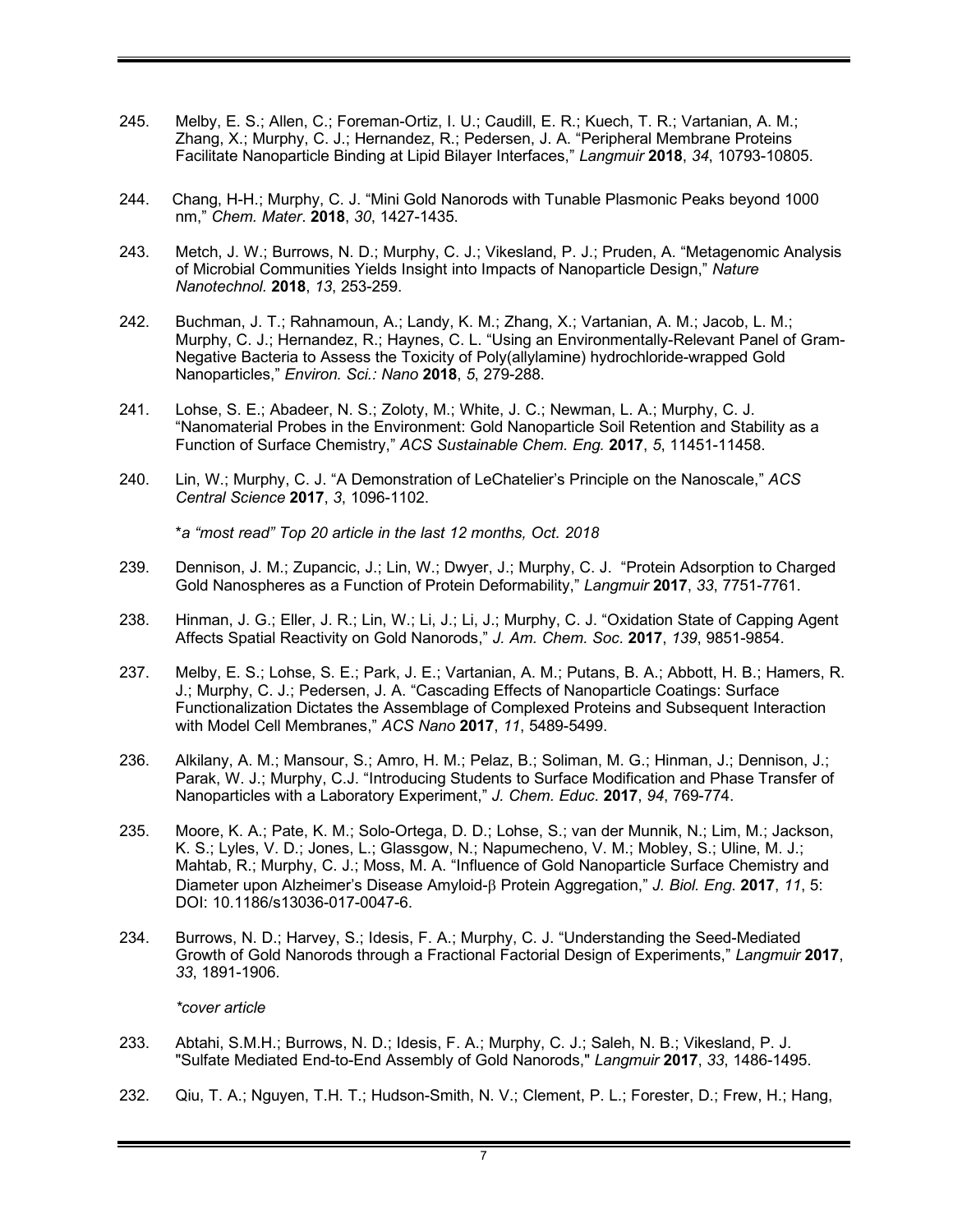M.N.; Murphy, C. J.; Hamers, R. J.; Feng, Z. V.; Haynes, C. L. "Growth-Based Bacterial Viability Assay for Interference-free and High-Throughput Toxicity Screening of Nanomaterials," *Anal. Chem.* **2017**, *89*, 2057-2064.

- 231. Qiu, T. A.; Torelli, M. D.; Vartanian, A. M.; Rackstraw, N. B.; Buchman, J. T.; Jacob, L. M.; Murphy, C. J.; Hamers, R. J.; Haynes, C. L. "Quantification of Free Polyelectrolytes Present in Colloidal Suspension Reveals Source of Toxic Responses for Polyelectrolyte-wrapped Gold Nanoparticles," *Anal. Chem*. **2017**, *89*, 1823-1830.
- 230. Falagan-Lotsch, P.; Grzincic, E. M.; Murphy, C. J. "New Advances in Nanotechnology-based Diagnosis and Therapeutics for Breast Cancer: An Assessment of Active-Targeting Inorganic Nanoplatforms," *Bioconjugate Chem.* **2017**, *28*, 135-152.
- 229. Falagan-Lotsch, P.; Grzincic, E. M.; Murphy, C. J. "One Low-Dose Exposure of Gold Nanoparticles Induces Long-Term Changes in Human Cells," *Proc. Natl. Acad. Sci. USA* **2016**, *113*, 13318-13323.

\**highlighted as a Spotlight in Chemical Research in Toxicology: http://pubs.acs.org/doi/abs/10.1021/acs.chemrestox.6b00454*

228. Burrows, N. D.; Lin, W.; Hinman, J. G.; Dennison, J. M.; Vartanian, A. M.; Abadeer, N. S.; Grzincic, E. M.; Jacob, L. M.; Li, J.; Murphy, C. J. "Surface Chemistry of Gold Nanorods," *Langmuir* **2016**, *32*, 9905-9921.

\**cover article \*a "most read" Top 20 article for past 12 months, Nov. 2017*

- 227. Hinman, J. G.; Stork, A. J.; Varnell, J. A.; Gewirth. A. A.; Murphy, C. J. "Seed-Mediated Growth of Gold Nanorods: Towards Nanorod Matryoshkas," *Faraday Disc*. **2016**, *191*, 9-33.
- 226. Gao, Z.; Burrows, N. D.; Valley, N. A.; Egger, S.; Schatz, G. C.; Murphy, C. J.; Haynes, C. L. "In Solution SERS Sensing Using Mesoporous Silica-Coated Gold Nanorods," *Analyst* **2016**, *141*, 5088-5095.
- 225. Holden, P. A.; Gardea-Torresdey, J.; Klaessig, F.; Turco, R. F.; Mortimer, M.; Hund-Rinke, K.; Hubal, E. A. C.; Avery, D.; Barcelo, D.; Behra, R.; Cohen, Y.; Deydier-Stephan, L.; Ferguson, P. L.; Frenandes, T. F.; Harthorn, B. H.; Henderson, W. M.; Hoke, R. A.; Hristozov, D.; Johnston, J. M.; Kane, A. B.; Kapustka, L.; Keller, A. A.; Lenihan, H. S.; Lovell, W.; Murphy, C. J.; Nisbet, R. M.; Petersen, E. J.; Salinas, E. R.; Scheringer, M.; Sharma, M.; Speed, D. E.; Sultan, Y.; Westerhoff, P.; White, J. C.; Wiesner, M. R.; Wong, E. M.; Xing, B.; Horan, M. S.; Godwin, H. A.; Nel, A. E. "Considerations of Environmentally Relevant Test Conditions for Improved Evaluation of Ecological Hazard of Engineered Nanomaterials," *Environ. Sci. Technol*. **2016**, *50*, 6124-6145.
- 224. Afrooz, A. R. M. N.; Das, D.; Murphy, C. J.; Vikesland, P.; Saleh, N. B. "Co-Transport of Gold Nanospheres with Single-Walled Carbon Nanotubes in Saturated Porous Media," *Water Res*. **2016**, *99*, 7-15.
- 223. Troiano, J. M.; Kuech, T. R.; Vartanian, A. M.; Torelli, M. D.; Sen, A.; Jacob, L. M.; Hamers, R. J.; Murphy, C. J.; Pedersen, J. A.; Geiger, F. M. "On Electronic and Charge Interference in Second Harmonic Generation Reponses from Gold Metal Nanoparticles at Supported Lipid Bilayers," *J. Phys. Chem. C* **2016**, *120*, 20659-20667.
- 222. Wu, X.; Ni, Y.; Zhu, J.; Burrows, N. D.; Murphy, C. J.; Dumitrica, T.; Wang, X. "Thermal Transport across Surfactant Layers on Gold Nanorods in Aqueous Solution," *ACS Appl. Mater. Interfac.* **2016**, *8*, 10581-10589.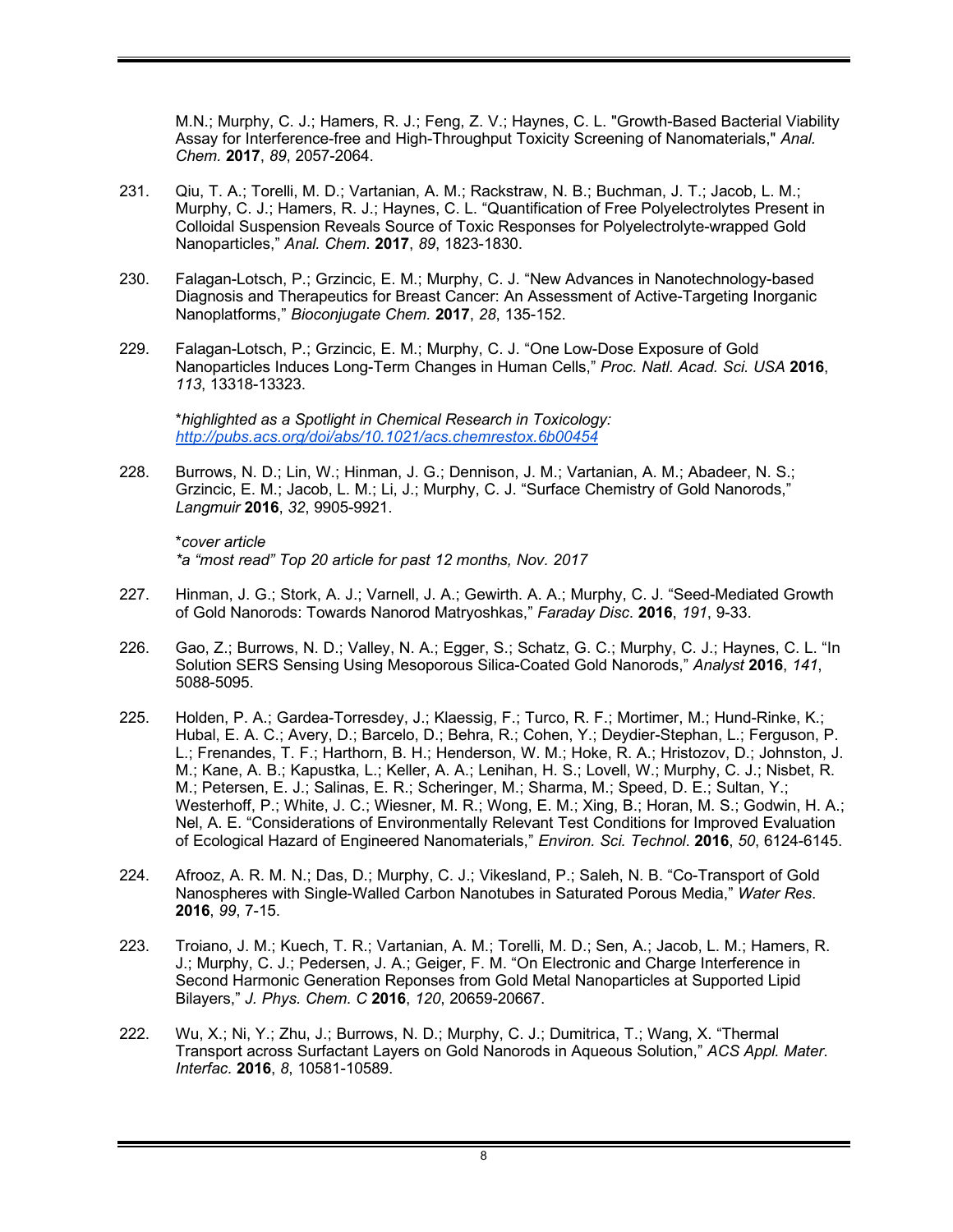221. Abadeer, N. S.; Murphy, C. J. "Recent Progress in Cancer Thermal Therapy using Gold Nanoparticles," *J. Phys. Chem. C* **2016**, *120*, 4691-4716.

*\* a "most read" Top 20 article for past 12 months, August 2018*

- 220. Burrows, N. D.; Vartanian, A. M.; Abadeer, N.S.; Grzincic, E. M.; Jacob, L. M.; Lin, W.; Li, J.; Dennison, J. M.; Hinman, J. G.; Murphy, C. J. "Anisotropic Nanoparticles and Anisotropic Surface Chemistry," *J. Phys. Chem. Lett*. **2016**, *7*, 632-641.
- 219. Mahmoudi, M.; Lohse, S. E.; Murphy, C. J.; Suslick, K. S. "Identification of Nanoparticles with a Colorimetric Sensor Array," *ACS Sensors* **2016**, *1*, 17-21.
- 218. Melby, E.; Mensch, A.; Lohse, S. E.; Hu, D.; Orr, G.; Murphy, C. J.; Hamers, R. J.; Pedersen, J. "Formation of Supported Lipid Bilayers Containing Phase-Segregated Domains and Their Interaction with Gold Nanoparticles," *Environ. Sci.: Nano* **2016**, *3*, 45-55.
- 217. Grassian, V.H.; Haes, A. J.; Mudunkotuwa, I. A.; Demokritou, P.; Kane, A. B.; Murphy, C. J.; Hutchison, J. E.; Issacs, J. A.; Jun, Y.-S.; Karn, B.; Khondaker, S. I.; Larsen, S. C.; Lau, B. L. T.; Pettibone, J.; Sadik, O. A.; Saleh, N. B.; Teague, C. "NanoEHS – Defining Fundamental Science Needs: No Easy Feat when the Simple Itself is Complex," *Environ. Sci.: Nano* **2016**, *3*, 15-27.
- 216. Abadeer, N. S.; Fulop, G.; Chen, S.; Kall, M.; Murphy, C. J. "Interactions of Bacterial Lipopolysaccharides with Gold Nanorod Surfaces Investigated by Refractometric Sensing," *ACS Appl. Mater. Interfac.* **2015**, *7*, 24915-24925.
- 215. Lin, W.; Insley, T.; Tuttle, M. D.; Zhu, L.; Berthold, D. A.; Kral, P.; Rienstra, C. M.; Murphy, C. J. "Control of Protein Orientation on Gold Nanoparticle Surfaces," *J. Phys. Chem. C* **2015**, *119*, 21035-21043.
- 214. Qiu, T. A.; Bozich, J. S.; Lohse, S. E.; Vartanian, A. M.; Jacob, L. M.; Meyer, B. M.; Gunsolus, I. L.; Niemuth, N. J.; Murphy, C. J.; Haynes, C. L.; Klaper, R. D. "Gene Expression as an Indicator of the Molecular Response and Toxicity in the Bacterium *Shewanella oneidensis* and the Water Flea *Daphnia magna* Exposed to Functionalized Gold Nanoparticles," *Environ. Sci.: Nano* **2015**, *2*, 615-629.
- 213. Murphy, C. J.; Buriak, J. M. "Best Practices for the Reporting of Colloidal Inorganic Nanomaterials," *Chem. Mater*. **2015**, *27*, 4911-4913.
- 212. Jacobson, K. H.; Gunsolus, I. L.; Kuech, T.R., Jr.; Troiano, J. M.; Melby, E. S.; Lohse, S. E.; Hu, D.H.; Chrisler, W. B.; Murphy, C. J.; Orr, G.; Geiger, F. M.; Haynes, C. L.; Pedersen, J. A. "Lipopolysaccharide Density and Structure Governs the Extent and Distance of Nanoparticle Interaction with Actual and Model Bacterial Membranes," *Environ. Sci. Technol*. **2015**, 49, 10642- 10650.
- 211. Grzincic, E. M.; Murphy, C. J. "Gold Nanorods Indirectly Promote Migration of Metastatic Human Breast Cancer Cells in Three-Dimensional Cultures," *ACS Nano* **2015**, *9*, 6801-6816.
- 210. Feng, Z. V.; Gunsolus, I. L.; Qiu, T. A.; Hurley, K. R.; Nyberg, L. H.; Johnson, K. P.; Vartanian, A. M.; Jacob, L. M.; Lohse, S. E.; Torelli, M. D.; Hamers, R. J.; Murphy, C. J.; Haynes, C. L. "Impacts of Gold Nanoparticle Charge and Ligand Type on Surface Binding and Toxicity to Gram-Negative and Gram-Positive Bacteria," *Chem. Sci.* **2015**, *6*, 5186-5196.
- 209. Murphy, C. J.; Vartanian, A. M.; Geiger, F. M.; Hamers, R. J.; Pedersen, J.; Cui, Q.; Haynes, C. L.; Carlson, E. E.; Hernandez, R.; Klaper, R. D.; Orr, G.; Rosenzweig, Z. "Biological Responses to Engineered Nanomaterials: Needs for the Next Decade," *ACS Central Science* **2015**, *1*, 117- 123.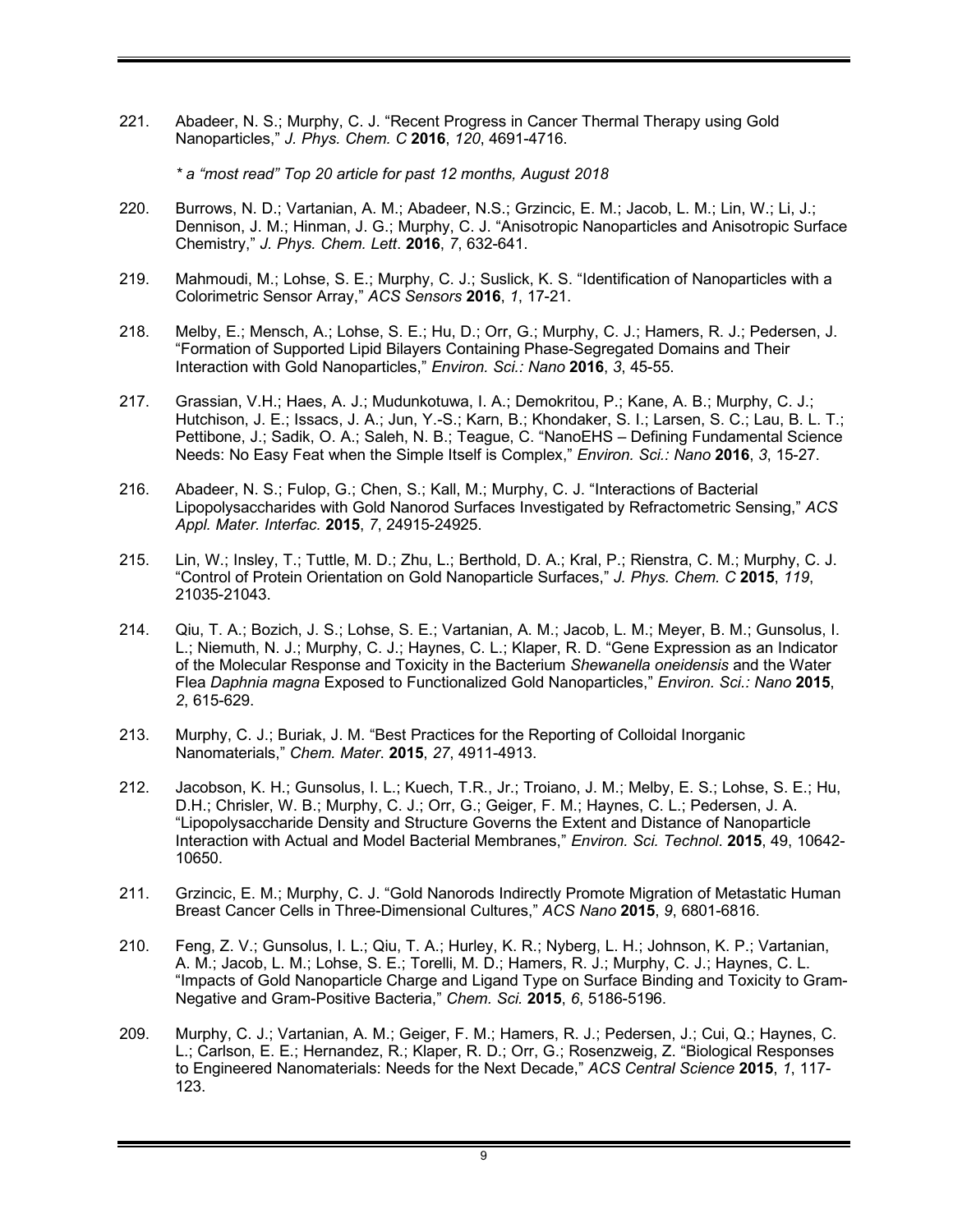- 208. Rankin, J.; Neelakantan, N.; Lundberg, K.; Grzincic, E.; Murphy, C. J.; Suslick, K. "Magnetic, Fluorescent, and Copolymeric Silicone Microspheres," *Adv. Sci.* **2015**, *2*, 1500114.
- 207. DeVetter, B. M.; Mukherjee, P.; Murphy, C. J.; Bhargava, R. "Measuring Binding Kinetics of Aromatic Thiolated Molecules with Nanoparticles via Surface-Enhanced Raman Spectroscopy," *Nanoscale* **2015**, *7*, 8766-8775.
- 206. Murph, S.; Murphy, C. J.; Leach, A.; Gall, K. "A Possible Oriented Attachment Growth Mechanism for Silver Nanowire Formation," *Cryst. Growth Des.* **2015**, *15*, 1968-1974.
- 205. Dominguez, G. A.; Lohse, S. E.; Torelli, M. D.; Murphy, C. J.; Hamers, R. J.; Orr, G.; Klaper, R. D. "Effects of Charge and Surface Ligand Properties of Nanoparticles on Oxidative Stress and Gene Expression within the Gut of *Daphnia magna*," *Aquatic Toxicology* **2015**, *162*, 1-9.
- 204. Torelli, M. D.; Putans, R. A.; Tan, Y.; Lohse, S. E.; Murphy, C. J.; Hamers, R. J. "Quantitative Determination of Ligand Densities on Nanomaterials by X-Ray Photoelectron Spectroscopy," *ACS Appl. Mater. Interfac.* **2015**, 7, 1720-1725.
- 203. Troiano, J. M.; Olenick, L. L.; Kuech T. R.; Melby, E. S.; Hu, D.; Lohse, S. E.; Mensch, A. C.; Dogangun, M.; Vartanian, A. M.; Torelli, M. D.; Ehimiaghe, E.; Walter, S. R.; Fu, L.; Anderton, C. R.; Zhu, Z.; Wang, H.; Orr, G.; Murphy, C. J.; Hamers, R. J.; Pedersen, J. A.; Geiger, F. M. "Direct Probes of 4-nm Diameter Gold Nanoparticles Interacting with Supported Lipid Bilayers," *J. Phys. Chem. C* **2015**, *119*, 534-546.
- 202. Grzincic, E. M.; Yang, J. A.; Drnevitch, J.; Falagan-Lotsch, P.; Murphy, C. J. "Global Transcriptomic Analysis of Model Human Cell Lines Exposed to Surface-Modified Gold Nanoparticles: The Effect of Surface Chemistry," *Nanoscale* **2015**, *7*, 1349-1362.
- 201. Alkilany, A. M.; Bani Yaseen, A. I.; Park, J.; Eller, J. R.; Murphy, C. J. "Facile Transfer of Gold Nanoparticles from Aqueous Solutions to Organic Solvents with Thiolated Poly(ethylene glycol)," *RSC Adv.* **2014**, *4*, 52676-52679.
- 200. Bishop, L. M.; Tillman, A. S.; Geiger, F. M.; Haynes, C. L.; Klaper, R. D.; Murphy, C. J.; Orr, G.; Pedersen, J. A.; DeStefano, L.; Hamers, R. J. "Enhancing Graduate Student Communication to General Audiences through Blogging about Nanotechnology and Sustainability," *J. Chem. Educ*. **2014**, *91*, 1600-1605.
- 199. Abadeer, N. S.; Brennan, M. R.; Wilson, W. L.; Murphy, C. J. "Distance and Plasmon Wavelength Dependent Fluorescence of Molecules Bound to Silica-Coated Gold Nanorods," *ACS Nano* **2014**, *8*, 8392-8406.
- 198. DeVetter, B. M.; Sivapalan, S. T.; Patel, D.; Schlumerich, M.; Murphy, C. J.; Bhargava, R. "Observation of Molecular Diffusion in Polyelectrolyte-Wrapped SERS Nanoprobes," *Langmuir* **2014**, *30*, 8931-8937.
- 197. Alkilany, A. M.; Boulos, S. P.; Lohse, S. E.; Thompson, L. B.; Murphy, C. J. "Homing-Peptide-Conjugated Gold Nanorods: How Good is Molecular Targeting and Display for Controlling Cellular Uptake and Proliferation?" *Bioconjugate Chem*. **2014**, *25*, 1162-1171.
- 196. Bozich, J. S.; Lohse, S. E.; Torelli, M. D.; Murphy, C. J.; Hamers, R. J.; Klaper, R. D. "Surface Chemistry, Charge, and Ligand Type Impact the Toxicity of Gold Nanoparticles to *Daphina magna*," *Environ. Sci.: Nano* **2014**, *1*, 260-270.
- 195. Kim, D.; Campos, A. R.; Datt, A.; Gao, Z.; Rycenga, M.; Burrows, N. D.; Greeneltch, N. G.; Mirkin, C. A.; Murphy, C. J.; van Duyne, R. P.; Haynes, C. L. "Microfluidic-SERS Devices for One Shot Limit-of-Detection," *Analyst* **2014**, *139*, 3227-3234.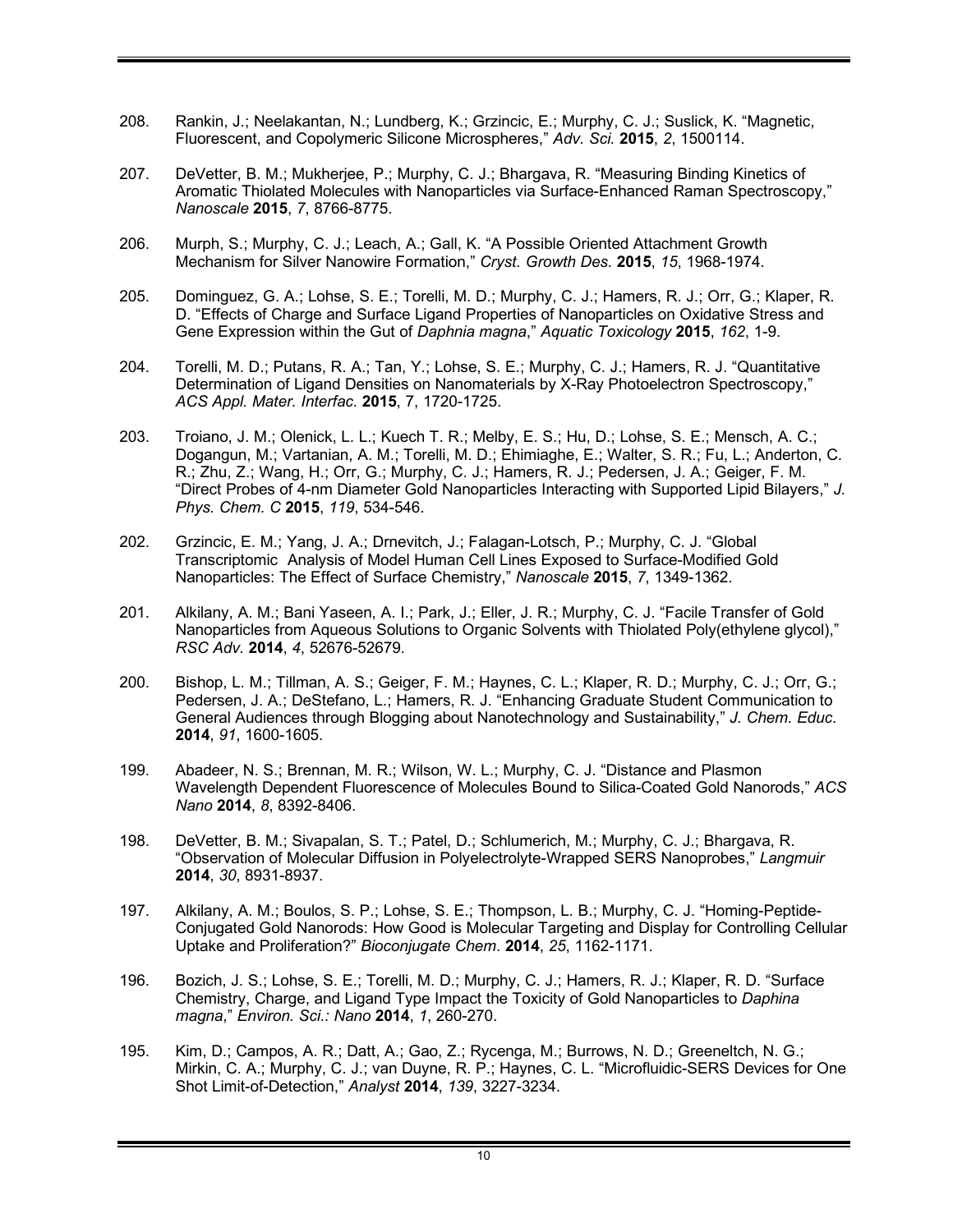- 194. Gunsolus, I.; Hu, D.; Mihai, C.; Lohse, S. E.; Lee, C-S.; Torelli, M.; Hamers, R. J.; Murphy, C. J.; Orr, G.; Haynes, C. L. "Facile Method to Stain the Bacterial Cell Surface for Super-Resolution Fluorescence Microscopy," *Analyst* **2014**, *139*, 3174-3178.
- 193. Yang, J. A.; Lin, W.; Woods, W. S.; George, J. M.; Murphy, C. J. "a-Synuclein's Adsorption, Conformation and Orientation on Cationic Gold Nanoparticle Surfaces Seeds Global Conformational Change," *J. Phys. Chem. B* **2014**, *118*, 3359-3371.
- 192. Bogart, L. K.; Pourroy, G.; Murphy, C. J. Puntes, V.; Pellegrino, T.; Rosenblum, D.; Peer, D.; Levy, R. "Nanoparticles for Imaging, Sensing, and Therapeutic Intervention," *ACS Nano* **2014**, *8*, 3107-3122.
- 191. Sisco, P.N.; Wilson C.G.; Chernak, D.; Clark, J.C.; Grzincic, E.M.; Ako-Asare, K.; Goldsmith, E. C.; Murphy, C. J. "Adsorption of Cellular Proteins to Polyelectrolyte-Functionalized Gold Nanorods: A Mechanism for Nanoparticle Regulation of Cell Phenotype?" *PLoS ONE* **2014**, *9*(2): e86670. doi:10.1371/journal.pone.0086670.
- 190. DeVetter, B. M.; Bhargava, R.; Murphy, C. J. "Computational Study of the Surface-Enhanced Raman Scattering from Silica-Coated Silver Nanowires," *Photochem. Photobiol*. **2014**, *90*, 415- 418. [special issue in honor of N. J. Turro]
- 189. Yang, J. A.; Lohse, S. E.; Murphy, C. J. "Tuning Cellular Response to Nanoparticles via Surface Chemistry and Aggregation," *Small* **2014**, *10*, 1642-1651.
- 188. Huang, J.; Wang, W.; Murphy, C. J.; Cahill, D. G. "Resonant Secondary Light Emission from Plasmonic Au Nanostructures and the Role of High Electron Temperatures Created by Pulsed Laser Excitation," *Proc. Natl. Acad. Sci. USA* **2014**, *111*, 906-911.

\**highlighted at UIUC Engineering (http://engineering.illinois.edu/news/article/7381), Science Daily (http://www.sciencedaily.com/releases/2014/01/140113125150.htm?utm\_source=feedburner&ut m\_medium=feed&utm\_campaign=Feed:%20sciencedaily/health\_medicine%20(ScienceDaily:%2 0Health%20&%20Medicine%20News), NewsXS (http://www.newsxs.com/en/go/15143933/PhysOrg/), Space Daily (http://www.spacedaily.com/reports/Understanding\_secondary\_light\_emissions\_by\_plasmonic\_n anostructures\_may\_improve\_medical\_imaging\_999.html), nanotechweb.org (http://nanotechweb.org/cws/article/tech/55943).*

- 187. Lohse, S. E.; Burrows, N. D; Scarabelli, L.; Liz-Marzan, L.; Murphy, C. J. "Anisotropic Noble Metal Nanocrystal Growth: The Role of Halides," *Chem. Mater*. **2014**, *26*, 34-43.
- 186. Mahmoudi, M.; Lohse, S. E.; Murphy, C. J.; Fathizadeh, A.; Montazeri, A.; Suslick, K. S. "Variation of Protein Corona Composition of Gold Nanoparticles Following Plasmonic Heating," *Nano Lett.* **2014**, *14*, 6-12.
- 185. Boulos, S. P.; Davis, T. A.; Yang, J. A.; Lohse, S. E.; Alkilany, A.; Holland, L. A.; Murphy, C. J. "Nanoparticle-Protein Interactions: A Thermodynamic and Kinetic Study of The Adsorption of Bovine Serum Albumin to Gold Nanoparticle Surfaces," *Langmuir* **2013**, *29*, 14984-14996.
- 184. Burns, J.; Pennington, P.; Sisco, P.; Frey, R.; Kashiwada, S.; Fulton, M.; Scott, G. I.; Decho, A. W.; Murphy, C. J.; Shaw, T. J.; Ferry, J. L. "Surface Charge Controls the Fate of Au Nanorods in Saline Estuaries," *Environ. Sci. Technol*. **2013**, *47*, 12844-12851.
- 183. Murphy, C. J. "Future Plasmonic Nanomaterials," *J. Phys. Chem. Lett*. **2013**, *4*, 3152-3152.
- 182. Sivapalan, S. T.; DeVetter, B. M.; Yang, T. K.; Schulmerich, M. V.; Bhargava, R.; Murphy, C. J. "Surface-enhanced Raman Spectroscopy of Polyelectrolyte-Wrapped Gold Nanoparticles in Colloidal Suspension," *J. Phys. Chem. C* **2013,** *117*, 10677-10682.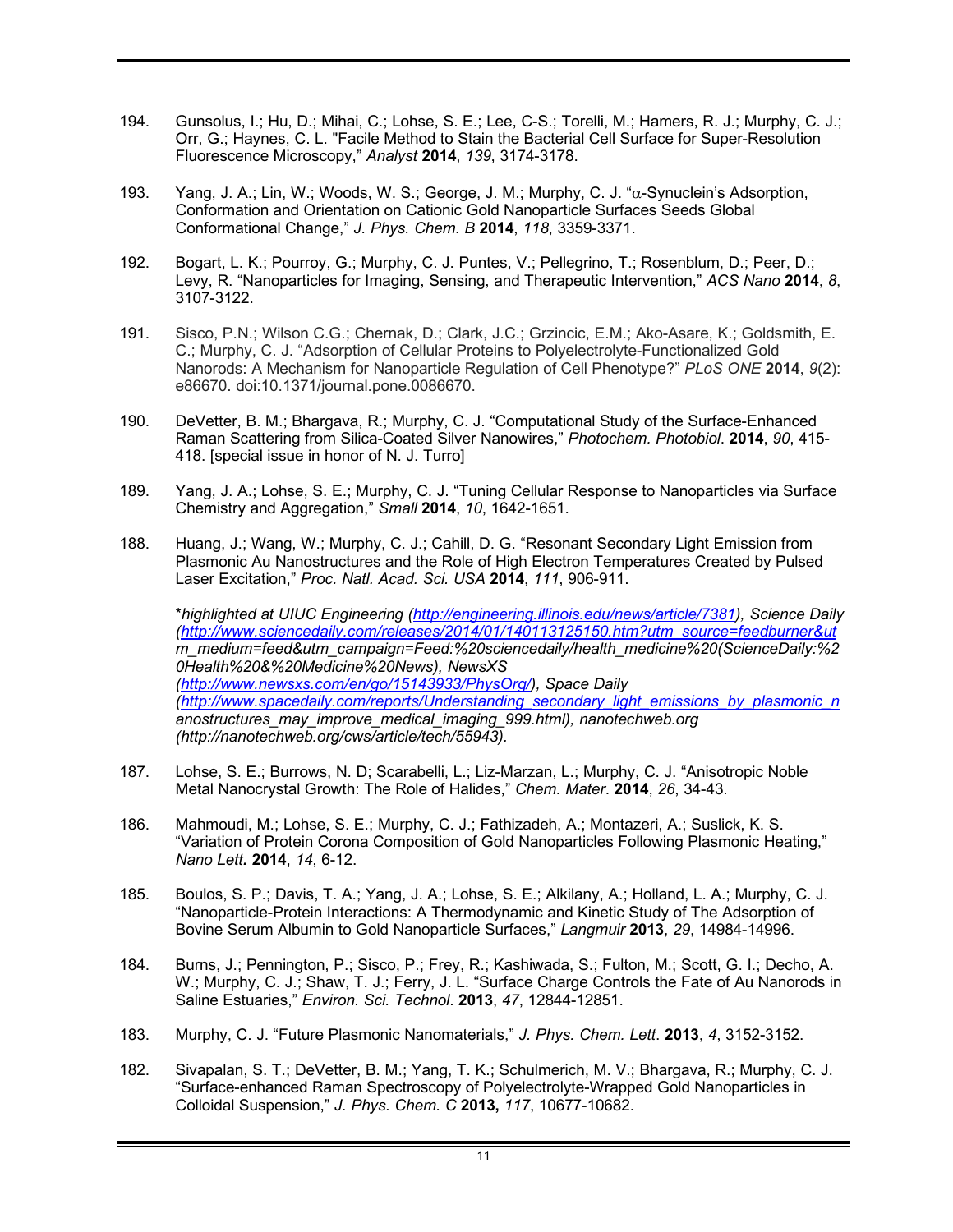- 181. Lohse, S. E.; Eller, J. R.; Sivapalan, S. T.; Plews, M. R.; Murphy, C. J. "A Simple Benchtop Reactor System for the High-Throughput Synthesis and Functionalization of Gold Nanoparticles with Different Sizes and Shapes," *ACS Nano* **2013**, *7*, 4135-4150.
- 180. Murph, S. E. H.; Murphy, C. J. "Patchy Silica-Coated Silver Nanowires as SERS Substrates," *J. Nanopart. Res*. **2013**, *15*, 1607-1621.
- 179. Yang, J. A.; Phan, H. T.; Vaidya, S.; Murphy, C. J. "Nanovacuums: Nanoparticle Uptake and Differential Cellular Migration on a Carpet of Nanoparticles," *Nano Lett.* **2013**, *13*, 2295-2302.

*\*highlighted at nanotechweb.org; "Nanoparticles slow down cancer cells," http://nanotechweb.org/cws/article/tech/53210*

- 178. Chernak, D. J.; Sisco, P. N.; Goldsmith, E. C.; Baxter, S. C.; Murphy, C. J. **"**High Aspect Ratio Gold Nanorods: Their Synthesis and Application to Image Cell-Induced Strain Fields in Collagen Films," *NanoBioTechnology Protocols, 2nd ed.;* Methods in Molecular Biology, Volume 1026, pp. 1-20; S. J. Rosenthal and D. W. Wright, Editors; Humana Press, **2013**.
- 177. van Dijk, T.; Sivapalan, S. T.; DeVetter, B. M.; Yang, T. K.; Schulmerich, M. V.; Murphy, C. J.; Bhargava, R.; Carney, P. S. "Competition Between Extinction and Enhancement in Surface-Enhanced Raman Spectroscopy," *J. Phys. Chem. Lett*. **2013**, *4*, 1193-1196.
- 176. Yang, J. A.; Johnson, B. J.; Wu, S.; Woods, W. S.; George, J. M.; Murphy, C. J. "A Study of Wild Type Alpha Synuclein Binding and Orientation on Gold Nanoparticles," *Langmuir* **2013**, *29*, 4603- 4615.
- 175. Shah, A. B.; Sivapalan, S. T.; DeVetter, B. M.; Yang, T. K.; Wen, J.; Bhargava, R.; Murphy, C. J.; Zuo, J-M. "High-Index Facets in Gold Nanocrystals Elucidated by Coherent Electron Diffraction," *Nano Lett.* **2013**, *13*, 1840-1846.
- 174. Maurer-Jones, M.A.; Gunsolus, I. L.; Murphy, C. J.; Haynes, C. L. "Toxicity of Nanoparticles in the Environment," *Anal. Chem*. **2013**, *85*, 3036-3049.
- 173. Sivapalan, S. T.; DeVetter, B. M.; Yang, T. K.; van Dijk, T.; Schulmerich, M. V.; Carney, P. S.; Bhargava, R.; Murphy, C. J. "Off-resonance Surface-Enhanced Raman Spectroscopy from Gold Nanorod Suspensions as a Function of Aspect Ratio: Not What We Thought," *ACS Nano* **2013**, *7*, 2099-2105.
- 172. Lohse, S. E.; Murphy, C.J. "The Quest for Shape Control: A History of Gold Nanorod Synthesis," *Chem. Mater*. **2013**, *25*, 1250-1261.
- 171. Sivapalan, S. T.; Vella, J. H.; Yang, T. K.; Dalton, M. J.; Haley, J. E.; Cooper, T. M.; Urbas, A. M.; Tan, L.-S.; Murphy, C. J. "Off-resonance Two-Photon Absorption Cross Section Enhancement of an Organic Chromophore on Gold Nanorods," *J. Phys. Chem. Lett*. **2013**, *4*, 749-752.
- 170. Afrooz, A. R. M. N.; Sivapalan, S. T.; Murphy, C. J.; Hussain, S. M.; Schlager, J. J.; Saleh, N. B. "Spheres vs. Rods: The Shape of Gold Nanoparticles Influences Aggregation and Deposition," *Chemosphere* **2013**, *91*, 93-98.
- 169. Huang, J.; Park, J.; Wang, W.; Murphy, C. J.; Cahill, D. G. "Ultrafast Thermal Analysis of Surface Functionalized Gold Nanorods in Aqueous Solution," *ACS Nano* **2013**, *7*, 589-597. Minor correction, same authors, *ACS Nano* **2013**, *7*, 3732-3732.
- 168. Alkilany, A. M; Lohse, S. E.; Murphy, C. J. "The Gold Standard: Gold Nanoparticle Libraries to Understand the Nano-Bio Interface," *Acc. Chem. Res*. **2013**, *46*, 650-661.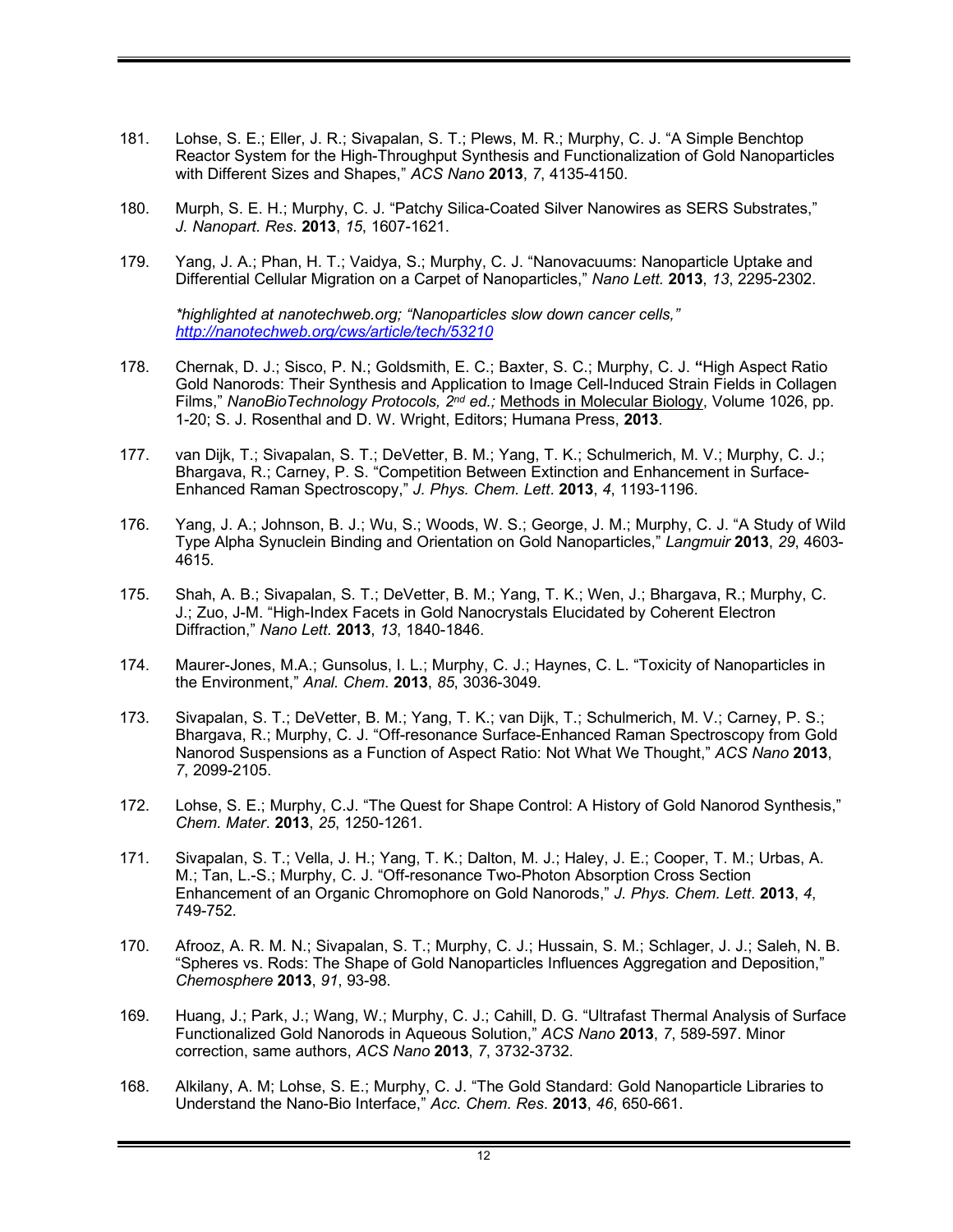- 167. Boulos, S. P.; Prigozhin, M. B.; Liu, Y.; Wirth, A. J.; Boppart, S. A.; Gruebele, M.; Murphy, C. J. "The Gold Nanorod-Biology Interface: From Proteins to Cells to Tissue," *Curr. Phys. Chem*. **2013**, *3*, 128-135.
- 166. Park, J.; Huang, J.; Wang, W.; Murphy, C. J.; Cahill, D. G. "Heat Transport Between Au Nanorods, Surrounding Liquids, and Solid Supports," *J. Phys. Chem. C* **2012**, *116*, 26335-26341.
- 165. Lohse, S. E.; Murphy, C. J. "Applications of Colloidal Inorganic Nanomaterials: From Medicine to Energy," *J. Am. Chem. Soc*. **2012**, *134*, 15607-15620.
- 164. Huang, J.; Jackson, K. S.; Murphy, C. J. "Polyelectrolyte Wrapping Layers Control Rates of Photothermal Molecular Release from Gold Nanorods," *Nano Lett.* **2012,** *12*, 2982-2987*.*

*\*\*highlighted at nanotechweb.org, http://nanotechweb.org/cws/article/tech/49822: "Polymer layers help nanorods deliver drugs"*

- 163. Yang, J. A.; Lohse, S. E.; Boulos, S. P.; Murphy, C. J. "The Early Life of Gold Nanorods: Temporal Separation of Anisotropic and Isotropic Growth Modes," *J. Cluster Sci*. **2012**, 23, 799- 809. [special issue in honor of R. D. Adams]
- 162. Sivapalan, S. T.; Vella, J. H.; Yang, T. K.; Dalton, M. J.; Swiger, R. N.; Haley, J. E.; Cooper, T. M.; Urbas, A. M.; Tan, L-S.; Murphy, C. J. "Plasmonic Enhancement of the Two Photon Absorption Cross Section of an Organic Chromophore using Polyelectrolyte-coated Gold Nanorods," *Langmuir* **2012**, *28*, 9147-9154.
- 161. Yang, J. A.; Murphy, C. J. "Evidence for Patchy Lipid Layers on Gold Nanoparticle Surfaces," *Langmuir* **2012**, *28*, 5404-5416.
- 160. Butcher, D.; Boulos, S.; Murphy, C. J.; Ambrosio, R.; Gewirth, A. A. "Face-Dependent Shell-Isolated Nanoparticle Enhanced Raman Spectroscopy (SHINERS) of 2,2'-Byridine on Au(100) and Au(111)," *J. Phys. Chem. C* **2012**, *116*, 5128-5140.
- 159. Khnayzer, R. S.; Thompson, L. B.; Zamkov, M.; Ardo, S.; Meyer, G. J.; Murphy, C. J.; Castellano, F. N. "Photocatalytic Hydrogen Production at Titania-Supported Pt Nanoclusters that are Derived from Surface-Anchored Molecular Precursors," *J. Phys. Chem. C* **2012**, *116*, 1429- 1438.
- 158. Dreaden, E.; Huang, X.; Alkilany, A. M.; Murphy, C. J.; El-Sayed, M. A. "The Golden Age: Gold Nanoparticles for Biomedicine," *Chem. Soc. Rev*. **2012**, *41*, 2740-2779.
- 157. Sabo-Attwood, T.; Unrine, J. M.; Stone, J. W.; Murphy, C. J.; Ghoshroy, S.; Blom, D.; Bertsch, P. M.; Newman, L. A. "Uptake, Distribution and Toxicity of Gold Nanoparticles in Tobacco (*Nicotiana xanthi*) Seedlings," *Nanotoxicology* **2012**, *6*, 361-370.
- 156. Alkilany, A. M.; Thompson, L. B.; Boulos, S. P.; Sisco, P. N; Murphy, C. J. "Gold Nanorods: Their Potential for Photothermal Therapeutics, Tempered by the Complexity of their Biological Interactions," *Adv. Drug Deliv. Rev***. 2012,** *64*, 190-199.
- 155. Murph, S. E. H.; Murphy, C. J.; Colon-Mercado, H. R.; Torres, R. D.; Heroux, K. J.; Thompson, L. B.; Haasch, R. T. "Tuning the Size and Shape of Au-Pt Nanocatalyst for Direct Methanol Fuel Cells," *J. Nanopart. Res.* **2011**, *13*, 6347-6364.
- 154. Wilson, C. G.; Stone, J. W.; Fowles, V.; Morales, M.; Murphy, C. J.; Baxter, S. C.; Goldsmith, E. C. "Age-Dependent Expression of Collagen Receptors and Deformation of Type I Collagen Substrates by Rat Cardiac Fibroblasts," *Microsc. Microanal.* **2011**,*17*, 555-562.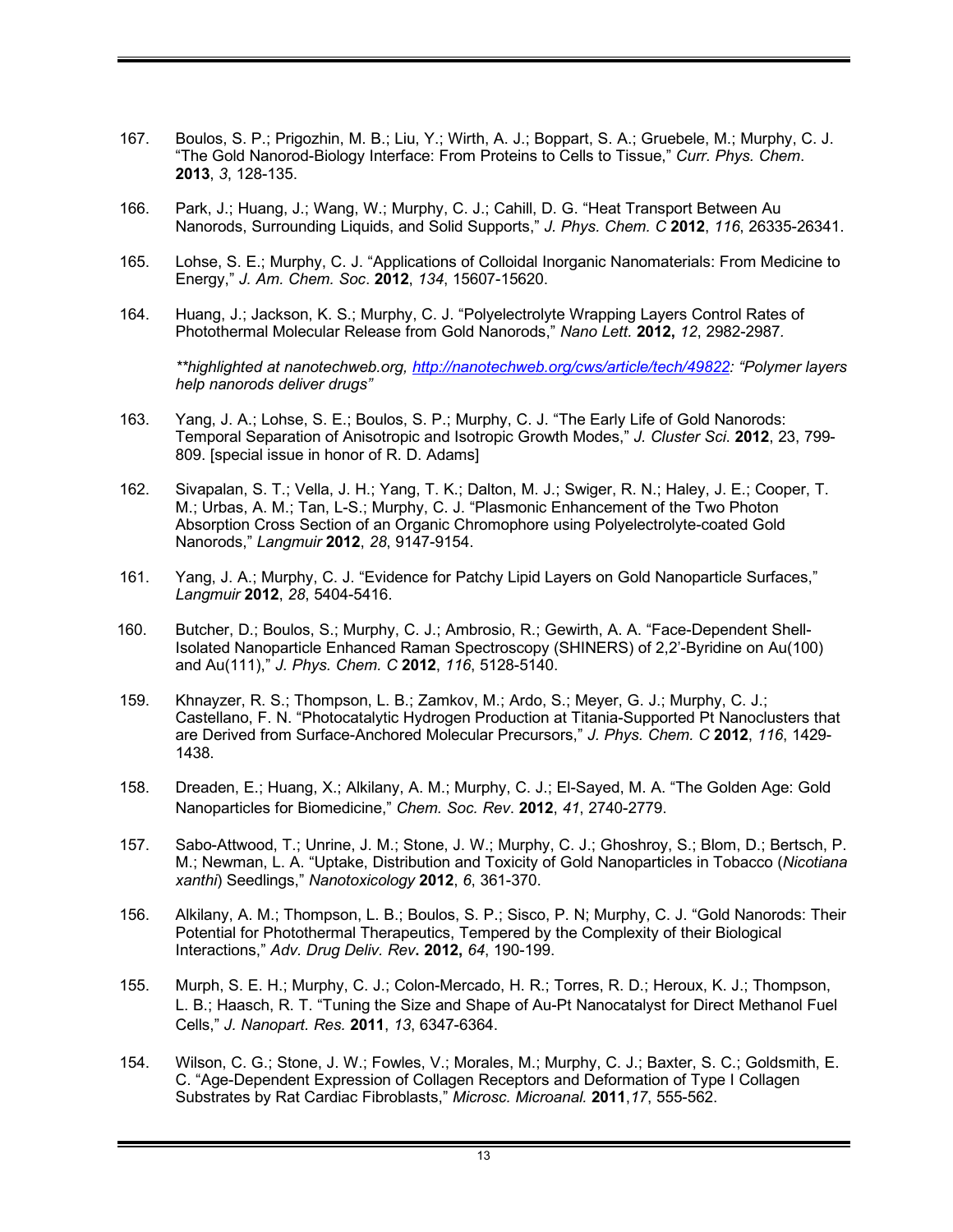- 153. Peterson, E.; Sisco, P. N.; Murphy, C. J.; Adams, R. D.; Carroll, D. "Metallic Nanoantennae and their Use in Organic-Polymer Photovoltaics," *J. Cluster Sci*. **2011**, *22*, 59-64.
- 152. Murphy, C. J.; Thompson, L. B.; Chernak, D. J.; Yang, J. A.; Sivapalan, S. T.; Boulos, S. P.; Huang, J.; Alkilany, A. M.; Sisco, P. N. "Gold Nanorod Crystal Growth: From Seed-Mediated Synthesis to Nanoscale Sculpting," *Curr. Opin. Colloid. Interfac. Sci*. **2011**, *16*, 128-134.
- 151**.** Zill, A.; Rutz, A. L.; Kohman, R. E.; Alkilany, A. M.; Murphy, C. J.; Kong, H. J.; Zimmerman, S. C. "Clickable Polyglycerol Hyperbranched Polymers and Their Application to Gold Nanoparticles and Acid-Labile Nanocarriers," *Chem. Commun.* **2011**, *47*, 1279-1281.
- 150. Alkilany, A. M.; Thompson, L. B.; Murphy, C. J. "Polyelectrolyte Coating Provides a Facile Route to Suspend Gold Nanorods in Polar Organic Solvents and Hydrophobic Polymers," *ACS Appl. Mater. & Interfac*. **2010**, *2*, 3417-3421.
- 149. Murphy, C. J.; Thompson, L. B.; Alkilany, A. M.; Sisco, P. N.; Boulos, S. P.; Sivapalan, S.; Yang, J. A.; Chernak, D. J.; Huang, J. "The Many Faces of Gold Nanorods," *J. Phys. Chem. Lett*. **2010**, *1*, 2867-2875.
- 148. Alkilany, A. M.; Murphy, C. J. "Toxicity and Cellular Uptake of Gold Nanoparticles: What Have We Learned So Far?" *J. Nanopart. Res*. **2010**, *12*, 2313-2333.
- 147. Alkilany, A. M.; Nagaria, P. K.; Wyatt, M. D.; Murphy, C. J. "Cation Exchange on the Surface of Gold Nanorods with a Polymerizable Surfactant: Polymerization, Stability, and Toxicity Evaluation," *Langmuir* **2010**, *26*, 9328-9333*.*
- 146. Ray, T.; Murphy, C. J.; Baxter, S. C. "Diffusion Linked Solidification Model of Axisymmetric Growth of Gold Nanorods," in Advances in Mathematical Modeling and Experimental Methods for Materials and Structures: The Jacob Aboudi Volume; Gilat, R.; Banks-Sills, L. Editors; *Solid Mechanics and Its Applications*, **2010**, *168*, 199-210.
- 145. McGuirt, B.; Kielbasa, J.; Park, J-H.; Sisco, P.; Zhang, J.; Peterson, E.; Murphy, C.; Adams, R. D.; Williams, R.; Carroll, D. "Light Scattering of Interacting Gold Nanorods," *Phys. Status Solidi B*, **2009**, *246*, 2771-2773.
- 144. Wilson, C. G.; Sisco, P. N.; Gadala-Maria, F. A.; Murphy, C. J.; Goldsmith, E. C. "Polyelectrolyte-Coated Gold Nanorods and Their Interactions with Type I Collagen," *Biomaterials* **2009**, *30*, 5639-5648.
- 143. Ferry, J. L.; Craig, P; Hexel, C.; Sisco, P. N.; Frey, R.; Pennington, P; Fulton, M.; Scott, G.; Decho, A.; Kashiwada, S.; Murphy, C. J.; Shaw, T. J. "Transfer of Gold Nanoparticles from the Water Column to the Estuarine Food Web," *Nature Nanotechnol.* **2009**, *4*, 441-444.
- 142. Wilson, C. G.; Sisco, P. N.; Goldsmith, E. C.; Murphy, C. J. "Glycosaminoglycan-Functionalized Gold Nanorods: Interactions with Cardiac Cells and Type I Collagen," *J. Mater. Chem*. **2009**, *19*, 6332-6340.
- 141. Alkilany, A.; Murphy, C. J. "Gold Nanoparticles with a Polymerizable Surfactant Bilayer: Synthesis, Polymerization and Stability Evaluation," *Langmuir* **2009**, *25*, 13874-13879.
- 140. Murphy, C. J. "Spatial Control of Chemistry on the Inside and Outside of Inorganic Nanocrystals," *ACS Nano* **2009**, *4*, 770-774. Minor correction, *ACS Nano* **2020**, *14*, 1209.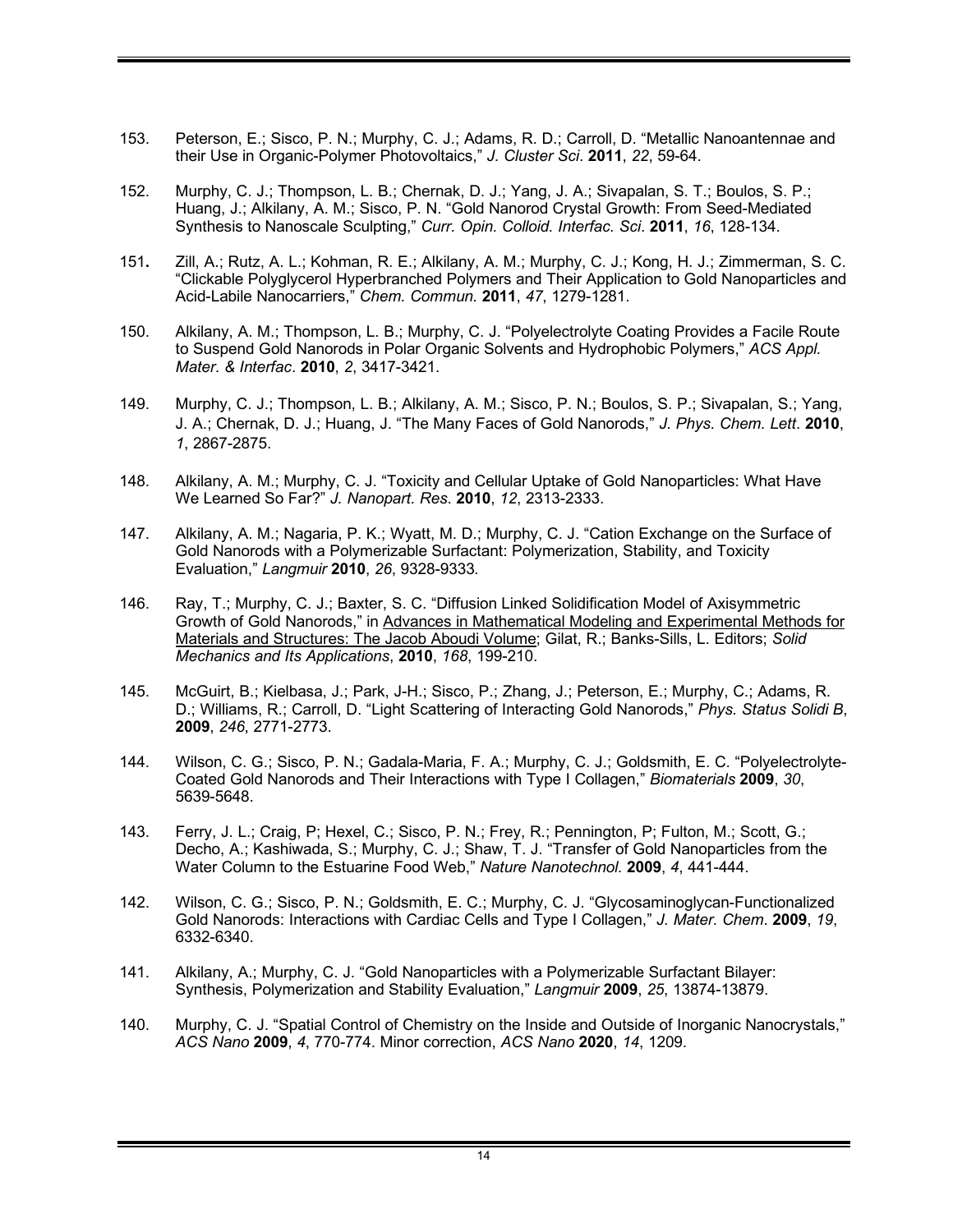- 139. Sisco, P. N.; Murphy, C. J. "Surface Coverage Dependence of Surface-Enhanced Raman Scattering from Gold Nanocubes on Self-Assembled Monolayers of Analyte," *J. Phys. Chem. A* **2009**, *113*, 3973-3978.
- 138. Hunyadi, S. E.; Murphy, C. J. "Synthesis and Characterization of Silver-Platinum Bimetallic Nanowires and Platinum Nanotubes," *J. Cluster Sci*. **2009**, *20*, 319-330.
- 137. Alkilany, A. M.; Nagaria, P.; Hexel, C. R.; Shaw, T. J.; Murphy, C. J.; Wyatt, M. D. "Cellular Uptake and Cytotoxicity of Gold Nanorods: Molecular Origin of Cytotoxicity and Surface Effects," *Small* **2009**, *5*, 701-708.
- 136. Gole, A.; Agarwal, N.; Nagaria, P.; Wyatt, M. D.; Murphy, C. J. "One-Pot Synthesis of Silica-Coated Magnetic Plasmonic Tracer Nanoparticles," *Chem. Commun*. **2008**, 6140-6142.
- 135. Murphy, C. J.; Gole, A. M.; Stone, J. W.; Sisco, P. N.; Alkilany, A. M.; Goldsmith, E. C.; Baxter, S. C. "Gold Nanoparticles in Biology: Beyond Toxicity to Cellular Imaging," *Acc. Chem. Res.* **2008**, *41*, 1721-1730.
- 134. Sisco, P. N.; Minrova, E.; Wilson, C.; Murphy, C. J.; Goldsmith, E. C. "The Effect of Gold Nanorods on Cell-Mediated Collagen Remodeling," *Nano Lett.* **2008**, *8*, 3409-3412.
- 133. Alkilany, A. M.; Frey, R. L.; Ferry, J. L.; Murphy, C. J. "Gold Nanorods as Nanoadmicelles: 1- Naphthol Partitioning into a Nanorod-Bound Surfactant Bilayer," *Langmuir* **2008**, *24*, 10235- 10239.
- 132. Lucas, M.; Leach, A. M.; McDowell, M. T.; Hunyadi, S. E.; Gall, K.; Murphy, C. J.; Riedo, E. "Plastic Deformation of Pentagonal Silver Nanowires: Comparison Between AFM Nanoindentation and Atomistic Simulations," *Phys. Rev. B*. **2008**, *77*, 245420-1 – 245420-4.
- 131. Gole, A.; Stone, J. W.; Gemmill, W. R.; zur Loye, H.-C.; Murphy, C. J. "Iron Oxide-Coated Gold Nanorods: Synthesis, Characterization and Magnetic Manipulation," *Langmuir* **2008**, *24*, 6232- 6237.
- 130. Murphy, C. J. "Sustainability as a Design Criterion in Nanoparticle Synthesis and Applications," *J. Mater. Chem*. **2008**, *18*, 2173-2176.
- 129. Norman, R. S.; Stone, J. W.; Gole, A.; Murphy, C. J.; Sabo-Attwood, T. "Targeted Photothermal Lysis of the Pathogenic Bacteria, *Pseudomonas aeruginosa,* by Gold Nanorods," *Nano Lett.* **2008**, *8*, 302-306.
- 128. Berg, M. A.; Coleman, R. S.; Murphy, C. J. "Nanoscale Structure and Dynamics of DNA," *PhysChemChemPhys* **2008**, *10*, 1229-1242.
- 127. Gole, A.; Murphy, C. J. "Azide-Derivatized Gold Nanorods: Functional Materials for 'Click' Chemistry," *Langmuir* **2008**, *24*, 266-272.
- 126. Murphy, C. J.; Gole, A. M.; Hunyadi, S. E.; Stone, J. W.; Sisco, P.; Alkilany, A.; Hankins, P. L.; Kinard, B. "Chemical Sensing and Imaging with Metallic Nanorods," *Chem. Commun*. **2008**, 544- 557.
- 125. Tao, C. G.; Cullen, W. G.; Williams, E. D.; Hunyadi, S. E.; Murphy, C. J. "Surface Morphology and Step Fluctuations on Ag Nanowires," *Surf. Sci.* **2007**, *601*, 4939-4943.
- 124. Coleman, R. S.; Berg, M. A.; Murphy, C. J. "Coumarin Base-Pair Replacement as a Fluorescent Probe of Ultrafast DNA Dynamics," *Tetrahedron* **2007**, *63*, 3450-3456.
- 123. Murphy, C. J. "Plasmons Spring into Action," *Nature Mater*. **2007**, *6*, 259-260.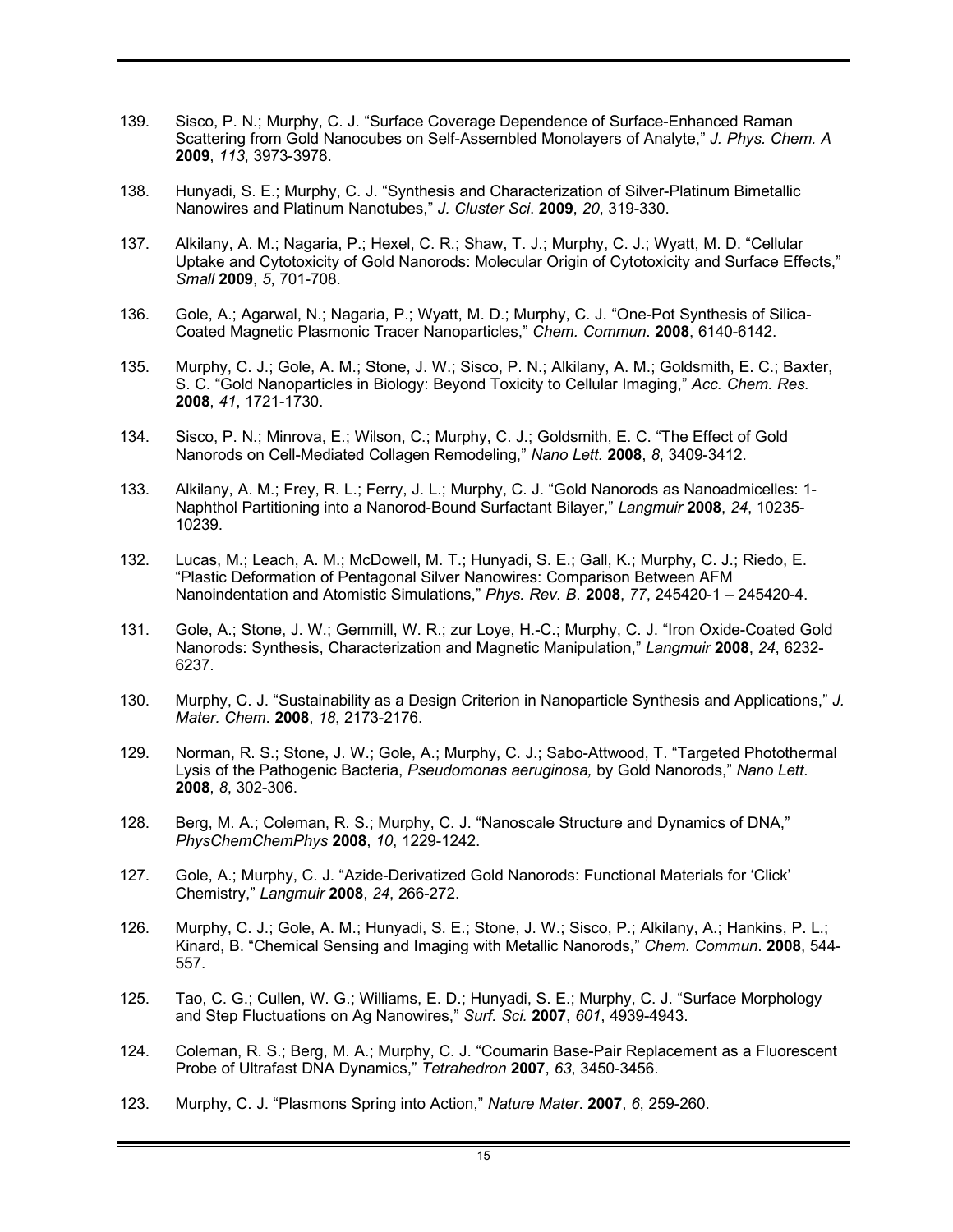- 122. Mahtab, R.; Sealey, S. M.; Hunyadi, S. E.; Kinard, B.; Ray, T.; Murphy, C. J. "Influence of the Nature of Quantum Dot Surface Cations on Interactions with DNA," *J. Inorg. Biochem*. **2007**, *101*, 559-564.
- 121. Stone, J. W.; Sisco, P. N.; Goldsmith, E. C.; Baxter, S. C.; Murphy, C. J. "Using Gold Nanorods to Probe Cell-Induced Collagen Deformation," *Nano Lett.* **2007**, *7*, 116-119.
- 120. Sau, T. K.; Murphy, C. J. "The Role of Ions in the Colloidal Synthesis of Gold Nanowires," *Phil. Mag*. **2007**, *87*, 2143-2158.
- 119. Hunyadi, S. E.; Murphy, C. J. "Bimetallic Silver-Gold Nanowires: Fabrication and Use in Surface-Enhanced Raman Scattering," *J. Mater. Chem*. **2006**, *16*, 3929-3935.
- 118. Hunyadi, S. E.; Murphy, C. "Eu-Doped Silica Nanotubes: Synthesis and Optical Properties," *Mater. Res. Soc. Symp. Proc*. **2006**, *922E*, 0922-U01-03 (electronic publication only).
- 117. Sen, S.; Gearheart, L.; Rivers, E.; Liu, H.; Coleman, R. S.; Murphy, C. J.; Berg, M. A. "Role of Monovalent Counterions in the Ultrafast Solvation Dynamics of DNA," *J. Phys. Chem. B* **2006**, *110*, 13248-13255.
- 116. Andreatti, D.; Sen, S.; Lustres, J. L. P.; Kovalenko, S. A.; Ernsting, N. P.; Murphy, C. J.; Coleman, R. S.; Berg, M. A. "Ultrafast Dynamics in DNA: 'Fraying' at the End of the Helix," *J. Am. Chem. Soc.* **2006**,*128*, 6885-6892.
- 115. Murphy, C. J.; Gole, A. M.; Hunyadi, S.; Orendorff, C. J. "Colloidal One-Dimensional Gold and Silver Nanostructures," *Inorg. Chem*. **2006**, *45*, 7544-7554.
- 114. Hunyadi, S.; Murphy, C. J.; "Tunable One-Dimensional Silver-Silica Nano-peapod Architectures," *J. Phys. Chem. B* **2006**, *110*, 7226-7231.
- 113. Orendorff, C. J.; Sau, T. K.; Murphy, C. J. "Shape-Dependent Plasmon-Resonant Gold Nanoparticles," *Small* **2006**, *2*, 636-639.
- 112. Orendorff, C. J.; Murphy, C. J. "Quantitation of Metal Content in the Silver-Assisted Growth of Gold Nanorods," *J. Phys. Chem. B* **2006**, *110*, 3990-3994.
- 111. Murphy, C. J.; Jana, N. R.; Gearheart, L. A.; Obare, S. O.; Mann, S.; Johnson, C. J.; Edler, K. J. "Self-Organization of Metallic Nanorods into Liquid Crystalline Arrays," in *Nanoparticle Assemblies and Superstructures*, Kotov, N. A., Editor; CRC Press: Boca Raton, FL, **2006.**
- 110. Orendorff, C. J.; Gearheart, L. A.; Jana, N. R.; Murphy, C. J. "Aspect Ratio Dependence on Surface Enhanced Raman Scattering Using Silver and Gold Nanorod Substrates," *PhysChemChemPhys* **2006**, *8*, 165-170.
- 109. Berry, V.; Gole, A.; Kundu, S.; Murphy, C. J.; Saraf, R. F. "Deposition of CTAB Terminated Nanorods on Bacteria to Form Highly Conducting Hybrid Systems," *J. Am. Chem. Soc*. **2005**, *127*, 17600-17601.
- 108. Gou, L.; Murphy, C. J. "Rodlike La/Cu/O Nanoparticles as a Catalyst for Phenol Hydroxylation," *Chem. Commun.* **2005**, 5907-5909.
- 107. Gole, A.; Murphy, C. J. "Biotin-Streptavidin Induced Aggregation of Gold Nanorods: Tuning Rod-Rod Positions," *Langmuir* **2005**, *21*, 10756-10762.
- 106. Orendorff, C. J.; Baxter, S. C.; Goldsmith, E. C.; Murphy, C. J. "Light Scattering from Gold Nanorods: Tracking Material Deformation," *Nanotechnology* **2005**, *16*, 2601-2605.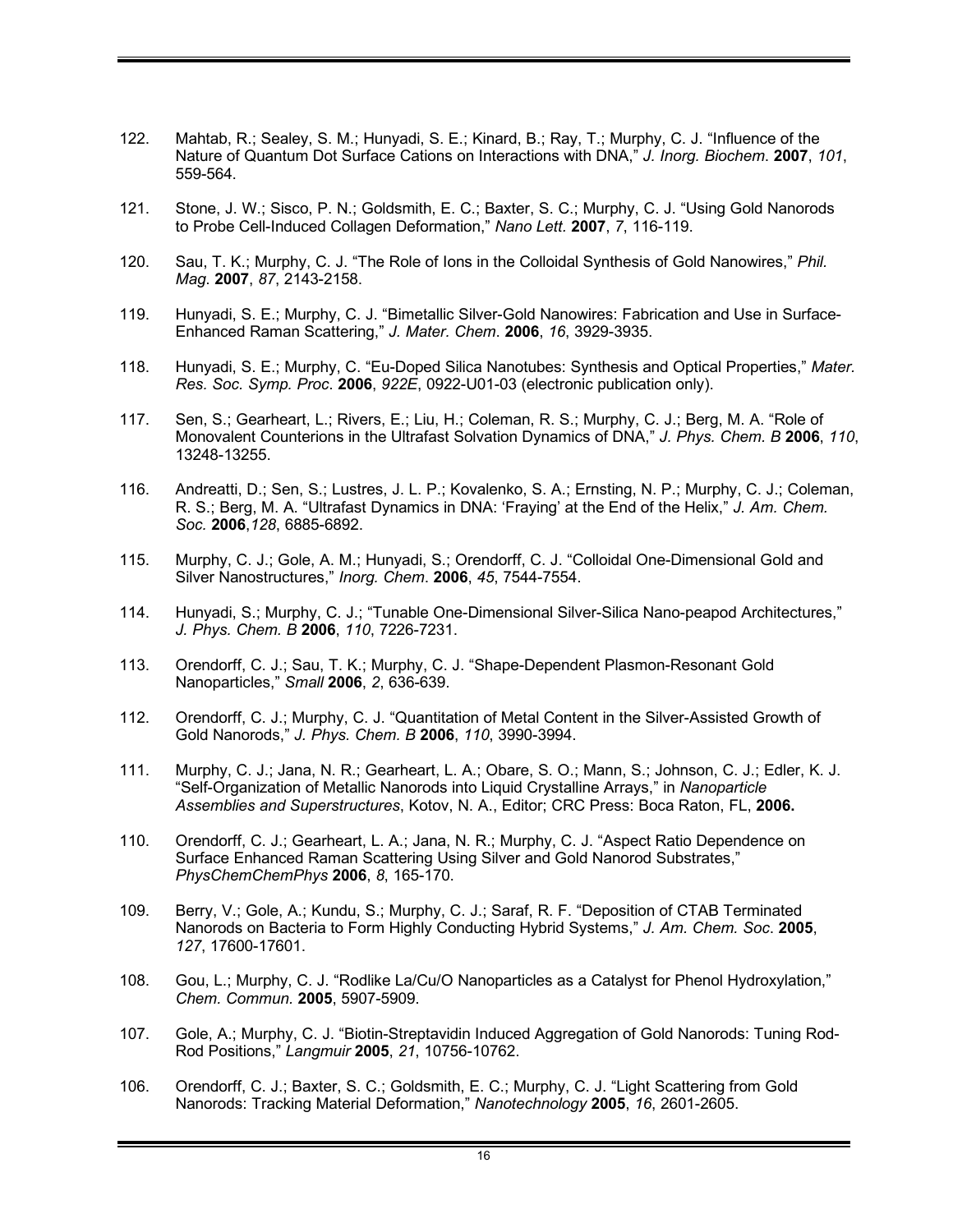- 105. Murphy, C. J.; Orendorff, C. J. "Alignment of Gold Nanorods in Polymer Composites and on Polymer Surfaces," *Adv. Mater*. **2005**,*17*, 2173-2177.
- 104. Murphy, C. J.; Sau, T. K.; Gole, A.; Orendorff, C. J.; Gao, J.; Gou, L.; Hunyadi, S. Li, T. "Anisotropic Metal Nanoparticles: Synthesis, Assembly, and Optical Applications", *J. Phys. Chem. B* **2005**, *109*, 13857-13870.

\*\**a Top Five ACS article by citations, National Chemistry Week, 2007*

*\*\*a "Most Read" Top 20 article for the past 12 months, Nov. 2017*

- 103. Gou, L.; Murphy, C. J. "Fine-Tuning the Shape of Gold Nanorods," *Chem. Mater.* **2005**, *17*, 3668- 3672.
- 102. Andreatta, D.; Lustres, J. L. P.; Kovalenko, S. A.; Ernsting, N. P.; Murphy, C. J.; Coleman, R. S.; Berg, M. A. "Power-Law Solvation Dynamics in DNA from Measurements over Six Decades in Time," *J. Am. Chem. Soc*. **2005**, *127*, 7270-7271.
- 101. Orendorff, C. J.; Gole, A.; Sau, T. K.; Murphy, C. J. "Surface Enhanced Raman Spectroscopy of Self-Assembled Monolayers: Sandwich Architecture and Nanoparticle Shape Dependence," *Anal. Chem.* **2005***, 77*, 3261-3266.
- 100. Ozturk, O.; Black, T.; Perrine, K.; Pizzolato, K.; Williams, C. T.; Parsons, F. W.; Ratliff, J. S.; Gao, J.; Murphy, C. J., Xie, H.; Ploehn, H. J.; Chen, D. A. "Thermal Decomposition of Generation 4 Polyamidoamine Dendrimer Films: Decomposition Catalyzed by Dendrimer-Encapsulated Pt Nanoparticles," *Langmuir* **2005**, *21*, 3998-4006.
- 99. Murphy, C. J.; Sau, T. K.; Gole, A.; Orendorff, C. J. "Surfactant-Directed Synthesis and Optical Properties of One-Dimensional Plasmonic Nanostructures," *MRS Bulletin* **2005**, *30*, 349-355.
- 98. Gu, Y.; Xie, H.; Gao, J.; Liu, D.; Williams, C. T.; Murphy, C. J.; Ploehn, H. J. "AFM Characterization of Dendrimer-Stabilized Platinum Nanoparticles," *Langmuir* **2005**, *21*, 3122- 3131.
- 97. Sau, T. K.; Murphy, C. J. "Self-Assembly Patterns Formed Upon Solvent Evaporation of Aqueous Cetyltrimethylammonium Bromide-Coated Gold Nanoparticles of Various Shapes," *Langmuir* **2005**, *21*, 2923-2929.
- 96. Gole, A.; Murphy, C. J. "Polyelectrolyte Coated Gold Nanorods: Synthesis, Characterization and Immobilization," *Chem. Mater*. **2005**,*17*,1325-1330.
- 95. Connor, E. E.; Mwamuka, J.; Gole, A.; Murphy, C. J.; Wyatt, M. D. "Gold Nanoparticles are Taken Up by Human Cells but Do Not Cause Acute Cytotoxicity," *Small* **2005**, *1*, 325-327.
- 94. Mahtab, R.; Murphy, C. J. "Probing DNA with Nanoparticles," in *Bionanotechnology Protocols*, Methods in Molecular Biology, Volume 303, pp. 179-190; S. J. Rosenthal and D. W. Wright, Editors; Humana Press, **2005**.
- 93. Orendorff, C. J.; Hankins, P.; Murphy, C. J. "pH-Triggered Self-Assembly of Gold Nanorods," *Langmuir* **2005**, *21*, 2022-2026*.*
- 92. Li, X.; Gao, H.; Murphy, C. J.; Gou, L. "Nanoindentation of Cu2O Nanocubes," *Nano Lett.* **2004**, *4*, 1903-1907.
- 91. Gole, A.; Murphy, C. J. "Seed-Mediated Synthesis of Gold Nanorods: Role of Size and Nature of the Seed," *Chem. Mater*. **2004**,*16*, 3633-3640.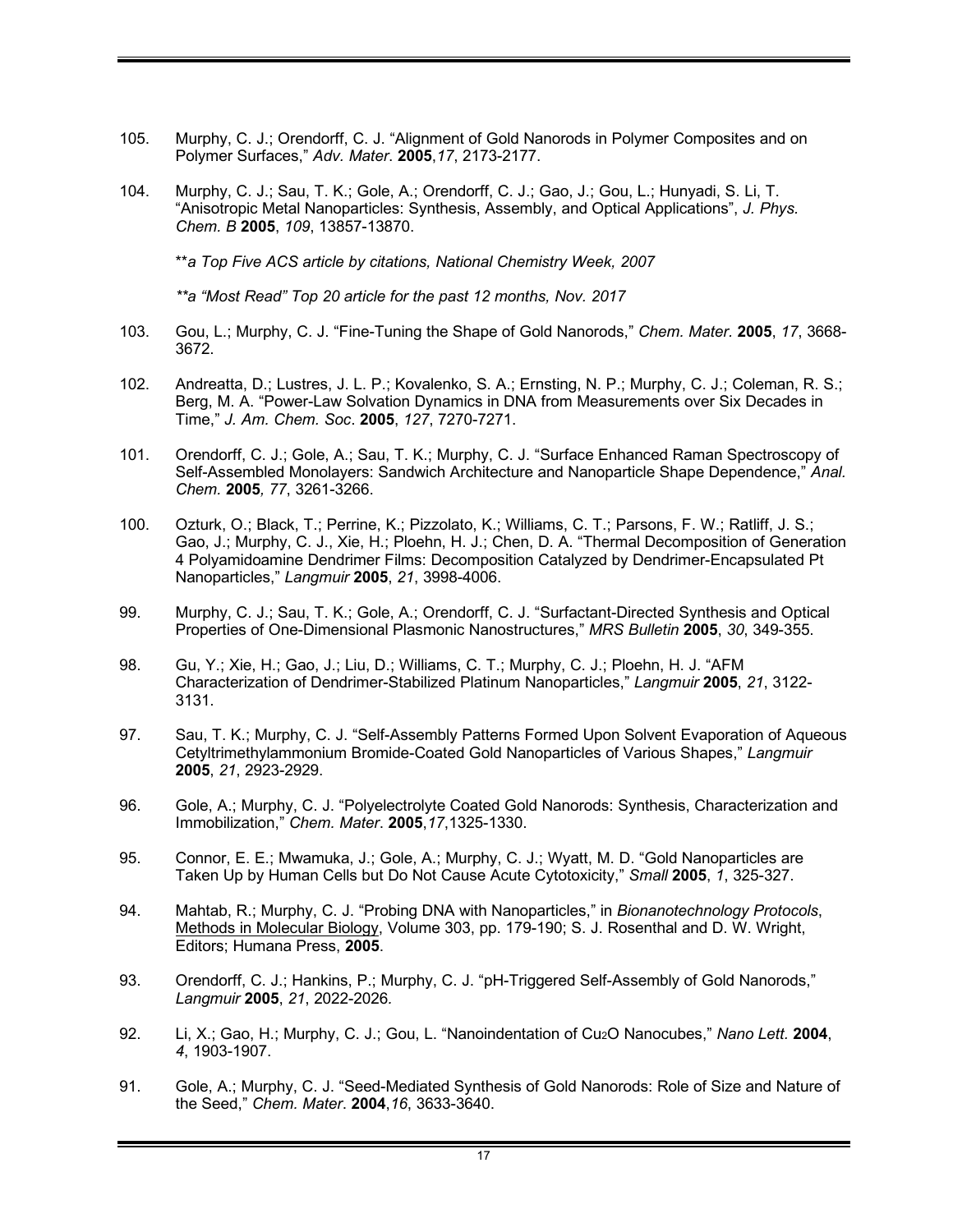- 90. Liu, D.; Gao, J.; Murphy, C. J.; Williams, C. T. "*In-Situ* Attenuated Total Reflection Infrared Spectroscopy of Dendrimer-Stabilized Platinum Nanoparticles Adsorbed on Alumina," *J. Phys. Chem. B* **2004**, *108*, 12911-12916.
- 89. Gole, A.; Orendorff, C. J.; Murphy, C. J. "Immobilization of Gold Nanorods onto Acid-Terminated Self-Assembled Monolayers via Electrostatic Interactions," *Langmuir* **2004**, *20*, 7117-7122.
- 88. Sau, T. K.; Murphy, C. J. "Room Temperature, High-Yield Synthesis of Multiple Shapes of Gold Nanoparticles in Aqueous Solution," *J. Am. Chem. Soc*. **2004**, *126*, 8648-8649.
- 87. Sau, T. K.; Murphy, C. J. "Seeded High Yield Synthesis of Short Au Nanorods in Aqueous Solution," *Langmuir* **2004**, *20*, 6416-6420.

*\*a "Most Read" article for the last 12 months, Jan. 2018*

- 86. Caswell, K. K.; Mahtab, R.; Murphy, C. J. "Optical Detection of Thymine Dinucleoside Monophosphate and its *cis-syn* Photodimer by Inorganic Nanoparticles" *J. Fluorescence* **2004**, *14*, 407-415.
- 85. Somoza, M. M.; Andreatta, D.; Murphy, C. J.; Coleman, R. S.; Berg, M. A. "Effect of Lesions on the Dynamics of DNA on the Picosecond and Nanosecond Time Scales Using a Polarity-Sensitive Probe," *Nucleic Acids Research* **2004**, *32*, 2494-2507.
- 84. Sau, T. K.; Murphy, C. J. "Seeded and Nonseeded Methods to Make Metallic Nanorods and Nanowires in Aqueous Solution," *Mater. Res. Soc. Symp. Proc*. **2004**, *789*, 203-212.
- 83. Caswell, K. K.; Murphy, C. J. "Assembly of Gold Nanorods," *Mater. Res. Soc. Symp. Proc*. **2004**, *Vol. EXS-2*, M7.5.1 – M7.5.3.
- 82. Pellechia, P. J.; Gao, J.; Gu, Y.; Ploehn, H. J.; Murphy, C. J. "Platinum Ion Uptake by Dendrimers: An NMR and AFM Study," *Inorg. Chem*. **2004**, *43*, 1421-1428.
- 81. Gou, L.; Murphy, C. J. "Controlling the Size of Cu2O Nanocubes from 200 to 25 nm," *J. Mater. Chem*. **2004**, *14*, 735-738.
- 80. Murphy, C. J.; Jana, N. R.; Gearheart, L. A.; Obare, S. O.; Caswell, K. K.; Mann, S.; Johnson, C. J.; Davis, S. A.; Dujardin, E.; Edler, K. "Synthesis, Assembly and Reactivity of Metallic Nanorods," in *Chemistry of Nanomaterials*, C. N. R. Rao, A. Muller and A. Cheetham, Editors; Wiley-VCH: Weinheim, **2004**, Volume 1, pp. 285-307.
- 79. Caswell, K. K.; Wilson, J. N.; Bunz, U. H. F.; Murphy, C. J. "Preferential End-to-End Assembly of Gold Nanorods by Biotin-Streptavidin Connectors," *J. Am. Chem. Soc*. **2003**, *125*, 13914-13915.
- 78. Li, X.; Gao, H.; Murphy, C. J.; Caswell, K. K. "Nanoindentation of Silver Nanowires," *Nano Lett.* **2003**, *3*, 1495-1498.
- 77. Gao, J.; Bender, C. M.; Murphy, C. J. "Dependence of Gold Nanorod Aspect Ratio on the Nature of the Directing Surfactant in Aqueous Solution," *Langmuir* **2003**, *19*, 9065-9070*.*
- 76. Gearheart, L. A.; Somoza, M. M.; Rivers, W. E.; Coleman, R. S.; Murphy, C. J.; Berg, M. A. "Sodium Ion Binding to DNA: Detection by Ultrafast Time-Resolved Stokes Shift Spectroscopy," *J. Am. Chem. Soc*. **2003**, *125*, 11812-11813.
- 75. Caswell, K. K.; Bender, C. M.; Murphy, C. J. "Seedless, Surfactantless Wet Chemical Synthesis of Silver Nanowires," *Nano Lett.* **2003**, *3*, 667-669.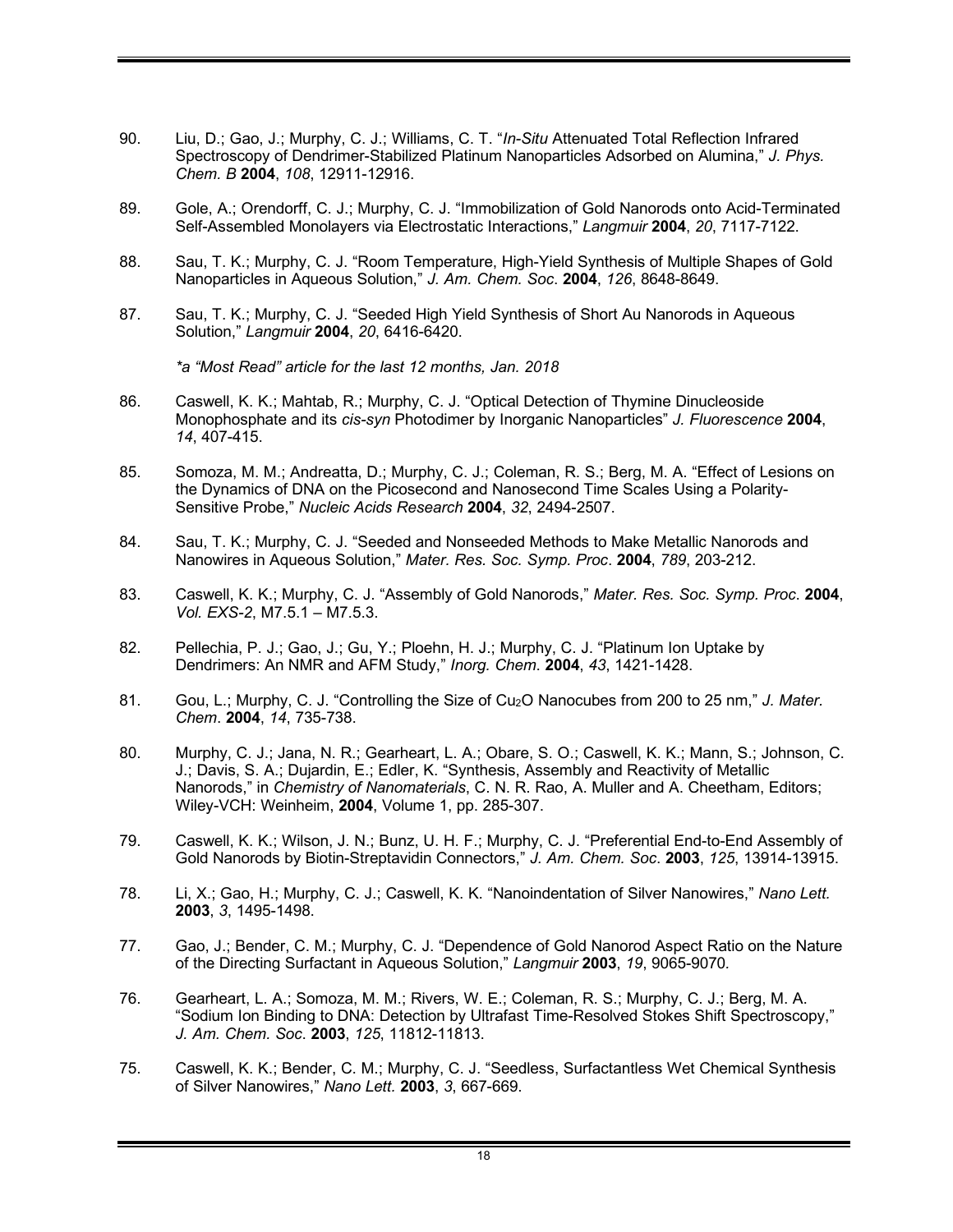- 74. Gou, L.; Murphy, C. J. "Solution-Phase Synthesis of Cu2O Nanocubes," *Nano Lett.* **2003**, *3*, 231- 234.
- 73. Busbee, B. D.; Obare, S. O.; Murphy, C. J. "An Improved Synthesis of High Aspect Ratio Gold Nanorods," *Adv. Mater*. **2003**, *15*, 414-416.
- 72. Obare, S. O.; Hollowell, R. E.; Murphy, C. J. "Sensing Strategy for Lithium Ion Based on Gold Nanoparticles," *Langmuir* **2002**, *18*, 10407-10410.
- 71. Murphy, C. J. "Nanocubes and Nanoboxes," *Science* **2002**, *298*, 2139-2141.
- 70. Mallin, M. P; Murphy, C. J. "Solution-Phase Synthesis of Sub-10nm Ag-Au Alloy Nanoparticles," *Nano Lett.* **2002**, *2*, 1235-1237.
- 69. Jana, N. R.; Gearheart, L. A.; Obare, S. O.; Johnson, C. J.; Edler, K. J.; Mann, S.; Murphy, C. J. "Liquid Crystalline Assemblies of Ordered Gold Nanorods," *J. Mater. Chem*. **2002**, *12*, 2909- 2912.
- 68. Murphy, C. J. "Optical Sensing with Quantum Dots," *Anal. Chem*. **2002**, *74*, 520A-526A.
- 67. Qin, W.; Obare, S. O.; Murphy, C. J.; Angel, S. M. "A Fiber-Optic Fluorescence Sensor for Lithium Ion in Acetonitrile," *Anal. Chem*. **2002**, *74*, 4757-4762.
- 66. Johnson, C. J.; Dujardin, E.; Davis, S. A.; Murphy, C. J.; Mann, S. "Growth and Form of Gold Nanorods Prepared by Seed-Mediated, Surfactant-Directed Synthesis," *J. Mater. Chem*. **2002**, *12*, 1765-1770.
- 65. Lakowicz, J. R.; Gryczynski, I.; Pisczcek, G.; Murphy, C. J. "Emission Spectral Properties of Cadmium Sulfide Nanoparticles with Multiphoton Excitation," *J. Phys. Chem. B* **2002**, *106*, 5365- 5370.
- 64. Brauns, E. B.; Madaras, M. L.; Coleman, R. S.; Murphy, C. J.; Berg, M. A. "Complex Dynamics in DNA on the Picosecond and Nanosecond Time Scales," *Phys. Rev. Lett*. **2002**, *88*, 158101-1 – 158101-4.
- 63. Jana, N. R.; Gearheart, L.; Obare, S. O.; Murphy, C. J. "Anisotropic Dissolution of Gold Spheroids and Nanorods," *Langmuir* **2002**, *18*, 922-927.
- 62. Murphy, C. J.; Coffer, J. L. "Quantum Dots: A Primer," *Applied Spectroscopy* **2002**, *56*, 16A-27A.
- 61. Murphy, C. J.; Jana, N. R. "Controlling the Aspect Ratio of Inorganic Nanorods and Nanowires," *Adv. Mater*. **2002**, *14*, 80-82.
- 60. Glenn, S. J.; Cullum, B. M.; Nair, R. B.; Nivens, D. A.; Murphy, C. J.; Angel, S. M. "Lifetimebased Fiber Optic Water Sensor Using a Luminescent Complex in a Lithium-Treated Nafion Membrane," *Anal. Chim. Acta* **2001**, *448*, 1-8.
- 59. Gearheart, L.; Ploehn, H. J.; Murphy, C. J. "Oligonucleotide Adsorption to Gold Nanoparticles: A Surface-Enhanced Raman Spectroscopy Study of Intrinsically Bent DNA," *J. Phys. Chem. B* **2001**, *105*, 12609-12615.
- 58. Obare, S.O.; Jana, N. R.; Murphy, C. J. "Preparation of Polystyrene- and Silica-Coated Gold Nanorods and Their Use as Templates for the Synthesis of Hollow Nanotubes," *Nano Lett.* **2001**, *1*, 601-603.
- 57. Jana, N.; Gearheart, L.; Murphy, C. J. "Seeding Growth for Size Control of 5-40 nm Diameter Gold Nanoparticles," *Langmuir* **2001**, *17*, 6782-6786.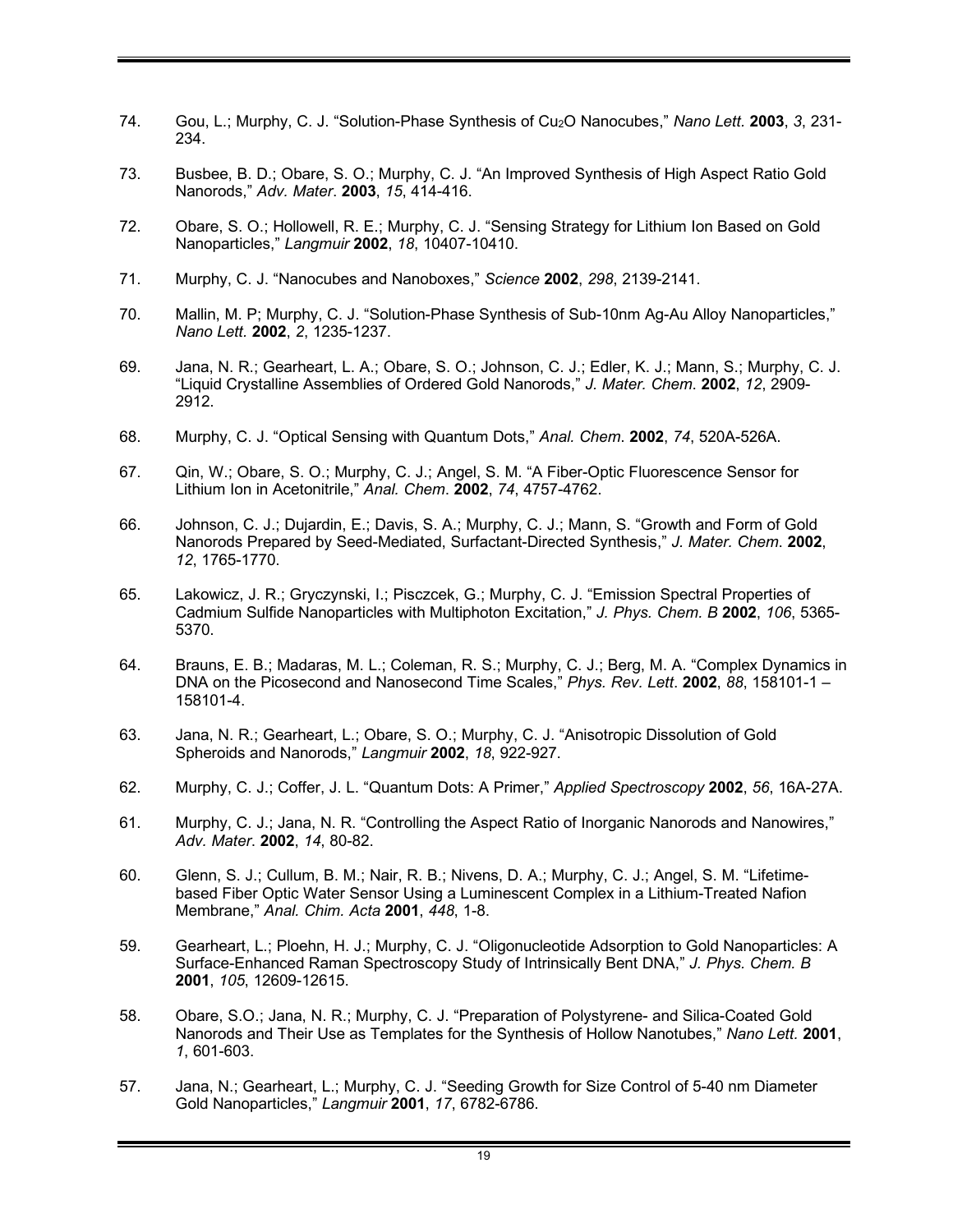\**a "most read" Top 20 article for the past 12 months, Jan. 2018*

- 56. Qin, W.; Obare, S. O.; Murphy, C. J.; Angel, S. M. "Specific Fluorescence Determination of Lithium Ion Based on 2-(2-Hydroxyphenyl)Benzoxazole," *Analyst* **2001**, *126*, 1499-1501*.*
- 55. Obare, S. O.; Murphy, C. J. "Selective Blue Emission from a HPBO-Li+ Complex in Alkaline Media," *New J. Chem*. **2001**, *25*, 1600-1604.
- 54. Obare, S. O.; Murphy, C. J. "A Two-Color Lithium Ion Sensor," *Inorg. Chem*. **2001**, *40*, 6080- 6082.
- 53. Murphy, C. J.; Mahtab, R.; Caswell, K.; Gearheart, L.; Jana, N. R.; Hammami, S.; Best, D. D. "Inorganic Nanoparticles as Optical Sensors of DNA," *Proc. SPIE* **2001**, *4258*, 25-34.
- 52. Jana, N.R.; Gearheart, L.; Murphy, C. J. "Evidence for Seed-Mediated Nucleation in the Formation of Gold Nanoparticles from Gold Salts," *Chem. Mater*. **2001**, *13*, 2313-2322.
- 51. Jana, N. R.; Gearheart, L.; Murphy, C. J. "Seed-Mediated Growth Approach for Shape Controlled Synthesis of Spheroidal and Rodlike Gold Nanoparticles using a Surfactant Template," *Adv. Mater.* **2001**, *13*, 1389-1393.
- 50. Jana, N. R.; Gearheart, L.; Murphy, C. J. "Wet Chemical Synthesis of High Aspect Ratio Gold Nanorods," *J. Phys. Chem. B* **2001**, *105*, 4065-4067.

\*\**a "most read" Top 20 article for the past 12 months, Nov. 2017*

- 49. Jana, N. R.; Gearheart, L.; Murphy, C. J. "Wet Chemical Synthesis of Silver Nanorods and Nanowires of Controllable Aspect Ratio," *Chem. Commun*. **2001**, 617-618.
- 48. Waybright, S. M.; Singleton, C. P.; Wachter, K.; Murphy, C. J.; Bunz, U. H. F. "Oligonucleotide-Directed Assembly of Materials: Defined Oligomers," *J. Am. Chem. Soc*. **2001**, *123*, 1828-1833.
- 47. Murphy, C. J. "Photophysical Probes of DNA Sequence-Directed Structure and Dynamics," Advances in Photochemistry Volume 26; Neckers, D.; Bunau, G., Eds. Wiley: New York, **2001**, pp. 145-217.
- 46. Bornhop, D. J.; Contag, C. H.; Licha, K.; Murphy, C. J. "Advances in Contrast Agents, Reporters, and Detection," *J. Biomed. Optics* **2001**, *6*, 106-110.
- 45. Gearheart, L.; Caswell, K. K.; Murphy, C. J. "Recognition of Hypermethylated Triplet Repeats *in vitro* by Cationic Nanoparticles," *J. Biomed. Optics* **2001**, *6*, 111-115.
- 44. Brauns, E. B.; Madaras, M. L.; Coleman, R. S.; Murphy, C. J.; Berg, M. A. "Ultrafast Dynamics in DNA," in *Ultrafast Phenomena XII*: Springer Series in Chemical Physics; Elsäser, T.; Mukamel, S.; Murnane, M.; Scherer, N. F., Eds.; Springer-Verlag: Berlin, **2001**, pp. 563-565.
- 43. Wildeson, J.; Murphy, C. J. "Intrinsic Bending in GGCC Tracts as Probed by Fluorescence Resonance Energy Transfer," *Anal. Biochem*. **2000**, *284*, 99-106.
- 42. Murphy, C. J.; Mahtab, R. "Detection of Unusual DNA Structures with Nanoparticles," *Proc. SPIE* **2000**, *3924*, 10-16.
- 41. Yeung, L. K.; Sooklal, K.; Mahtab, R.; Zhang, B.; Adams, R. D.; Murphy, C. J. "A Comparison of the Photophysical Properties of Thiolate-Capped CdS Quantum Dots with Thiolate-Capped CdS Molecular Clusters," *Mater. Res. Soc. Symp. Proc.* **2000**, *571*, 247-252.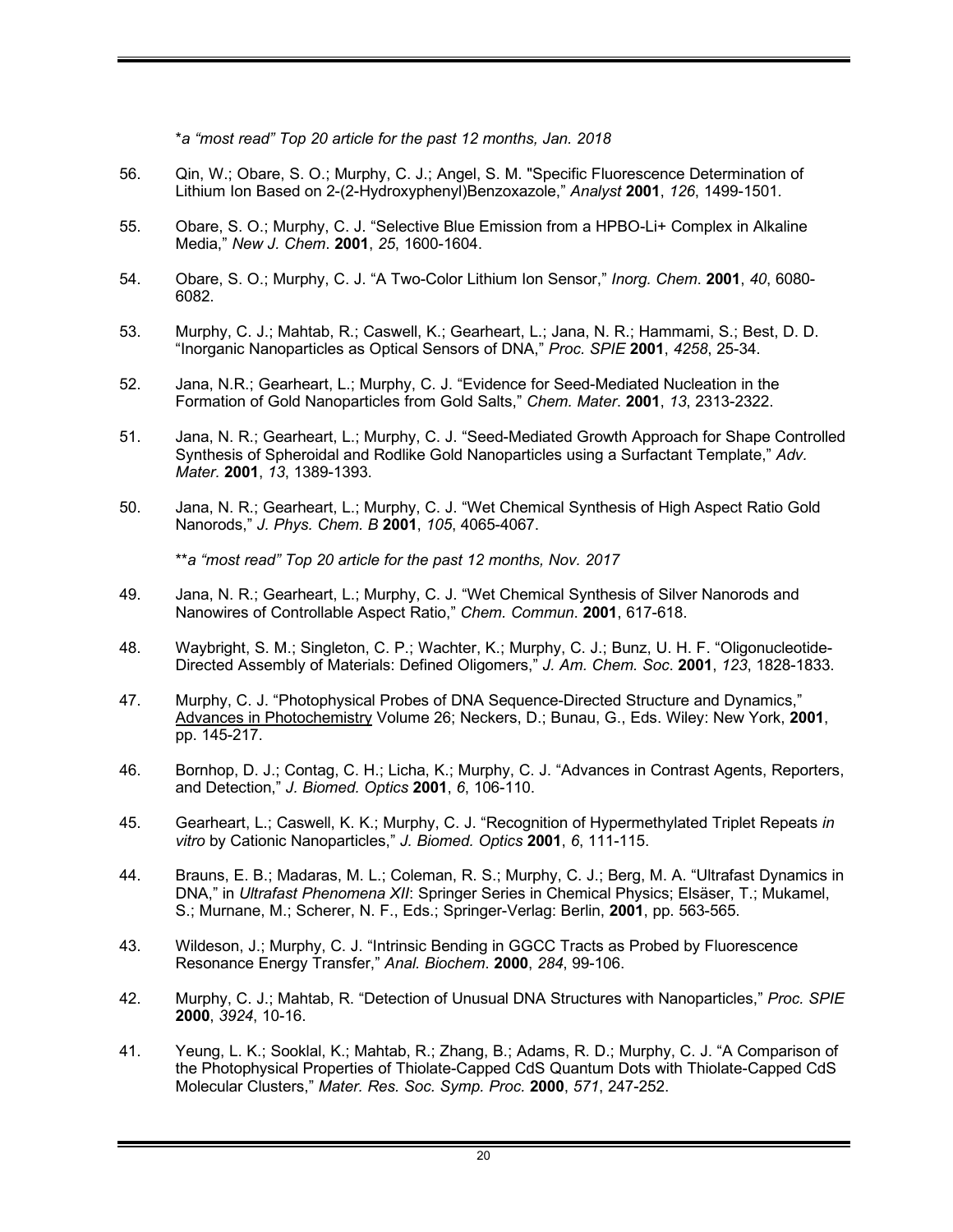- 40. Lakowicz, J. R.; Grycynski, I.; Grycynski, Z.; Nowaczyk, K.; Murphy, C. J. "Time-Resolved Spectral Observations of Cadmium-Enriched Cadmium Sulphide Nanoparticles and the Effects of DNA Oligomer Binding," *Anal. Biochem.* **2000**, *280*, 128-136.
- 39. Hanus, L. H.; Sooklal, K.; Murphy, C. J.; Ploehn, H. J. "Aggregation Kinetics of Dendrimer-Stabilized CdS Nanoclusters," *Langmuir* **2000**, *16*, 2621-2626.
- 38. Waybright, S. M.; Singleton, C. P.; Tour, J. M.; Murphy, C. J.; Bunz, U. H. F. "Synthesis and Self-Assembly of an Oligonucleotide Modified Cyclobutadiene Complex," *Organometallics* **2000**, *19*, 368-370.
- 37. Keller, C. E.; Pollard, C.; Yeung, L. K.; Plessinger, W. D.; Murphy, C. J. "Optical Sensing Properties of [Ru(CN)4dppz]2-," *Inorg. Chim. Acta* **2000**, *298*, 209-215.
- 36. Murphy, C. J. "Photophysical Properties of Inorganic Nanoparticle-DNA Assemblies," in Molecular and Supramolecular Photochemistry, Vol. 6: Organic, Physical and Materials Photochemistry, Ramamurthy, V.; Schanze, K. S., Eds.; Marcel Dekker: New York, **2000**, pp. 285-310.
- 35. Mahtab, R.; Harden, H. H.; Murphy, C. J. "Temperature- and Salt-Dependent Binding of Long DNA to Protein-Sized Quantum Dots: Thermodynamics of 'Inorganic Protein'-DNA Interactions," *J. Am. Chem. Soc.* **2000**, *122*, 14-17.
- 34. Brauns, E. B.; Madaras, M. L.; Coleman, R. S.; Murphy, C. J.; Berg, M. A. "Measurement of Local DNA Reorganization on the Picosecond and Nanosecond Time Scales," *J. Am. Chem. Soc.* **1999**, *121*, 11644-11649.
- 33. Huang, J.; Sooklal, K.; Murphy, C. J.; Ploehn, H. J. "Polyamine-Quantum Dot Nanocomposites: Linear versus Starburst Stabilizer Architectures," *Chem. Mater.* **1999**, *11*, 3595-3601.
- 32. Sooklal, K.; Huang, J.; Murphy, C. J.; Hanus, L.; Ploehn, H. J. "Inorganic Quantum Dot Organic Dendrimer Nanocomposite Materials," *Mater. Res. Soc. Symp. Proc.* **1999**, *576*, 439-444.
- 31. Huang, J. M.; Murphy, C. J. "Luminescence of CdS Nanoparticles Doped and Activated with Foreign Ions," *Mater. Res. Soc. Symp. Proc*. **1999**, *560*, 33-38.
- 30. Lakowicz, J. R.; Grycynski, I.; Grycynski, Z.; Murphy, C. J. "Luminescence Spectral Properties of CdS Nanoparticles," *J. Phys. Chem. B* **1999**, *103*, 7613-7620.
- 29. Glenn, S. J.; Cullum, B. M.; Carter, J. C.; Nair, R. B.; Nivens, D. A.; Murphy, C. J.; Angel, S. M. "Development of a Lifetime-Based Fiber Optic Imaging Sensor to Study Water Transport in Thin Nafion Membranes," *Proc. SPIE* **1999**, *3540*, 235-245.
- 28. Carter, J. C.; Egan, W. J.; Nair, R. B.; Murphy, C. J.; Morgan, S. L.; Angel, S. M. "Fiber Optic Chemical Sensing of Water Diffusion in Nafion Membranes," *Proc. SPIE* **1999**, *3540*, 210-221.
- 27. Nair, R. B.; Yeung, L. K.; Murphy, C. J. "Synthesis and Solvent-Dependent Properties of Ru(acac)2dppz," *Inorg. Chem*. **1999**, *38*, 2536-2538.
- 26. Adams, R. D.; Zhang, B.; Murphy, C. J.; Yeung, L. K. "Halide Enhancement of the Luminescence of Cd10S4 Thiolate Clusters," *Chem. Commun.* **1999**, 383-384.
- 25. Sooklal, K.; Hanus, L. H.; Ploehn, H. J.; Murphy, C. J. "A Blue Emitting CdS Dendrimer Nanocomposite," *Adv. Mater.* **1998**, *10*, 1083-1087*.*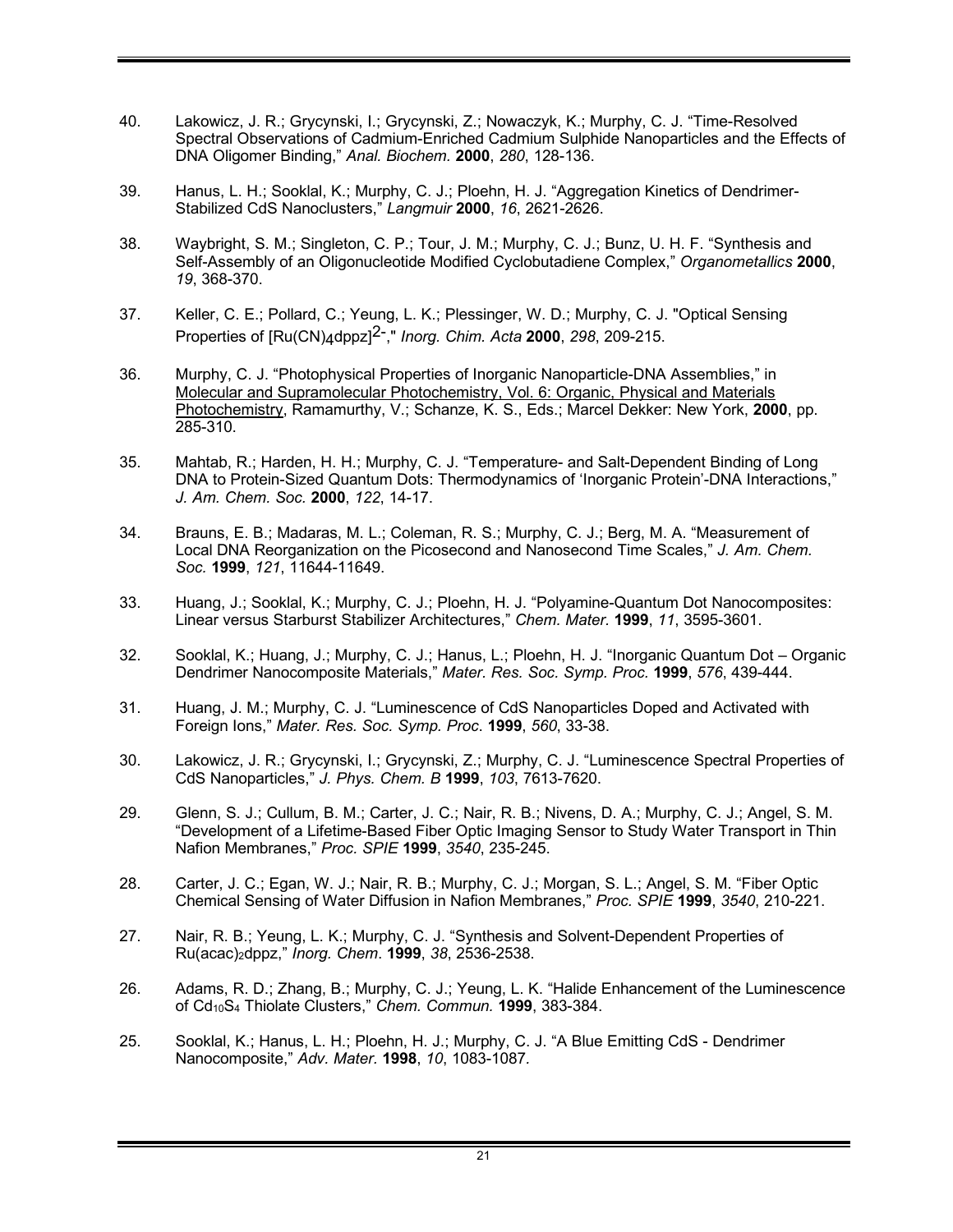- 24. Nair, R. B.; Murphy, C. J. "On the Interaction of  $[Ru(phen)2dppz]<sup>2+</sup>$  with Different Oligonucleotides," *J. Inorg. Biochem.* **1998**, *69*, 129-133.
- 23. Brauns, E. B.; Murphy, C. J.; Berg, M. A. "Localized Dynamics in DNA by Temperature-Dependent Stokes Shift of an Intercalated Dye," *J. Am. Chem. Soc.* **1998**, *120*, 2449-2456.
- 22. Nair, R.; Teng, E.; Kirkland, S.; Murphy, C. J. "Synthesis and DNA-Binding Properties of [Ru(NH3)4dppz]2+," *Inorg. Chem.* **1998**, *37*, 139-141.
- 21. Murphy, C. J.; Nair, R.; Keller, C. E.; Teng, E.; Pollard, C. "Dipyridophenazine Complexes of Ruthenium(II): Versatile Optical Sensors for Small and Large Molecules," *Proc. SPIE* **1997**, *2980*, 473-478.
- 20. Murphy, C. J.; Brauns, E. B.; Gearheart, L. "Quantum Dots as Inorganic DNA-Binding Proteins," *Mat. Res. Soc. Symp. Proc.* **1997**, *452*, 597-600.
- 19. Nair, R.; Cullum, B. M.; Murphy, C. J. "Optical Properties of  $[Ru(phen)$ <sub>2</sub>dppz $]^{2+}$  as a Function of Nonaqueous Environment," *Inorg. Chem.* **1997**, *36*, 962-965.
- 18. Brauns, E. B.; Murphy, C. J. "Quantum Dots as Chemical Sensors," *Recent Res. Devel. Phys. Chem.* **1997**, *1*, 1-15.
- 17. Murphy, C. J. "CdS Nanoclusters Stabilized by Thiolate Ligands: A Mini-Review," *J. Cluster Sci.*  **1996**, *7*, 341-347.
- 16. Mahtab, R.; Rogers, J. P.; Singleton, C. P.; Murphy, C. J. "Preferential Adsorption of a 'Kinked' DNA to a Neutral Curved Surface: Comparisons to and Implications for Nonspecific DNA-Protein Interactions," *J. Am. Chem. Soc.* **1996**, *118*, 7028-7032.
- 15. Sooklal, K.; Cullum, B.; Angel, S. M.; Murphy, C. J. "Photophysical Properties of ZnS Nanoclusters with Spatially Localized Mn2+," *J. Phys. Chem.* **1996**, *100*, 4551-4555.
- 14. Mahtab, R.; Rogers, J. P.; Murphy, C. J. "Protein-Sized Quantum Dot Luminescence Can Distinguish Between 'Straight,' 'Bent' and 'Kinked' Oligonucleotides," *J. Am. Chem. Soc.* **1995**, *117*, 9099-9100.
- 13. Murphy, C. J.; Drane, W. D. "A Novel Ruthenium Complex for Optical Sensing," *Proc. SPIE* **1995**, *2388*, 266-272.
- 12. Arkin, M. R.; Jenkins, Y.; Murphy, C. J.; Turro, N. J.; Barton, J. K. "Metallointercalators as Probes of the DNA  $\Pi$ -Way," *Adv. Chem. Ser.* **1995**, 246, 449-469.
- 11. Murphy, C. J.; Arkin, M. R.; Ghatlia, N. D.; Bossmann, S.; Turro, N. J.; Barton, J. K. "Fast Photoinduced Electron Transfer through DNA Intercalation," *Proc. Natl. Acad. Sci. USA* **1994**, *91*, 5315-5319.
- 10. Murphy, C. J.; Arkin, M. R.; Jenkins, Y.; Ghatlia, N. D.; Bossmann, S. H.; Turro, N. J.; Barton, J. K. "Long-Range Photoinduced Electron Transfer Through a DNA Helix," *Science* **1993**, *262*, 1025-1029.
- 9. Murphy, C. J.; Barton, J. K. "Ruthenium Complexes as Luminescent Reporters of DNA," *Methods Enzymol.* **1993**, *226*, 576-594.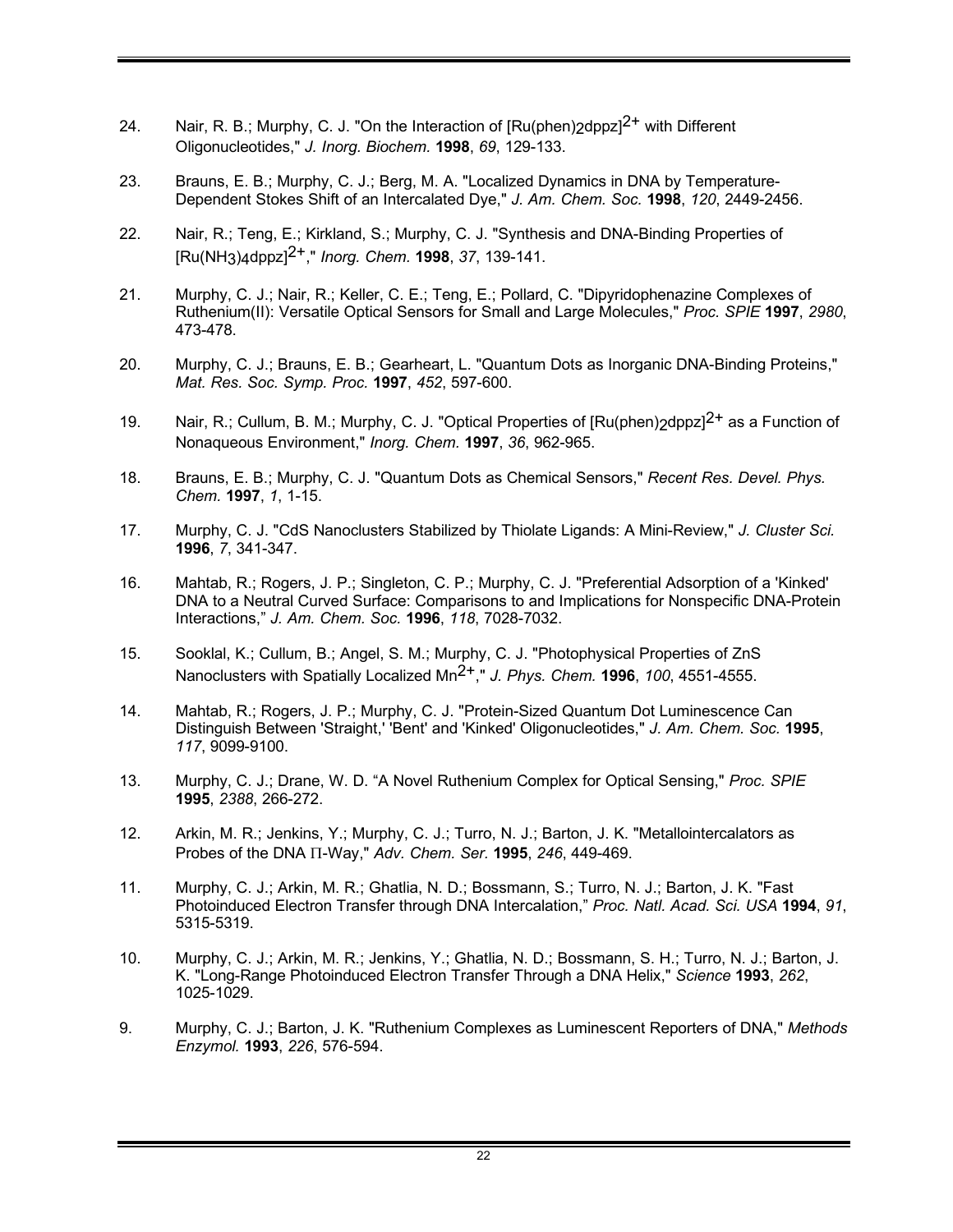- 8. Luebker, E. R. M.; Leung, L. K.; Murphy, C. J.; Lisensky, G. C.; Ellis, A. B. "Chemical Sensing Application of Semiconductor Photoluminescence," *Biotechnology: Bridging Res. Appl.; Proc. U.S.-Isr. Res. Conf. Adv. Appl. Biotechnol.* **1991**, 317-321.
- 7. Murphy, C. J.; Lisensky, G. C.; Leung, L. K.; Kowach, G. R.; Ellis, A. B. "Photoluminescence-Based Correlation of Semiconductor Depletion Widths with Adsorbate Hammett Substituent Constants. Adsorption of Aniline Derivatives onto Cadmium Selenide," *J. Am. Chem. Soc.* **1990**, *112*, 8344-8348.
- 6. Lisensky, G. C.; Penn, R. L.; Murphy, C. J.; Ellis, A. B. "Electrooptical Evidence for the Chelate Effect at Semiconductor Surfaces," *Science* **1990**, *248*, 840-843.
- 5. Murphy, C. J.; Ellis, A. B. "The Coordination of Mono- and Diphosphines to the Surface of Cadmium Selenide," *Polyhedron* **1990**, *9*, 1913-1918.
- 4. Murphy, C. J. "Surface-Bound Adducts of CdSe with EPh<sub>3</sub> (E = N, P, As)," *J. Electrochem. Soc.* **1990**, *137*, 220C-222C.
- 3. Murphy, C. J.; Ellis, A. B. "Evidence for Adduct Formation at the Semiconductor-Solution Interface. "Photoluminescent Properties of Cadmium Selenide in the Presence of Lanthanide b-Diketonate Complexes," *J. Phys. Chem.* **1990**, *94*, 3082-3085.
- 2. Darkwa, J.; Giolando, D. M.; Murphy, C. J.; Rauchfuss, T. B. "Bis( $\eta^5$ methylcyclopentadienyl)titanium Pentasulfide, Bis $(n^5$ -methylcyclopentadienyl)divanadium Pentasulfide, and Bis(n<sup>5</sup>-methylcyclopentadienyl) divanadium Tetrasulfide," *Inorg. Synth.* **1990**, *27*, 51-65.
- 1. Zank, G. A.; Jones, C. A. (maiden name); Rauchfuss, T. B.; Rheingold, A. L. "Oxygenated Titanium Sulfide Clusters. Synthesis and Structures of  $(CH_3C_5H_4)$ <sub>4</sub>Ti<sub>4</sub>S<sub>8</sub>O<sub>x</sub> (x = 1, 2)," *Inorg. Chem.* **1986**, *25*, 1886-1891.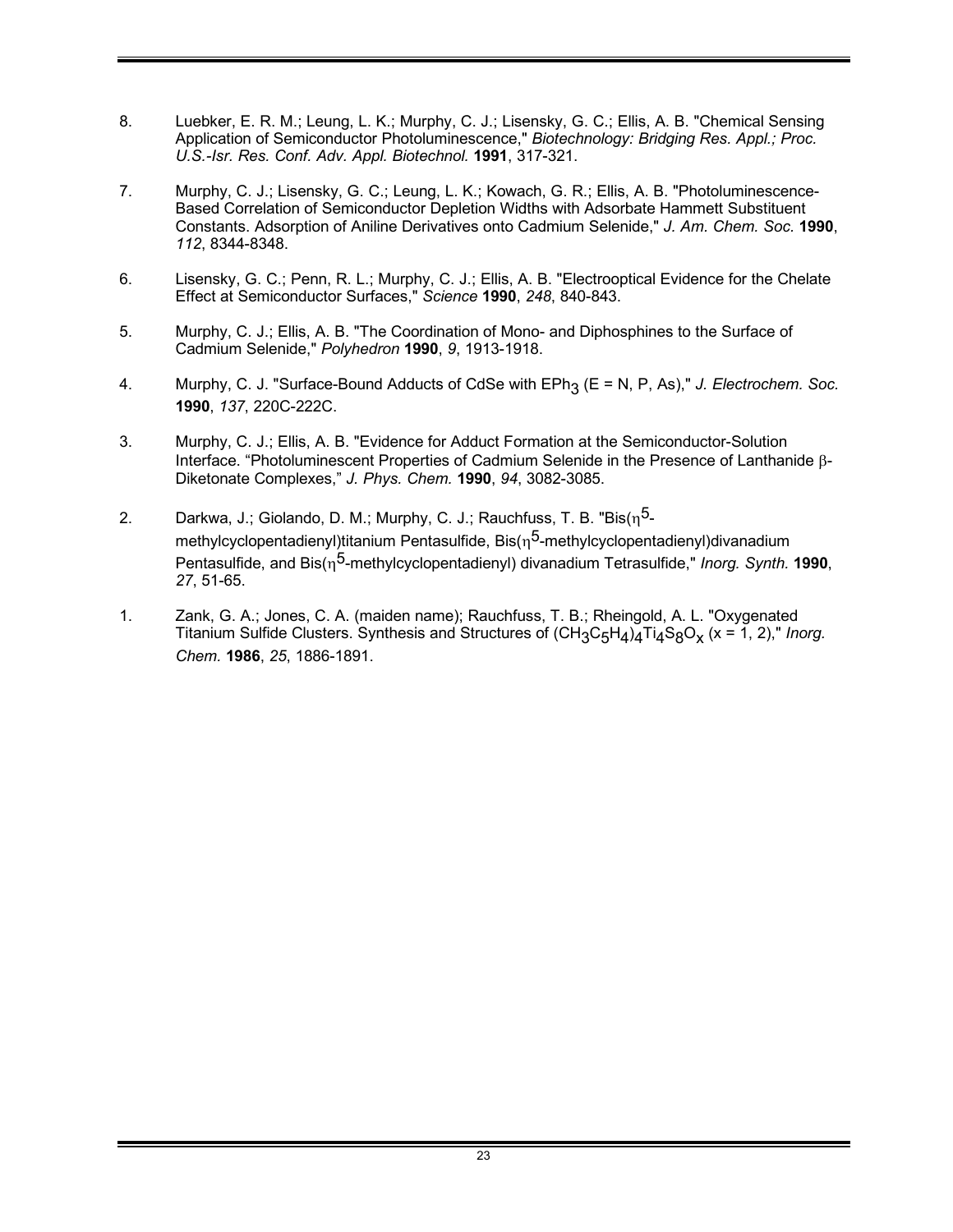## **Books:**

- 8. Brown, T. L.; LeMay, Jr., H. E.; Bursten, B. E.; Murphy, C. J.; Woodward, P. M.; Stoltzfus, M. W. *Chemistry: The Central Science*, 15th edition; Pearson: Upper Saddle River, New Jersey, **2023.**
- 7. Brown, T. L.; LeMay, Jr., H. E.; Bursten, B. E.; Murphy, C. J.; Woodward, P. M.; Stoltzfus, M. W. *Chemistry: The Central Science*, 14th edition; Pearson: Upper Saddle River, New Jersey, **2018.**
- 6. Brown, T. L.; LeMay, Jr., H. E.; Bursten, B. E.; Murphy, C. J.; Woodward, P. M.; Stoltzfus, M. W. *Chemistry: The Central Science*, 13th edition; Pearson: Upper Saddle River, New Jersey, **2015**.
- 5. Brown, T. L.; LeMay, Jr., H. E.; Bursten, B. E.; Murphy, C. J.; Woodward, P. M. *Chemistry: The Central Science*, 12th edition; Prentice-Hall: Upper Saddle River, New Jersey, **2012**.
- 4. Brown, T. L.; LeMay, Jr., H. E.; Bursten, B. E.; Murphy, C. J.; Woodward, P. M. *Chemistry: The Central Science*, 11th edition; Prentice-Hall: Upper Saddle River, New Jersey, **2009**.
- 3. Brown, T. L.; LeMay, Jr., H. E.; Bursten, B. E.; Murphy, C. J. (contributing author). *Chemistry: The Central Science*, 10th edition; Prentice-Hall: Upper Saddle River, New Jersey, **2006**.
- 2. Bornhop, D. J.; Dunn, D. A.; Mariella, Jr., R. P.; Murphy, C. J.; Nicolau, D. V.; Nie, S.; Palmer, M.; Raghavachari, R., Editors. "Biomedical Nanotechnology Architectures and Applications," Progress in Biomedical Optics and Imaging: *Proc. SPIE* **2002**, Volume 4626.
- 1. Murphy, C. J., Editor. "Nanoparticles and Nanostructured Surfaces: Novel Reporters with Biological Applications," *Proc. SPIE* **2001**, Volume 4258.

#### **Editorials and Miscellaneous Works:**

- 34. Burrows, C. J.; Wang, S.; Kim, H.J.; Meyer, G.J.; Schanze, K.; Lee, T. R.; Lutkenhaus, J. L.; Kaplan, D.; Jones, C.; Bertozzi, C.; Kiessling, L.; Mulcahy, M. B.; Lindsley, C. W.; Finn, M. G.; Blum, J. D.; Kamat, P.; Aldrich, C. C.; Rowan, S.; Liu, B.; Liotta, D.; Weiss, P. S.; Zhang, D.; Ganesh, K. N.; Sexton, P.; Atwater, H. A.; Gooding, J. J.; Allen, D. T.; Voigt, C. A.; Sweedler, J.; Schepartz, A.; Rotello, V.; Lecommandoux, S.; Sturla, S. J.; Hammes-Schiffer, S.; Buriak, J.; Steed, J. W.; Wu, H.; Zimmerman, J.; Brooks, B.; Savage, P.; Tolman, W.; Hofmann, T. F.; Brennecke, J. F.; Holme, T. A.; Merz, K. M. Jr.; Scuseria, G.; Jorgensen, W.; Georg, G. I.; Wang, S.; Proteau, P.; Yates. J. R. III, Stang, P.; Walker, G. C.; Hillmyer, M.; Taylor, L. S.; Odom, T. W.; Carreira, E.; Rossen, K.; Chirik, P.; Miller, S. J.; McCoy, A.; Shea, J-E.; Zanni, M.; Murphy, C.; Scholes, G.; Loo, J. A. "Update to our Reader, Reviewer, and Author Communities – April 2020," *J. Agric. Food Chem*. **2020**, *ACS Sensors* **2020**, *Anal. Chem*. **2020**, *Biomacromolecules* **2020**, *J. Am. Chem. Soc.* **2020**, *J. Phys. Chem. Lett*. **2020**, *Langmuir* **2020**, *36*, 4565-4566 and other ACS journals.
- 33. Schatz, G. C.; McCoy, A. B.; Shea, J-E.; Murphy, C. J. "Young Scientists Virtual Issue," *J. Phys. Chem. A* **2019**, *123*, 7335-7336; *J. Phys. Chem. B* **2019**, *123*, 7241-7242; *J. Phys. Chem. C* **2019**, *123*, 20689-20690.
- 32. Schatz, G. C.; McCoy, A. B.; Shea, J-E.; Murphy, C. J.; Scholes, G.; Batista, V.; Bhattacharyya, K.; Bisquert, J.; Crawford, T. D.; Cuk, T.; Dickson, R.; Fairbrother, H. F.; Forsyth, M.; Fourkas,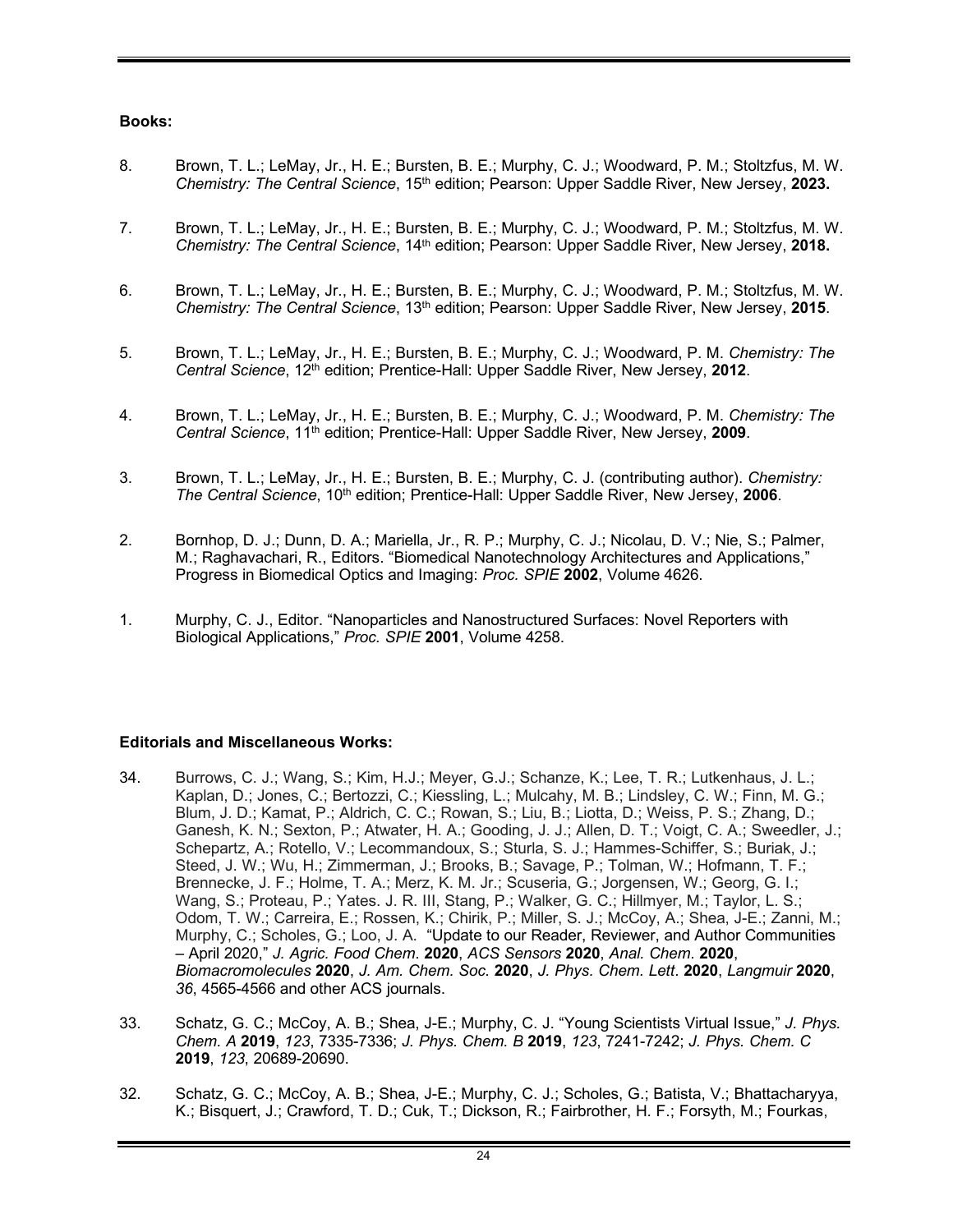J.; Geiger, F. M.; Gewirth, A. G.; Goodson, III, T. G.; Goward, G.R.; Guo, H.; Hartland, G. V.; Jungwirth, P.; Link, S.; Liu, G-Y.; Liu, Z-P.; Mennucci, B.; Minton, T.; Mullin, A. S.; Prezhdo, O.; Schneider, W. F.; Schwartz, B.; Snider, N.; Solomon, G.; Weitz, E.; Yang, X.; Yethiraj, A.; Zaera, F.; Zanni, M.; Zhang, J.; Zhong, H.; Zwier, T. "The JPC Periodic Table," *J. Phys. Chem. A* **2019**, *123,* 5837-5848; *J. Phys. Chem. B* **2019**, *123*, 5973-5984; *J. Phys. Chem. C* **2019**, *123*, 17063-17074; *J. Phys. Chem. Lett*. **2019**, *10*, 4051-4062.

- 31. Murphy, C. "Celebrating the 150<sup>th</sup> Anniversary of the Periodic Table: Nano-Style!" Sustainable Nano blog post: http://sustainable-nano.com/2019/05/02/150th-anniversary-periodic-table/
- 30. McCoy, A. B.; Shea, J-E.; Murphy, C. J.; Schatz, G. C. "Editorial for January 2019 for JPC A/B/C," *J. Phys. Chem. A* **2019**, *123*, 1-9; *J. Phys. Chem. B* **2019**, *123*, 1-9; *J. Phys. Chem. C* **2019**, *123*, 1-9.
- 29. McCoy, A. B.; Shea, J-E.; Murphy, C. J.; Schatz, G. C. "New Sections for JPC A/B/C," *J. Phys. Chem. A* **2018**, *122*, 2611-2611; *J. Phys. Chem. B* **2018**, *122*, 2703-2703; *J. Phys. Chem. C* **2018**, *122*, 5215-5215.
- 28. McCoy, A. B.; Shea, J-E.; Murphy, C. J.; Schatz, G. C. "Editorial for January 2018 for JPC A/B/C," *J. Phys. Chem. A* **2018**, *122*, 1-7; *J. Phys. Chem. B* **2018**, *122*, 1-7; *J. Phys. Chem. C* **2018**, *122*, 1-7.
- 27. Buriak, J. M.; Kamat, P. K.; Schanze, K. S.; Alivisatos, A. P.; Murphy, C. J.; Schatz, G. C.; Scholes, G. D.; Stang, P. J.; Weiss, P. S. "Virtual Issue on Metal-Halide Perovskite Nanocrystals – A Bright Future for Optoelectronics," *Chem. Mater.* **2017**, *29*, 8915-8917.
- 26. Schatz, G. C.; McCoy, A. B.; Shea, J-E.; Murphy, C. J.; Scholes, G. D. "Virtual Issue in Honor of the 150th Birthday of Marie Curie: Highlighting Female Physical Chemists," *J. Phys. Chem.* A **2017**, *121*, 8185-8187; *J. Phys. Chem. B* **2017**, *121*, 9983-9985; *J. Phys. Chem. C* **2017**, *121*, 23849-23851; *J. Phys. Chem. Lett*. **2017**, *8*, 5306-5308.
- 25. Murphy, C. "Electrocuting a Pickle: Demonstrating Major Concepts in Science," Sustainable Nano blog post: http://sustainable-nano.com/2017/09/07/electrocuting-pickle/
- 24. Murphy, C. J. "What is 'New Physical Insight'? Answers for the Colloidal Nanoplasmonic, Nanobio Community and Others," *J. Phys. Chem. C* **2017**, *121*, 12979-12979.
- 23. Allen, C.; Qui, T. A.; Pramanik, S.; Buchman, J. T.; Krause, M. O. P.; Murphy, C. J. "Research Highlights: Investigating the Role of Nanoparticle Surface Charge in Nano-Bio Interactions," *Environ. Sci.: Nano*, **2017**, *4*, 741-746.
- 22. McCoy, A. B.; Shea, J-E.; Murphy, C. J.; Schatz, G. C. "Editorial for January 2017 for JPC A/B/C," *J. Phys. Chem. A* **2017**, *121*, 1-3; *J. Phys. Chem. B* **2017**, *121*, 1-3; *J. Phys. Chem. C* **2017**, *121*, 1-3.
- 21. Murphy, C. "How Can You Calculate How Many Atoms are in a Nanoparticle?" Sustainable Nano blog post: http://sustainable-nano.com/2016/07/28/how-many-atoms-are-in-a-nanoparticle/
- 20. Murphy, C. "Nanotechnology and Climate Change: Finding Connections," Sustainable Nano blog post: http://sustainable-nano.com/2016/02/02/nanotechnology-and-climate-change-findingconnections/
- 19. McCoy, A. B.; Shea, J-E.; Murphy, C. J.; Schatz, G. C. "Editorial for January 2016 for JPC A/B/C," *J. Phys. Chem. A* **2016**, *120*, 1-4; *J. Phys. Chem. B* **2016**, *120*, 1-4; *J. Phys. Chem. C* **2016**, *120*, 1-4.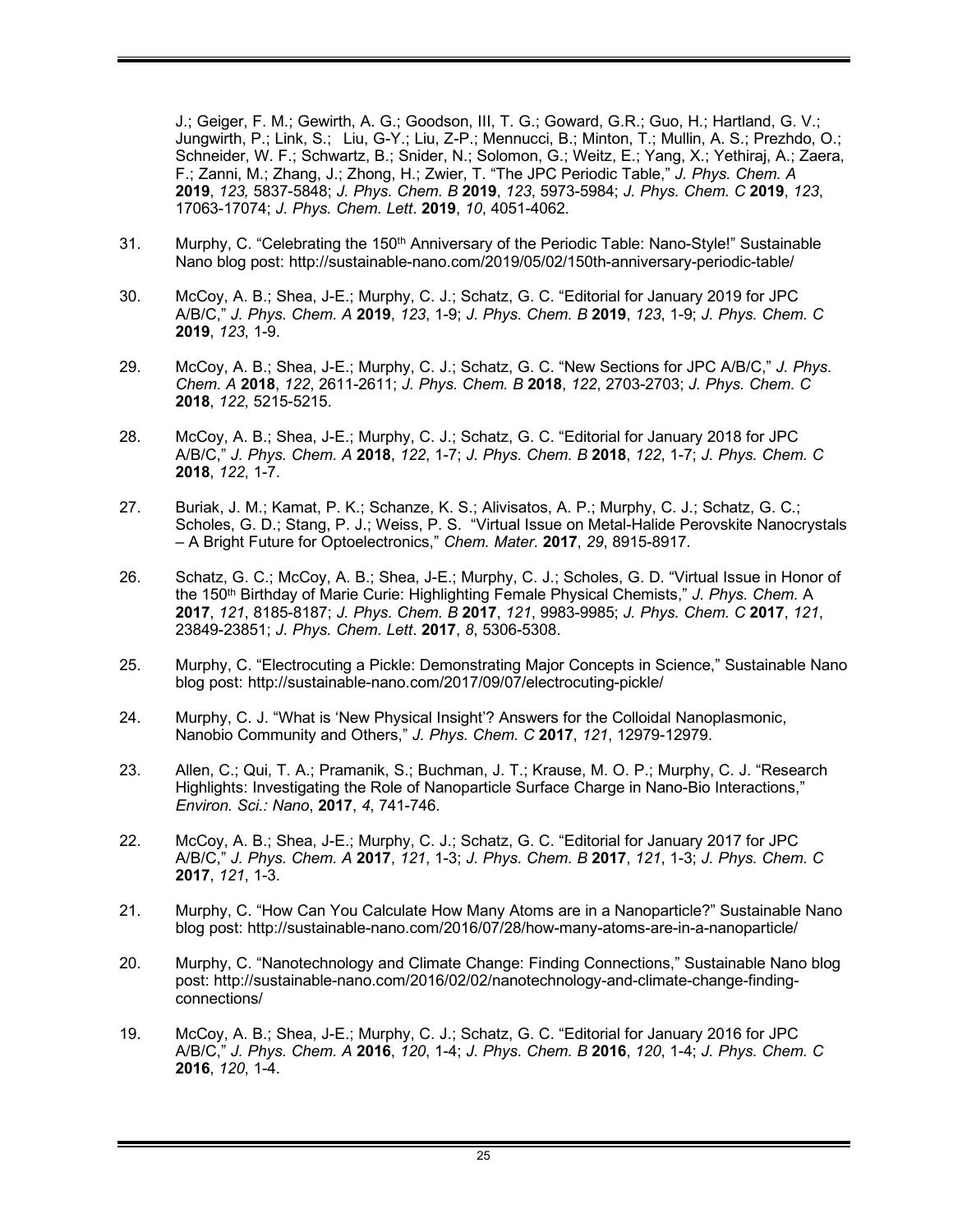- 18. Murphy, C. "Gold Nanotechnology Featured on Academic Minute," Sustainable Nano blog post: http://sustainable-nano.com/2015/05/26/gold-nanoparticles-academic-minute/
- 17. Murphy, C. "Nano in the Movies," Sustainable Nano blog post: http://sustainablenano.com/2015/02/12/nano-movies/
- 16. McCoy, A. B.; Shea, J.-E.; Murphy, C. J.; Schatz, G. C. "Editorial for January 2015 for JPC A/B/C," *J. Phys. Chem. A* **2015**, *119*, 1-4; *J. Phys. Chem. B* **2015**, *119*, 1-4; *J. Phys. Chem. C* **2015**, *119*, 1-4.
- 15. Murphy, C. "Two Ways to Make Nanoparticles," Sustainable Nano blog post: http://sustainablenano.com/2014/06/10/two-ways-to-make-nanoparticles/
- 14. McCoy, A. B.; Hammes-Schiffer, S.; Murphy, C. J.; Schatz, G. C. "EFRC Feature Articles," *J. Phys. Chem*. *C* **2014**, *118*, 13329.
- 13. Liz-Marzan, L. M.; Murphy, C. J.; Wang, J. "Nanoplasmonics," *Chem. Soc. Rev*. **2014**, *43*, 3820- 3822.
- 12. Murphy, C. "The Atomic Differences Between Diamond and Graphite," Sustainable Nano blog post: http://sustainable-nano.com/2014/02/18/the-atomic-difference-between-diamonds-andgraphite/#more-1803
- 11. Schatz, G. C.; McCoy, A. B.; Hammes-Schiffer, S.; Murphy, C. J. "Editorial for January 2014 for JPC A/B/C," *J. Phys. Chem. A* **2014**, *117*, 1-3; *J. Phys. Chem. B* **2014**, *117*, 1-3; *J. Phys. Chem. C* **2014**, *117*, 1-3.
- 10. Murphy, C. "Art as Inspiration for Science," Sustainable Nano blog post: http://sustainable-nano.com/2013/07/24/art-as-inspiration-for-science/

\**highlighted in Nature: http://www.nature.com/naturejobs/2016/160901/pdf/nj7618-125a.pdf*

- 9. McCoy, A. B.; Hammes-Schiffer, S.; Murphy, C. J.; Schatz, G. C. "Editorial for January 2013 for JPC A/B/C," *J. Phys. Chem. A* **2013**, *117*, 1-2; *J. Phys. Chem. B* **2013**, *117*, 1-2; *J. Phys. Chem. C* **2013**, *117*, 1-2.
- 8. McCoy, A. B.; Hammes-Schiffer, S.; Murphy, C. J.; Kamat, P.; Schatz, G. C. "New Subsections for *JPC A/B/C* and *JPC Letters*," *J. Phys. Chem*. A **2012**, *116*, 3507-3507; *J. Phys. Chem. B* **2012**, *116*, 4117-4117; *J. Phys. Chem. C* **2012**, *116*, 7611-7611; *J. Phys. Chem. Lett*. **2012**, *3*, 1062-1062.
- 7. McCoy, A. B.; Hammes-Schiffer, S.; Murphy, C. J.; Schatz, G. C. "Editorial for January 2012 for JPC A/B/C," *J. Phys. Chem. C* **2012**, *116*, 1-2; *J. Phys. Chem. B* **2012**, *116*, 1-2; *J. Phys. Chem. C* **2012,** *116,* 1-2.
- 6. Murphy, C. J. Foreword to Complex-Shaped Metal Nanoparticles, A. Rogach and T. K. Sau, Editors, Wiley-VCH, **2012**.
- 5. Schatz, G. C.; McCoy, A. B.; Hammes-Schiffer, S.; Murphy, C. J. "Editorial: New Deputy Editors for The Journal of Physical Chemistry A, B and C, " *J. Phys. Chem. A* **2011**, *115*, 6319-6320; *J. Phys. Chem. B* **2011**, *115*, 7711-7712; *J. Phys. Chem. C* **2011**, *115*, 11889-11890.
- 4. Murphy, C. J.; zur Loye, H.-C. Foreword to Special Issue on Nanomaterials Synthesis, Assembly, and Optical/Electronic Properties. *J. Cluster Sci.* **2003**, *14*, 73-73.
- 3. Murphy, C. J. Book Review of *Advances in Photochemistry*, Vol. 23. Ed. by Douglas C. Neckers (Bowling Green St. Univ.), David H. Volman (Univ. of California – Davis), & Gunther von Bunau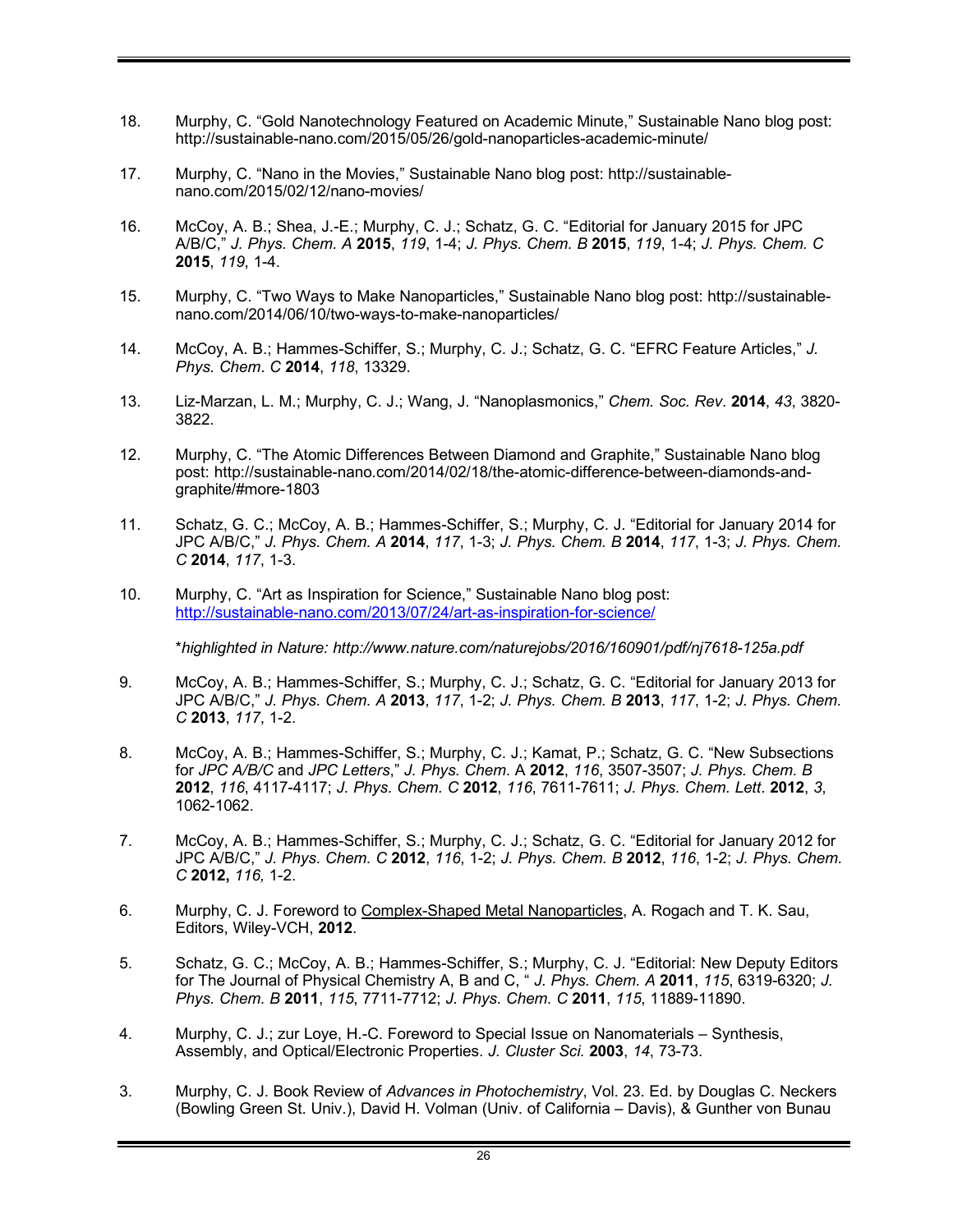(Univ. of Siegen). Wiley-VCH: New York, 1997. \$125.00. ix+362 pp. ISBN 0-471-19289-9; reviewed by CJM in *Journal of the American Chemical Society* **1999**, *121*, 1996.

- 2. Murphy, C. J. "The Material and Colligative Properties of Ice Cream," in *Chemistry: Principles and Practice*, D. L. Reger, E. Mercer, and S. R. Goode, 2nd ed.; Saunders: **1996**.
- 1. Murphy, C. J. "Liquid Crystals: Another Phase of Matter," in *Chemistry: Principles and Practice*, D. L. Reger, E. Mercer, and S. R. Goode, 2nd ed.; Saunders: **1996**.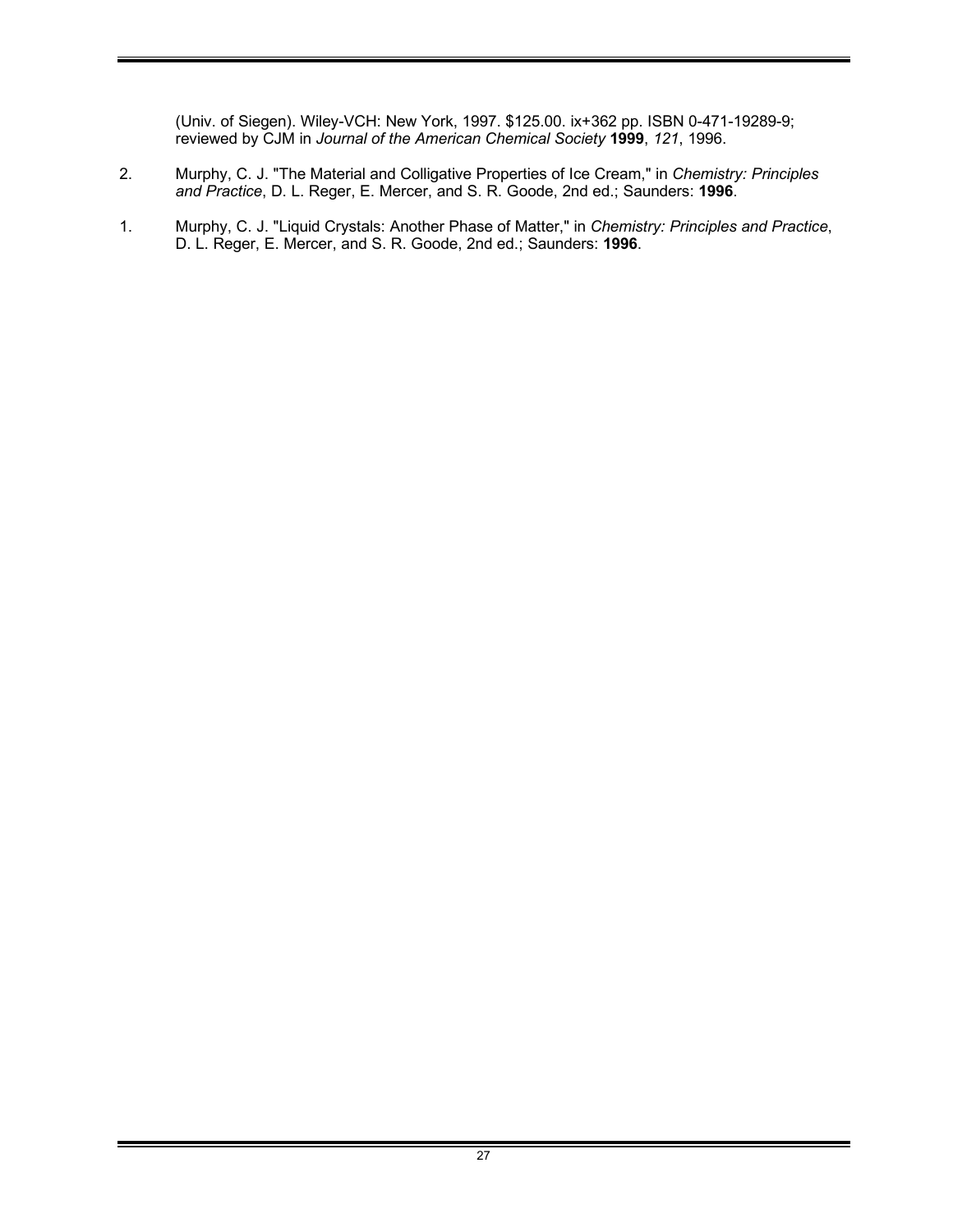## **Manuscripts Submitted / in Preparation:**

Gole, M. T.; Murphy, C, J. "Immunoglobin Adsorption on Flat and Wrinkled 2D Surfaces," in preparation.

Meyer, S. M.; Murphy, C. J. "Anisotropic Silica Coating on Gold Nanorods Boosts Their Performance as SERS Sensors," submitted.

Hoang, K. N. L.; Wheeler, K.; Murphy, C. J. "Isolation Methods Influence Protein Corona Composition on Gold-Coated Iron Oxide Nanoparticles," accepted to *Anal. Chem*.

Alkawareek, M. Y.; Rachid, O.; Billa, N.; Daou, A.; Murphy, C. J.; Alkilany, A. M. "PLGA-Gold Nanocomposite: Preparation and Biomedical Applications," submitted.

#### **Patents:**

Murphy, C. J.; Sau, T. K.; Orendorff, C. J.; Gole, A. M. Surface enhanced Raman spectroscopy using shaped gold nanoparticles. **U.S. patent # 8,129,199**, issued March 6, 2012; **U. S. patent #8,241,922**, issued August 14, 2012.

Murphy, C. J.; Lohse, S. E.; Eller, J. R. Continuous Flow Reactor and Method for Nanoparticle Synthesis. **U.S. patent # 9,375,790 B2**, issued June 28, 2016.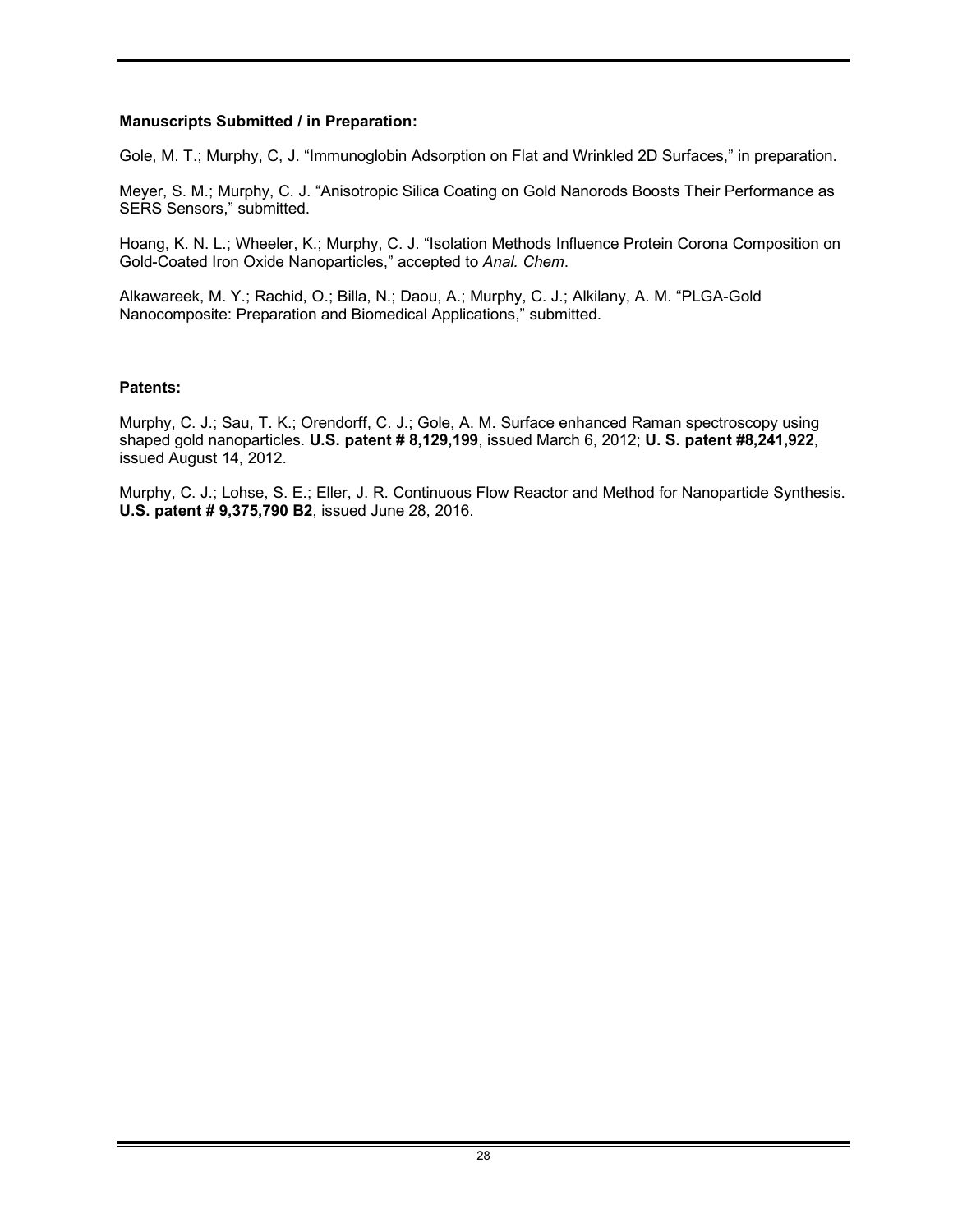# **Illinois Research Group (in order of their appearance):**

## **Postdoctoral Research Associates/Senior Research Personnel:**

| 1. Thompson, Lucas<br>2. Lohse, Samuel<br>3. Burrows, Nathan<br>4. Liu, Ran                                            | 10/09-8/11 Postdoctoral researcher (current: Gettysburg College, PA)<br>6/11-6/14 Postdoctoral researcher (current: Colorado Mesa U, CO)<br>2/13-7/16 Postdoctoral researcher (current: U. Minnesota)<br>3/13-2/14 Postdoctoral researcher (current: TE Connectivity)<br>5. Falagan-Lotsch, Priscila 10/13-1/14 Visiting researcher (Nat. Inst. Metrology, Quality, & Tech., Brazil)                                                                                   |
|------------------------------------------------------------------------------------------------------------------------|------------------------------------------------------------------------------------------------------------------------------------------------------------------------------------------------------------------------------------------------------------------------------------------------------------------------------------------------------------------------------------------------------------------------------------------------------------------------|
| 6. Dennison, Jordan<br>7. Hinman, Joshua<br>8. Chang, Huei-Huei<br>9. Hofmann, Daniel<br>10. Zhang, Xi<br>11. Wu, Meng | $5/15 - 7/17$<br>7/17-8/20 Research scientist (current: Auburn U., AL)<br>5/18-11/18 Postdoctoral researcher (current: Cambrex)<br>5/18-7/18 Postdoctoral researcher (current: Intel)<br>8/19-8/21 Postdoctoral researcher (current: job hunting)<br>5/20-9/20 Postdoctoral researcher (current: U.S. Army Center, Natick, MA)<br>5/20-6/21 Postdoctoral researcher (current: Fujian Medical University, China)<br>5/20-7/20 Postdoctoral researcher (current: DuPont) |
| <b>Visiting Professors</b>                                                                                             |                                                                                                                                                                                                                                                                                                                                                                                                                                                                        |
| 1. Bentley, Anne<br>2. Ye, Zhibin<br>3. Alkilany, Alaaldin                                                             | 6/10-12/10 Visiting professor (Lewis & Clark College, Portland, OR)<br>Visiting professor (Laurentian University, Ontario, Canada)<br>$9/10 - 2/11$<br>$6/12 - 7/12$<br>Visiting professor (University of Jordan, Amman, Jordan)<br>$6/14 - 8/14$<br>$1/21 - 8/21$                                                                                                                                                                                                     |
| 4. Li, Jianjun<br>5. Sau, Tapan<br>6. Jana, Nikhil                                                                     | $7/13 - 7/14$<br>Visiting professor (Xi'an Jiaotong University, China)<br>Visiting professor (International Institute for Info. Tech., India)<br>$5/18 - 7/18$<br>$6/18 - 7/18$<br>Visiting professor (Indian Inst. Cultivation of Science, India)                                                                                                                                                                                                                     |
|                                                                                                                        | <b>Graduate Students (chemistry unless otherwise noted):</b>                                                                                                                                                                                                                                                                                                                                                                                                           |
| 1. Sisco, Patrick                                                                                                      | 8/09-9/10<br>(transfer from USC; current: USDA)                                                                                                                                                                                                                                                                                                                                                                                                                        |
| 2. Alkilany, Alaaldin                                                                                                  | 8/09-9/10<br>(transfer from USC; current: University of Qatar)                                                                                                                                                                                                                                                                                                                                                                                                         |
| 3. Boulos, Stefano                                                                                                     | 8/09-8/13<br>(transfer from USC; current: Intel)                                                                                                                                                                                                                                                                                                                                                                                                                       |
| 4. Sivapalan, Sean                                                                                                     | $9/09 - 1/13$<br>(materials science and engineering; current: Intel)                                                                                                                                                                                                                                                                                                                                                                                                   |
| 5. Yang, Jie An                                                                                                        | 10/09-11/13 (current: Davies Collison Cave law firm, Singapore)                                                                                                                                                                                                                                                                                                                                                                                                        |
| 6. Chernak, Davin                                                                                                      | 11/09-5/12<br>(current: software engineer)                                                                                                                                                                                                                                                                                                                                                                                                                             |
| 7. Huang, Jingyu                                                                                                       | 12/09-8/14<br>(current: China)                                                                                                                                                                                                                                                                                                                                                                                                                                         |
| 8. Eller, Jonathan                                                                                                     | 10/10-5/15<br>(current: GHD Inc., San Francisco, CA/Austin, TX)                                                                                                                                                                                                                                                                                                                                                                                                        |
| 9. Walker, Meredith                                                                                                    | $2/11 - 5/12$<br>(materials science and engineering; current: UT-Austin TT)                                                                                                                                                                                                                                                                                                                                                                                            |
| 10. Abadeer, Nardine                                                                                                   | 11/11-5/16<br>(current: Owens-Corning)                                                                                                                                                                                                                                                                                                                                                                                                                                 |
| 11. Grzincic, Elissa                                                                                                   | 11/11-6/16 (current: Nektar Therapeutics)                                                                                                                                                                                                                                                                                                                                                                                                                              |
| 12. Vartanian, Ariane                                                                                                  | $1/12 - 4/16$<br>(joint with S. Zimmerman; current: Nature Communications)                                                                                                                                                                                                                                                                                                                                                                                             |
| 13. Tomita, Kentaro                                                                                                    | $1/12 - 3/12$<br>(visiting scholar from Kyushu University, Japan)                                                                                                                                                                                                                                                                                                                                                                                                      |
|                                                                                                                        | 14. Grillo (nee Glesner), Bethany 7/12-5/14 (MatSE; current: Carlisle Interconnect Technologies)                                                                                                                                                                                                                                                                                                                                                                       |
| 15. Lin, Wayne<br>16. Jacob, Lisa                                                                                      | 10/12-7/17 (current: Intel)<br>11/12-6/13, 1/14-12/15 (current: Codiakbio, Inc.)                                                                                                                                                                                                                                                                                                                                                                                       |
| 17. Dennison, Jordan                                                                                                   | 10/13-5/18 (current: Cambrex, Inc.)                                                                                                                                                                                                                                                                                                                                                                                                                                    |
| 18. Hinman, Joshua                                                                                                     | 10/13-5/18 (current: Intel)                                                                                                                                                                                                                                                                                                                                                                                                                                            |
| 19. Li, Ji (Ricky)                                                                                                     | 8/14-5/16<br>(transferred in; current: Statistics program, UIUC)                                                                                                                                                                                                                                                                                                                                                                                                       |
| 20. Gu, Peng                                                                                                           | (visiting scholar from U. Strathclyde, UK)<br>$3/15 - 7/15$                                                                                                                                                                                                                                                                                                                                                                                                            |
| 21. Chang, Huei-Huei                                                                                                   | 6/15-8/19 (transferred in; current: job hunting)                                                                                                                                                                                                                                                                                                                                                                                                                       |
| 22. Wu, Meng                                                                                                           | 10/15-5/20 (current: DuPont)                                                                                                                                                                                                                                                                                                                                                                                                                                           |
| 23. Zhang, Xi (Cassie)                                                                                                 | 10/15-5/20 (current: Fujian Medical University, China)                                                                                                                                                                                                                                                                                                                                                                                                                 |
| 24. Hofmann, Daniel                                                                                                    | (current: postdoc, U.S. Army CCDC Soldier Center, Natick, MA)<br>10/15-5/20                                                                                                                                                                                                                                                                                                                                                                                            |
| 25. Turner, Jacob                                                                                                      | 10/16-7/21 (current: Henkel Corporation)                                                                                                                                                                                                                                                                                                                                                                                                                               |
| 26. Gole, Matthew                                                                                                      | $10/16 -$                                                                                                                                                                                                                                                                                                                                                                                                                                                              |
| 27. Zhang, Yishu                                                                                                       | 10/17-5/18, 8/18-8/20 (current: UIUC SHIELD technician)                                                                                                                                                                                                                                                                                                                                                                                                                |
| 28. Meyer, Sean                                                                                                        | $10/17 -$                                                                                                                                                                                                                                                                                                                                                                                                                                                              |
| 29. Hoang, Nikki                                                                                                       | $11/18 -$                                                                                                                                                                                                                                                                                                                                                                                                                                                              |

**Contract Contract Contract Contract**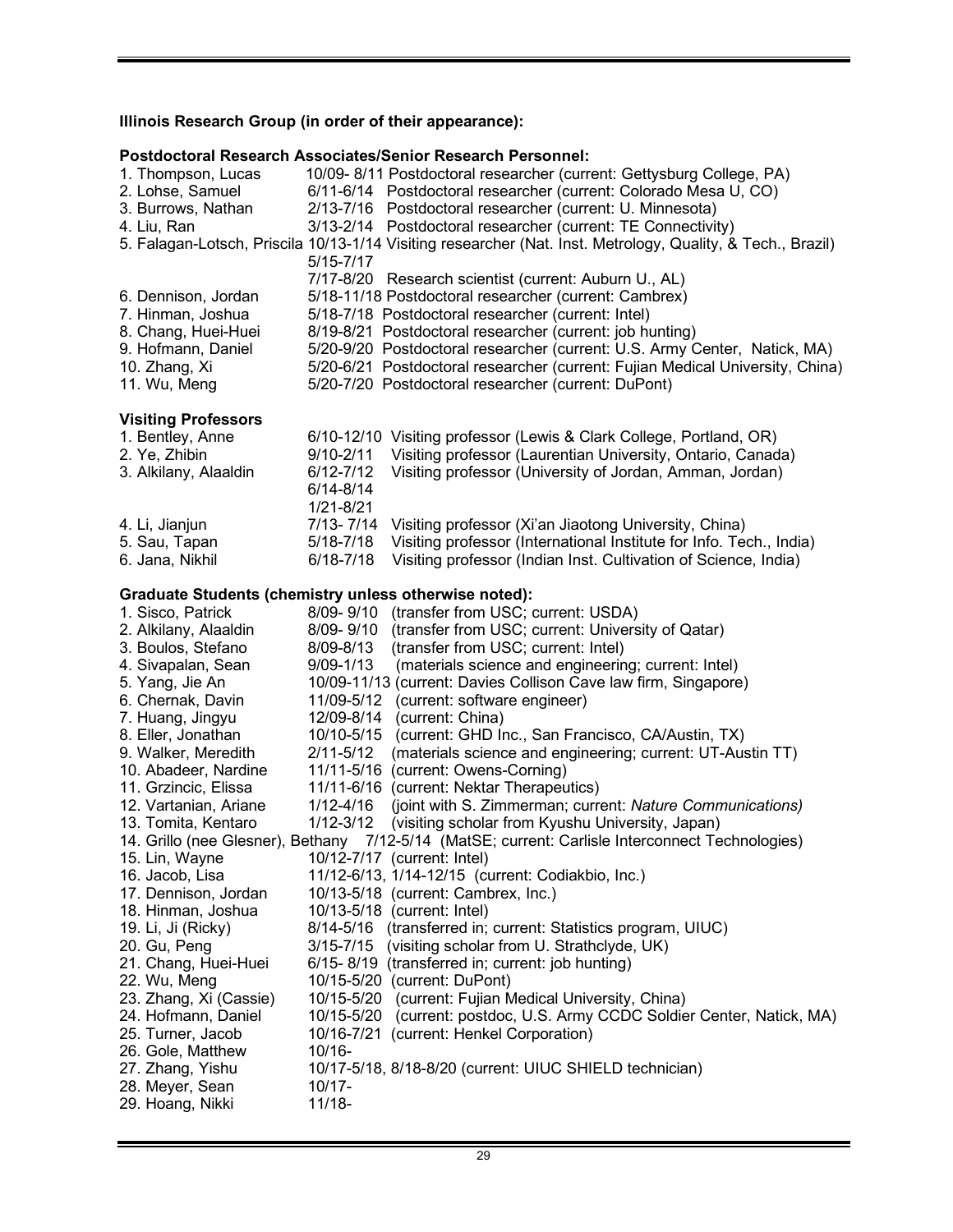| 30. Unnikrishnan, Mahima 11/18-  |           | (joint with M. Gruebele)                                  |
|----------------------------------|-----------|-----------------------------------------------------------|
| 31. McClain, Sophie              | $12/18-$  |                                                           |
| 32. Nunes, Abner Magalhaes 9/19- |           | (visiting student, Federal University of Alagoas, Brazil) |
| 33. Wo, Anita                    | $10/19 -$ |                                                           |
| 34. Greskovich, Katie            |           | $12/19 - 8/21$ (joint with L. Mirica)                     |
|                                  | $1/22 -$  |                                                           |
| 35. Kabanov, Vladimir            | 1/20-3/20 | (visiting student, University of Calgary, Canada)         |
| 36. Tetrick, Max                 | $3/20-$   |                                                           |
| 37. Jalomo, Catherine            | $11/20 -$ | (joint with S. Zimmerman)                                 |
| 38. Forney, Nathan               | $11/20 -$ |                                                           |
| 39. Marcellus, Marsophia         | 10/21-    |                                                           |
| (Sophia)                         |           |                                                           |
| 40. Shiau, Amos                  | 11/21-    |                                                           |

**Undergraduate Students (UIUC unless otherwise noted; "participant-observers" are non-science students who shadow science students to learn how science happens, and then produce a "work of art" based on their experience and major at the end of the term; "on-ramp to science" participants are STEM majors with no research experience who shadow students in the lab to learn how science works, with the expectation that they will become active researchers later):**

| 1.<br>2.<br>3.<br>4.<br>5.<br>6.<br>7.<br>9. | Lee, Robert<br>Weiner, Rebecca<br>Doner, Caryn<br>Kurley, James<br>Ali, Hannie<br>McCune, Matthew<br>Guadagnoli, Leah<br>8. Suter, Colby<br>Lindquist, Alicia<br>10. Koparkar, Kimeya<br>11. Breidenbach, Emily<br>12. Sturchio, Maria<br>13. Walrath, Maureen<br>14. Zidek, Juliette<br>15. Allison, Evan<br>16. Yang, Timothy K.<br>17. Phan, Binh<br>18. Jackson, Kaliah<br>19. Johnson, Brittany<br>20. Zoloty, Michael<br>21. Wu, Sway<br>22. Koehler, Justina | $9/09 - 8/10$<br>$9/09 - 5/11$<br>$9/09 - 5/11$<br>10/09-8/10 (joint with Angus Rockett, MatSE)<br>$1/10 - 8/11$<br>9/10-12/10 (participant observer)<br>9/10-12/10, 9/11-5/12 (participant observer)<br>9/10-12/10 (participant observer)<br>9/10-12/10 (participant observer)<br>10/10-5/11<br>2/11- 5/11 (participant observer)<br>2/11- 5/11 (participant observer)<br>2/11- 5/11 (participant observer)<br>2/11-5/11 (participant observer)<br>$6/11 - 12/11$<br>$6/11 - 12/12$<br>6/11-8/11 (Vietnam program participant)<br>6/11-8/11 (Snyder Scholar, South Carolina State U)<br>6/11-8/11 (3M Summer Fellow, Chicago State U)<br>$9/11 - 5/12$<br>9/11-5/12, 8/12-5/13<br>9/11- 5/12 (joint with Romana Nowak, Animal Sciences) |
|----------------------------------------------|---------------------------------------------------------------------------------------------------------------------------------------------------------------------------------------------------------------------------------------------------------------------------------------------------------------------------------------------------------------------------------------------------------------------------------------------------------------------|------------------------------------------------------------------------------------------------------------------------------------------------------------------------------------------------------------------------------------------------------------------------------------------------------------------------------------------------------------------------------------------------------------------------------------------------------------------------------------------------------------------------------------------------------------------------------------------------------------------------------------------------------------------------------------------------------------------------------------------|
|                                              | 23. Song, Geunho                                                                                                                                                                                                                                                                                                                                                                                                                                                    | 9/11-12/11 (participant observer)                                                                                                                                                                                                                                                                                                                                                                                                                                                                                                                                                                                                                                                                                                        |
|                                              | 24. Torrey, Joshua                                                                                                                                                                                                                                                                                                                                                                                                                                                  | 1/12-5/12 (participant observer)                                                                                                                                                                                                                                                                                                                                                                                                                                                                                                                                                                                                                                                                                                         |
|                                              | 25. Lee, Ah Reum<br>26. Plews, Michael                                                                                                                                                                                                                                                                                                                                                                                                                              | 1/12-12/12<br>5/12- 9/12 (UIUC exchange student, U. Manchester, UK)                                                                                                                                                                                                                                                                                                                                                                                                                                                                                                                                                                                                                                                                      |
|                                              | 27. Phan Tri, Hoa<br>28. Venable, Frances<br>29. Dziedzic, Rafal<br>30. Choi, Seo Woo (Daniel) 1/13-5/13                                                                                                                                                                                                                                                                                                                                                            | 5/12-8/12 (Vietnam program participant)<br>5/12-8/12 (REU, Park University)<br>5/12-8/12 (REU, U. Wisconsin)                                                                                                                                                                                                                                                                                                                                                                                                                                                                                                                                                                                                                             |
|                                              | 31. Mitchell, Hillary<br>32. Dewing, Beth<br>33. Rowland, Kendrith<br>34. Park, Ji Eun<br>35. Choudhury, Naima<br>36. Ou, Nathan                                                                                                                                                                                                                                                                                                                                    | 5/13-8/13 (REU, Missouri State)<br>5/13-8/13 (REU, U Texas - Austin)<br>6/13-8/13 (volunteer; Kalamazoo College)<br>8/13-5/14, 7/14-12/14 (as research associate after B.S. degree)<br>8/13-5/14<br>$8/13 - 5/15$                                                                                                                                                                                                                                                                                                                                                                                                                                                                                                                        |
|                                              |                                                                                                                                                                                                                                                                                                                                                                                                                                                                     |                                                                                                                                                                                                                                                                                                                                                                                                                                                                                                                                                                                                                                                                                                                                          |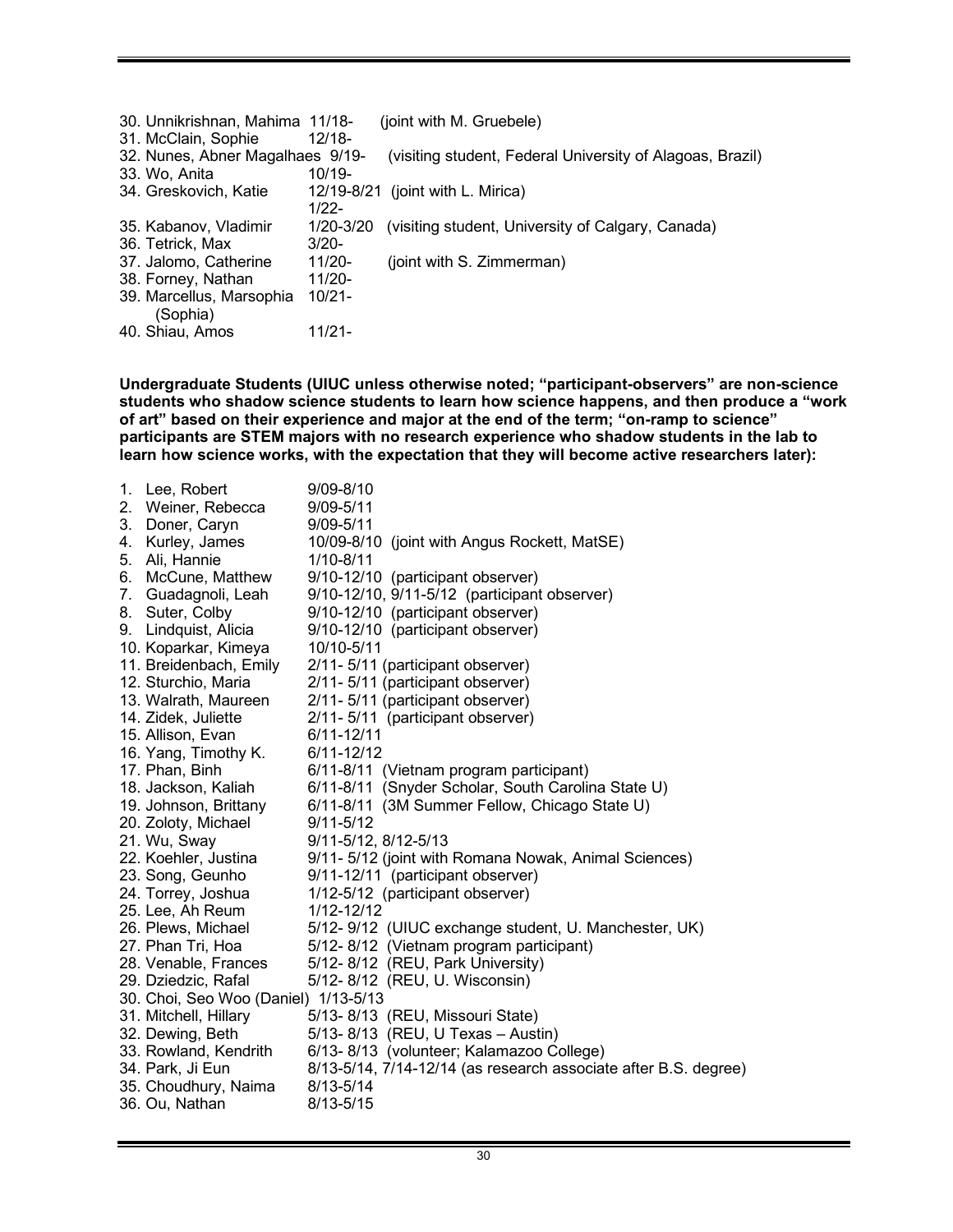37. Sherrill, Patrick 1/14-8/14 (CSN REV) 38. Norville, Travis 1/14-5/14 (participant-observer) 39. Giannatis, Athanasia 1/14-5/14 (participant-observer) 40. Chang, Delia 1/14-5/14 (participant-observer) 41. Harvey, Samantha 5/14-8/14 (REU, Indiana U.) 42. Medero, Nelliza 5/14-8/14 (nanoREU, Puerto Rico Polytech) 43. Wang, Andrew 5/14-8/14 (nanoREU, UC Berkeley) 44. Ortiz, Jennifer 5/14-8/14 (CSN REU, SUNY Binghamton) 45. Idesis, Fred 5/14-5/15, 5/15- 2/16 as research technician 46. Murphy, Robert 8/14-7/15 47. Hollingsworth, Lauren 8/14-12/14 48. Ritchhart, Andrew 9/14-5/15 49. Stork, Andy 1/15-5/15, 6/15-5/17 50. Moore, Trevor 1/15-5/15 (participant observer) 51. Chi, Ming 1/15-5/15 (participant observer) 52. Yao, Yuqi 1/15- 5/15 (participant observer) 53. Lott, Jennifer 5/15-7/15 (nanoREU, Carnegie Mellon) 54. Dwyer, Jonathan 6/15-8/15 (REU, U. Arizona) 55. Pechvjitra, Pimpisa 8/15-5/16, 8/16-5/17 56. Frankowicz, Zoe 8/15-2/16 57. Zupancic, Jennifer 8/15-5/17, 8/17-5/18 58. Andreev, Andrei 8/15-5/16 59. Li, Junheng 8/15-5/16 60. Senak, Alex 10/15-5/16, 8/16-5/17 61. Cheng, Benjamin 11/15-7/17 62. Carnow, Donna 1/16- 5/16 (participant observer) 63. Cho, Ester 1/16- 5/16 (participant observer) 64. McNish, Reika 1/16- 5/16 (participant observer) 65. Flavin, Peggy 1/16- 5/16 (participant observer) 66. Moehring, Nicole 5/16-8/16 (CSN REU, UW-Stout) 67. Franco, Christian 5/16-7/16 (nanoREU, Fredonia U.) 68. Owczarek, Jakub 9/16-12/16 69. Montiel, Catherine 1/17- 5/17 (participant observer) 70. Heiberger, Samantha 1/17- 5/17 (participant observer) 71. Grape, Erik 1/17- 5/17 (UIUC exchange student, Stockholm University)<br>72. Krongauz, Danielle 5/17-5/18, 8/18-5/19 72. Krongauz, Danielle 73. Ide, Benjamin 6/17- 8/17 (ChemREU, U. Tennessee-Martin) 74. Baxter, Claire 8/17-5/18, 8/18-12/19 75. Sarvaiya, Namya 8/17-12/20 76. Og, Jun Hyup 1/18- 5/19 77. Coplan, Caitlin 5/18- 8/18 (MRSEC REU, U. Utah) 78. Short, Michaela 5/18- 8/18 (Chem REU, U. Tennessee-Martin) 79. Shockey Lopez, Anaeli 6/18- 8/18 (CSN REU, U. Puerto Rico) 80. Nkansah, Abbey 9/18-12/18 81. Chen, Lihan 1/19-12/19 (exchange student from ShanghaiTech University, China) 82. De La Torre, Kathy 5/19- 7/19 (REACH scholar, College of Medicine) 83. Brink, James 5/19-8/19 (CSN REU) 84. Conner, Jennifer 5/19-8/19 (MRSEC REU) 85. Wo, Anita 7/19-8/19 (pre-grad-school rotation) 86. Roslend, Ayman 10/20- 87. Lopez-Colon, Alondra 6/21-8/21 (CSN REU, U. Puerto Rico) 88. Southey, Nicole 6/21- (SURETOX REU for summer 2021, UIUC BioE) 89. Sowlat, Max 8/21-90. Gandrapu, Jason 1/22-91. Phillips, Joshua 1/22- (On-Ramp to Science participant) 92. Hernandez, Ehmely 1/22- (On-Ramp to Science participant)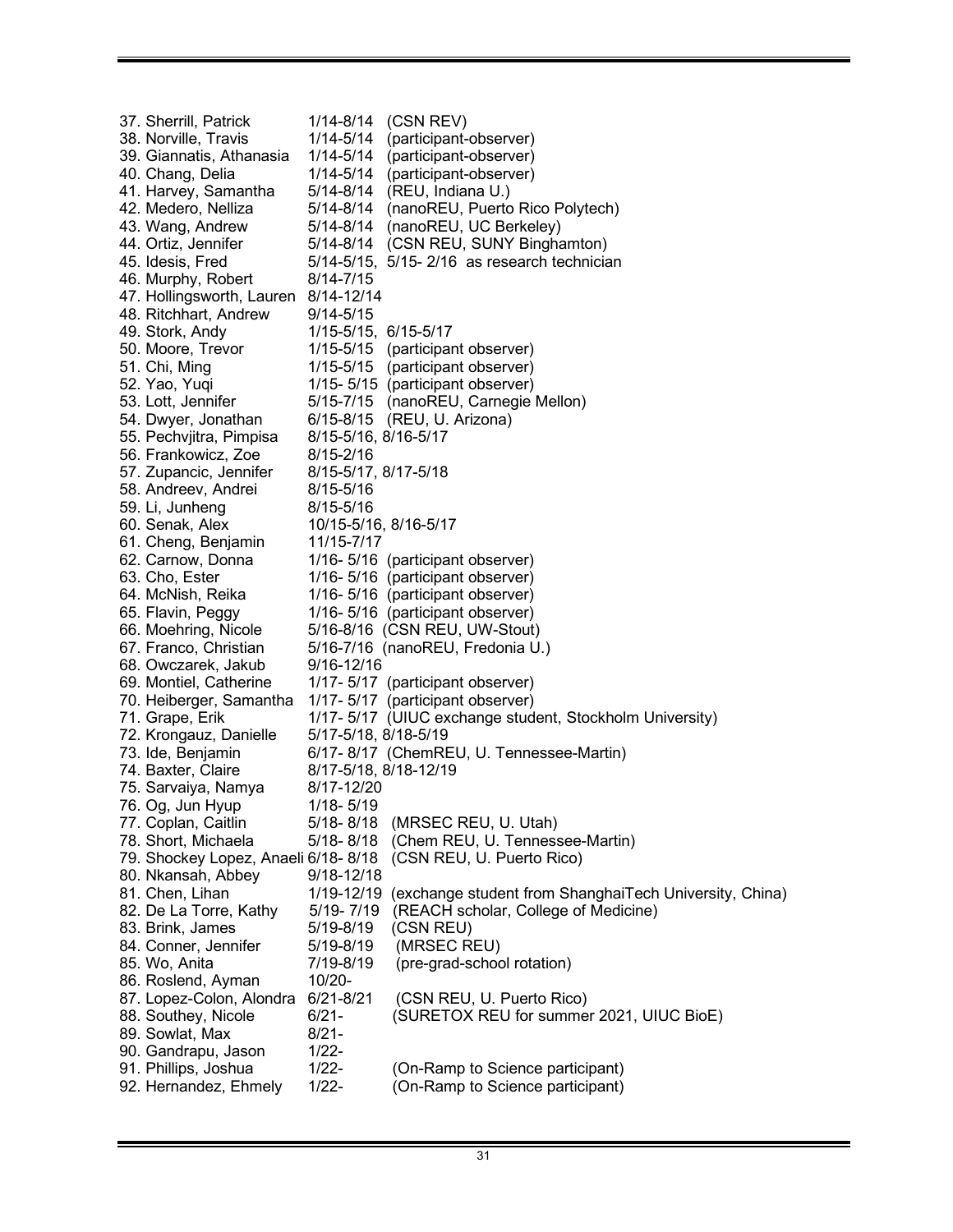## **High School Students:**

| 1. Wu, Yulun      | $5/11 - 12/11$ |
|-------------------|----------------|
| 2. Vaidya, Shruti | $5/11 - 6/11$  |
| 3. Yang, Chloe    | $9/13 - 5/14$  |

# **High School Teachers:**

| 1. Malik, Shabana   | $6/16 - 7/16$ |
|---------------------|---------------|
| 2. Roberts, Kenneth | 6/17-8/17     |

# **South Carolina Research Group (in order of their appearance):**

# **Postdoctoral Research Associates:**

| 9/97-6/99<br>Postdoctoral research associate (current: US Gypsum, IL)                                                                                  |
|--------------------------------------------------------------------------------------------------------------------------------------------------------|
| 7/98-7/99<br>Postdoctoral research associate (current: Stion, Inc., CA)<br>10/99-9/01 Postdoctoral research associate (current: Indian Association for |
| the Cultivation of Science, Kolkata, India)                                                                                                            |
| 5/02-6/02<br>Postdoctoral research associate (current: UNC Greensboro)                                                                                 |
| 5/01-8/01<br>Postdoctoral research associate (current: Presbyterian College, SC)                                                                       |
| 1/04-5/04<br>Postdoctoral research associate (current: U. South Florida)                                                                               |
| 5/03-12/04 Postdoctoral research associate (current: International Institute for                                                                       |
| Information Technology, Hyderabad, India)                                                                                                              |
| 11/03-10/05 Postdoctoral research associate                                                                                                            |
| 12//06-12/08 Research Assistant Professor (current: Coromandel International, India)                                                                   |
| Postdoctoral research associate (current: Sandia NL, NM)<br>11/03-2/06                                                                                 |
|                                                                                                                                                        |
| 10/93-12/95 Visiting professor (U. Dhaka, Bangladesh)                                                                                                  |
| 6/97-8/97, 6/98-7/99, 8/00-3/02                                                                                                                        |
| 5/02-7/02 Visiting professor (South Carolina State U.)                                                                                                 |
| 5/03-8/03, 6/04-8/04, 5/05-8/06, 6/08-8/08                                                                                                             |
| 5/98-7/98<br>Visiting professor (Morris College) (current: Claflin U., SC)                                                                             |
| 5/02-8/02<br>Visiting professor (USC-Upstate)                                                                                                          |
| 6/04-8/04                                                                                                                                              |
| 6/02-8/02<br>Visiting professor (Presbyterian College, SC)                                                                                             |
| 5/04-7/04                                                                                                                                              |
| 1/94-12/95 (current: technician, Dept. Geological Sciences, USC)                                                                                       |
| (current: Central Carolina Technical College, SC)<br>1/94-5/96                                                                                         |
| 5/94-5/98<br>(current: Chalker Flores law firm, Dallas, TX)                                                                                            |
| 1/95-10/98 (current: Virtuox, Coral Springs, FL)                                                                                                       |
| 1/95-11/98 (current: Saul Ewing law firm, Washington DC)                                                                                               |
| 4/96-12/97 (current: University of Idaho)                                                                                                              |
| 6/96-5/01<br>(current: Presbyterian College, SC)                                                                                                       |
| 1/98-5/00<br>(current: Boehringer-Ingelheim, CT)                                                                                                       |
| 12/98-5/02 (current: Dean, Joint School of Nanoscience and                                                                                             |
| Nanoengineering, UNC Greensboro)                                                                                                                       |
| 2/00-12/03 (current: U. South Florida)                                                                                                                 |
| 4/01-5/05<br>(current: Eli Lilly, Indianapolis, IN)                                                                                                    |
| 7/01-8/05<br>(current: Quaker Oats, Philadelphia, PA)                                                                                                  |
| 1/02-5/03                                                                                                                                              |
| 1/02-5/04 (current: teaching high school, Columbia, SC)                                                                                                |
| 6/03-8/03                                                                                                                                              |
| 7/03-5/07<br>(current: Savannah River National Laboratory, SC)                                                                                         |
| 12/03-5/04                                                                                                                                             |
| 11/04-8/06 (transferred to statistics graduate program, USC)                                                                                           |
| 1/06-6/08<br>(current: ThermoFisher)                                                                                                                   |
|                                                                                                                                                        |

÷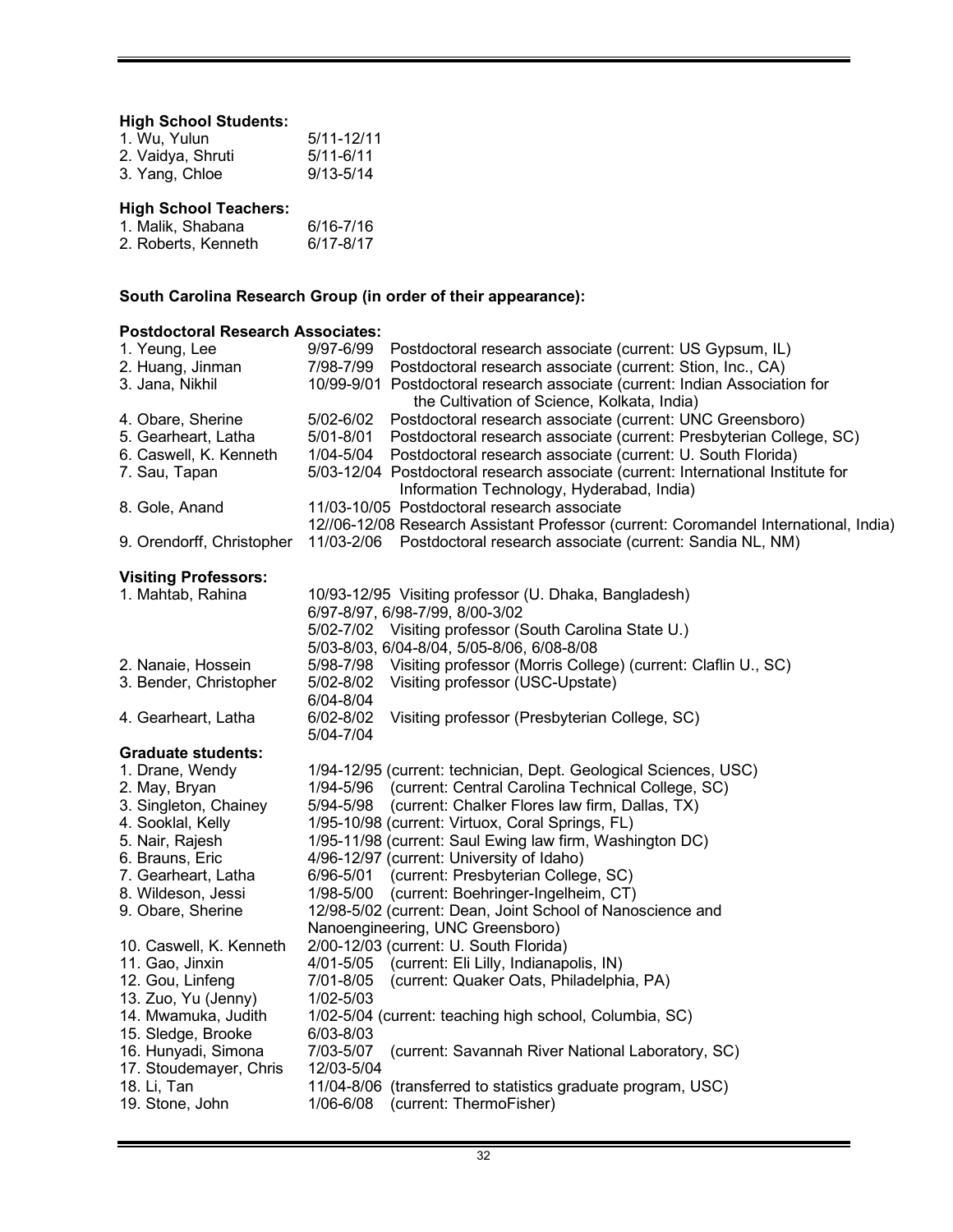20. Sisco, Patrick 3/06-8/09 (transfer to Illinois) 21. Alkilany, Alaaldin 12/06-8/09 (transfer to Illinois) 22. Faulkner, Austin 10/07-5/09 (joined Army Special Forces) 23. Bandlamudi, Elisha 5/08-1/09 Professional Masters Biotechnology student 24. Boulos, Stefano 11/08-8/09 (transfer to Illinois) **Undergraduate Students (all USC students unless otherwise noted):** 1. Barnette, Laura 9/93-12/93 2. Rogers, Jessica 6/94-8/94, 5/95-8/95, 7/96-8/96 (Yale University) 3. Hammami, Susan 7/96-8/96, 8/97-12/97 4. Keller, Caroline 8/94-5/97 5. Strobel, Michael 8/94-12/94 6. Baten, Tony 8/94-5/95 7. Reeves, Steve 1/95-5/95 8. Kirkland, Shalawn 8/95-5/96 9. Teng, Emily 5/96-12/96 10. McKenzie, Leary 5/96-5/96, 8/97-5/98 11. Whitaker, Askia 1/97-5/97 12. Nanaie, Mahtab 5/98-8/98 13. Frushour, Brian 1/98-5/98 14. Morris, Ben 1/98-7/98, 5/99-5/00 15. Johnson, Angela 5/98-7/98, 5/99-5/00 16. Davis, Donica 5/98-7/98 (Morris College, SC) 17. Price, Michelle 1/99-5/99 18. Sudarshan, Sushupta 1/99-5/99 19. Badr, Monica 1/99-5/99 20. Rivers, Evan 5/99-7/99, 5/02-8/02 21. Hammami, Samyah 5/99-12/99, 5/00-8/00, 1/01-5/01 22. Wachter, Kimberly 6/99-8/99 (REU - U. California, Santa Cruz) 23. Rockford, Jean 6/00-8/00 (REU – College of Charleston) 24. Best, Derek 6/00-8/00, 6/01-8/01 (REU – Michigan State) 25. Denig, Tobias 1/01-5/01 26. Mallin, Michael 1/01-5/02, 5/02-8/02 27. Waller, Chad 6/01-8/01 (REU – Mary Washington College) 28. Hartney, Mark 8/01-5/02 29. Hollowell, Rachel 1/02-5/02 30. Busbee, Brantley 1/02-5/02, 6/02-8/02 (REU – USC), 1/03-5/03 31. Woodfaulk, Courtney 5/02-7/02 (South Carolina State U.) 32. Stevenson, Daniel 5/03-8/03 33. Lee, Keira 5/03-7/03, 6/04-7/04 (South Carolina State U.) 34. Sealey, Sheldon 5/03-7/03, 6/04-7/04 (South Carolina State U.) 35. Elliot, Monica 6/03-7/03 (Claflin College) 36. Brennan, Julie 6/03-8/03 (REU – University of Pittsburgh) 37. Kabisatpathy, Saswat 9/03-5/04 38. Bechtold, Michael 1/04-5/05 39. Coleman, Paul 5/04-7/04 (Presbyterian College, SC) 40. Vignone, Kathryn 6/04-7/04 (REU - USC) 41. Kinard, Brian 9/05-5/08 42. Ray, Tyler 9/05-5/06, 8/06-5/07 43. Baird, Ian 6/06-5/07 44. Snipes, Jennifer 6/06-10/06 45. Raker, Kyle 8/06-5/07 46. Hankins, Patrick 8/06-5/09 47. Kumar, Nidhi 8/06-5/07 48. Agarwal, Nalini 6/07-5/09 49. Jenkins, Heather 8/07-12/07 50. Gothe, Oliver 8/07-5/08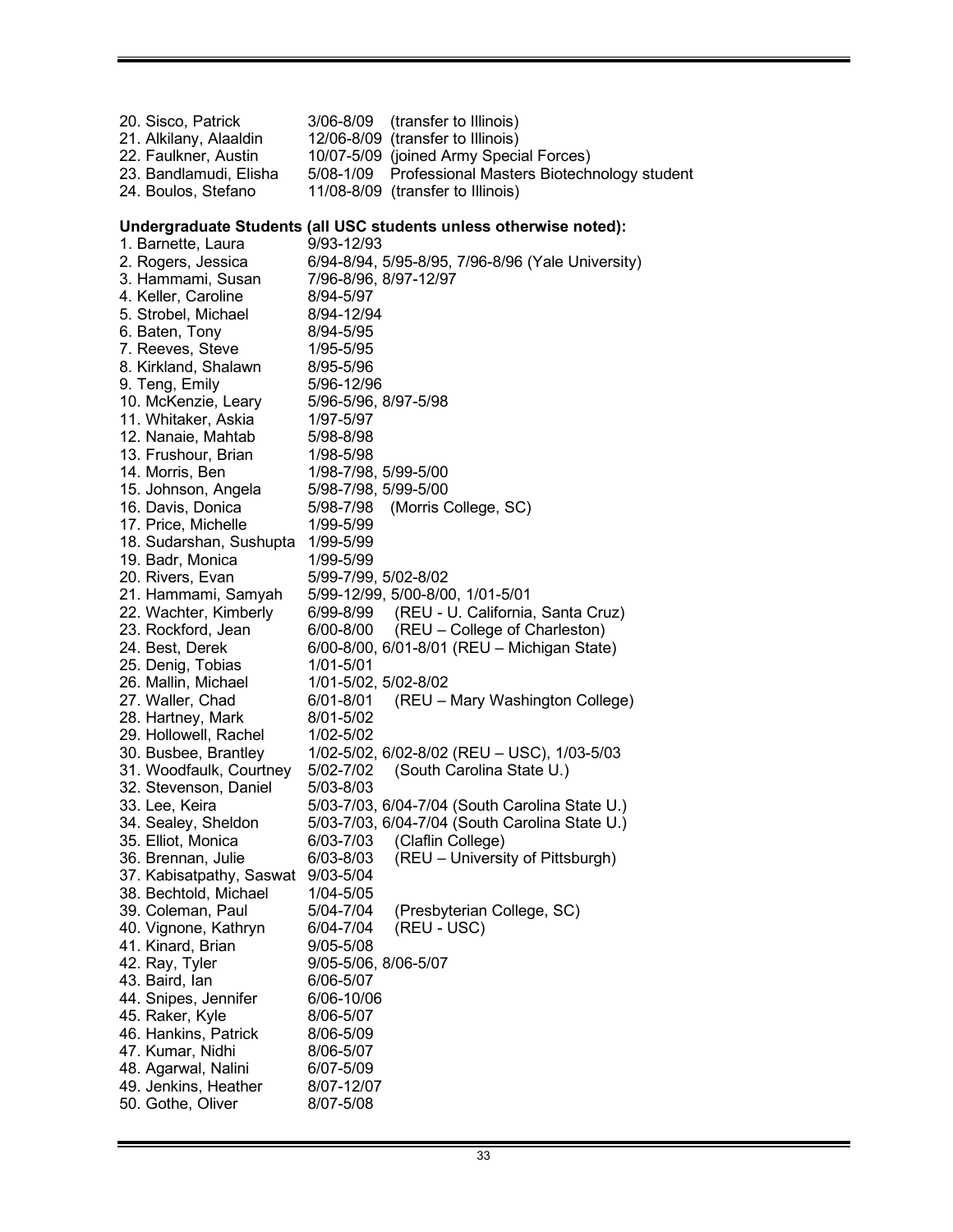| 51. Dale, Raleigh   | 9/07-12/07                          |  |
|---------------------|-------------------------------------|--|
| 52. Flake, Kelsey   | 5/19/08-8/15/08                     |  |
| 53. Lyles, Venetia  | 6/08-8/08 (South Carolina State U.) |  |
| 54. Mobley, Shanee  | 6/08-8/08 (South Carolina State U.) |  |
| 55. Jones, Lemeisha | 6/08-8/08 (South Carolina State U.) |  |

# **High school students:**

| 1. Hammami, Susan      | 6/94-7/94                   |
|------------------------|-----------------------------|
| 2. Lebioda, Konrad     | 5/95-7/95                   |
| 3. Pleune, Carrie      | 6/95-7/95, 6/96-8/96        |
| 4. Lee, Min            | 7/95-8/95                   |
| 5. Pollard, Charlie    | 6/96-7/96, 6/97-8/97        |
| 6. Nanaie, Mahtab      | 6/97-8/97                   |
| 7. Harden, Hydrick     | 6/97-8/97, 6/98-8/98        |
| 8. Balazs, Amanda      | 6/98-7/98                   |
| 9. Hess, Rusty         | 6/98-8/98                   |
| 10. Kustin, Mary Ellen | $6/01 - 8/01$               |
| 11. Warshauer-Baker,   |                             |
| Gabriel                | 8/02-8/03                   |
| 12. Pharr, Jasmeen     | (Upward Bound)<br>6/03-7/03 |
| 13. Hankins, Patrick   | 10/03-7/04                  |
| 14. Hearn, George      | 6/05-7/05                   |
|                        |                             |

٠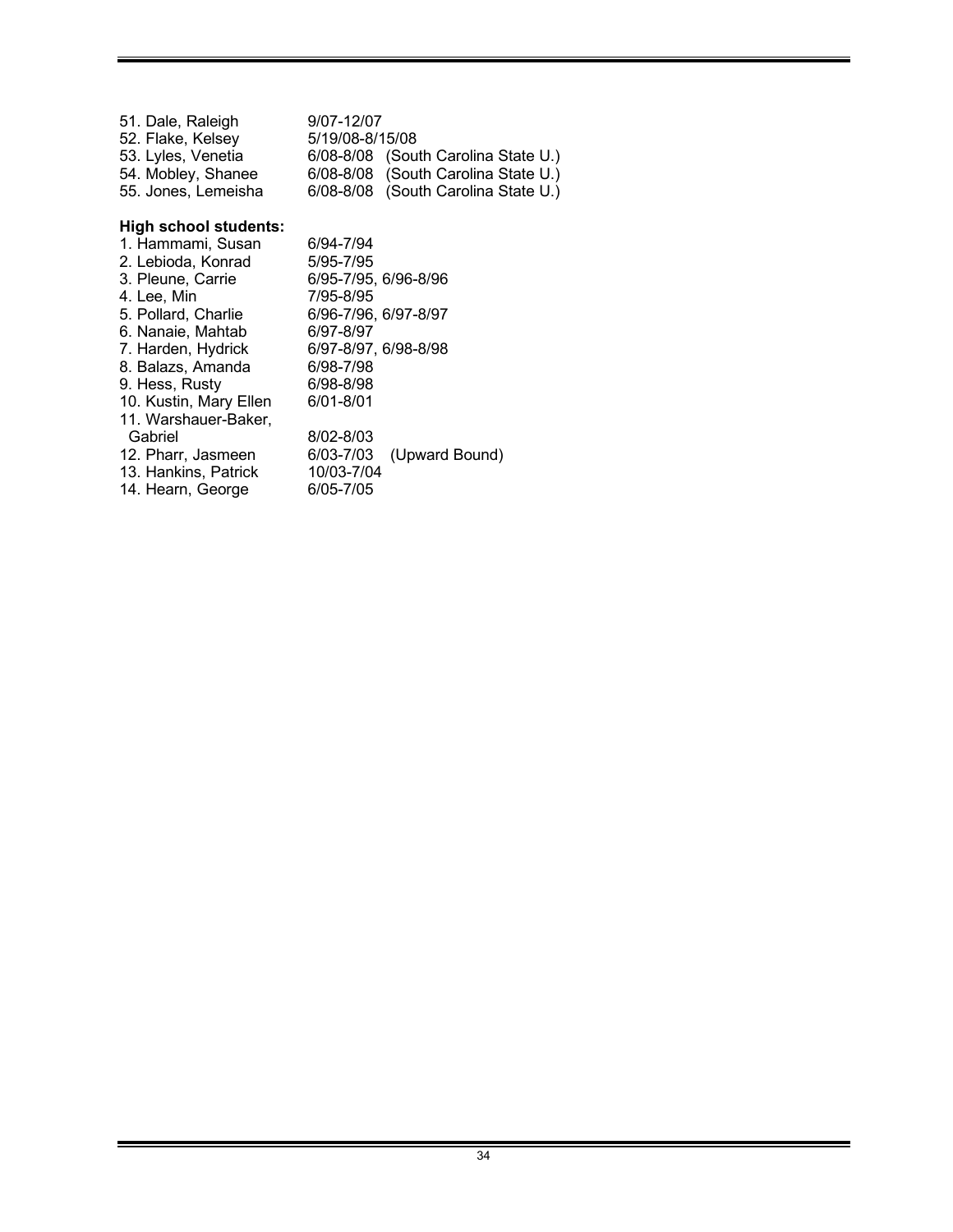#### **Illinois Graduate Theses Supervised:**

- 2021 Jacob G. Turner, Ph.D., Chemistry. "Synthesis of Colloidal Inorganic Nanomaterials and their Interactions with Soft Matter"
- 2020 Yishu Zhang, M.S., Chemistry. "Nanoparticle Effects on Cell Migration"
- 2020 Xi Zhang, Ph.D., Chemistry. "Quantification of Molecular-Level Events at Nanoparticle-Biological Interfaces"
- 2020 Daniel M. Hofmann, Ph.D., Chemistry. "Synthesis and Transformation of Multimetallic Nanoparticles"
- 2020 Meng Wu, Ph.D., Chemistry. "Hard and Soft Coatings on Gold Nanoparticles at the Nano-Bio Interface"
- 2019 Huei-Huei Chang, Ph.D., Chemistry. "Investigating the Impact of Gold Nanoparticles on Pulmonary Cells: From 2D to 3D Culture Systems"
- 2018 Joshua G. Hinman, Ph.D., Chemistry. "Surface Engineering of Gold Nanorods"
- 2018 Jordan M. Dennison, Ph.D., Chemistry. "Chemistry and Measurement at Aqueous Nanoscale Interfaces"
- 2017 Wayne Lin, Ph.D., Chemistry. "The Surface Chemistry of Gold Nanoparticles: Towards Biological and Engineering Applications"
- 2016 Ji Li, M.S., Chemistry. "Gold Nanorod Surface Functionalization: Construction of Dynamic Surfaces and Heterogeneous Silica Coating"
- 2016 Nardine S. Abadeer, Ph.D., Chemistry. "Harnessing the Optical Properties of Gold Nanorods: Fluorescence Enhancement, Biosensing and Photothermal Therapy"
- 2016 Elissa M. Grzincic, Ph.D., Chemistry. "Investigating the Impact of Gold Nanoparticles on Cells: From Transcription to Behavior"
- 2016 Ariane M. Vartanian, Ph.D., Chemistry. "Nuclear Magnetic Resonance Studies of Complex Materials Systems: From Amplification to Anisotropy"
- 2015 Lisa M. Jacob, M.S., Chemistry. "Investigating Lipid Corona Formation onto Polystyrene Nanoparticles through Fluorescence Correlation Spectroscopy"
- 2015 Jonathan R. Eller, Ph.D., Chemistry. "Toward Spatial Control of Gold Nanorod Surface Functionalization"
- 2014 Jingyu Huang, Ph.D., Chemistry. "Photothermal Properties and Applications of Gold Nanorods"
- 2014 Bethany Grillo, M. S., Materials Science and Engineering. "Synthesis and Alignment of Gold Nanorods for Optical Applications"
- 2013 Jie An Yang, Ph.D., Chemistry. "Studies at the Nanoparticle-Biomolecular Interface and Beyond"
- 2013 Stefano P. Boulos, Ph.D., Chemistry. "Investigations of the Interaction of Gold Nanoparticles with Proteins, Cells, and Tissues"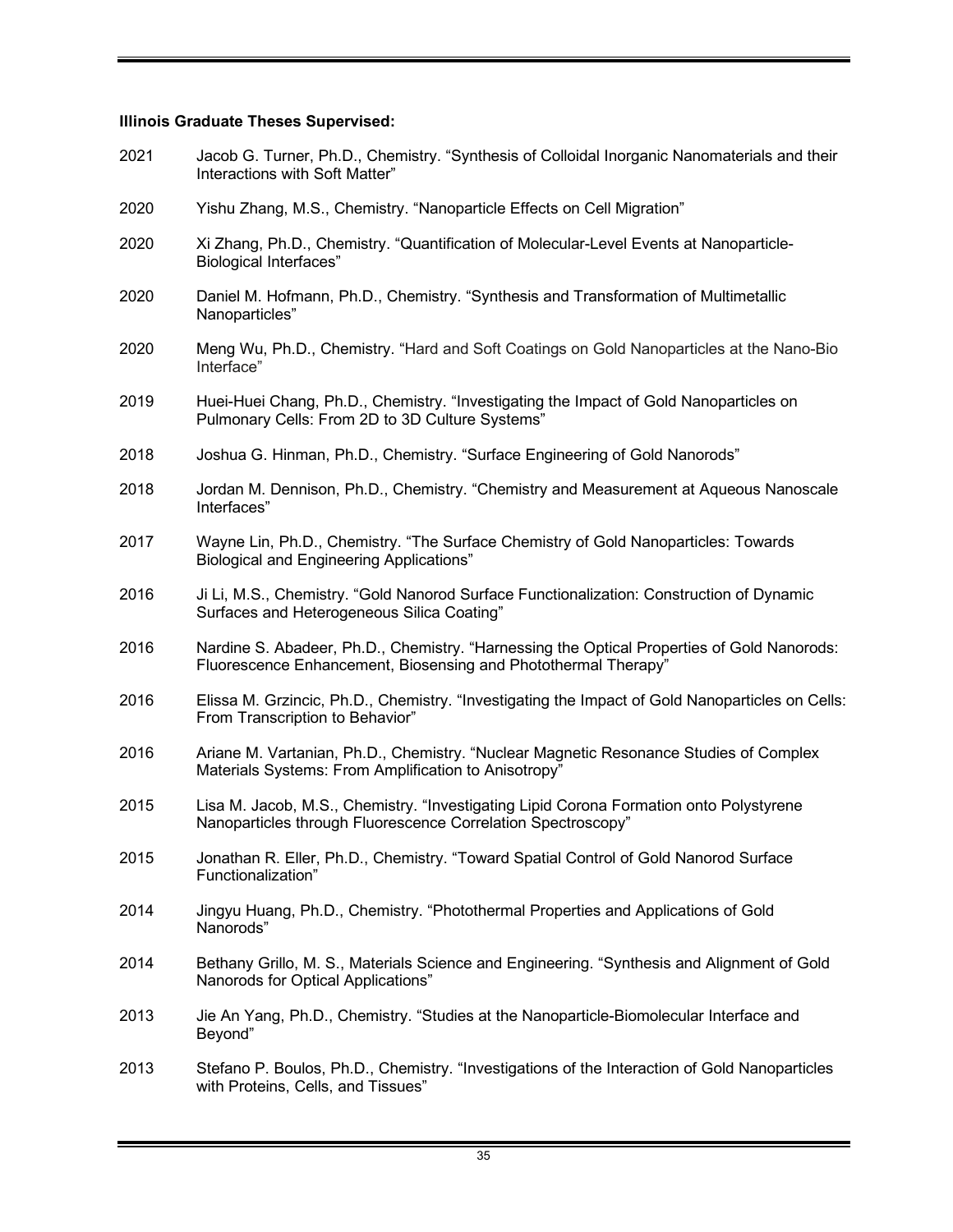- 2013 Sean T. Sivapalan, Ph.D., Materials Science and Engineering. "Structural and Plasmonic Properties of Gold Nanocrystals"
- 2012 Meredith Ragan Walker, M.S., Materials Science and Engineering. "Synthetic Routes to Silica-Coated Gold Nanorods"
- 2010 Patrick N. Sisco, Ph.D., Chemistry. "Gold Nanorods: Applications in Chemical Sensing, Biological Imaging, and Effects on Three-Dimensional Tissue Culture"
- 2010 Alaaldin M. Alkilany, Ph.D., Chemistry. "Molecular Engineering of Gold Nanorod Surfaces: Towards Improved Physical Properties and Understanding Nanoparticle-Cell Interactions"

#### **South Carolina Graduate Theses Supervised (all in chemistry):**

- 2008 John W. Stone, Ph.D. "Gold Nanorods: Their Properties and Applications as Biomarkers and Photothermal Therapeutic Agents"
- 2007 Simona E. Hunyadi, Ph.D. "Nanoengineered Materials: Synthesis, Design, Functionalization and Chemical Sensing Applications"
- 2005 Linfeng Gou, Ph.D. "Inorganic Nanoparticles: Synthetic Shape Control and Catalytic Properties"
- 2005 Jinxin Gao, Ph.D. "Directed Synthesis of Metal Nanoparticles by Dendrimers and Surfactants"
- 2004 Judith N. Mwamuka, M.S. "Control of Inorganic Crystal Growth for Magnetic and Biological Applications"
- 2003 K. Kenneth Caswell, Ph.D. "Synthesis and Reactivity of Inorganic Nanoparticles for Biological Applications"
- 2002 Sherine O. Obare, Ph.D. "Optical Sensing Strategies for the Development of Novel Chemical Probes"
- 2001 Latha Gearheart, Ph.D. "Inorganic Nanoparticles: Novel Synthesis and Biological Applications"
- 2000 Jessi Wildeson, M. S. "Sequence Specific DNA Bending in Oligonucleotides as Probed by Fluorescence Resonance Energy Transfer and Hydroxyl Radical Cleavage"
- 1998 Rajesh B. Nair, Ph.D. "Dipyridophenazine Complexes of Ruthenium(II) as Optical Sensors"
- 1998 Kelly Sooklal, Ph.D. "Control of Physical and Optical Properties of II-VI Quantum Dots"
- 1998 Chainey P. Singleton, Ph.D. "Fluorescence Resonance Energy Transfer and Hydroxyl Radical Cleavage as Probes of DNA Bending in Oligonucleotides"
- 1996 Bryan Wagner May, M. S. "Size Control of Quantum-Confined CdS"
- 1995 Wendy Drane Plessinger, M. S. "[Ru(CN)4dppz]<sup>2-</sup>: A Novel Ruthenium Complex for Optical Sensing"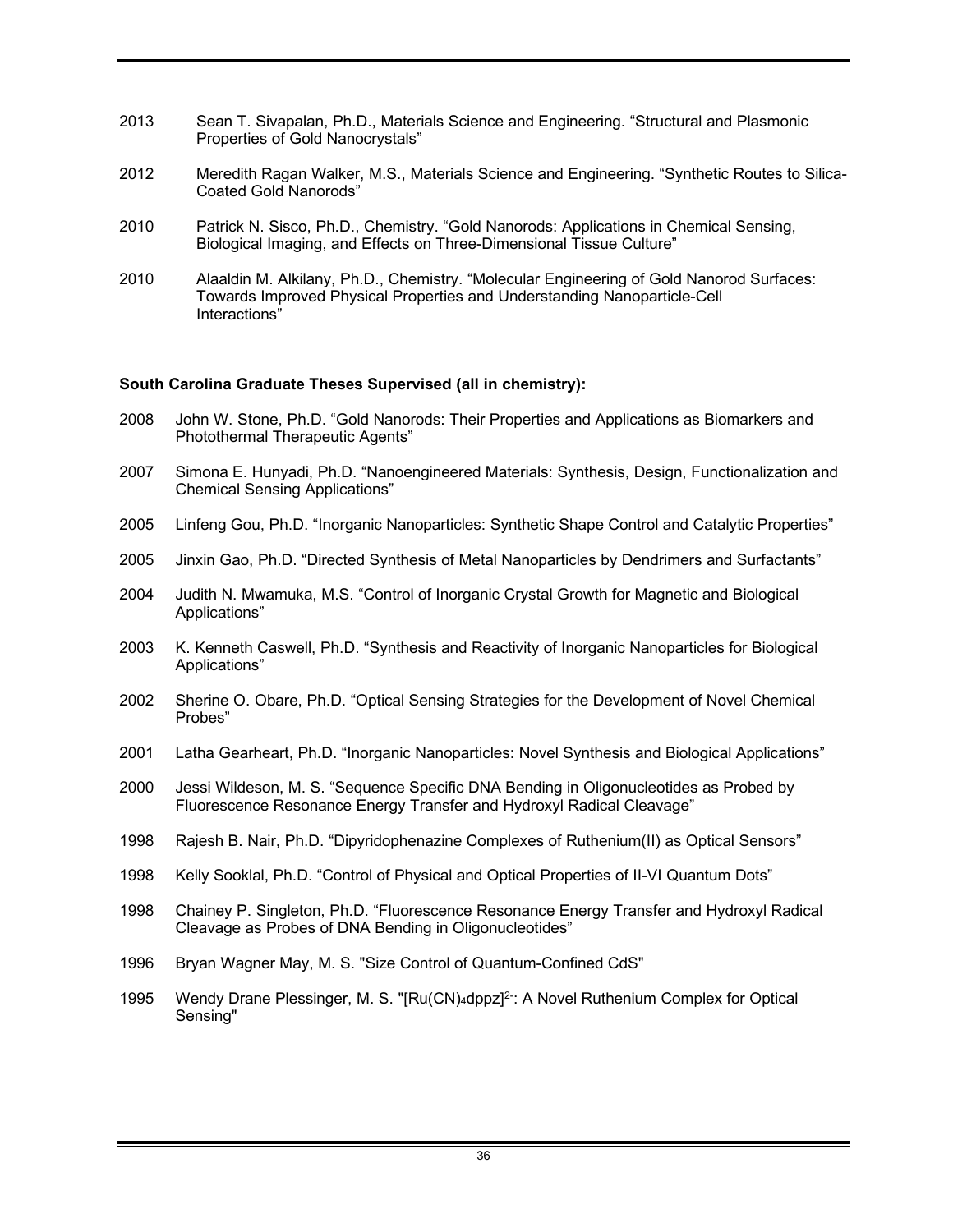**Invited Talks** (all university talks in Departments of Chemistry unless otherwise stated)

- *Upcoming: Colorado School of Mines, Wisconsin, ACS Spring 2022, GRC Noble Metal Nanocrystals, Concordia*
- 442. 2022 Department of Chemistry and Biochemistry, Swarthmore College, Swarthmore, PA: "Gold Nanocrystals: Physics, Chemistry, Biology, Ecology"
- 441. 2022 Miniature Brain Machinery lecture series, Beckman Institute, University of Illinois, Urbana, IL: "Nanoparticles (Potentially) On the Brain: Towards Detection or Therapy of Neurodegenerative Diseases with Gold Nanocrystals"
- 440. 2022 Frontiers of Materials Research seminar series, University of Southern California, Los Angeles, CA: "A Golden Intersection of Chemistry, Physics, Biology, Materials Science, and Nanotechnology"
- 439. 2021 Pacifichem (The International Congress of Pacific Basic Societies) 2021, Symposium on Frontiers of Plasmon Enhanced Spectroscopy II, Honolulu, HI (via Zoom): "SERS at the End of Gold Nanorods"
- 438. 2021 Pacifichem (The International Congress of Pacific Basic Societies) 2021, Symposium on Understanding and Designing Safe Nano-Bio Interfaces for Materials, Medicine, and the Environment, Honolulu, HI (via Zoom): "Who Deforms Who(m)? Studies of Alpha Synuclein Binding to Rigid Nanoscale Vesicle Mimics"
- 437. 2021 Pacifichem (The International Congress of Pacific Basic Societies) 2021, Symposium on Experimental and Computational Analysis of the Nano-Bio Interface for Sustainable Nanotechnology, Honolulu, HI (via Zoom): "What Do Molecules Really Look Like on Gold Nanocrystal Surfaces?"
- 436. 2021 Department of Physics, Auburn University, Auburn, AL (via Zoom): "The Physical Chemistry of Gold Nanocrystals"
- 435. 2021 11<sup>th</sup> Annual Nano Ontario Conference & Exhibition, Keynote Lecture, Toronto, Canada, (via Gather): "Golden Nanotechnology: Intersections with Physics, Chemistry, Biology, Ecology"
- 434. 2021 IEEE Research and Applications of Photonics in Defense (RAPID) Conference, Symposium on Hybrid Organic-Inorganic Materials and Devices (via Zoom): "Stretchy and Aligned Colloidal Plasmonics"
- 433. 2021 Future of Biotechnology Workshop, NSF MPS Advisory Committee, National Science Foundation, Alexandria, VA (via Zoom): "The Nanotech-Biotech-Human Interface"
- 432. 2021 Plenary Lecture, 95<sup>th</sup> ACS Colloid and Surface Science Symposium, Houston, TX (via Zoom): "Surfing the Surface of Gold Nanocrystals"
- 431. 2021 School of Chemistry and Chemical Engineering, Nanjing University, China (via Voov): "Gold Nanocrystals: Physics, Chemistry, Biology, Ecology"
- 430. 2021 Western Washington University, Bellingham, WA (via Zoom): "Gold Nanocrystals: Physics, Chemistry, Biology, Ecology"
- 429. 2021 Materials Research Society Spring Meeting, Symposium EL06 on Molecular and Colloidal Plasmonics: Synthesis and Applications (April 2021, via Zoom): "Plasmonic Gold Nanorods: Tuning Absolute Dimensions and Properties"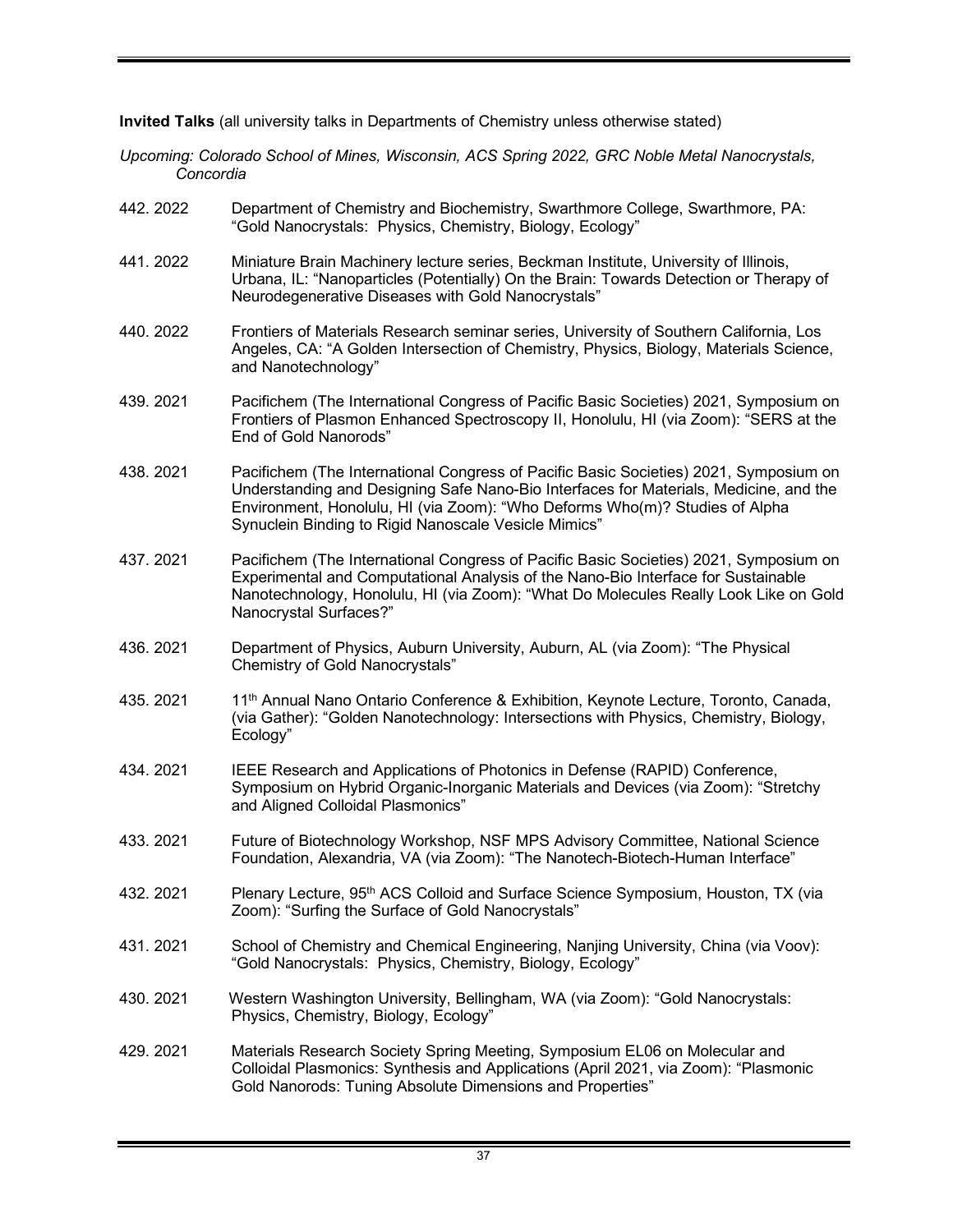| 428.2021 | Spring National Meeting of the American Chemical Society (April 2021, via Zoom),<br>Symposium in honor of Teri Odom, 2020 winner of the ACS Award in Surface Chemistry:<br>"What are Ligands Like on Gold Nanocrystals?"                                |
|----------|---------------------------------------------------------------------------------------------------------------------------------------------------------------------------------------------------------------------------------------------------------|
| 427.2021 | Frost Institute of Chemistry and Molecular Science Future of Chemistry lecture,<br>University of Miami (via Zoom): "Chemistry and Nanotechnology: A Golden Road"                                                                                        |
| 426.2021 | Spring National Meeting of the American Chemical Society (April 2021, via Zoom),<br>Symposium in honor of Bruce Bursten, 2020 winner of the ACS Award for Distinguished<br>Service in the Advancement of Inorganic Chemistry: "Heavy Metal Inspiration" |
| 425.2021 | Spring National Meeting of the American Chemical Society (April 2021, via Zoom), Award<br>Address, 2020 ACS Award in Inorganic Chemistry: "Inorganic Chemistry on the<br>Nanoscale"                                                                     |
| 424.2021 | University of Illinois at Urbana-Champaign Archives, Women in Science lecture series<br>(via Zoom): "A Golden Time for Nanotechnology"                                                                                                                  |
| 423.2021 | University of Utah, Salt Lake City, UT (via Zoom): "Gold Nanocrystals: Physics,<br>Chemistry, Biology, Ecology"                                                                                                                                         |
| 422.2021 | Brandeis University, Waltham, MA (via Zoom): "Gold Nanocrystals: Physics, Chemistry,<br>Biology, Ecology"                                                                                                                                               |
| 421.2020 | SmartMat Academic Seminar, Tianjin University, China (via Voov): "A Golden Time for<br>Nanotechnology"                                                                                                                                                  |
| 420.2020 | International Institute of Nanotechnology, Northwestern University, Frontiers in<br>Nanotechnology Virtual Mini-Conference (via Zoom; 650 registered attendees): "Golden<br>Opportunities at the Nano-Bio Interface"                                    |
| 419.2020 | PittCon, Symposium in honor of Milan Mrksich, Chicago, IL: "Quantification of Molecular<br>Ligands on Gold Nanoparticles by Two Different Methods"                                                                                                      |
| 418.2020 | IV International Symposium on Nanoparticles/Nanomaterials and Applications (ISN2A),<br>Caparica, Portugal: "Gold Nanocrystals: Physics, Chemistry, Biology, Ecology"                                                                                    |
| 417.2020 | BP Institute, University of Cambridge Research Park, Cambridge, UK: "Nanotechnology,<br>Biology, and Sustainability: Intersections with Gold Nanocrystals"                                                                                              |
| 416.2020 | Athena SWAN lecture, University of Cambridge, Cambridge, UK: "Small Things Make Big<br>Differences"                                                                                                                                                     |
| 415.2020 | University of Cambridge, BP Sustainability Lecture, Cambridge, UK: "The Golden Road:<br>Synthesis and Surface Chemistry of Gold Nanocrystals"                                                                                                           |
| 414.2019 | Materials Research Society Fall Meeting, Boston, MA: "A Golden Time for<br>Nanotechnology"                                                                                                                                                              |
| 413.2019 | Georgia State University, Atlanta, GA: "Gold Nanocrystals: Physics, Chemistry, Biology,<br>Ecology"                                                                                                                                                     |
| 412.2019 | Walton Lecture in Inorganic Chemistry, Purdue University, West Lafayette, IN: "Golden<br>Opportunities: Gold Nanoparticles for Biomedical Applications"                                                                                                 |
| 411.2019 | University of Minnesota – Duluth (student-invited), Duluth, MN: "Optimizing the Graduate<br>School Experience"                                                                                                                                          |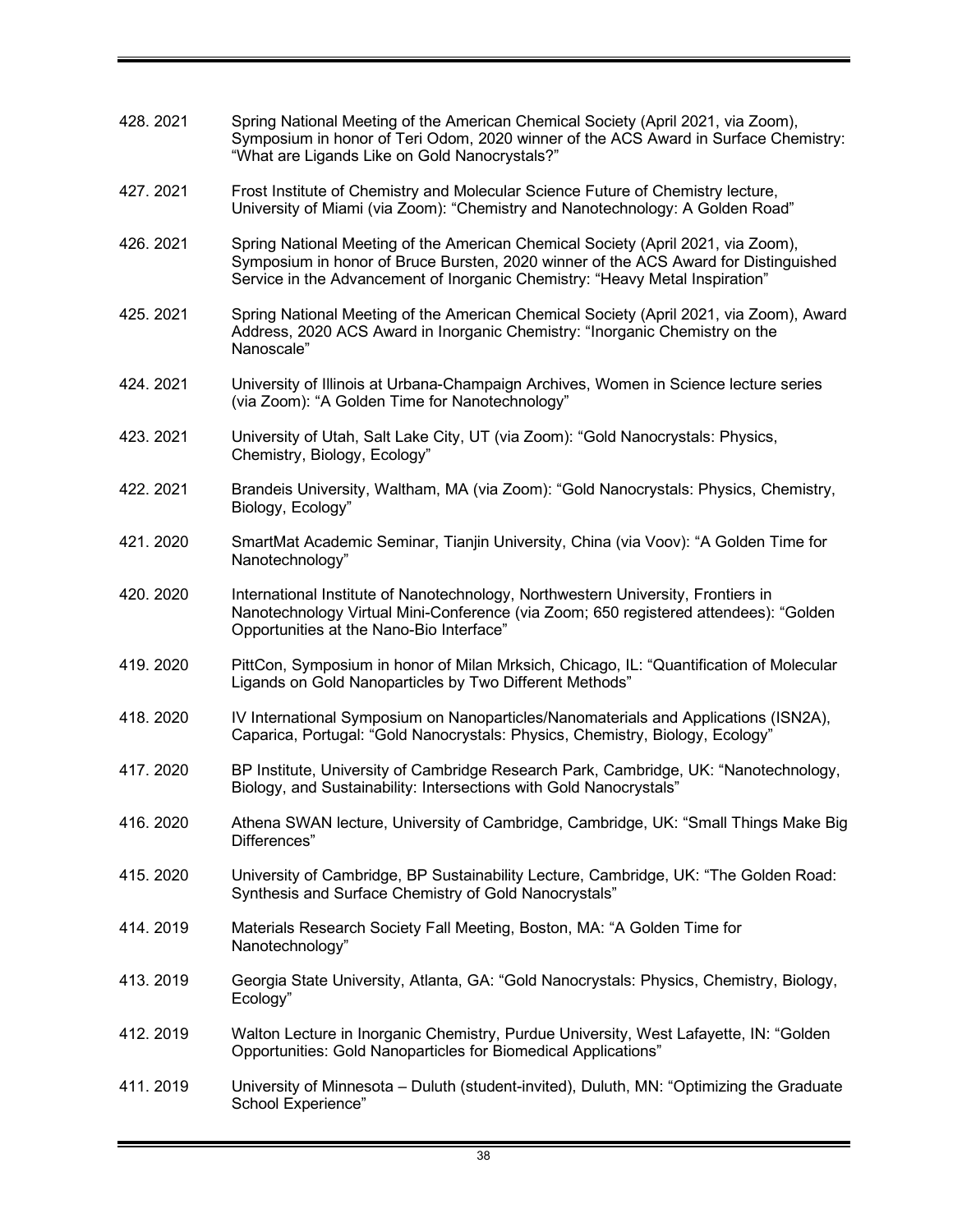410. 2019 University of Minnesota – Duluth (student-invited), Duluth, MN: "Gold Nanocrystals: Physics, Chemistry, Biology, Ecology" 409. 2019 Linus Pauling Medal Award Symposium, Oregon State University, Corvallis, OR: "Chemical Bonding at Nanoparticle Surfaces" 408. 2019 Department of Agricultural and Biological Engineering, UIUC, Urbana, IL: "Biological Applications and Environmental Implications of Colloidal Nanomaterials" 407. 2019 National Meeting of the American Chemical Society, Division of Inorganic Chemistry, Symposium on Surface Chemistry & Structure in Ligand Protected Nanoparticles, San Diego, CA: "How Many Organic Molecules Are There on Gold Nanocrystals? Results from Both Imaging and NMR" 406. 2019 National Meeting of the American Chemical Society, Division of Analytical Chemistry, Symposium on Exploration of the Nano-Bio Interface with Analytical Tools, San Diego, CA: "Don't Forget the Lipids: Biomolecular Coronas on Nanoparticles" 405. 2019 National Meeting of the American Chemical Society, Division of Inorganic Chemistry, Symposium in honor of Delia Milliron, winner of the Inorganic Nanoscience Award, San Diego, CA: "Details of Ligands on Nanocrystal Surfaces" 404. 2019 National Meeting of the American Chemical Society, Division of Analytical Chemistry, Symposium on Nanotechnology & Single Cell Analysis in Biology and Medicine, San Diego, CA: "Cellular Adaptability to Nanoparticle Stress" 403. 2019 ICBIC-19, International Conference on Bioinorganic Chemistry, Interlaken, Switzerland: "Cascading Biological Effects and Impacts from Gold Nanocrystals" 402. 2019 Midwest Retreat for Diversity in Chemistry, Luther College, Decorah, IA: "A Few Notes on Pathways, Diversity, and Making the Most of Your Chemistry Career" 401. 2019 International Conference on Enhanced Spectroscopies, London, Ontario, Canada: "Anisotropic Chemistry on Gold Nanorods: Cool Materials for Hot Measurements?" 400. 2019 Gordon Research Conference on Environmental Nanotechnology, Jordan Hotel at Sunday River, Newry, ME: "Effects of Gold Nanoparticle Surface Chemistry: Biomolecular to Ecological Impacts" 399. 2019 Mid-Atlantic Regional Meeting, American Chemical Society Maryland Section, Remsen Award Symposium, Baltimore, MD: "On the Surface of Things: Molecular Display on Gold Nanocrystals" 398. 2019 Beckman Institute for Advanced Science and Technology, Molecular Design seminar series, UIUC, Urbana, IL: "Synthesis, Surface Chemistry and Applications of Gold Nanocrystals" 397. 2019 University of California, Berkeley, Seaborg Lecture, Berkeley, CA: "The Golden Light: Plasmonic Gold Nanocrystal Interactions with Biomolecules, Cells, and Living Communities" 396. 2019 University of California, Berkeley, Seaborg Lecture, Berkeley, CA: "The Golden Road: Synthesis and Surface Chemistry of Gold Nanocrystals" 395. 2019 Cancer Center at Illinois, Beckman Institute, UIUC, Urbana, IL: "Golden Nanotechnology for Cancer Diagnostics and Therapy"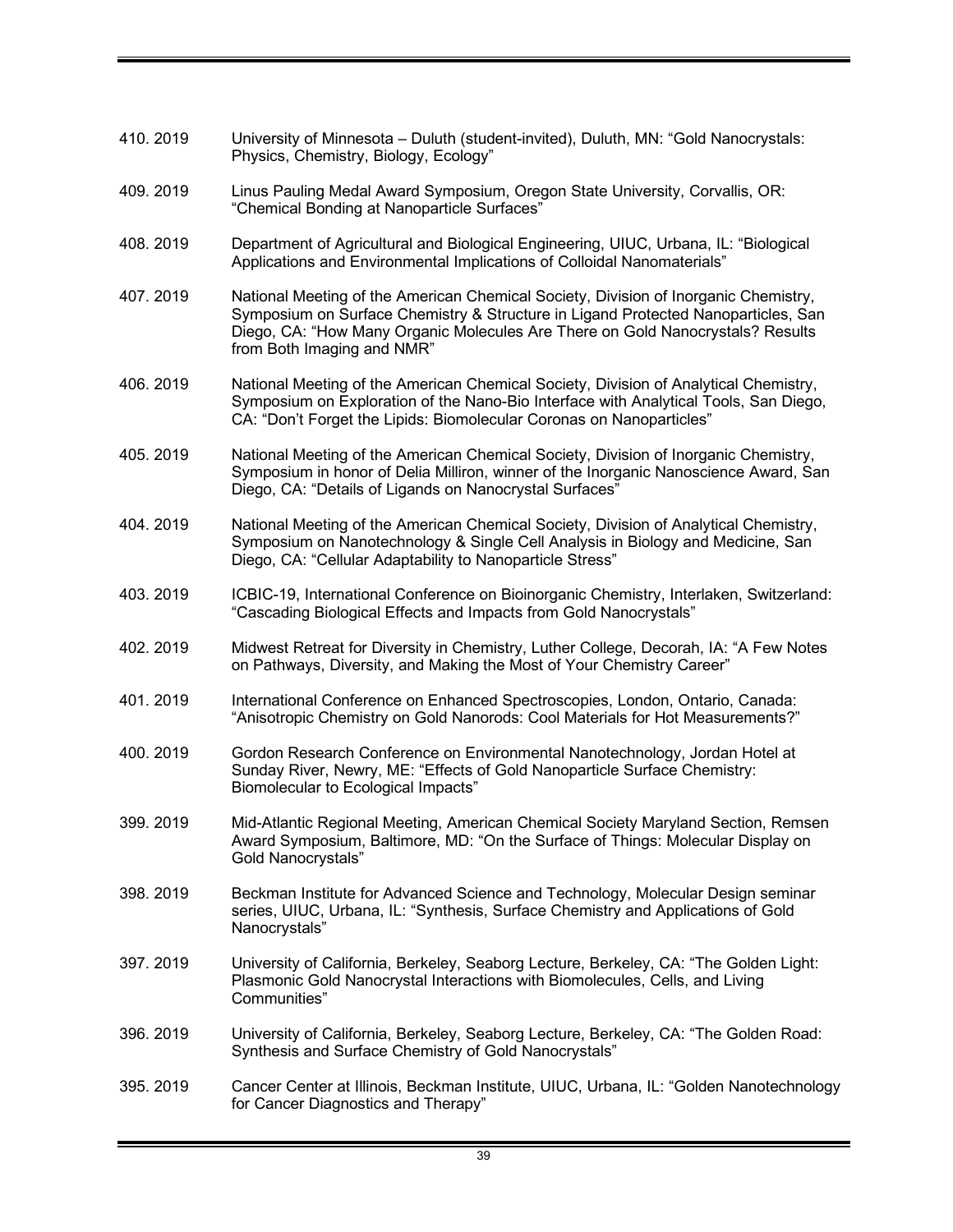| 394.2019  | Foster Colloquium, University at Buffalo, Buffalo, NY: "Gold Nanocrystals: Physics,<br>Chemistry, Biology, Ecology"                                                                                                                                                                             |
|-----------|-------------------------------------------------------------------------------------------------------------------------------------------------------------------------------------------------------------------------------------------------------------------------------------------------|
| 393.2019  | National Meeting of the American Chemical Society, Division of Colloid and Surface<br>Chemistry, Symposium on Understanding the Inorganic-Organic Interface in Colloidal<br>Nanomaterials, Orlando, FL: "Ligand Density and Conformation on Gold Nanoparticles<br>Inferred by NMR"              |
| 392.2019  | National Meeting of the American Chemical Society, Division of Colloid and Surface<br>Chemistry, ACS Award in Colloid Chemistry: Symposium in Honor of Naomi Halas,<br>Orlando, FL: "Next-Generation Anisotropic and Optical Materials: Imaging"                                                |
| 391.2019  | National Meeting of the American Chemical Society, Division of Inorganic Chemistry,<br>Francis P. Garvan - John M. Olin Medal Symposium in Honor of Lisa McElwee-White,<br>Orlando, FL: "Looking for Inspiration in Colloidal Solutions from the Ages: Synthesis of<br>Plasmonic Nanomaterials" |
| 390.2019  | National Meeting of the American Chemical Society, Division of Colloid and Surface<br>Chemistry, Symposium on Colloidal Nanoparticle Synthesis & Assembly, Orlando, FL:<br>"Organizing Nanorods End to End"                                                                                     |
| 389.2019  | National Meeting of the American Chemical Society, Division of Analytical Chemistry,<br>Symposium on Interdisciplinary Chemistry for New Frontiers in Biology & Medicine,<br>Orlando, FL: "Nano Plus Bacteria: How Do They Connect?"                                                            |
| 388.2019  | National Meeting of the American Chemical Society, Division of Colloid and Surface<br>Chemistry, Symposium on Surface Chemistry of Colloidal Nanocrystals, Orlando, FL:<br>"Porous Shells on Gold Nanorods"                                                                                     |
| 387.2019  | Haines Lecture, University of South Dakota, Vermillion, SD: "Gold Nanocrystals: Physics,<br>Chemistry, Biology, Ecology"                                                                                                                                                                        |
| 386.2019  | Illinois State University, Bloomington, IL: "Gold Nanocrystals: Physics, Chemistry,<br>Biology, Ecology"                                                                                                                                                                                        |
| 385, 2019 | Leibniz Institute for New Materials, Saarbrucken, Germany: "Gold Nanocrystals: Physics,<br>Chemistry, Biology, Ecology"                                                                                                                                                                         |
| 384.2019  | NanoSafety Workshop, Materials Research Laboratory, University of Illinois, Urbana, IL:<br>"Nanoparticles and the Environment: The Good, The Bad, and The Ugly"                                                                                                                                 |
| 383.2019  | Ohio State University, Columbus, OH: "Gold Nanocrystals: Physics, Chemistry, Biology,<br>Ecology"                                                                                                                                                                                               |
| 382.2019  | University of Washington, Chemistry Colloquium (student-invited), Seattle, WA: "Gold<br>Nanocrystals: Physics, Chemistry, Biology, Ecology"                                                                                                                                                     |
| 381.2019  | University of Central Florida, Orlando, FL: "Gold Nanocrystals: Physics, Chemistry,<br>Biology, Ecology"                                                                                                                                                                                        |
| 380.2018  | End2Cancer (Emerging Nanotechnology & Drug Delivery Applications for Cancer)<br>Symposium, University of Oklahoma Health Sciences Center, Oklahoma City, OK:<br>"Golden Opportunities: Gold Nanocrystals for Biomedical Applications"                                                           |
| 379.2018  | Materials Research Society Fall 2018 International Meeting, Boston, MA: "Controlling<br>Absolute Dimensions of Gold Nanorods"                                                                                                                                                                   |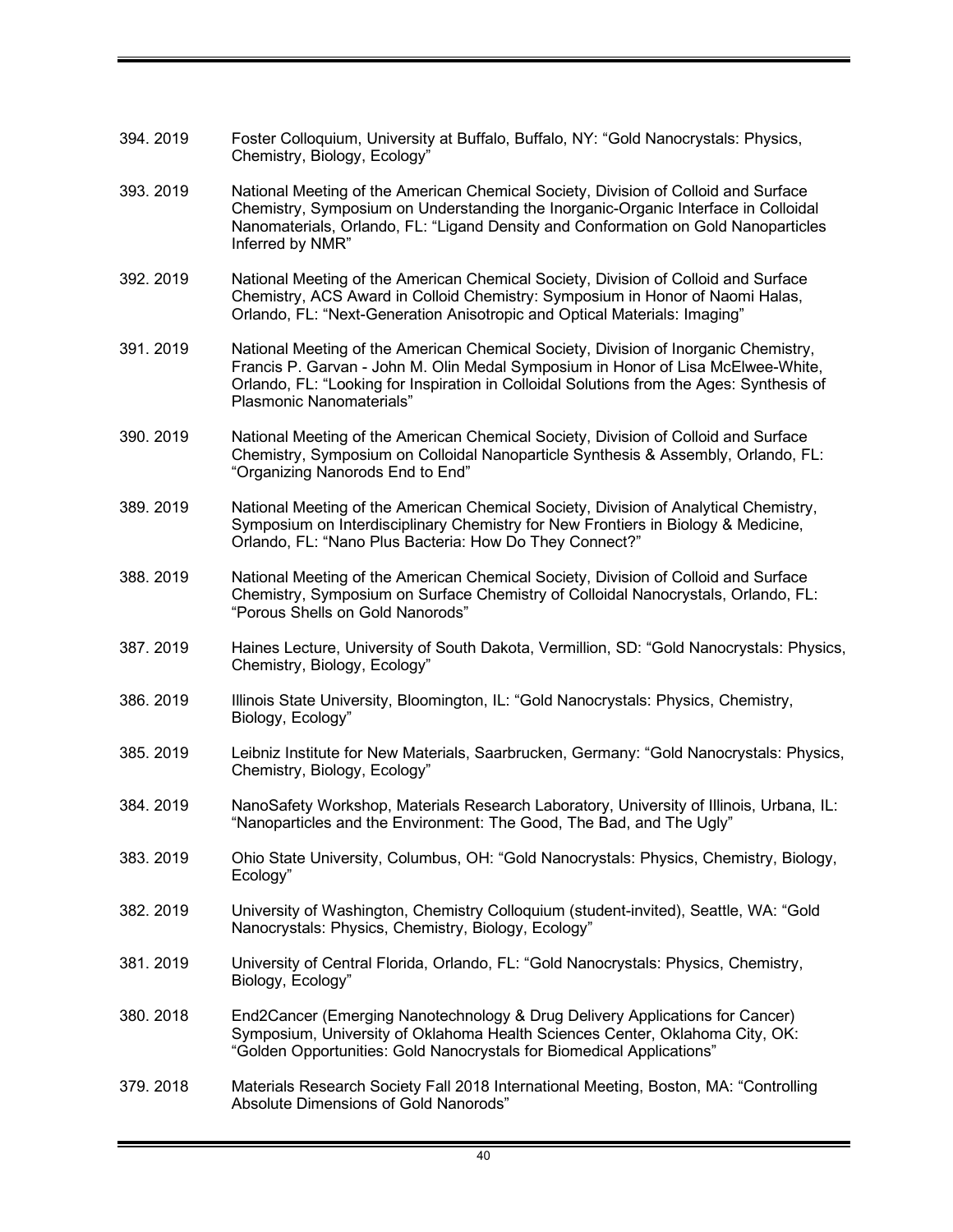| 378, 2018 | Pre-SAAC (Scientific and Academic Advisory Committee) Symposium on Recent<br>Progress in Chemistry and Advanced Materials, Weizmann Institute of Science, Rehovot,<br>Israel: "Gold Nanocrystals: Physics, Chemistry, Biology, Ecology"                                                                |
|-----------|--------------------------------------------------------------------------------------------------------------------------------------------------------------------------------------------------------------------------------------------------------------------------------------------------------|
| 377.2018  | Ted Brown 90 <sup>th</sup> Birthday Celebration and Research Symposium on Confronting the<br>Challenges of Climate Change, Beckman Institute of Advanced Science and Technology,<br>UIUC, Urbana, IL: "Can Nanotechnology Save the World?"                                                             |
| 376.2018  | Webinar with EPA Office of Chemical Safety and Pollution Prevention, Office of Pesticide<br>Programs, Antimicrobials Division, Arlington VA: "Inorganic Nanoparticles: The Good,<br>The Bad, and The Ugly for Biological Applications"                                                                 |
| 375.2018  | University of Cincinnati, Cincinnati, OH: "Gold Nanocrystals: Physics, Chemistry, Biology,<br>Ecology"                                                                                                                                                                                                 |
| 374.2018  | National Meeting of the American Chemical Society, Multidisciplinary Program Planning<br>Group, Symposium on New Advances in 3D Nanoprinting, Boston, MA: "Gold Nanorods<br>and Cells in 3D"                                                                                                           |
| 373.2018  | National Meeting of the American Chemical Society, Division of Analytical Chemistry,<br>Symposium on Molecular Interactions of Synthetic Nanoparticles with Membranes,<br>Boston, MA: "Making Gold Nanoparticles Look Like Lipid Vesicles and Biological Impacts<br>Thereof"                           |
| 372.2018  | National Meeting of the American Chemical Society, Multidisciplinary Program Planning<br>Group, Symposium on Nanophotonics, Boston, MA: "Mini Gold Nanorods and Their<br>Plasmonic Properties"                                                                                                         |
| 371.2018  | National Meeting of the American Chemical Society, Division of Chemical Toxicology,<br>Symposium on Nanomaterials in Drug Delivery: Efficacy and Toxicity, Boston, MA: "What<br>Exactly is Toxic about Colloidal Nanoparticle Formulations? Results from the Molecular<br>Level to the Cellular Level" |
| 370.2018  | National Meeting of the American Chemical Society, Division of Analytical Chemistry,<br>Symposium on Nanotechnology and Single Cell Analysis in Biology and Medicine: The<br>Next Frontier, Boston, MA: "Big Data from Little Objects: Omics Results from<br>Nanoparticle/Cell Systems"                |
| 369.2018  | National Meeting of the American Chemical Society, Division of Inorganic Chemistry,<br>Symposium on Women in Nanotechnology, Boston, MA: "Nanoscale Colors: The Art and<br>Science of Colloidal Gold"                                                                                                  |
| 368.2018  | National Meeting of the American Chemical Society, Division of Colloid and Surface<br>Chemistry, Symposium on Understanding Nano-Bio Interactions, Boston, MA: "Initial<br>Surface Chemistry of Nanoparticles has Cascading Impacts on Biological Systems"                                             |
| 367.2018  | National Meeting of the American Chemical Society, Division of Colloid and Surface<br>Chemistry, Symposium on Heating with Colloidal Nanoparticles: Physical Mechanisms<br>and Applications in the Life Sciences, Boston, MA: "LeChatelier on the Nanoscale"                                           |
| 366.2018  | ACS Publications Symposium on Innovations in Materials Science, Shanghai Tech<br>University, Shanghai, China: "The Nano/Bio/Eco Interface"                                                                                                                                                             |
| 365.2018  | GOLD 2018, Paris, France: "Photothermal Properties of Gold Nanorods: LeChatelier on<br>the Nanoscale"                                                                                                                                                                                                  |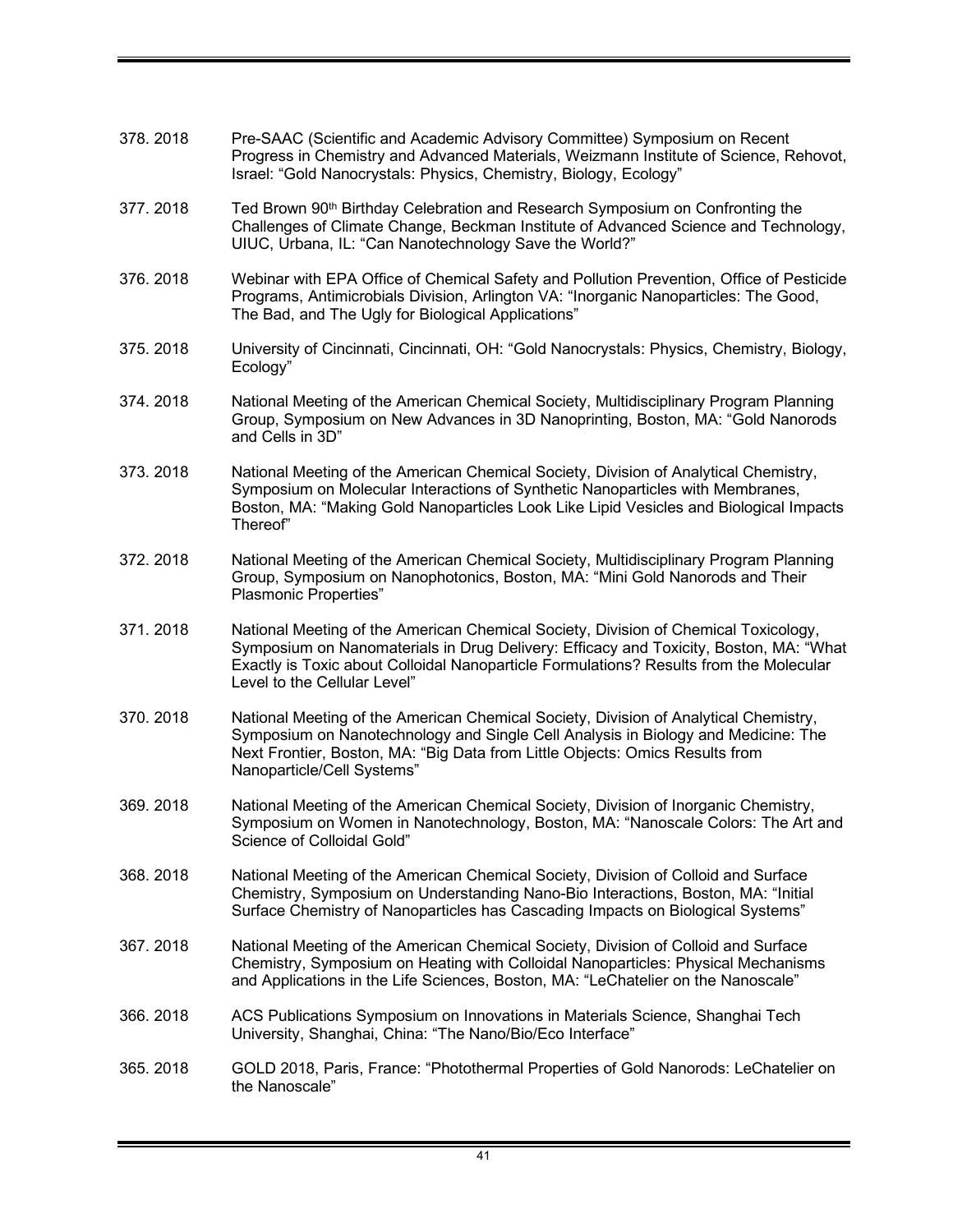| 364.2018 | Gordon Research Conference on Noble Metal Nanoparticles, Mount Holyoke College,<br>South Hadley, MA: "Latitude and Longitude: Interfacial Chemistry on Gold Nanorods"                                                                                                          |
|----------|--------------------------------------------------------------------------------------------------------------------------------------------------------------------------------------------------------------------------------------------------------------------------------|
| 363.2018 | Electrochemical Society Meeting, Seattle, WA: "Surfactant and Halide Control in Gold<br>Nanorod Synthesis"                                                                                                                                                                     |
| 362.2018 | University of Calgary, Calgary, Canada: "Gold Nanocrystals: Physics, Chemistry,<br>Biology, Ecology"                                                                                                                                                                           |
| 361.2018 | National Meeting of the American Chemical Society, Division of Physical Chemistry,<br>Symposium on Understanding the Complexity of the Nano/Bio Interface with<br>Experiments and Computations, New Orleans, LA: "Proteins on Particles"                                       |
| 360.2018 | University of California, San Diego, Department of Nanoengineering, San Diego, CA:<br>"Gold Nanocrystals: Physics, Chemistry, Biology, Ecology"                                                                                                                                |
| 359.2018 | OneChemistry Symposium on Designing Environmentally Sustainable Nanomaterials,<br>Johns Hopkins University, Baltimore, MD: "Gold Nanoparticle Surface Chemistry for<br>Mechanistic Insights into Biocompatibility and Sustainability"                                          |
| 358.2017 | Waterloo Institute of Nanotechnology, University of Waterloo, Waterloo, Ontario,<br>Canada: "Gold Nanocrystals: Physics, Chemistry, Biology, Ecology"                                                                                                                          |
| 357.2017 | 2017 Frontiers of Inorganic and Organometallic Chemistry, Keynote Lecture, ACS NY<br>Local Section, New York, NY: "Growth, Form and Reactivity of Anisotropic Gold<br>Nanostructures"                                                                                          |
| 356.2017 | 61 <sup>st</sup> Welch Conference, Houston, TX: "Growth, Form and Reactivity of Anisotropic Gold<br>Nanostructures"                                                                                                                                                            |
| 355.2017 | Montana State University, Bozeman, MT: "Gold Nanocrystals: Physics, Chemistry,<br>Biology, Ecology"                                                                                                                                                                            |
| 354.2017 | National Meeting of the American Chemical Society, Division of Colloid and Surface<br>Chemistry, Symposium on Photoresponsive Nanoparticles: From Fundamentals of<br>Excitation to Applications, Washington, DC: "Plasmonic Fields and Heat from Gold<br>Nanorods"             |
| 353.2017 | National Meeting of the American Chemical Society, Committee on Science, Symposium<br>on Transformative Research & Excellence in Education Awards, Washington, DC:<br>"Colors and Shapes: Science and Education at the Interface of Inorganic Chemistry and<br>Nanotechnology" |
| 352.2017 | National Meeting of the American Chemical Society, Division of Colloid and Surface<br>Chemistry, Symposium on Colloidal Metal & Semiconductor Nanostructures,<br>Washington, DC: "Chemistry at the Ends of Gold Nanorods"                                                      |
| 351.2017 | National Meeting of the American Chemical Society, Division of Inorganic Chemistry,<br>Symposium in honor of Shana Kelley, winner of the ACS Inorganic Nanoscience Award,<br>Washington, DC: "Tuning Protein Display with Nanoparticle Surface Chemistry"                      |
| 350.2017 | National Meeting of the American Chemical Society, Division of Colloid and Surface<br>Chemistry, Symposium on Noble Metal Nanoparticles for Bioimaging, Sensing &<br>Actuation, Washington, DC: "How Much Variability Do We Have in Nanoparticle<br>Synthesis?"                |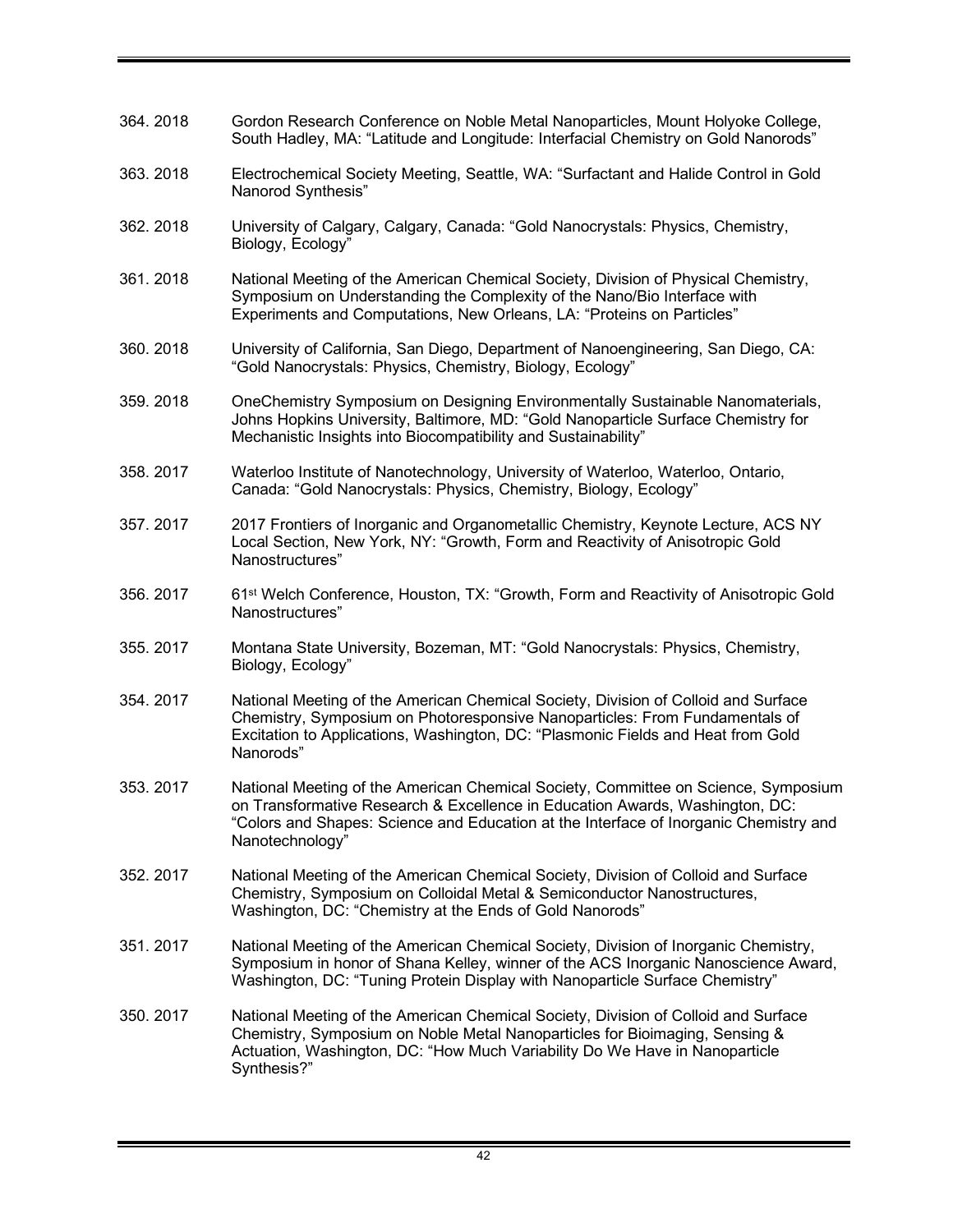349. 2017 National Meeting of the American Chemical Society, Division of Analytical Chemistry, Symposium on Nanotechnology & Single Cell Analysis in Biology & Medicine, Washington, DC: "Changing Cell Behavior with Colloidal Gold Nanoparticles" 348. 2017 International Conference on Advances in Functional Materials, Keynote Lecture, Los Angeles, CA: "Going for the Gold" 347. 2017 T<sup>th</sup> International Colloids Conference, Sitges, Barcelona, Spain: "The Growth, Surface Chemistry, and Biological Properties of Gold Nanorods" 346. 2017 CECAM Workshop: Tackling Complexity of the Nano/Bio Interface – Computational and Experimental Approaches, Bremen, Germany: "Seed-Mediated Growth of Gold Nanocrystals and Biomolecular Display on Their Surfaces" 345. 2017 Vanderbilt University, Department of Chemical and Biomolecular Engineering, Nashville, TN: "Gold Nanocrystals: Physics, Chemistry, Biology, Ecology" 344. 2017 Phillips Lecture, University of Pittsburgh, Pittsburgh, PA: "Growth and Surface Chemistry of Gold Nanorods" 343. 2017 Phillips Lecture, University of Pittsburgh, Pittsburgh, PA: "Gold Nanocrystals: Physics, Chemistry, Biology, Ecology" 342. 2017 Materials Research Society Spring Meeting, Symposium on Colloidal Plasmonics: Synthesis and Applications, Phoenix, AZ: "Surface Chemistry of Gold Nanorods" 341. 2017 National Meeting of the American Chemical Society, Division of Inorganic Chemistry, Symposium on Frontiers in Heavy Element Electronic Structure, San Francisco, CA: "Give It Some Thought: Inorganic Chemistry and Nanotechnology" 340. 2017 National Meeting of the American Chemical Society, Division of Inorganic Chemistry, Symposium on Chemistry is Central to Applied Materials, San Francisco, CA: "Interactions at the Nano-Bio Interface" 339. 2017 University of California Chemistry Symposium, Lake Arrowhead, CA: "Gold Nanocrystals: Physics, Chemistry, Biology, Ecology" 338. 2017 University of Maryland, Baltimore County, Baltimore, MD: "Gold Nanocrystals: Physics, Chemistry, Biology, Ecology" 337. 2017 CNST Seminar on Nanobiomedicine, NIST, Gaithersburg, MD: "Gold Nanocrystals: Physics, Chemistry, Biology, Ecology" 336. 2017 PittCon 2017, Symposium on Analytical Advances in Safe and Sustainable Nanotechnology, Chicago, IL: "Biomolecular Coronas on Nanoparticles" 335. 2017 Mathers Lecture, Indiana University, Bloomington, IN: "Gold Nanocrystals: Physics, Chemistry, Biology, Ecology" 334. 2017 University of California, Los Angeles, Los Angeles, CA: "Gold Nanocrystals: Physics, Chemistry, Biology, Ecology" 333. 2017 University of Colorado, Boulder, CO: "Gold Nanocrystals: Physics, Chemistry, Biology, Ecology" 332. 2016 University of Jordan, Faculty of Pharmacy, Amman, Jordan: "Gold Nanocrystals: Physics, Chemistry, Biology, Ecology"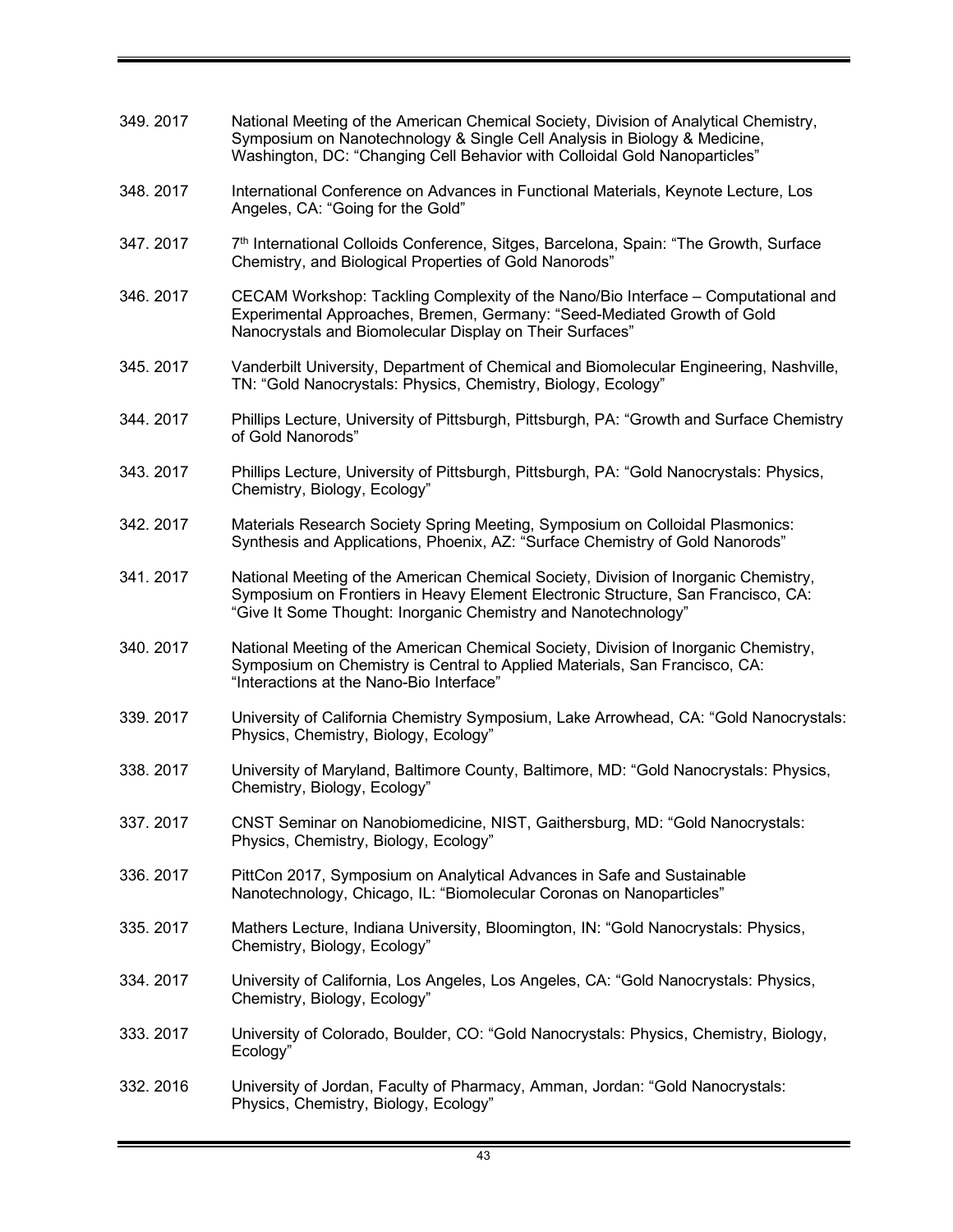| 331.2016 | King Abdullah University of Science and Technology, Thuwal, Saudi Arabia: "Gold<br>Nanocrystals: Physics, Chemistry, Biology, Ecology"                                                                    |
|----------|-----------------------------------------------------------------------------------------------------------------------------------------------------------------------------------------------------------|
| 330.2016 | Materials Research Society Fall Meeting, Symposium BM2, Boston, MA: "Surface<br>Engineering of Gold Nanorods for Biology"                                                                                 |
| 329.2016 | University of Chicago, Chicago, IL: "Surface (Bio) Engineering of Gold Nanorods"                                                                                                                          |
| 328.2016 | MRL Fall Biology Conference 2016, Urbana, IL: "Gold Nanocrystals: Physics, Chemistry,<br>Biology, Ecology"                                                                                                |
| 327.2016 | University of Wisconsin-Eau Claire, Materials Science Program, Eau Claire, WI: "Gold<br>Nanocrystals: Physics, Chemistry, Biology, Ecology"                                                               |
| 326.2016 | University of Pennsylvania, Nano-Bio Interface Center, Philadelphia, PA: "Gold<br>Nanocrystals: Physics, Chemistry, Biology, Ecology"                                                                     |
| 325.2016 | Augsburg College, Minneapolis, MN: "Gold Nanocrystals: Physics, Chemistry, Biology,<br>Ecology"                                                                                                           |
| 324.2016 | University of Connecticut, Storrs, CT: "Gold Nanocrystals: Physics, Chemistry, Biology,<br>Ecology"                                                                                                       |
| 323.2016 | Gomberg Lecture, University of Michigan, Ann Arbor, MI: "Gold Nanocrystals: Physics,<br>Chemistry, Biology, Ecology"                                                                                      |
| 322.2016 | School of Molecular Sciences, Arizona State University, Tempe, AZ: "Surface<br><b>Bioengineering of Gold Nanorods"</b>                                                                                    |
| 321.2016 | Hovey Lecture, Wabash College, Crawfordsville, IN: "Surface Chemistry of Gold<br>Nanocrystals: Understanding the Nano-Bio Interface"                                                                      |
| 320.2016 | Hovey Lecture, Wabash College, Crawfordsville, IN: "Gold Nanocrystals: Physics,<br>Chemistry, Biology, Ecology"                                                                                           |
| 319.2016 | Hope College, Holland, MI: "Gold Nanocrystals: Physics, Chemistry, Biology, Ecology"                                                                                                                      |
| 318.2016 | Calvin College, Grand Rapids, MI: "Gold Nanocrystals: Physics, Chemistry, Biology,<br>Ecology"                                                                                                            |
| 317.2016 | Plenary Lecture, NanoKorea 2016, Seoul, South Korea: "A Golden Age for Colloidal<br>Nanotechnology"                                                                                                       |
| 316.2016 | Faraday Discussion on Nanoparticles with Morphological and Functional Anisotropy,<br>Glasgow, Scotland, UK: "Introductory Lecture: Seed-Mediated Growth of Gold Nanorods:<br>Towards Nanorod Matryoshkas" |
| 315.2016 | McGavock Lectures, Trinity University, San Antonio, TX: "Surface Chemistry of Gold<br>Nanorods"                                                                                                           |
| 314.2016 | McGavock Lectures, Trinity University, San Antonio, TX: "Gold Nanocrystals: Physics,<br>Chemistry, Biology, and Ecology"                                                                                  |
| 313.2016 | 6 <sup>th</sup> ZING Conference on Nanobiomaterials, Varna, Bulgaria: "The Nanobiotechnology of<br>Gold"                                                                                                  |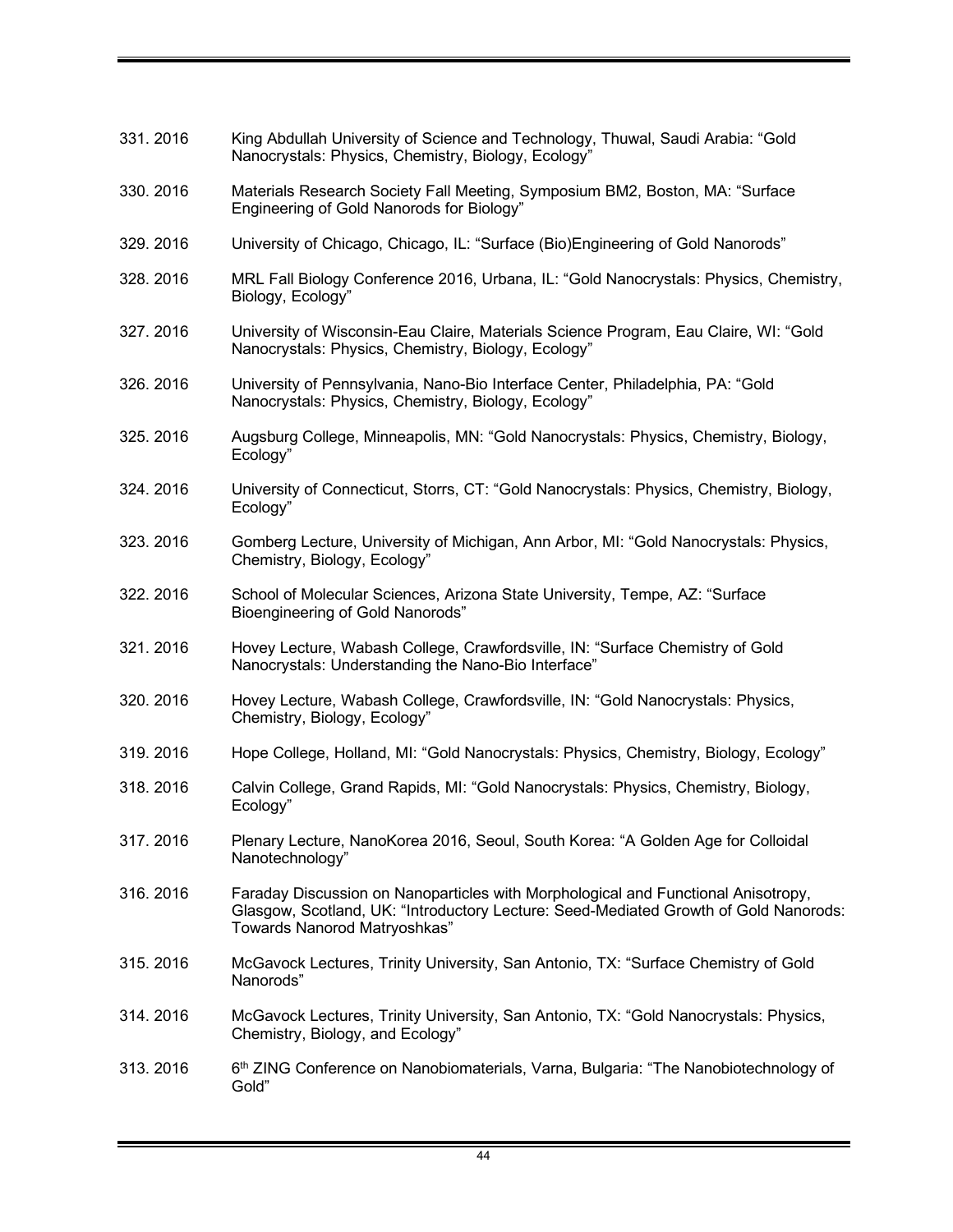| 312.2016 | National Meeting of the American Chemical Society, Division of Colloid and Surface<br>Chemistry, Symposium on Colloids for Medical Imaging, San Diego, CA: "Imaging Gold<br>Nanoparticles In and Around Cells"                                                       |
|----------|----------------------------------------------------------------------------------------------------------------------------------------------------------------------------------------------------------------------------------------------------------------------|
| 311.2016 | National Meeting of the American Chemical Society, Division of Physical Chemistry,<br>Symposium in Honor of Mostafa El-Sayed, San Diego, CA: "Gold Nanocrystals: Past,<br><b>Present and Future"</b>                                                                 |
| 310.2016 | National Meeting of the American Chemical Society, Division of Chemical Education,<br>Symposium on the Cottrell Scholar Collaborative, San Diego, CA: "Integrating<br>Nanomaterials In and Across the Undergraduate Curriculum"                                      |
| 309.2016 | University of Notre Dame, Notre Dame, IN: "Gold Nanocrystals: Physics, Chemistry,<br>Biology, and Ecology"                                                                                                                                                           |
| 308.2015 | PacifiChem 2015, Symposium on Organic, Inorganic, and Hybrid Nanoparticles:<br>Synthesis, Characterization, and Applications, Honolulu, HI: "Biomolecules on Gold<br>Nanocrystals: Form and Function"                                                                |
| 307.2015 | PacifiChem 2015, Symposium on Plasmonic Materials for Chemical Analysis, Honolulu,<br>HI: "Surface-Enhanced Raman Scattering Tags and SHINERS"                                                                                                                       |
| 306.2015 | PacifiChem 2015, Symposium on Frontiers of Plasmon Enhanced Spectroscopy,<br>Honolulu, HI: "Plasmon-Enhanced Properties of Molecules Near and Far From Gold<br>Nanorods"                                                                                             |
| 305.2015 | Northwestern University, Evanston, IL: "Gold Nanocrystals: Physics, Chemistry, Biology,<br>and Ecology"                                                                                                                                                              |
| 304.2015 | Baylor University, Waco, TX: "Gold Nanocrystals: Physics, Chemistry, Biology, and<br>Ecology"                                                                                                                                                                        |
| 303.2015 | Reed College, Portland, OR: "Gold Nanocrystals: Physics, Chemistry, Biology, and<br>Ecology"                                                                                                                                                                         |
| 302.2015 | Lewis & Clark College, Portland, OR: "Gold Nanocrystals: Physics, Chemistry, Biology,<br>and Ecology"                                                                                                                                                                |
| 301.2015 | Ripon College, Ripon, WI: "Molecular Engineering at Gold Nanoparticle Surfaces"                                                                                                                                                                                      |
| 300.2015 | National Meeting of the American Chemical Society, Division of Colloid and Surface<br>Chemistry, Langmuir Lecture, Boston, MA: "A Golden Age of Colloids and Surfaces"                                                                                               |
| 299.2015 | National Meeting of the American Chemical Society, Division of Colloid and Surface<br>Chemistry, Symposium for the 30 <sup>th</sup> Anniversary of LangmuirLooking Back and Looking<br>Forward, Boston, MA: "Longing for Langmuir"                                   |
| 298.2015 | National Meeting of the American Chemical Society, Division of Physical Chemistry,<br>Symposium on Protein-Nanomaterial Interfaces and Protein Coronas: Physical<br>Properties, Biocompatibility, and Biological Impact, Boston, MA: "Nanoparticle-Lipid<br>Coronas" |
| 297.2015 | 2015 NanoBiotechnology Summer Institute, UIUC, Urbana, IL: "A Golden Age for<br><b>Colloidal Nanoparticles"</b>                                                                                                                                                      |
| 296.2015 | Gold 2015 (7 <sup>th</sup> International Gold Conference), Plenary Lecture, Cardiff, Wales, UK: "A<br>Golden Age for Colloidal Nanoparticles"                                                                                                                        |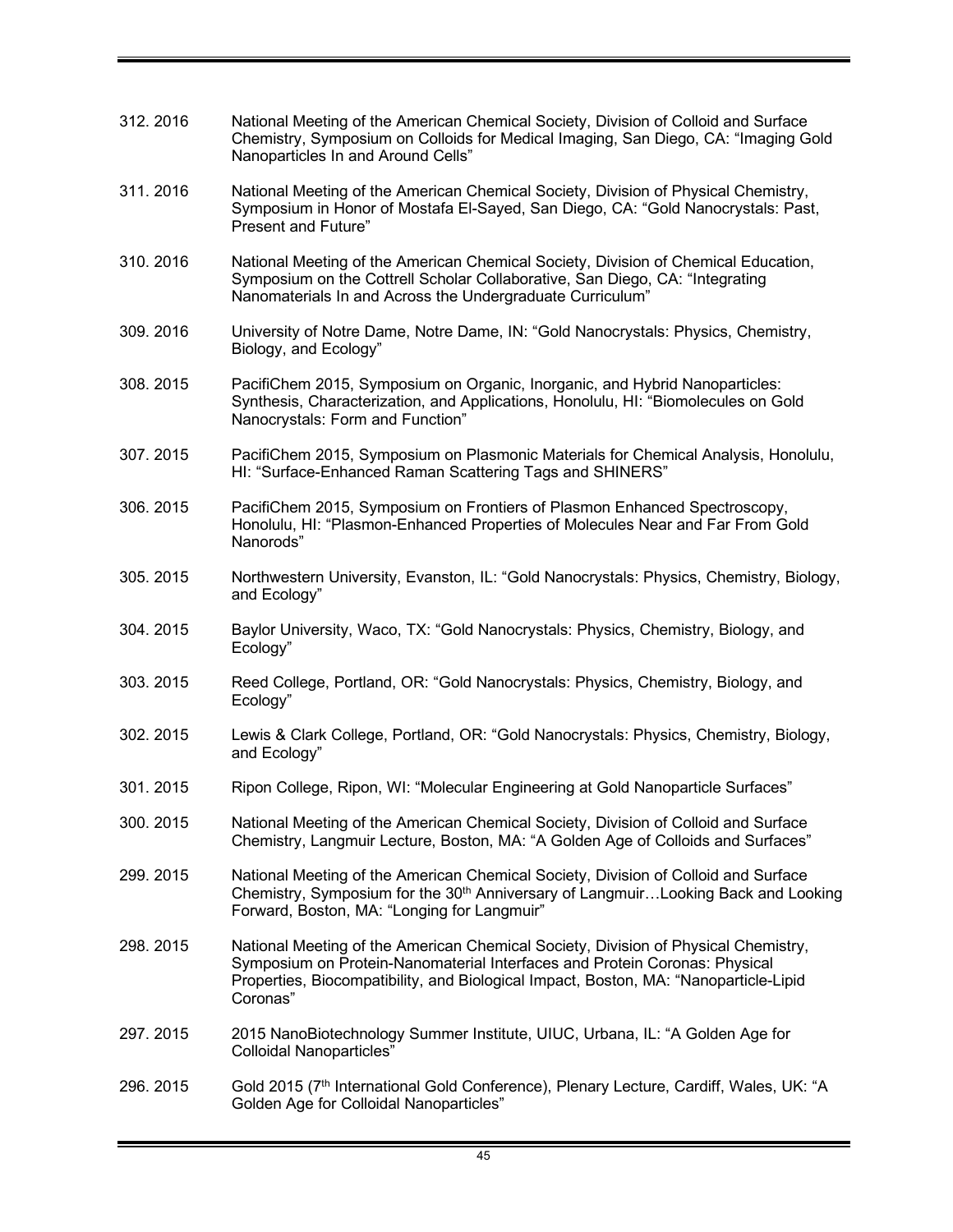- 295. 2015 Research Corporation for Science Advancement, Cottrell Scholar Conference, TREE Award Presentation, Tucson, AZ: "My 15+15 Minutes of Fame, or, Gold Nanoparticles: Connecting Science, Society and Art"
- 294. 2015 University of New Mexico, Albuquerque, NM: "Surface Engineering of Gold Nanocrystals"
- 293. 2015 ASME 2015 4th Global Conference on Nanoengineering for Medicine and Biology, Keynote Lecture, Minneapolis MN: "The Environmental Impact of Engineered Inorganic Nanocrystals: A Chemical Perspective"
- 292. 2015 Materials Research Society Spring Meeting, Symposium PP: Gold-Based Materials and Applications, San Francisco, CA: "Chemical Influences of Gold Nanostructures"
- 291. 2015 Materials Research Society Spring Meeting, Symposium GG: Foundations of Bio/Nano Interfaces – Synthesis, Modeling, Design Principles and Applications, San Francisco, CA: "The Chemical Nature of the Gold Nanoparticle-Biomolecule Interface"
- 290. 2015 Google[x], Mountain View, CA: "Heat and Light from Plasmonic Nanoparticles and Their Biochemical Implications"
- 289. 2015 National Meeting of the American Chemical Society, Division of Inorganic Chemistry, Symposium in honor of Jacqueline K. Barton, Priestley Medalist, Denver, CO: "Controlling Molecular Display and Cell Behavior with Nanocrystals"
- 288. 2015 National Meeting of the American Chemical Society, Division of Physical Chemistry, Symposium on Probing Nano-Plasmonic Phenomena at the Single Molecule, Single Electron, & Single Photon Level, Denver, CO: "Shape and Surface Control of Plasmonic Particles"
- 287. 2015 National Meeting of the American Chemical Society, Division of Colloid and Surface Chemistry, Symposium on Complex Nanosurfaces, Denver, CO: "Functionalization of Gold Nanorods"
- 286. 2015 Center for the Environmental Implications of Nanotechnology, Workshop on Implementing Environmentally-Relevant Exposures for Improved Interpretation of Laboratory Toxicology Studies of Manufactured and Engineered Nanomaterials (M&ENMs**)**, Los Angeles, CA: "Measurement and Modeling Challenges for Inorganic Engineered Nanomaterials"
- 285. 2015 Highlands in Chemistry Seminar Series, Virginia Tech, Blacksburg, VA: "Molecular Engineering of Gold Nanorod Surfaces"
- 284. 2015 New Horizons Seminar Series, Institute for Critical Technology and Applied Science/Sustainable Nanotechnology Group, Virginia Tech, Blacksburg, VA: "Gold Nanocrystals: Applications in Biology and Environmental Impact"
- 283. 2014 Materials Research Society Fall Meeting, Symposium C: Medical Applications of Noble Metal Nanoparticles, Boston, MA: "Gold Nanoparticles In, On and Around Cells"
- 282. 2014 North Carolina State University, Department of Physics, Raleigh, NC: "Light and Heat from Plasmonic Nanoparticles and Their Chemical Implications"
- 281. 2014 Pennsylvania State University, State College, PA: "The Chemistry, Physics, and Biology of Gold Nanocrystals"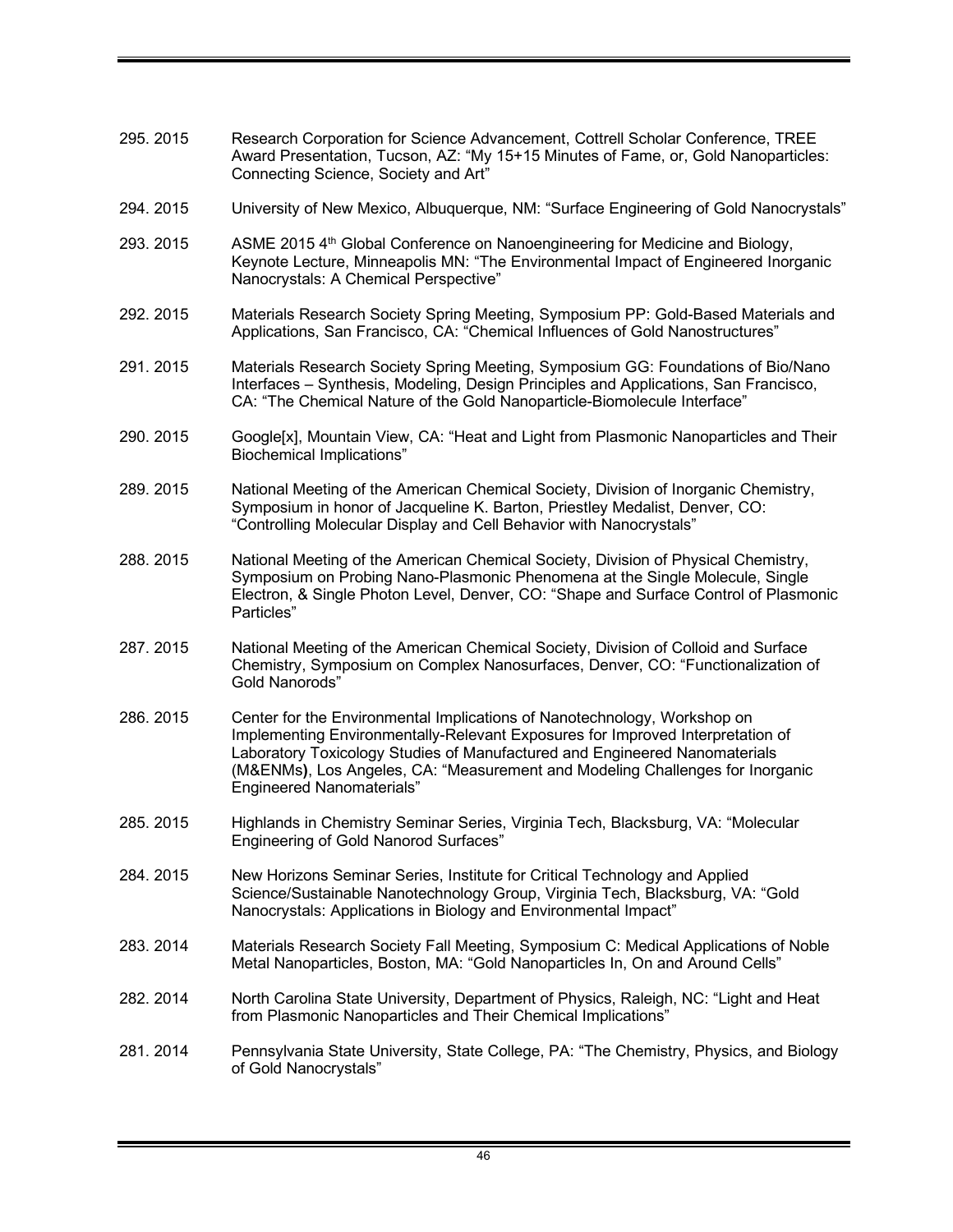280. 2014 International Conference on Nanoscience and Environment, University of Paris Diderot, Paris, France: "Gold Nanorods: Applications in Biology and Environmental Impact" 279. 2014 Sustainable Nanotechnology Organization, Workshop on NanoEHS: Fundamental Science Needs, Boston, MA: "Nanomaterials are Not Just Small: Fundamentals of Size Dependent Behavior/Properties" 278. 2014 Air Force Office of Scientific Research, Organic Materials Program Review, Arlington, VA: "Optical Limiting Based on Gold Nanoparticles" 277. 2014 University of Illinois at Chicago, Chicago, IL: "Interfacial Chemistry at Nanoparticle Surfaces" 276. 2014 Georgia Institute of Technology, School of Materials Science and Engineering, Atlanta, GA: "Interfacial Chemistry at Nanoparticle Surfaces" 275. 2014 Oklahoma State University, Stillwater, OK: "Molecular Engineering of Gold Nanorod Surfaces" 274. 2014 University of South Carolina, Columbia, SC: "Molecular Engineering of Gold Nanorod Surfaces: From Physics to Ecology" 273. 2014 National Meeting of the American Chemical Society, Division of Colloid and Surface Chemistry, Symposium on Control, Characterization, and Impact of Nanocrystal Surface Chemistry, San Francisco, CA: "Looking at Biomolecules on Gold Nanocrystal Surfaces" 272. 2014 National Meeting of the American Chemical Society, Division of Inorganic Chemistry, Symposium in Honor of Song Jin, San Francisco, CA: "The Song Remains the Same" 271. 2014 National Meeting of the American Chemical Society, Division of Inorganic Chemistry, Symposium on the Chemistry of Inorganic Nanocrystals and Clusters: Structural Characterization and Mechanisms of Growth, San Francisco, CA: "Growing Up Gold" 270. 2014 Gordon Research Seminar on Noble Metal Nanoparticles, Keynote Lecture, South Hadley, MA: "Adventures in Nanoland" 269. 2014 University of California – Merced, Merced, CA: "Plasmonic Properties of Gold Nanorods" 268. 2014 University of North Carolina – Charlotte, Charlotte, NC: "Surface Chemistry of Gold Nanorods: Wrapping, Stitching, Exchanging and Coating" 267. 2014 University of South Alabama, Mobile, AL: "Biological Applications and Implications of Gold Nanoparticles" 266. 2014 BASF McIntosh Chemical Plant, McIntosh, AL: "An Introduction to Gold Nanotechnology" 265. 2014 National Meeting of the American Chemical Society, Division of Inorganic Chemistry, Symposium in honor of Sara Skrabalak, 2014 ACS Award in Pure Chemistry, Dallas, TX: "Searching for Algorithms of Reaction Anisotropy" 264. 2014 National Meeting of the American Chemical Society, Division of Colloid and Surface Chemistry, Symposium in honor of Paul Alivisatos, 2014 ACS Award in the Chemistry of Materials, Dallas, TX: "Inspirational Nanocrystals" 263. 2014 National Meeting of the American Chemical Society, Division of Colloid and Surface Chemistry, Symposium on Interactions of Nanoparticles with Cells, Dallas, TX: "Interactions of Gold Nanoparticles with Cells"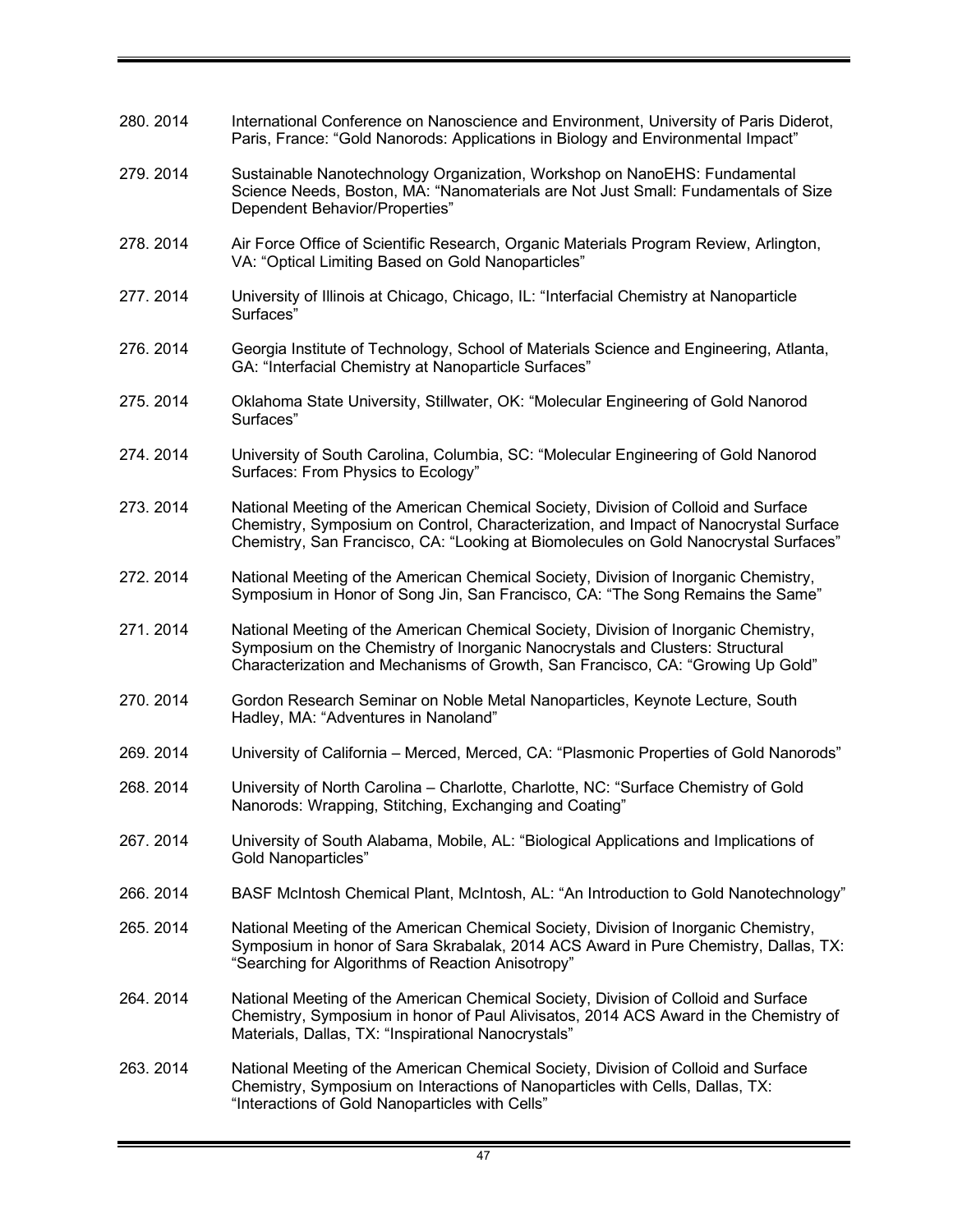262. 2014 New York University, New York, NY: "Surface Chemistry of Gold Nanorods: Wrapping, Stitching, Exchanging and Coating" 261. 2014 Inter-American Photochemical Society Winter Meeting, Lido Beach, FL: "Multifunctional Plasmonic Nanomaterials for Biology" 260. 2013 NSF-EPA-USDA Nanoscale Science and Engineering Grantees Conference, Arlington, VA: "Going for the Gold in the Environment" 259. 2013 College of William and Mary, Williamsburg, VA: "Biological Applications and Implications of Gold Nanoparticles" 258. 2013 Southeastern Regional Meeting of the American Chemical Society, Symposium in Honor of Mostafa El-Sayed's 80<sup>th</sup> Birthday, Atlanta, GA: "Mostafa and the Golden Age" 257. 2013 Carle Cancer Research Update Meeting, Mills Breast Cancer Center, Carle Clinic, Urbana IL: "Gold Nanorods: Potential Diagnostics, Imaging Agents, and Therapeutics for Cancer" 256. 2013 Cornell University, Ithaca, NY: "Surface Chemistry of Gold Nanorods: Wrapping, Stitching, Exchanging and Coating" 255. 2013 University of Nebraska, Lincoln, NE: "Surface Chemistry of Gold Nanorods: Wrapping, Stitching, Exchanging and Coating" 254. 2013 National Meeting of the American Chemical Society, Division of Colloid and Surface Chemistry, Symposium on Synthesis, Fabrication, Assembly and Applications, Indianapolis, IN: "Growth and Form of Anisotropic Colloidal Gold Nanocrystals" 253. 2013 National Meeting of the American Chemical Society, Division of Colloid and Surface Chemistry, Symposium on Conjugation of Biomolecules to Interfaces and Nanomaterials, Indianapolis, IN: "Bioconjugation of Lipids and Proteins to Gold Nanocrystals" 252. 2013 National Meeting of the American Chemical Society, Division of Colloid and Surface Chemistry, Symposium on Multifunctional Nanoscience: Fundamentals and Applications, Indianapolis, IN: "Multifunctional Plasmonic Nanorods" 251. 2013 Washington University in St. Louis, Department of Mechanical Engineering and Materials Science, St. Louis, MO: "Biological Applications and Implications of Gold Nanoparticles" 250. 2013 Gordon Research Conference on Photochemistry, Stonehill College, Easton, MA: "Heat and Light from Plasmonic Nanomaterials: The Intersection with Biology" 249. 2013 Argonne National Laboratory, NanoScience and Technology Division, Argonne, IL: "Surface Chemistry of Gold Nanorods: Wrapping, Stitching, Exchanging and Coating" 248. 2013 Air Force Research Laboratory, Materials and Manufacturing Directorate, Wright-Patterson Air Force Base, Dayton, OH: "Surface Chemistry of Gold Nanorods: Wrapping, Stitching, Exchanging and Coating" 247. 2013 Rice University, Houston, TX: "Surface Chemistry of Gold Nanorods: Wrapping, Stitching, Exchanging and Coating" 246. 2013 University of Missouri – St. Louis, St. Louis, MO: "Surface Chemistry of Gold Nanorods: Wrapping, Stitching, Exchanging and Coating"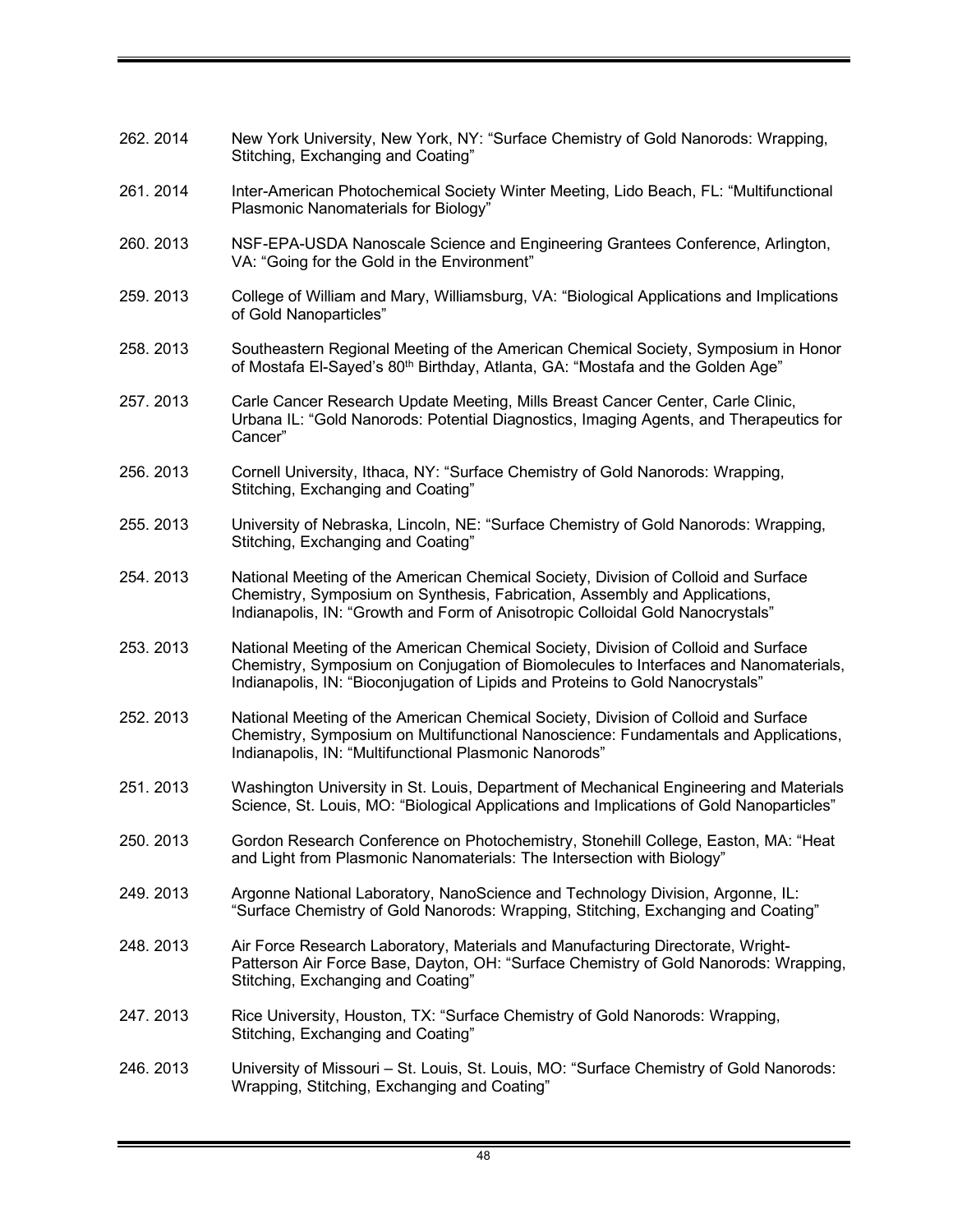| 245.2013  | National Meeting of the American Chemical Society, Symposium in Honor of Younan Xia,<br>winner of the 2013 ACS Award in the Chemistry of Materials, New Orleans, LA: "Gold<br>Nanorods: Their Ins and Outs"                                                |
|-----------|------------------------------------------------------------------------------------------------------------------------------------------------------------------------------------------------------------------------------------------------------------|
| 244.2013  | Materials Research Society Spring Meeting, Symposium HH, Materials for High<br>Performance Photonics II, San Francisco, CA: "Distance Dependence of Plasmon-<br>Molecule Interactions"                                                                     |
| 243.2013  | Boston University, Boston, MA: "Surface Chemistry of Gold Nanorods: Wrapping,<br>Stitching, Exchanging and Coating"                                                                                                                                        |
| 242. 2012 | Stevens Institute of Technology, Nanotechnology Graduate Program, Hoboken, NJ:<br>"Surface Chemistry of Gold Nanorods: Wrapping, Stitching, Exchanging and Coating"                                                                                        |
| 241.2012  | University of New Orleans, New Orleans, LA: "Surface Chemistry of Gold Nanorods:<br>Wrapping, Stitching, Exchanging and Coating"                                                                                                                           |
| 240.2012  | University of Alabama, Tuscaloosa, AL: "Surface Chemistry of Gold Nanorods:<br>Wrapping, Stitching, Exchanging and Coating"                                                                                                                                |
| 239.2012  | Rutgers University, New Brunswick, NJ: "Surface Chemistry of Gold Nanorods:<br>Wrapping, Stitching, Exchanging and Coating"                                                                                                                                |
| 238.2012  | University of California - Santa Barbara, Professional Development Series, California<br>Nanosystems Institute, Santa Barbara, CA: "A Need for More Mentoring"                                                                                             |
| 237.2012  | University of California - Santa Barbara, California Nanosystems Institute, Santa<br>Barbara, CA: "Surface Chemistry of Gold Nanorods: Wrapping, Stitching, Exchanging<br>and Coating"                                                                     |
| 236.2012  | University of Arkansas, Fayetteville, AR: "Surface Chemistry of Gold Nanorods:<br>Wrapping, Stitching, Exchanging and Coating"                                                                                                                             |
| 235.2012  | National Meeting of the American Chemical Society, Division of Colloid and Surface<br>Chemistry, Symposium on Inorganic Surfaces and Colloids: Environment, Health and<br>Toxicity, Philadelphia, PA: "Molecular Display on Nanoparticle Surfaces"         |
| 234.2012  | University of Paris XIII, Paris, France: "Surface Bioengineering of Gold Nanorods"                                                                                                                                                                         |
| 233.2012  | University of Paris VI, Paris, France: "Surface (Bio)Engineering of Gold Nanorods"                                                                                                                                                                         |
| 232.2012  | Gordon Research Conference on Plasmonics, Waterville, ME: "Gold Nanoparticles In,<br>On, and At Cells"                                                                                                                                                     |
| 231.2012  | Argonne National Laboratory, 2012 User's Meeting, Workshop on Probing the Interface<br>Between Biological Systems and the Environment, Argonne, IL: "Noble Metal<br>Nanoparticles: A Platform for Studying Nano-Bio-Eco Interfaces at the Molecular Level" |
| 230.2012  | 10th Annual CNST Workshop, Urbana, IL: "Gold Nanoparticles In, On, and Around Cells"                                                                                                                                                                       |
| 229.2012  | Carleton College, Northfield, MN: "Surface Bioengineering of Gold Nanorods"                                                                                                                                                                                |
| 228.2012  | St. Olaf College, Northfield, MN: "Surface Bioengineering of Gold Nanorods"                                                                                                                                                                                |
| 227.2012  | California Institute of Technology, BartonFest 2012, Pasadena, CA: "The Nano-Bio<br>Interface"                                                                                                                                                             |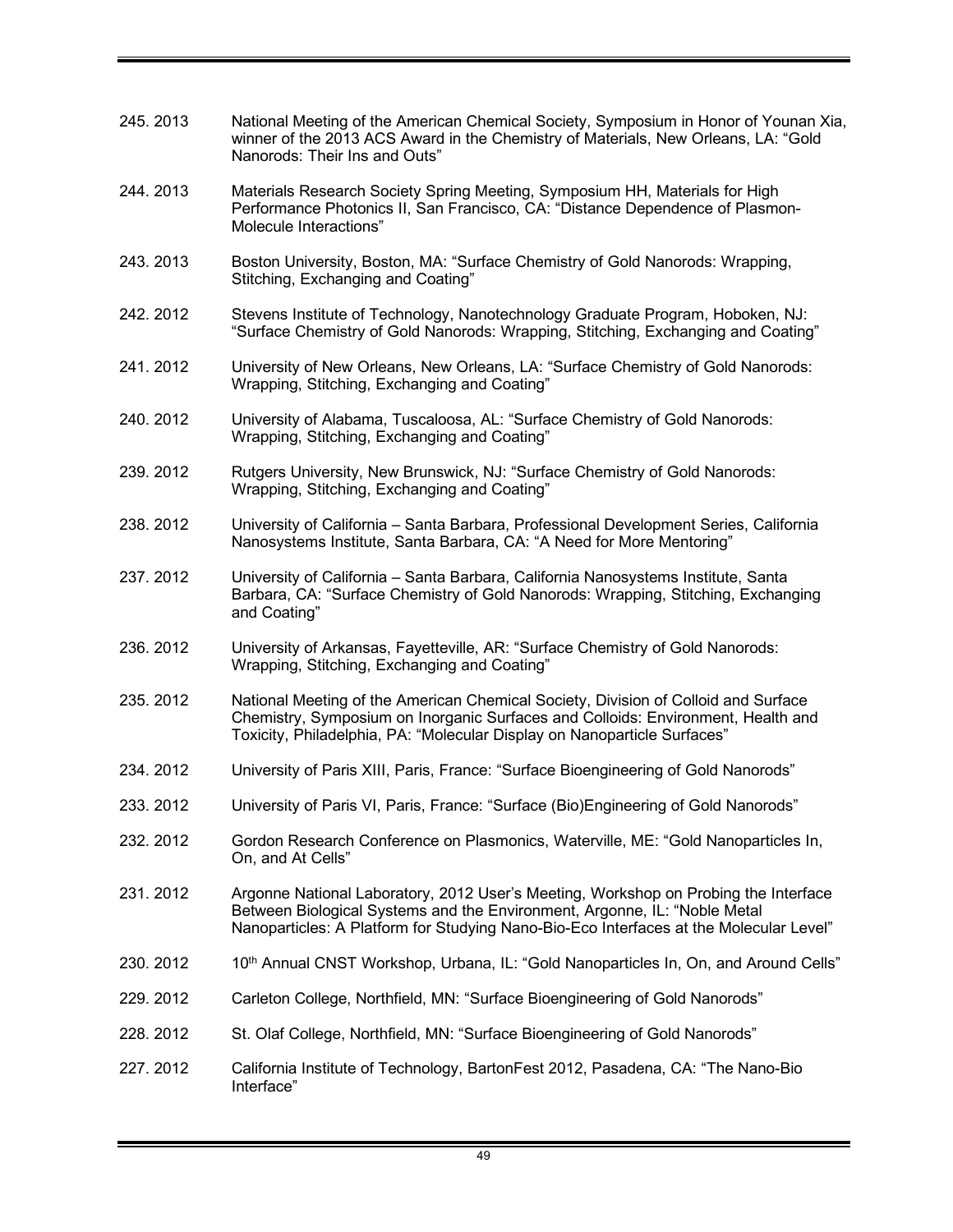| 226.2012  | Laurentian University, Department of Chemical Engineering, Sudbury, Ontario, Canada:<br>"Three Short Stories About Gold Nanorods"                                                                                                                   |
|-----------|-----------------------------------------------------------------------------------------------------------------------------------------------------------------------------------------------------------------------------------------------------|
| 225.2012  | Indiana University-Purdue University at Indianapolis, Indianapolis, IN: "Three Short<br>Stories About Gold Nanorods"                                                                                                                                |
| 224.2012  | University of Florida, Gainesville, FL: "Three Short Stories About Gold Nanorods"                                                                                                                                                                   |
| 223.2011  | Zing Conference on Coordination Chemistry, Xcaret, Mexico: "Coordination Chemistry at<br>Nanoparticle Surfaces"                                                                                                                                     |
| 222. 2011 | Ohio State University, Columbus, OH: "Three Short Stories About Gold Nanorods"                                                                                                                                                                      |
| 221.2011  | Northwest University, Xi'an, China: "Synthesis, Assembly, Sensing and Imaging with<br><b>Metallic Nanorods"</b>                                                                                                                                     |
| 220.2011  | Nanjing University, Nanjing, China: "Synthesis, Assembly, Sensing and Imaging with<br>Metallic Nanorods"                                                                                                                                            |
| 219.2011  | Boston College, Chestnut Hill, MA: "Three Short Stories About Gold Nanorods"                                                                                                                                                                        |
| 218.2011  | Midwest Regional American Chemical Society Meeting, Sigma-Aldrich Symposium on<br>Nanomaterials, St. Louis, MO: "Wrapping Up Nanorods"                                                                                                              |
| 217.2011  | Southern Illinois University, Carbondale, IL: "Three Short Stories About Gold Nanorods"                                                                                                                                                             |
| 216.2011  | Lucy W. Pickett Lecturer, Mount Holyoke College, South Hadley, MA: "Thinking Big<br>About Small Things: The Promise of Nanotechnology for Chemistry, Biology and<br>Medicine"                                                                       |
| 215.2011  | West Virginia University, Morgantown, WV: "Three Short Stories About Gold Nanorods"                                                                                                                                                                 |
| 214.2011  | University of Central Florida, Orlando, FL: "Three Short Stories About Gold Nanorods"                                                                                                                                                               |
| 213.2011  | University of Miami, Coral Gables, FL: "Three Short Stories About Gold Nanorods"                                                                                                                                                                    |
| 212.2011  | American Chemical Society National Meeting, Symposium on Functional Nanoparticles<br>for Bioanalysis and Bioelectronic Devices, Division of Colloid and Surface Chemistry,<br>Denver, CO: "Molecular Engineering of Cell-Nanoparticle Interactions" |
| 211.2011  | Northwest Regional American Chemical Society Meeting, Portland, OR: "Gold and Silver<br>Nanorods: Form and Function"                                                                                                                                |
| 210.2011  | International Workshop on Nanoplasmonics for Energy and the Environment, Sanxenxo,<br>Spain: "Plasmons in the Environment"                                                                                                                          |
| 209.2011  | European Materials Research Society meeting (eMRS), Symposium O: Bionanomaterials<br>for Imaging, Sensing and Actuating, Nice, France: "Interfacial Biochemistry of Gold<br>Nanorods"                                                               |
| 208.2011  | Auburn University, Auburn, AL: "Three Short Stories About Gold Nanorods"                                                                                                                                                                            |
| 207.2011  | lowa State University, Ames, IA: "Three Short Stories About Gold Nanorods"                                                                                                                                                                          |
| 206. 2011 | Department of Materials Science and Engineering, University of Illinois at Urbana-<br>Champaign, Urbana, IL: "Colloidal Gold and Silver Nanoparticles: Fabrication, Shape<br>Control, and Surface Functionalization"                                |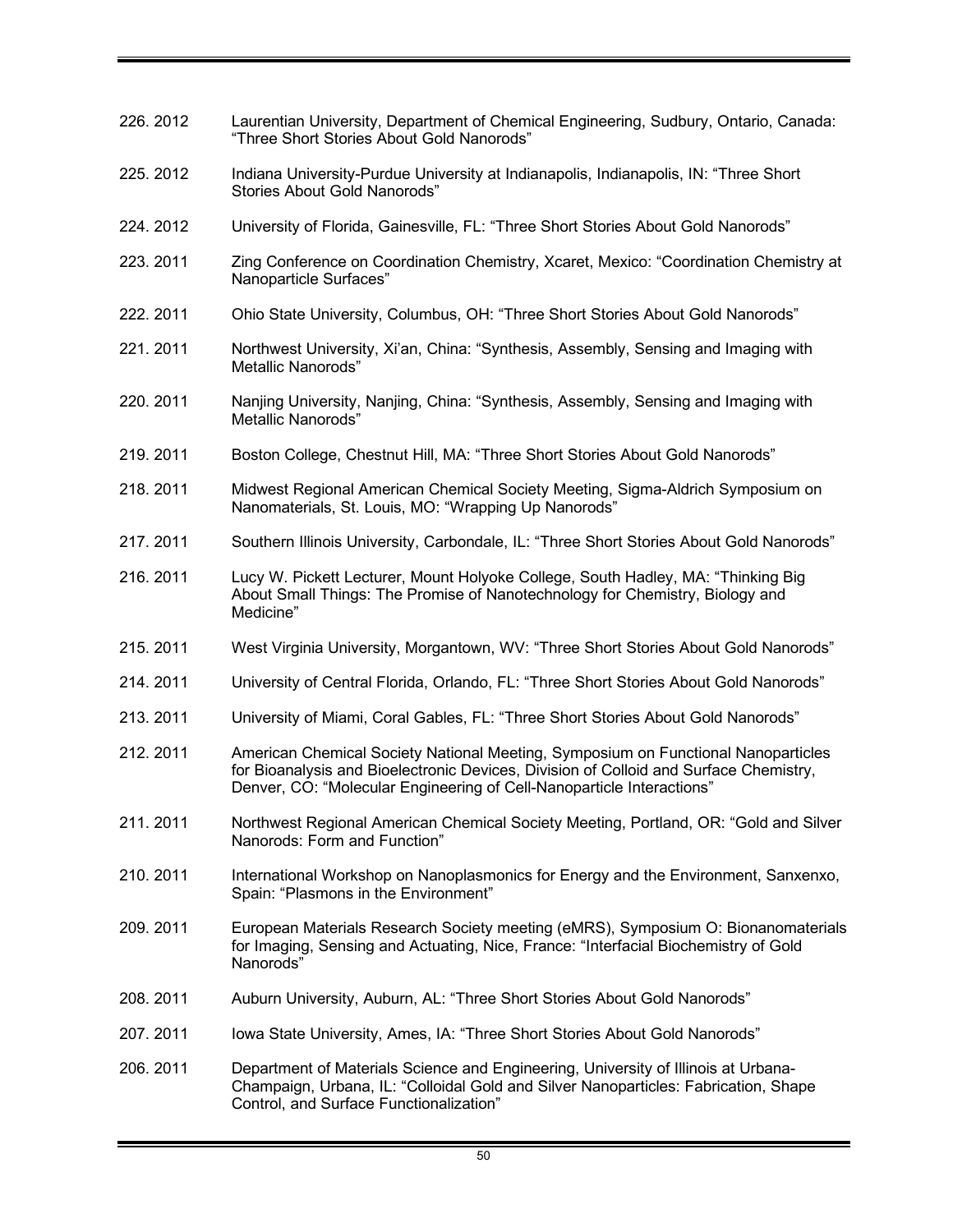- 205. 2011 Case Western Reserve University, Cleveland, OH: "Three Short Stories About Gold Nanorods"
- 204. 2011 Department of Animal Sciences, University of Illinois at Urbana-Champaign, Urbana, IL: "Three Short Stories About Gold Nanorods"
- 203. 2011 University of Alberta, Edmonton, Canada: "Three Short Stories About Gold Nanorods"
- 202. 2010 PacifiChem 2010, Advances in Nanomedicine Symposium, Honolulu, HI: "Approaches to Understanding and Controlling Apparent Nanoparticle Toxicity"
- 201. 2010 University of Illinois at Urbana-Champaign, Center for Nanoscale Science and Technology, Champaign, IL: "Three Short Stories About Gold Nanorods"
- 200. 2010 Eastern Illinois University, Charleston, IL: "Three Short Stories About Gold Nanorods"
- 199. 2010 Colorado State University, Fort Collins, CO: "Three Short Stories About Gold Nanorods"
- 198. 2010 Materials Research Society, Functionalized Nanobiomaterials for Medical Applications Technology Development Workshop, Denver, CO: "Sensing, Imaging, and Photothermal Therapy with Gold Nanorods"
- 197. 2010 Bowling Green State University, Bowling Green, OH: "Manipulating the Surface Chemistry of Gold Nanorods"
- 196. 2010 Harold McMaster Visiting Scientist lecture, College of Arts and Sciences, Bowling Green State University, Bowling Green, OH: "Nano Eco Art"
- 195. 2010 American Chemical Society National Meeting, Division of Physical Chemistry, Symposium on Metals in Biology, Boston, MA: "Imaging and Influencing Cells with Metal Nanoparticles"
- 194. 2010 American Chemical Society National Meeting, Division of Colloid Chemistry, Symposium on *NanoLetters*: The Next Ten Years, Boston, MA: "Colloidal Inorganic Nanocrystals: Shape and Evolution"
- 193. 2010 Gordon Research Conference on Noble Metal Nanoparticles, Mount Holyoke College, South Hadley, MA: "Interfacial Chemistry on Gold Nanorods: From Fundamentals to Ecosystems"
- 192. 2010 Northern Illinois University, DeKalb, IL: "Inorganic Nanoparticle Fabrication and Functionalization"
- 191. 2010 NaNaX 4: Nanoscience with Nanocrystals, Munich Tutzing, Germany: "Surface Chemistry of Silver and Gold Nanorods"
- 190. 2010 Materials Research Society Spring Meeting, Symposium O, Multifunctional Nanoparticle Systems: Coupled Behavior and Applications, San Francisco, CA: "Complex Surfaces on Nanoparticles, Whether You Like It or Not"
- 189. 2010 National Meeting of the American Chemical Society, Division of Polymeric Materials Science and Engineering, Symposium on Synthesis and Self-Assembly Approaches to Nanostructured Materials, San Francisco, CA: "Till We Have Faces: Understanding Chemistry on Nanoparticle Surfaces"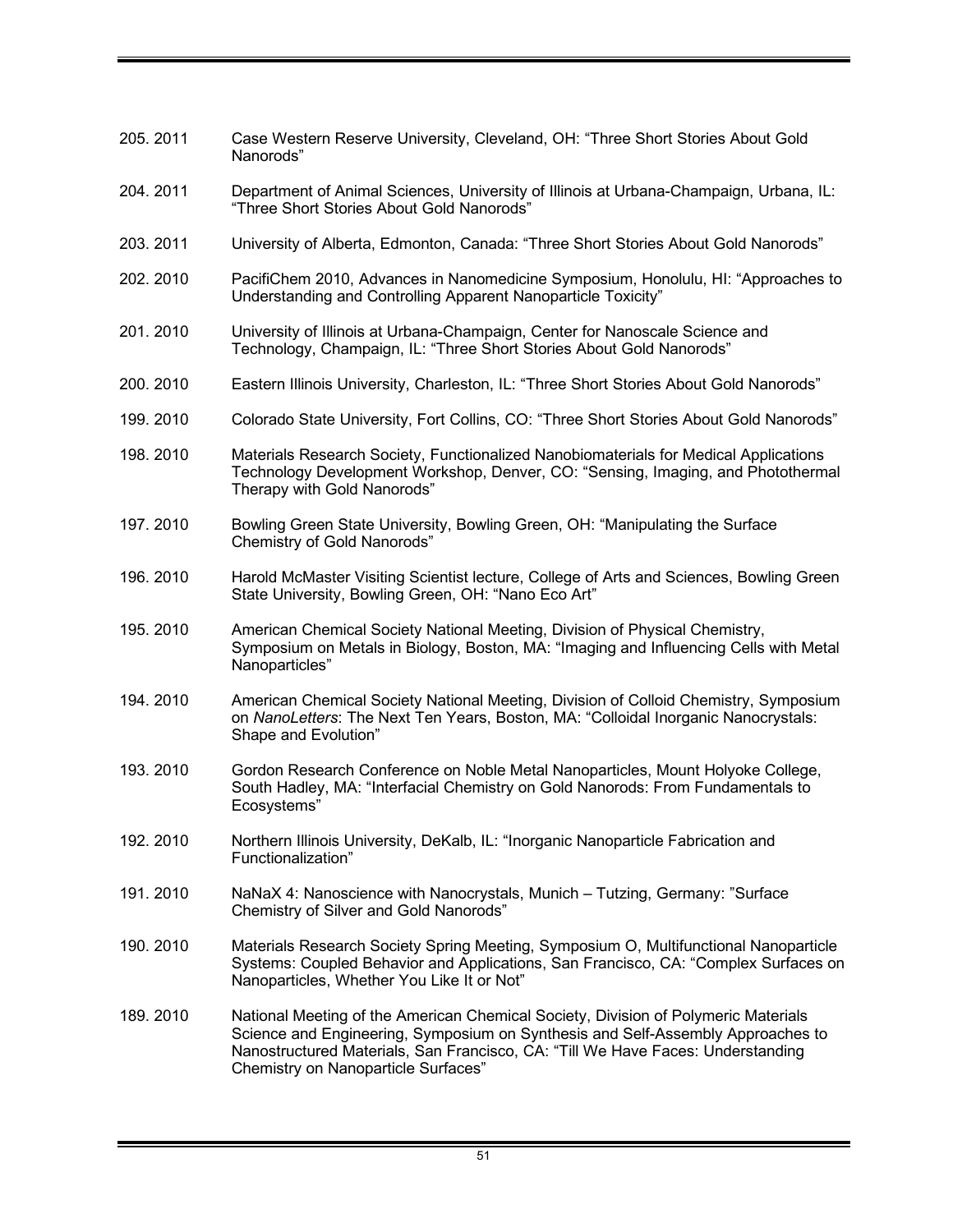| 188.2010  | National Meeting of the American Chemical Society, Division of Physical Chemistry,<br>Symposium on Fluorescent Probes in Biophysics and Chemistry, San Francisco, CA:<br>"Gold Nanorods as Light-Scattering Imaging Agents for Cells"                                                            |
|-----------|--------------------------------------------------------------------------------------------------------------------------------------------------------------------------------------------------------------------------------------------------------------------------------------------------|
| 187.2010  | Indiana University, Bloomington, IN: "Three Short Stories About Gold Nanorods"                                                                                                                                                                                                                   |
| 186.2010  | PittCon, Symposium on Analytical Chemistry for the Study of Nanotoxcity, Orlando, FL:<br>"Gold Nanorod Uptake by Cultured Cells and the Mechanisms of Cytotoxicity at High<br>Doses"                                                                                                             |
| 185.2010  | University of Southern California, Los Angeles, CA: "Three Short Stories About Gold<br>Nanorods"                                                                                                                                                                                                 |
| 184.2010  | University of California, Irvine, CA: "Synthesis, Assembly, Sensing and Imaging with<br>Metallic Nanorods"                                                                                                                                                                                       |
| 183.2010  | Virginia Commonwealth University, Richmond, VA: "Three Short Stories About Gold<br>Nanorods"                                                                                                                                                                                                     |
| 182. 2010 | University of Kentucky, Lexington, KY: "Three Short Stories About Gold Nanorods"                                                                                                                                                                                                                 |
| 181.2010  | Purdue University, Department of Biomedical Engineering, West Lafayette, IN: "Three<br>Short Stories About Gold Nanorods"                                                                                                                                                                        |
| 180.2010  | University of California, Berkeley, CA: "Three Short Stories About Gold Nanorods"                                                                                                                                                                                                                |
| 179.2009  | University of Pittsburgh, Pittsburgh, PA: "Synthesis, Assembly, Sensing and Imaging with<br>Metallic Nanorods"                                                                                                                                                                                   |
| 178.2009  | University of Rhode Island, Providence, RI: "Three Short Stories About Gold Nanorods"                                                                                                                                                                                                            |
| 177.2009  | ACS Midwestern Regional Meeting, Symposium on Nanoscience and Nanotechnology:<br>Environmental and Health Aspects, Iowa City, IA: "Gold Nanoparticles: An Environmental<br>Perspective"                                                                                                          |
| 176.2009  | Rensselaer Polytechnic Institute, Department of Materials Science and Engineering,<br>Troy, NY: "Synthesis, Assembly, Sensing and Imaging with Metallic Nanorods"                                                                                                                                |
| 175.2009  | Gordon Research Conference on Inorganic Chemistry, Biddeford, ME: "Growth and Form<br>of Gold and Silver Nanorods"                                                                                                                                                                               |
| 174.2009  | Kansas State University, Department of Chemical Engineering, Manhattan, KS:<br>"Synthesis, Assembly, Sensing and Imaging with Metallic Nanorods"                                                                                                                                                 |
| 173.2009  | National Meeting of the American Chemical Society, Division of Colloid and Surface<br>Chemistry, Frontier Applications of Nanotechnology in Engineering Extracellular<br>Matrices, Salt Lake City, UT: "Nanoparticles, Cells and Gels"                                                           |
| 172.2009  | National Meeting of the American Chemical Society, Division of Colloid and Surface<br>Chemistry, Symposium on Frontiers in Nanoparticle and Nanoporous Materials, Salt<br>Lake City, UT: "Fabrication and Surface Modification of Metal-Based Nanoparticles of<br>Well-Defined Sizes and Shapes" |
| 171.2009  | National Meeting of the American Chemical Society, Society Committee on Education,<br>Symposium on Advances in Nanotechnology, Salt Lake City, UT: "Gold and Silver on the<br>Nanoscale: Science and Art"                                                                                        |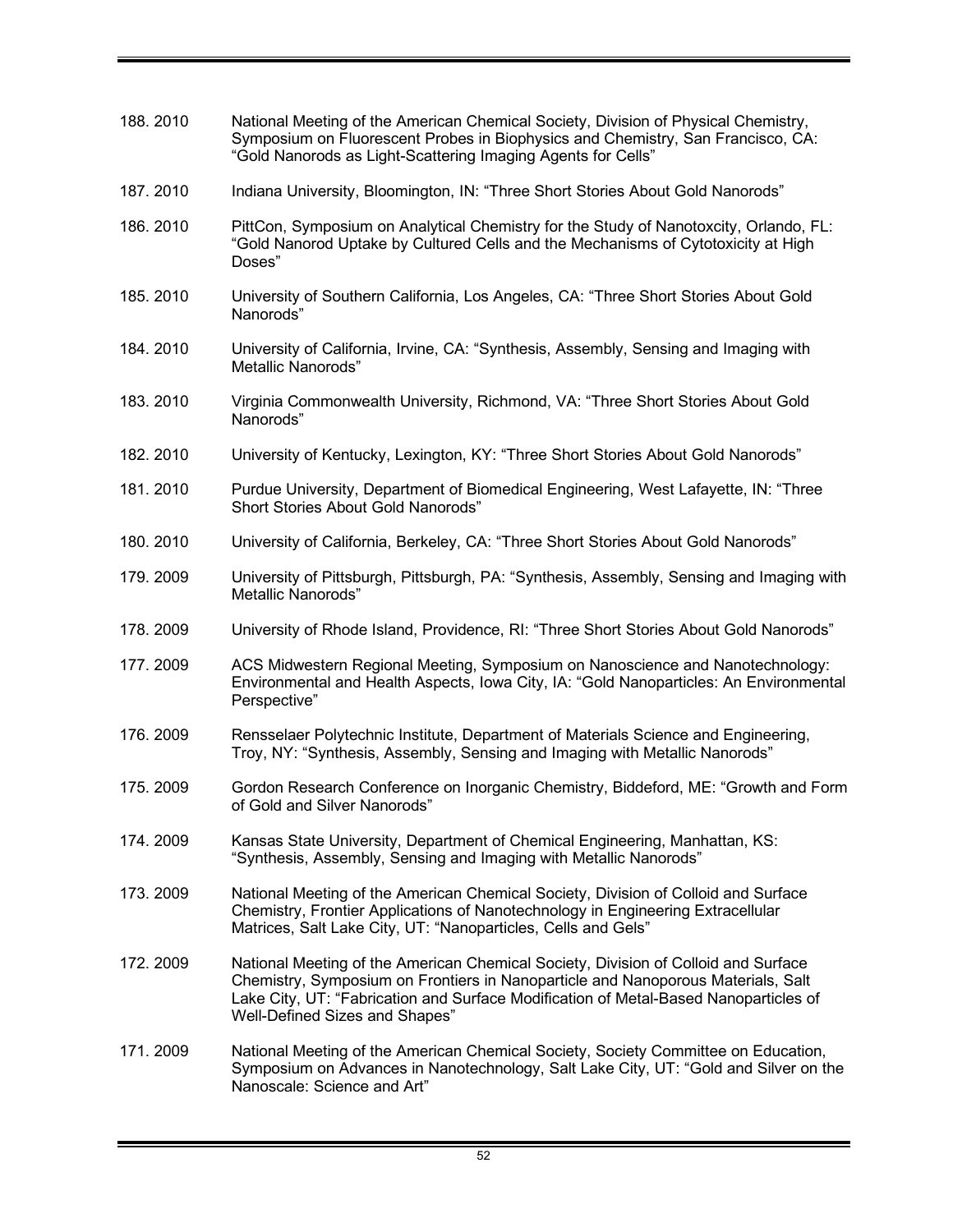| 170.2009 | University of Minnesota, Minneapolis, MN, Kolthoff Lecture III: "Three Short Stories<br>About Gold Nanorods: Chemistry, Biology and Ecology"                                                                           |
|----------|------------------------------------------------------------------------------------------------------------------------------------------------------------------------------------------------------------------------|
| 169.2009 | University of Minnesota, Minneapolis, MN, Kolthoff Lecture II: "Synthesis, Assembly,<br>Reactivity and Applications of Metallic Nanoparticles"                                                                         |
| 168.2009 | University of Minnesota, Minneapolis, MN, Kolthoff Lecture I: "Understanding the<br>Nanoscale Structure and Dynamics of DNA with Nanoparticles and Ultrafast Photons"                                                  |
| 167.2009 | Macalester College, St. Paul, MN: "Nano Eco Art"                                                                                                                                                                       |
| 166.2009 | 3M, St. Paul, MN: "Synthesis, Assembly, Sensing and Imaging with Metallic Nanorods"                                                                                                                                    |
| 165.2009 | McGill University, Montreal, Canada: "Synthesis, Assembly, Sensing and Imaging with<br>Metallic Nanorods"                                                                                                              |
| 164.2008 | University of Massachusetts - Lowell, Lowell, MA: "Three Short Stories About Gold<br>Nanorods"                                                                                                                         |
| 163.2008 | Materials Research Society Fall Meeting, Boston, MA, Symposium PP:<br>"Wet Chemical Synthesis of Gold and Silver Nanowires"                                                                                            |
| 162.2008 | University of Delaware, Newark, DE: "Three Short Stories About Gold Nanorods"                                                                                                                                          |
| 161.2008 | Georgia Institute of Technology, Atlanta, GA: "Three Short Stories About Gold Nanorods"                                                                                                                                |
| 160.2008 | Texas A&M University, College Station, TX: "Three Short Stories About Gold Nanorods"                                                                                                                                   |
| 159.2008 | Clemson University, Institute of Environmental Toxicology, Clemson, SC: "Three Short<br><b>Stories About Gold Nanorods"</b>                                                                                            |
| 158.2008 | Savannah River National Laboratory, Aiken, SC: "Three Short Stories About Gold<br>Nanorods"                                                                                                                            |
| 157.2008 | Nanotechnology and the Environment Conference, sponsored by Purdue University,<br>Indianapolis, IN: "Surface Chemistry of Gold and Silver Nanomaterials: Environmental<br>Implications"                                |
| 156.2008 | Argonne National Laboratory, Center for Nanoscale Materials, Argonne, IL: "Three Short<br><b>Stories About Gold Nanorods"</b>                                                                                          |
| 155.2008 | ACS Colloid and Surface Science Symposium, Raleigh, NC: "Colloidal Synthesis of<br>Noble Metal Nanoparticles"                                                                                                          |
| 154.2008 | University of Utah, Salt Lake City, UT: "Synthesis, Assembly, Sensing and Imaging with<br>Metallic Nanorods"                                                                                                           |
| 153.2008 | University at Buffalo, State University of New York, Department of Visual Studies,<br>Nanotechnology Symposium: Art, Science, Media, Architecture; Buffalo, NY: "Silver and<br>Gold on the Nanoscale: Science and Art" |
| 152.2008 | University at Buffalo, State University of New York, Buffalo, NY: "Synthesis, Assembly,<br>Sensing and Imaging with Metallic Nanorods"                                                                                 |
| 151.2008 | Materials Research Society Spring Meeting, San Francisco, CA: "Controlled Synthesis of<br>Gold and Silver Nanocrystals of Various Shapes: A Detective Story and A Mystery"                                             |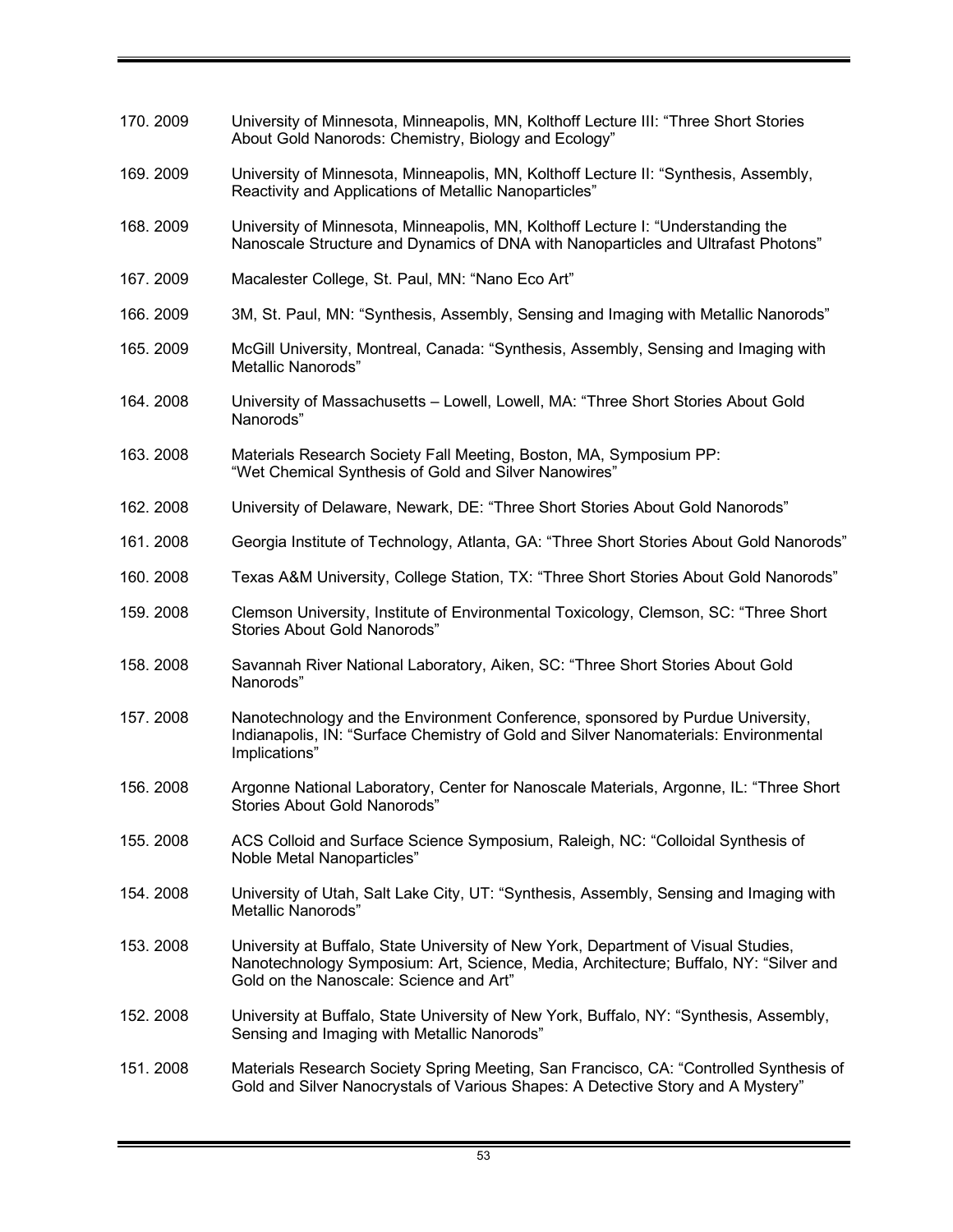| 150.2008 | University of Arkansas, Fayetteville, AR: "Synthesis, Assembly, Sensing and Imaging                                                                                                                                                                       |
|----------|-----------------------------------------------------------------------------------------------------------------------------------------------------------------------------------------------------------------------------------------------------------|
|          | with Metallic Nanorods"                                                                                                                                                                                                                                   |
| 149.2008 | Brown University, Providence, RI: "Synthesis, Assembly, Sensing and Imaging with<br><b>Metallic Nanorods"</b>                                                                                                                                             |
| 148.2007 | University of North Carolina, Chapel Hill, NC: "Chemical Sensing and Imaging with<br>Metallic Nanostructures"                                                                                                                                             |
| 147.2007 | University of Pennsylvania, Philadelphia, PA: "Synthesis, Assembly, Sensing and<br>Imaging with Metallic Nanorods"                                                                                                                                        |
| 146.2007 | University of Maryland-Baltimore County, MD: "Synthesis, Assembly, Sensing and<br>Imaging with Metallic Nanorods"                                                                                                                                         |
| 145.2007 | Yale University, New Haven, CT: "Synthesis, Assembly, Sensing and Imaging with<br>Metallic Nanorods"                                                                                                                                                      |
| 144.2007 | University of Rochester, Rochester, NY: "Synthesis, Assembly, Sensing and Imaging<br>with Metallic Nanorods"                                                                                                                                              |
| 143.2007 | National Meeting of the American Chemical Society, Division of Colloid and Surface<br>Chemistry, Symposium on Processes at Functional Plasmonic and Electronic Interfaces,<br>Boston, MA: "Colloidal Plasmonic Particles for Optical Sensing and Imaging" |
| 142.2007 | Center for Ethics, University of Montana, Missoula, MT: "Ethical Obligations of Scientists:<br>Nanotechnology"                                                                                                                                            |
| 141.2007 | University of Illinois at Urbana-Champaign, IL: "Synthesis, Assembly, Sensing and<br>Imaging with Metallic Nanorods"                                                                                                                                      |
| 140.2007 | Wright-Patterson Air Force Base, Dayton, OH: "Synthesis, Assembly, Sensing and<br>Imaging with Metallic Nanorods"                                                                                                                                         |
| 139.2007 | Texas A&M University, special symposium honoring Cotton Medalist Jacqueline K.<br>Barton, College Station, TX: "Synthesis, Assembly, Sensing and Imaging with Metallic<br>Nanorods"                                                                       |
| 138.2007 | Materials Research Society Spring Meeting, Symposium BB: Hybrid Functional Materials<br>for Optical Applications, San Francisco, CA: "Elastic and Inelastic (Raman) Scattering<br>from Anisotropic Metal Nanoparticles"                                   |
| 137.2007 | National Meeting of the American Chemical Society, Division of Inorganic Chemistry,<br>Symposium on One-Dimensional Nanomaterials, Chicago, IL: "Colloidal synthesis of<br>Metallic Nanorods and Nanowires in Water"                                      |
| 136.2007 | National Meeting of the American Chemical Society, Division of Colloid and Surface<br>Chemistry, Symposium on Nanoscience Fostered Advances in Sustainability, Chicago,<br>IL: "Green and Biosafe Metal Nanoparticles"                                    |
| 135.2007 | University of South Carolina, Columbia, SC: "Synthesis, Assembly, Sensing and Imaging<br>with Metallic Nanorods"                                                                                                                                          |
| 134.2007 | Rice University, Houston, TX: "Synthesis, Assembly, Sensing and Imaging with Metallic<br>Nanorods"                                                                                                                                                        |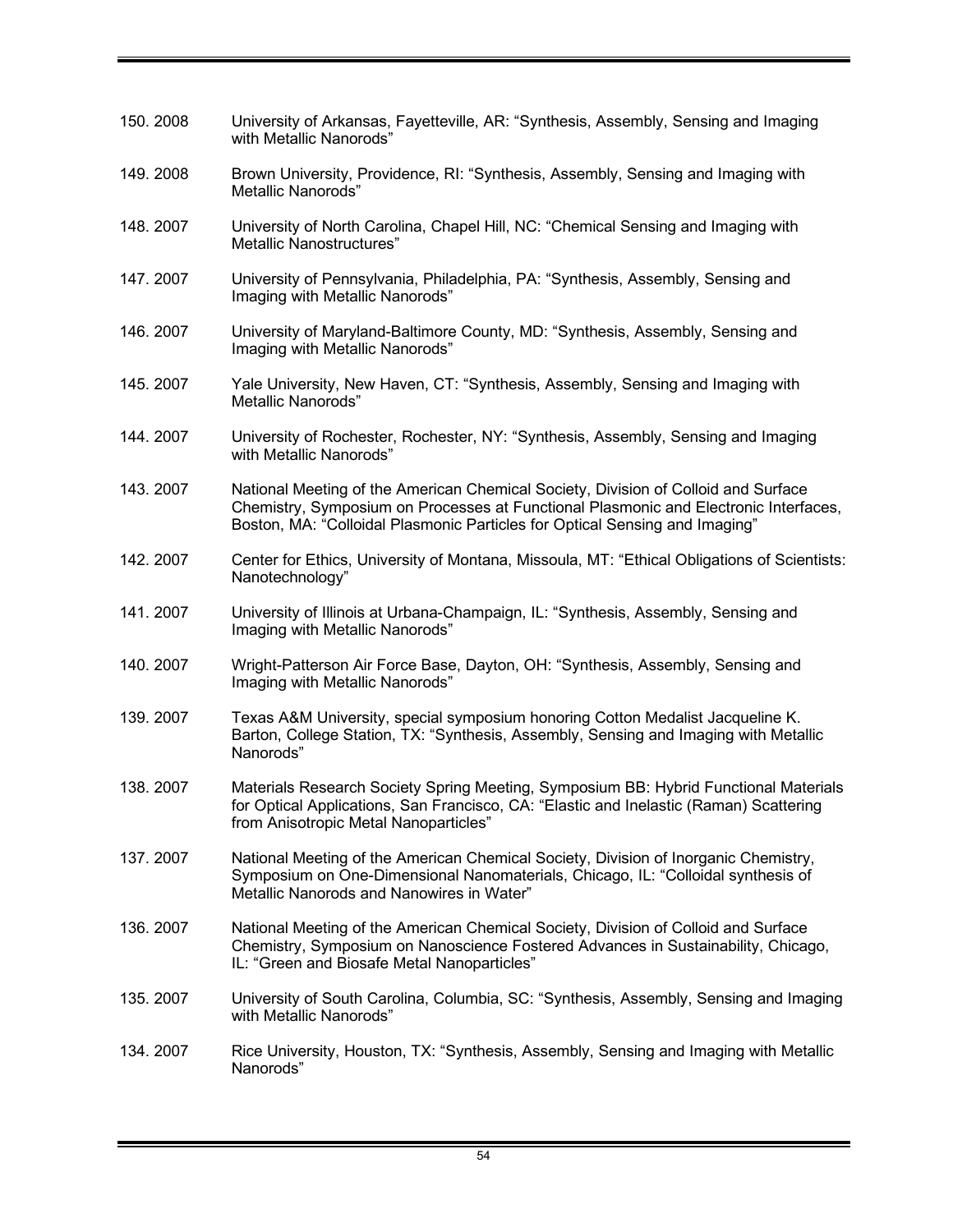| 133.2007 | Pittcon 2007, ACS Division of Analytical Chemistry Symposium on Nanoscale Self-<br>Assembled Systems, Chicago, IL: "Optical Properties of Metal Nanoparticle Assemblies"                                                      |
|----------|-------------------------------------------------------------------------------------------------------------------------------------------------------------------------------------------------------------------------------|
| 132.2006 | University of Wisconsin, Materials Chemistry Program Seminar Series, Madison, WI:<br>"Synthesis, Assembly and Reactivity of Metallic Nanorods"                                                                                |
| 131.2006 | University of Michigan, Department of Materials Science and Engineering, Ann Arbor, MI:<br>"Synthesis, Assembly and Reactivity of Metallic Nanorods"                                                                          |
| 130.2006 | Rose-Hulman Institute of Technology, Terre Haute, IN: "Synthesis, Assembly and<br>Reactivity of Metallic Nanorods"                                                                                                            |
| 129.2006 | University of California, Davis, CA: "Synthesis, Assembly and Reactivity of Metallic<br>Nanorods"                                                                                                                             |
| 128.2006 | Gordon Research Conference on Nanostructure Fabrication, Tilton, NH: "Lining Up<br>Nanorods"                                                                                                                                  |
| 127.2006 | University of South Carolina NanoBiotechnology High School Summer Camp, Columbia,<br>SC: "Metal Nanoparticles for Nanobiotechnology"                                                                                          |
| 126.2006 | Wayne State University, Nano@Wayne Lecture Series, Detroit, MI: "Synthesis,<br>Assembly, and Reactivity of Metallic Nanorods"                                                                                                 |
| 125.2006 | Materials Research Society Spring Meeting, San Francisco, CA, Symposium U: "Metallic<br>Nanorods and Their Use as Templates for Hollow Nanotubes"                                                                             |
| 124.2006 | National Meeting of the American Chemical Society, Division of Industrial and<br>Engineering Chemistry, Symposium on Nanotechnology and the Environment, Atlanta,<br>GA: "Green Synthesis of Metallic Nanorods and Nanowires" |
| 123.2006 | South Carolina Local Section of the American Chemical Society, Claflin University,<br>Orangeburg, SC: "Introduction to Nanotechnology"                                                                                        |
| 122.2006 | Stevens Institute of Technology, Hoboken, NJ: "Synthesis, Assembly, and Reactivity of<br><b>Metallic Nanorods"</b>                                                                                                            |
| 121.2006 | University of Georgia, Athens, GA: "Synthesis, Assembly, and Reactivity of Metallic<br>Nanorods"                                                                                                                              |
| 120.2005 | Materials Research Society Fall Meeting, Boston, MA, Symposium O: "Metal<br>Nanoparticles for Optical Sensing, and Metal Oxide Nanoparticles for Catalysis"                                                                   |
| 119.2005 | Materials Research Society Fall Meeting, Boston, MA, Symposium CC: "Wet Chemical<br><b>Functionalization of Metal Nanorods"</b>                                                                                               |
| 118.2005 | University of South Carolina, Biochemistry Division seminar series: "Colloidal Metal<br>Nanoparticles for Biological Applications"                                                                                            |
| 117.2005 | Purdue University, West Lafayette, IN: "Synthesis, Assembly and Reactivity of Metallic<br>Nanorods"                                                                                                                           |
| 116.2005 | Western Michigan University, Kalamazoo, MI: "Synthesis, Assembly and Reactivity of<br>Metallic Nanorods"                                                                                                                      |
| 115.2005 | Pennsylvania State University, State College, PA: "Synthesis, Assembly and Reactivity<br>of Metallic Nanorods"                                                                                                                |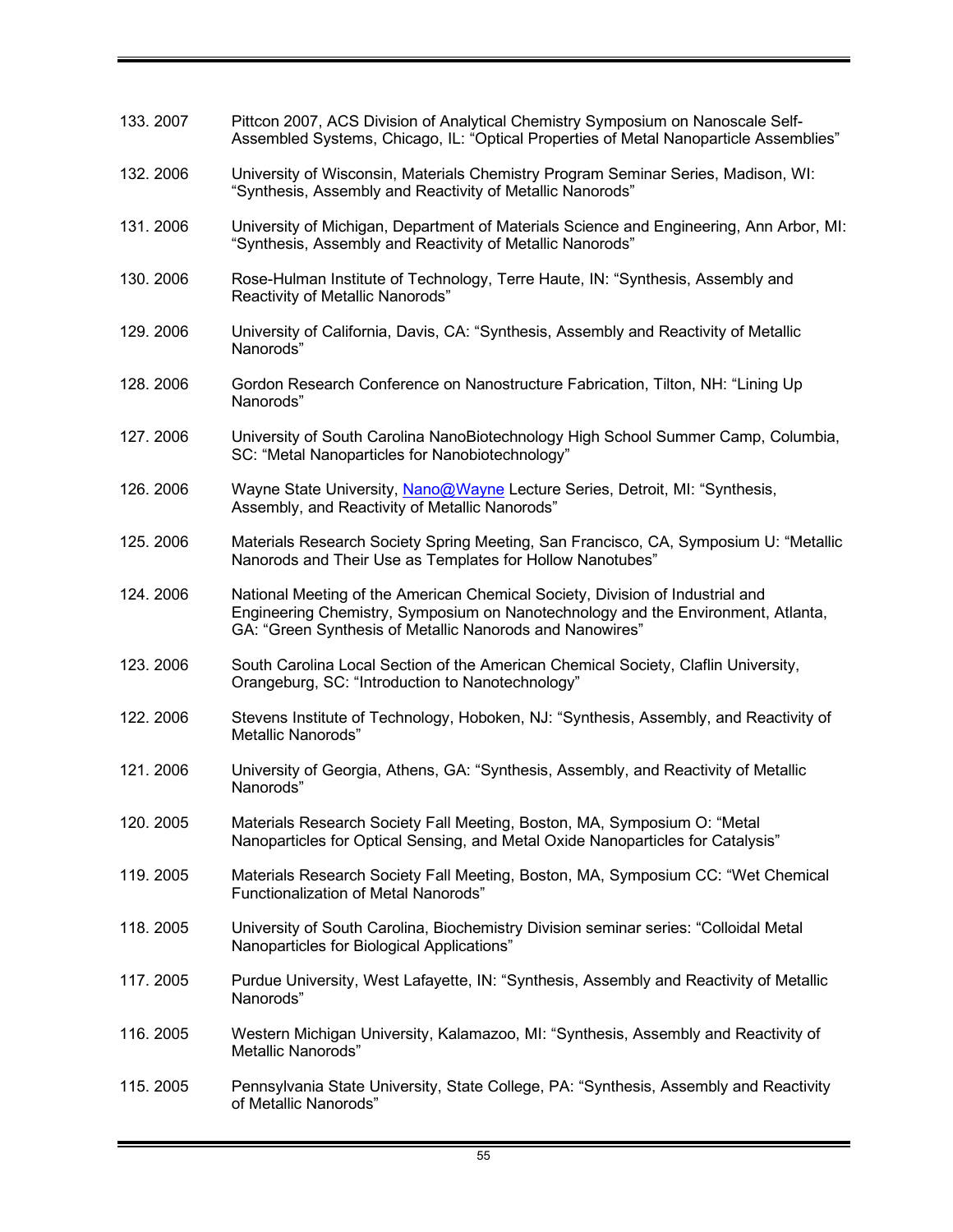| 114.2005 | National Meeting of the American Chemical Society, Colloid and Surface Division,<br>Washington, DC: "Colloidal Metal Nanoparticles for Biological Applications"                                                        |
|----------|------------------------------------------------------------------------------------------------------------------------------------------------------------------------------------------------------------------------|
| 113.2005 | DARPA Workshop SERS-Active Nanoparticles, Nanoparticle Assemblies, & Substrates<br>for Chem/Bio Sensing, Redwood City, CA: "Which Nanoparticle Shape is Best for<br>SERS?"                                             |
| 112.2005 | Gordon Research Conference on the Chemistry of Electronic Materials, New London,<br>CT: "Nanoscale Metallic Rods, Wires, and Pods: Making Them, Poking Them, and<br>Decorating Them"                                   |
| 112.2005 | Electrochemical Society International Meeting, Quebec City, Canada: "Surfactant-<br>Directed Shape Control of Gold and Silver Nanoparticles"                                                                           |
| 111.2005 | National Meeting of the American Chemical Society, Division of Analytical Chemistry,<br>Symposium on Biosensors and Sensors: Nanostructures, San Diego, CA: "Metal<br>Nanorods for Sensing and Imaging"                |
| 110.2005 | National Meeting of the American Chemical Society, Division of Physical Chemistry,<br>Symposium on Nanophotonics and Biophotonics, San Diego, CA: "Colloidal<br>Nanoparticles for Optical and Biological Applications" |
| 109.2005 | University of Louisville, Louisville, KY: "Synthesis, Assembly, and Reactivity of Metallic<br>Nanorods"                                                                                                                |
| 108.2005 | University of Kentucky, Department of Chemical and Materials Engineering, Lexington,<br>KY: "Synthesis, Assembly, and Reactivity of Metallic Nanorods"                                                                 |
| 107.2005 | Gordon Research Conference on Electrochemistry, Ventura, CA: "Growth and Form of<br>Metallic Nanorods From Wet Chemical Reduction of Metal Salts"                                                                      |
| 106.2005 | Columbia College, Columbia, SC: "What is Nanotechnology (and What is Happening in<br>South Carolina)?"                                                                                                                 |
| 105.2004 | University of California - Santa Cruz, Santa Cruz, CA: "Synthesis, Assembly and<br>Reactivity of Metallic Nanorods"                                                                                                    |
| 104.2004 | University of Alabama, Tuscaloosa, AL: "Synthesis, Assembly and Reactivity of Metallic<br>Nanorods"                                                                                                                    |
| 103.2004 | University of Maryland, College Park, MD: "Synthesis, Assembly and Reactivity of<br>Metallic Nanorods"                                                                                                                 |
| 102.2004 | Naval Research Laboratory, Surface Chemistry Branch, Washington, DC: "Synthesis,<br>Assembly and Reactivity of Metallic Nanorods"                                                                                      |
| 101.2004 | Gordon Research Conference on Bioanalytical Sensors, Queen's College, Oxford, UK:<br>"Colloidal Nanoparticles for Optical Biosensing"                                                                                  |
| 100.2004 | Center for Nanotechnology, University of Washington, Seattle, WA: "Synthesis,<br>Assembly and Reactivity of Metallic Nanorods"                                                                                         |
| 99. 2004 | National Meeting of the American Chemical Society, Division of Inorganic Chemistry,<br>Anaheim, CA: "Influence of Molecular Adsorbates on Growth and Form of Metal<br>Nanoparticles"                                   |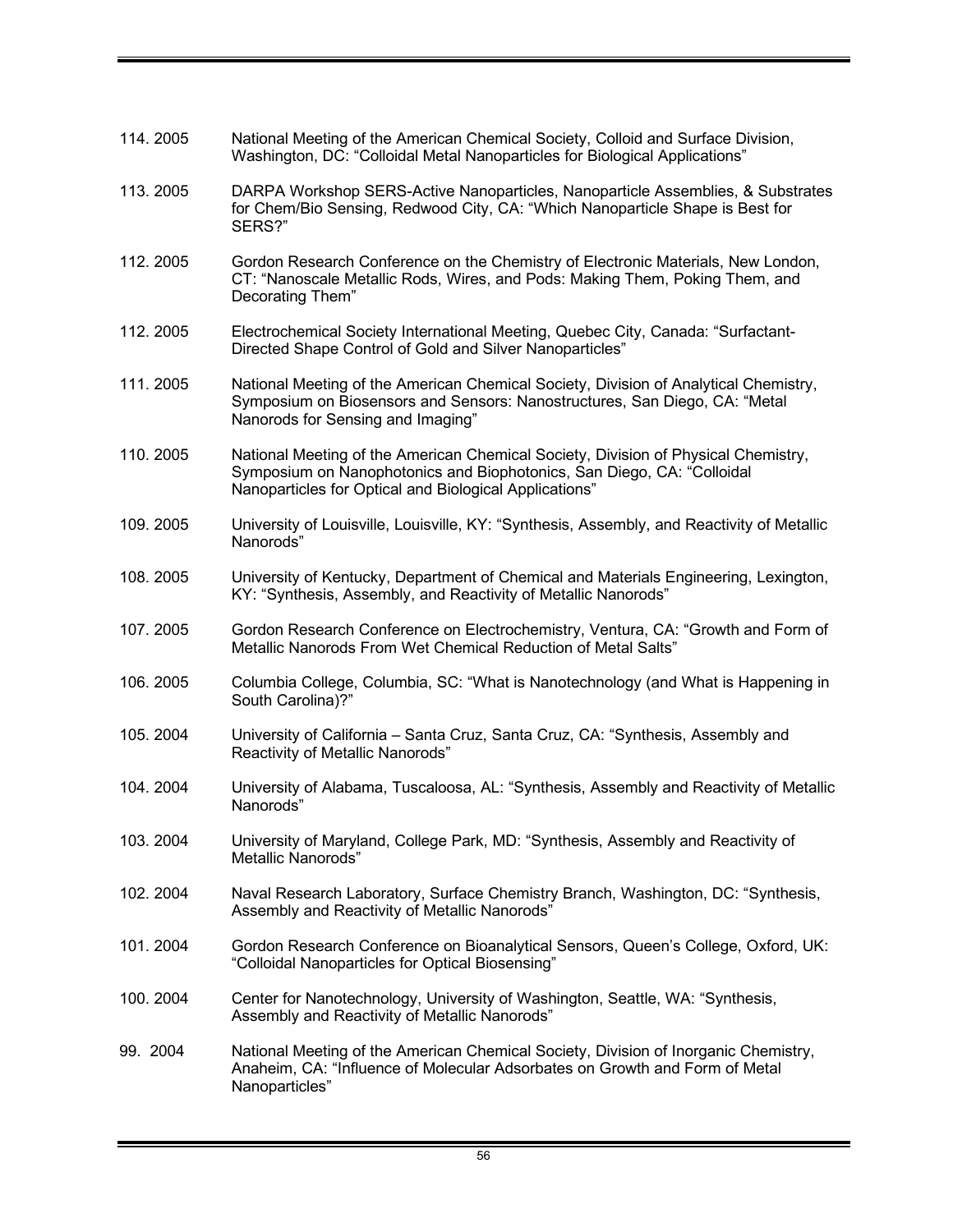| 98. 2004 | National Meeting of the American Chemical Society, Division of Physical Chemistry,<br>Anaheim, CA: "Metallic Nanorods and Nanowires: Synthesis, Physical Properties, and<br>Their Use as Templates for Making Hollow Nanotubes" |
|----------|---------------------------------------------------------------------------------------------------------------------------------------------------------------------------------------------------------------------------------|
| 97. 2004 | National Meeting of the American Chemical Society, Division of Analytical Chemistry,<br>Anaheim, CA: "Inorganic Nanomaterials for Optical Sensing of Biological Molecules in<br>Aqueous Solution"                               |
| 96. 2004 | National Meeting of the American Chemical Society, Division of Analytical Chemistry,<br>Anaheim, CA: "Chemical Sensing with Gold and Silver Nanorods"                                                                           |
| 95. 2004 | South Carolina Citizens' School of Nanotechnology, Columbia, SC: "Nano 101 - A<br>Gentle Introduction to Nanotechnology, From 'Scopes to 'Bots"                                                                                 |
| 94. 2004 | Northwestern University, Evanston, IL: "Synthesis, Assembly and Reactivity of Metallic<br>Nanorods"                                                                                                                             |
| 93. 2004 | Georgetown University, Washington, DC: "Synthesis, Assembly and Reactivity of Metallic<br>Nanorods"                                                                                                                             |
| 92. 2003 | Materials Research Society Fall Meeting, Boston, MA: "Assembly of Gold Nanorods"                                                                                                                                                |
| 91. 2003 | Materials Research Society Fall Meeting, Boston, MA: "Seeded and Non-Seeded<br>Methods to Make Metallic Nanorods and Nanowires in Aqueous Solution"                                                                             |
| 90. 2003 | Argonne National Laboratory, Argonne, IL: "Synthesis, Assembly and Reactivity of<br>Metallic Nanorods"                                                                                                                          |
| 89. 2003 | Iowa State University, Ames, IA: "Synthesis, Assembly and Reactivity of Metallic<br>Nanoparticles"                                                                                                                              |
| 88. 2003 | Winthrop College, Rock Hill, SC: "Synthesis, Assembly and Reactivity of Metallic<br>Nanoparticles"                                                                                                                              |
| 87. 2003 | College of Charleston, Charleston, SC: "Synthesis, Assembly and Reactivity of Metallic<br>Nanorods"                                                                                                                             |
| 86. 2003 | Governor's School for Science and Mathematics, Hartsville, SC: "What is<br>Nanotechnology?"                                                                                                                                     |
| 85. 2003 | Gordon Research Conference on Thin Film and Crystal Growth Mechanisms, Mount<br>Holyoke College, South Hadley, MA: "Surfactant-Directed Growth and Assembly of<br>Inorganic Nanorods and Nanocubes in Water"                    |
| 84. 2003 | International Workshop/Discussion Meeting on Self-Assembly of Nanocolloids,<br>Delmenhorst, Germany: "Shape-Dependent Synthesis, Assembly and Reactivity of<br>Metallic Nanoparticles"                                          |
| 83. 2003 | Southeastern Microscopy Meeting, Columbia, SC: "Seed-Mediated Growth Approach to<br>Metallic Nanorods and Nanowires in Aqueous Solution"                                                                                        |
| 82. 2003 | South Carolina State University, Orangeburg, SC: "Optical Probes of DNA Shape and<br>Dynamics"                                                                                                                                  |
| 81. 2003 | Materials Research Society Spring Meeting, San Francisco, CA: "Seed-Mediated Growth<br>Approach to Metallic Nanorods and Nanowires in Aqueous Solution"                                                                         |

Ξ.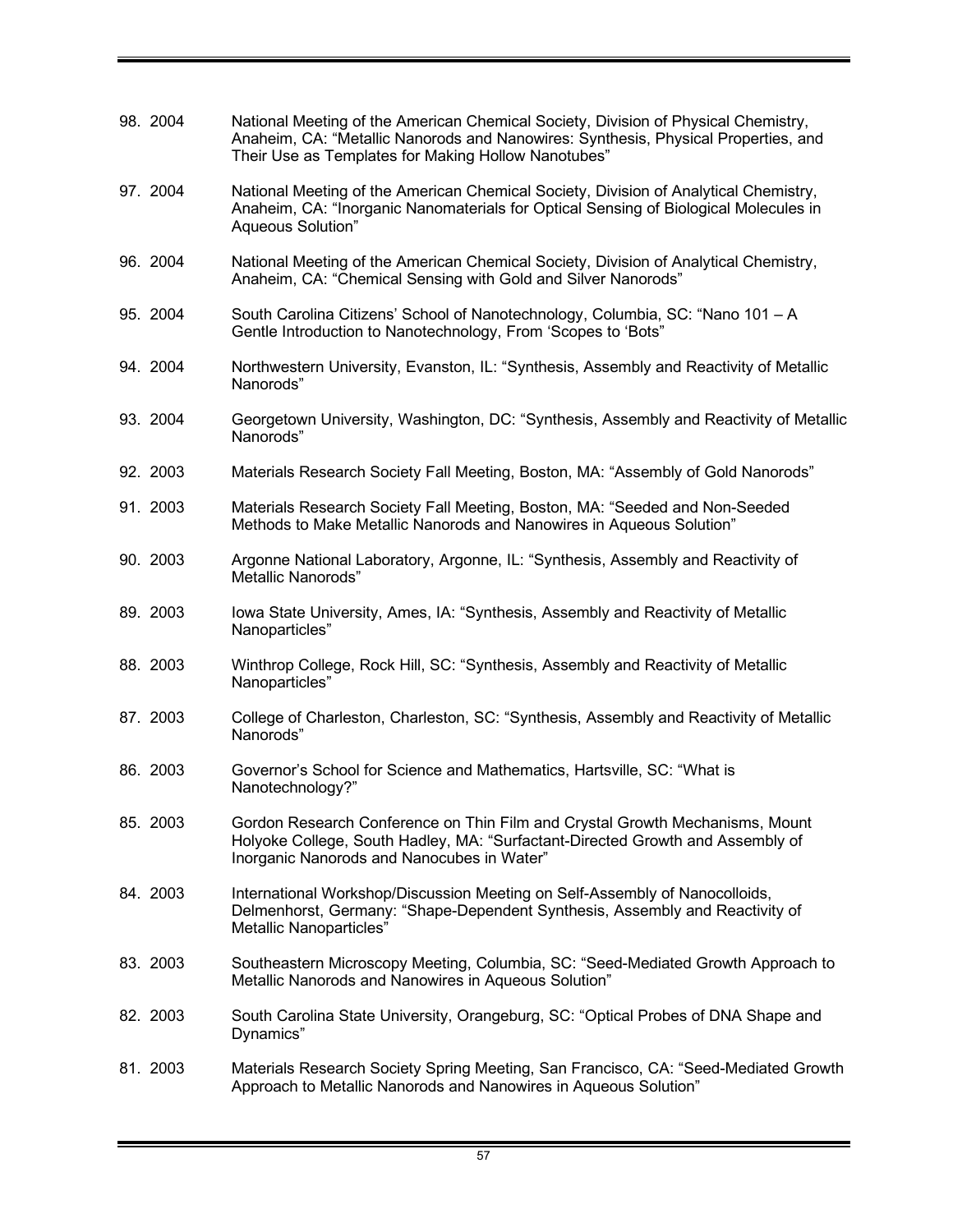| 80. 2003 | National Meeting of the American Chemical Society, Division of Inorganic Chemistry,<br>New Orleans, LA: "Anisotropic Chemical Reactivity of Metallic Nanoparticles"                                               |
|----------|-------------------------------------------------------------------------------------------------------------------------------------------------------------------------------------------------------------------|
| 79. 2003 | National Meeting of the American Chemical Society, Division of Physical Chemistry, New<br>Orleans, LA: "Seed-Mediated Growth Approach to the Synthesis of Metallic Nanorods<br>and Nanowires in Aqueous Solution" |
| 78. 2003 | Coastal Empire Local Section of American Chemical Society, Savannah, GA: "Synthesis,<br>Assembly and Reactivity of Metallic Nanorods"                                                                             |
| 77. 2003 | Michigan State University, East Lansing, MI: "Synthesis, Assembly and Reactivity of<br>Metallic Nanorods"                                                                                                         |
| 76. 2003 | Indiana University, Bloomington, IN: "Synthesis, Assembly and Reactivity of Metallic<br>Nanorods"                                                                                                                 |
| 75. 2002 | NSF-European Commission Workshop: From Nanomaterials to Nanotechnology,<br>Cambridge, MA: "Synthesis, Assembly and Reactivity of Metallic Nanorods"                                                               |
| 74. 2002 | Clemson University, Clemson, SC: "Synthesis, Assembly and Reactivity of Metallic<br>Nanorods"                                                                                                                     |
| 73. 2002 | University of North Carolina, Chapel Hill, NC: "Synthesis, Assembly and Reactivity of<br><b>Metallic Nanorods"</b>                                                                                                |
| 72. 2002 | Hunter College, New York City, NY: "Synthesis, Assembly and Reactivity of Metallic<br>Nanorods"                                                                                                                   |
| 71. 2002 | National Meeting of the American Chemical Society, Division of Physical Chemistry,<br>Boston, MA: "Liquid Crystalline Nanorod Assemblies"                                                                         |
| 70. 2002 | Georgia Institute of Technology, Atlanta, GA: "Synthesis, Assembly, and Reactivity of<br><b>Metallic Nanorods"</b>                                                                                                |
| 69. 2002 | Ohio University, Athens, OH: "Probing DNA with Nanomaterials – and – DNA as a<br>Nanomaterial"                                                                                                                    |
| 68. 2002 | Bowling Green State University, Bowling Green, OH: "Photophysical Probes of DNA<br>Structure and Dynamics"                                                                                                        |
| 67.2002  | Oklahoma State University, Stillwater, OK: "Liquid Crystalline Nanorod Assemblies"                                                                                                                                |
| 66. 2002 | DARPA/AMRI Symposium, New Orleans, LA: "Probing DNA with Nanomaterials – and –<br>DNA as a Nanomaterial"                                                                                                          |
| 65. 2002 | University of Georgia, Department of Physics, Athens, GA: "Photophysical Probes of<br>DNA Structure and Dynamics"                                                                                                 |
| 64. 2001 | Virginia Polytechnic Institute and State University, Blacksburg, VA, "Probing DNA with<br>Nanomaterials – and – DNA as a Nanomaterial"                                                                            |
| 63. 2001 | Federation of Analytical Chemistry and Spectroscopy Societies International Meeting,<br>Detroit, MI: "Optical Sensing with Quantum Dots"                                                                          |
| 62. 2001 | Southeastern Regional Meeting of the American Chemical Society, Savannah, GA:<br>"Liquid Crystalline Metallic Nanorods"                                                                                           |

÷

 $\blacksquare$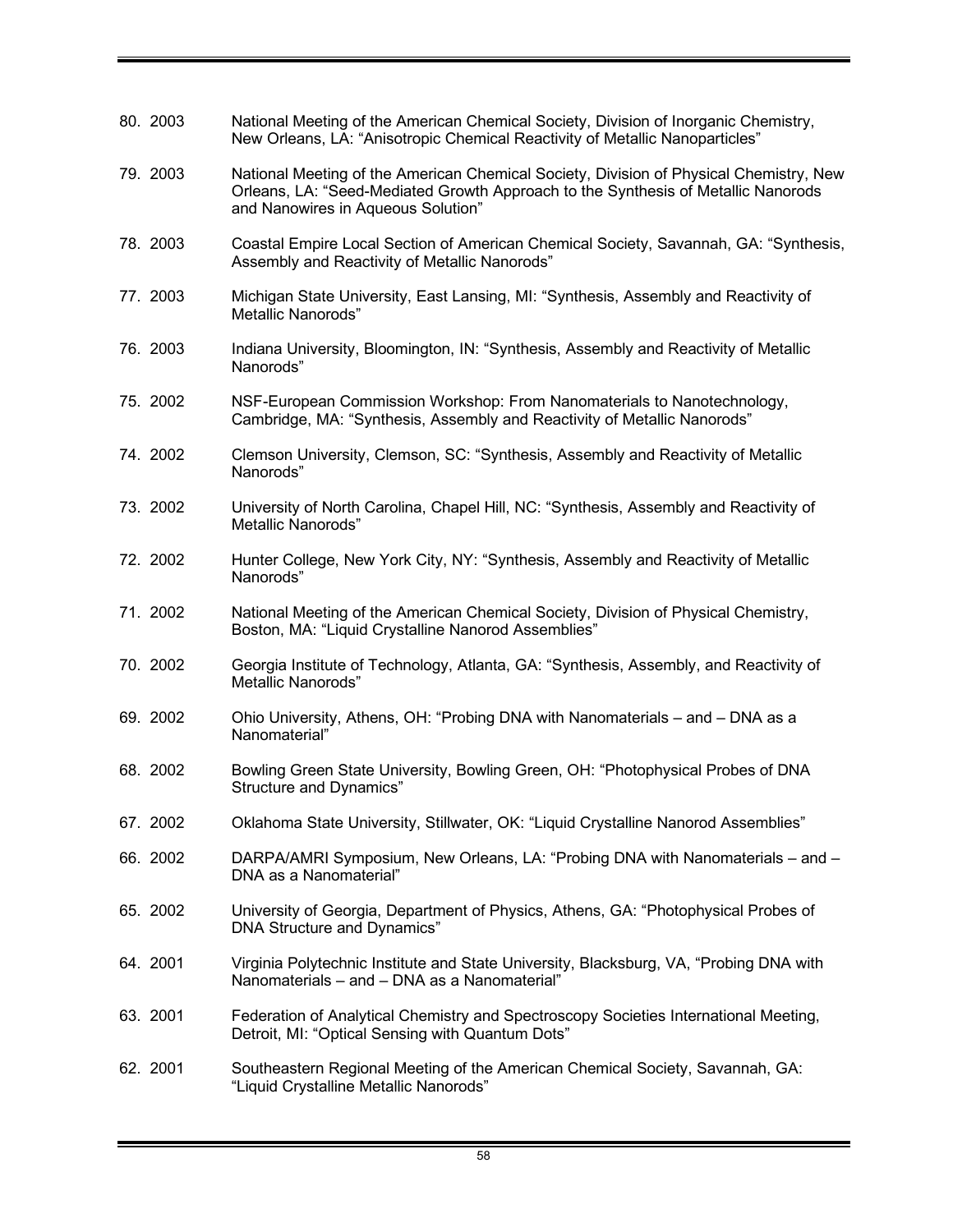| 61. 2001 | Southeastern Regional Meeting of the American Chemical Society, Savannah, GA:<br>"Optical Probes of Local DNA Structure and Dynamics"                                                                                                                                 |
|----------|-----------------------------------------------------------------------------------------------------------------------------------------------------------------------------------------------------------------------------------------------------------------------|
| 60. 2001 | American Chemical Society National Meeting, Division of Analytical Chemistry,<br>Symposium on Design and Characterization of Nanostructured Materials, Chicago, IL:<br>"Wet Chemical Synthesis of Colloidal Quantum Dots and Liquid Crystalline Metallic<br>Nanorods" |
| 59. 2001 | James Madison University, Harrisonburg, VA, "Optical Properties of Inorganic<br>Nanomaterials"                                                                                                                                                                        |
| 58. 2001 | Gordon Research Conference on Organic Photochemistry, Connecticut College, New<br>London, CT: "Organic and Inorganic Optical Probes of DNA Structure and Dynamics"                                                                                                    |
| 57. 2001 | University of North Carolina - Charlotte, Charlotte, NC: "Probing DNA with Nanomaterials<br>- and - DNA as a Nanomaterial"                                                                                                                                            |
| 56. 2001 | University of South Carolina, Columbia, SC: "Probing DNA with Nanomaterials - and -<br>DNA as a Nanomaterial"                                                                                                                                                         |
| 55. 2001 | American Chemical Society National Meeting, Division of Colloid and Surface Chemistry,<br>Symposium on Molecular Electronics, San Diego, CA: "Understanding DNA Flexibility:<br>Relevance to Molecular-Scale Devices Based on DNA"                                    |
| 54. 2001 | American Chemical Society National Meeting, Division of Inorganic Chemistry, San<br>Diego, CA: "Optical Sensing with Semiconductor and Metallic Nanoparticles"                                                                                                        |
| 53. 2001 | SPIE International Biomedical Optics Symposium, San Jose, CA: "Inorganic<br>Nanoparticles as Optical Sensors of DNA"                                                                                                                                                  |
| 52. 2001 | Lawrence Livermore National Laboratory, Livermore, CA: "Probing DNA with<br>Nanomaterials - and - DNA as a Nanomaterial"                                                                                                                                              |
| 51. 2001 | Tenth South Carolina Statewide Research Conference: Molecular Approaches to<br>Biological Problems, Isle of Palms, SC: "Photophysical Probes of DNA Sequence-<br>Directed Structure and Dynamics"                                                                     |
| 50. 2000 | University of Manchester, Manchester, UK: "Nanomaterials as Probes of DNA"                                                                                                                                                                                            |
| 49. 2000 | Emory University, Atlanta, GA: "Inorganic Molecules and Nanomaterials for Optical<br>Sensing: From Water Diffusion to DNA Dynamics"                                                                                                                                   |
| 48. 2000 | Department of Energy Workshop on Emergent Properties and Functions in Nanoscale<br>Chemistry, Santa Fe, NM: "Biological Applications of Inorganic Nanoparticles"                                                                                                      |
| 47. 2000 | University of California - San Diego, San Diego, CA: "Inorganic Molecules and<br>Nanomaterials for Optical Sensing: From Water Diffusion to DNA Dynamics"                                                                                                             |
| 46. 2000 | California Institute of Technology, Pasadena, CA: "Inorganic Molecules and<br>Nanomaterials for Optical Sensing: From Water Diffusion to DNA Dynamics"                                                                                                                |
| 45. 2000 | Gordon Research Conference on Chemical Sensors and Interfacial Design, Ventura, CA:<br>"Quantum Dots as Chemical Sensors"                                                                                                                                             |
| 44. 2000 | SPIE International Biomedical Optics Symposium, San Jose, CA: "Detection of Unusual<br>DNA Structures with Nanoparticles"                                                                                                                                             |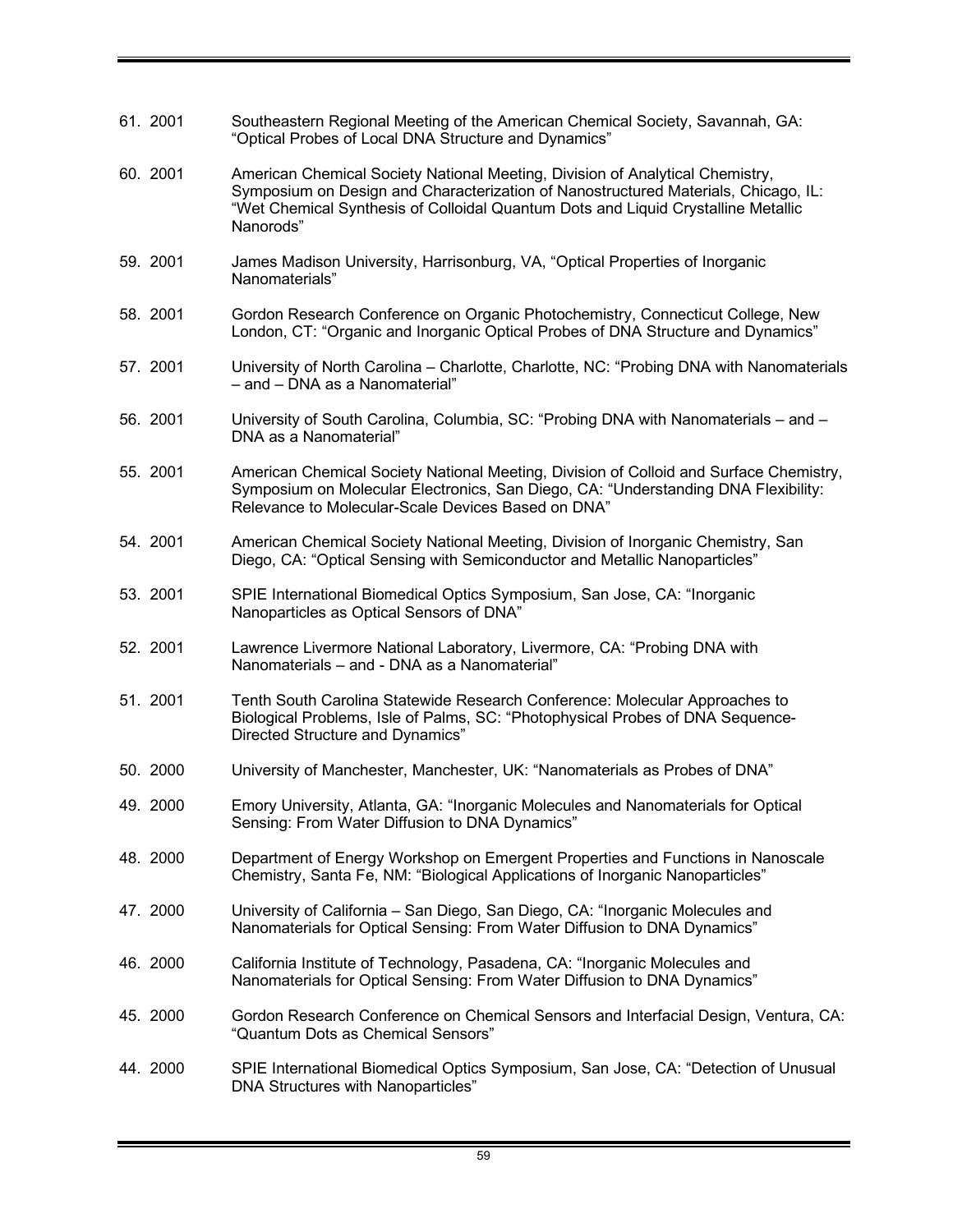| 43. 1999 | US-Japan Workshop on Supramolecular Photochemistry, sponsored by the National<br>Science Foundation, New Orleans, LA: "Photophysical Properties of Inorganic<br>Nanoparticle-DNA Assemblies" |
|----------|----------------------------------------------------------------------------------------------------------------------------------------------------------------------------------------------|
| 42. 1999 | FACSS Conference, Vancouver, British Columbia, Canada: "Novel Luminescent Markers<br>Based on Inorganic Materials"                                                                           |
| 41. 1999 | University of Illinois, Urbana-Champaign, IL: "Optical Sensing with Inorganic Molecules<br>and Nanomaterials: From Water to DNA"                                                             |
| 40. 1999 | University of Minnesota, Minneapolis, MN: "Optical Sensing with Inorganic Molecules and<br>Nanomaterials: From Water to DNA"                                                                 |
| 39. 1999 | University of Wisconsin, Madison, WI: "Optical Sensing with Inorganic Molecules and<br>Nanomaterials: From Water to DNA"                                                                     |
| 38. 1999 | Furman University, Greenville, SC: "Optical Probes of DNA Bending"                                                                                                                           |
| 37. 1999 | University of Louisville, Louisville, KY: "Optical Probes of DNA Structure and Dynamics"                                                                                                     |
| 36. 1998 | University of California, Berkeley, CA: "Optical Sensing with Inorganic Molecules and<br>Nanomaterials: From Water to DNA"                                                                   |
| 35. 1998 | Wake Forest University, Winston-Salem, NC: "Luminescent Probes of DNA Shape and<br>Dynamics"                                                                                                 |
| 34. 1998 | Georgia State University, Atlanta, GA: "Optical Probes of DNA Shape and Dynamics"                                                                                                            |
| 33. 1998 | Clemson University, Department of Ceramic and Materials Engineering, Clemson, SC:<br>"Inorganic Molecules and Nanomaterials for Optical Sensing"                                             |
| 32. 1998 | University of North Carolina, Greensboro, NC, "Luminescent Probes of DNA Shape and<br>Dynamics"                                                                                              |
| 31. 1998 | Utah State University, Logan, UT, "Optical Probes of DNA Shape"                                                                                                                              |
| 30. 1998 | University of Utah, Salt Lake City, UT, "Optical Probes of DNA Shape"                                                                                                                        |
| 29. 1998 | Biochemistry Seminar Series, University of South Carolina, Columbia, SC,<br>"Inorganic Probes of DNA Structure"                                                                              |
| 28. 1998 | Physical Chemistry Seminar Series, University of South Carolina, Columbia, SC,<br>"Photonic Bandgap Materials"                                                                               |
| 27. 1998 | Winthrop University, Rock Hill, SC, "Optical Probes of DNA Shape"                                                                                                                            |
| 26. 1998 | Texas A&M University, College Station, TX, "Photophysical Probes of DNA Shape"                                                                                                               |
| 25. 1998 | Southern Methodist University, Dallas, TX, "Photophysical Probes of DNA Shape"                                                                                                               |
| 24. 1998 | Texas Christian University, Fort Worth, TX, "Photophysical Probes of DNA Shape"                                                                                                              |
| 23. 1997 | Columbia University, New York, NY, "Nanomaterials as Optical Sensors of Biopolymer<br>Shape"                                                                                                 |
| 22. 1997 | Johns Hopkins University, Baltimore, MD, "Optical Probes of DNA Bending"                                                                                                                     |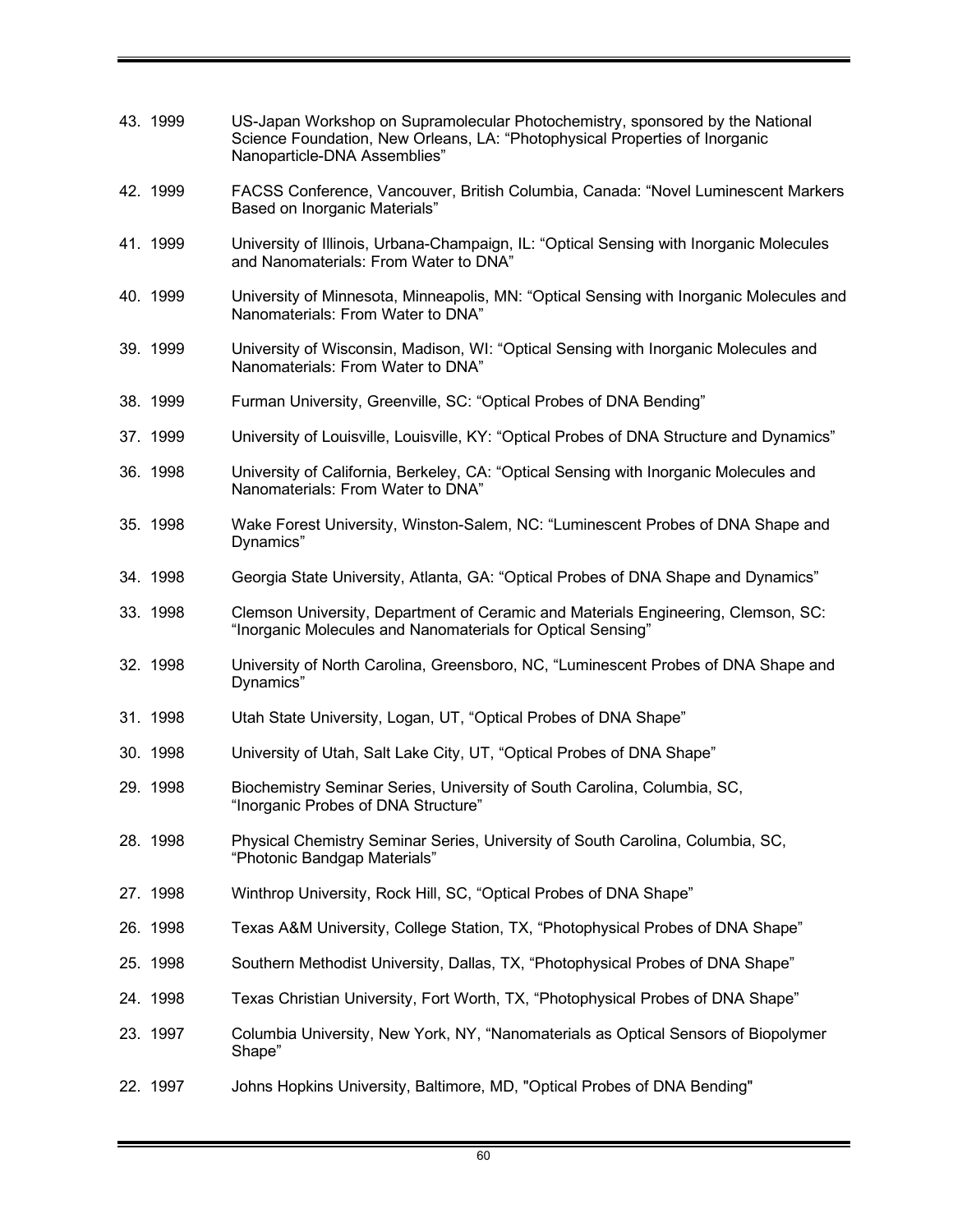- 21. 1997 University of Pennsylvania, Philadelphia, PA, "Optical Probes of DNA Bending"
- 20. 1997 Ohio State University, Columbus, OH, "Optical Probes of DNA Bending"
- 19. 1997 Georgia Institute of Technology, Atlanta, GA, "Optical Probes of DNA Bending"
- 18. 1997 Clemson University, Clemson, SC, "Optical Probes of DNA Bending"
- 17. 1997 Physical Chemistry Seminar Series, University of South Carolina, Columbia, SC "Green Fluorescent Protein"
- 16. 1997 Coastal Carolina University, Conway, SC, "Chemistry and Physics Join Forces for Biology: Using Light to Probe Weird DNA Structure"
- 15. 1997 Sixth South Carolina Statewide Research Conference, Wild Dunes Resort, Isle of Palms, SC, "Optical Probes of DNA Bending"
- 14. 1996 Northeastern University, Boston, MA, "Optical Probes of DNA Bending"
- 13. 1996 Association for Women in Science, South Carolina Chapter, Columbia, SC "Optical Probes of DNA Bending"
- 12. 1996 College of Charleston, Charleston, SC, "Optical Probes of DNA Bending"
- 11. 1996 University of Puerto Rico, San Juan, PR, "Optical Probes of DNA Bending"
- 10. 1996 University of North Carolina, Chapel Hill, NC, "Optical Probes of DNA Bending"
- 9. 1995 Symposium on "Recent Advances in the Chemistry of Polynuclear Metal Complexes Containing Thiolate and Thioether Ligands," at the 47th Southeast / 51st Southwest Joint Regional Meeting of the American Chemical Society, Memphis, TN, "Thiolate- and Thioether-Stabilized Semiconductor Quantum Dots"
- 8. 1995 Igen, Inc., Gaithersburg, MD, "Inorganic Probes of DNA Structure"
- 7. 1995 University of North Carolina, Charlotte, NC, "Inorganic Probes of DNA Structure"
- 6. 1994 Appalachian State University, Boone, NC, "Inorganic Probes of DNA Structure"
- 5. 1994 Francis Marion University, Florence, SC, "Inorganic Probes of DNA Structure"
- 4. 1994 Gordon Research Conference on Bioanalytical Sensors, New London, NH "Inorganic Probes of DNA Structure"
- 3. 1994 Department of Physics and Astronomy, University of South Carolina, Columbia, SC, "Quantum Dots"
- 2. 1993 Association for Women in Science, South Carolina Chapter, Columbia, SC, "Quantum Dots"
- 1. 1993 Division of Biochemistry of the Department of Chemistry and Biochemistry, University of South Carolina, Columbia, SC, "Luminescence as a Probe of Biopolymer Structure"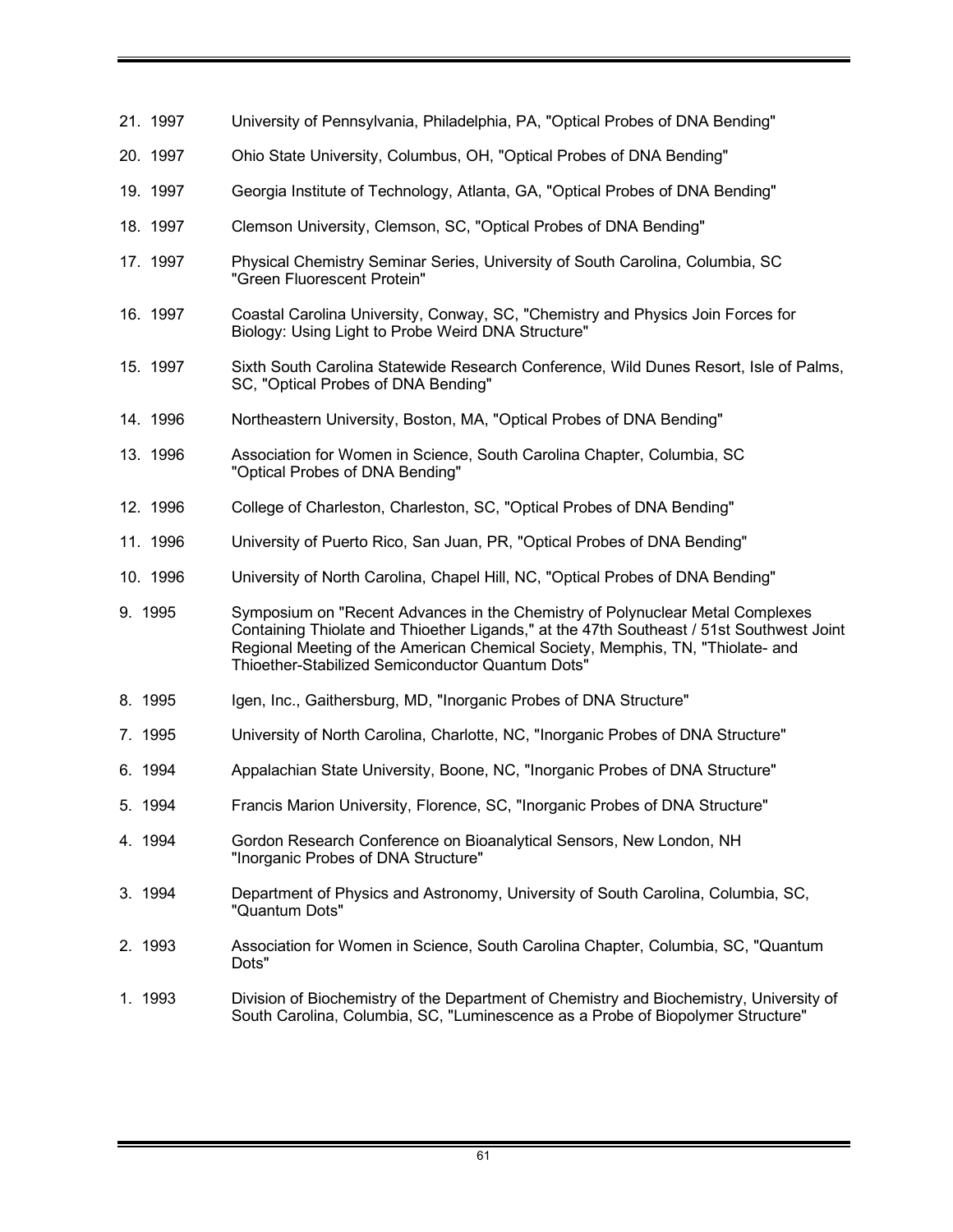## **Professional Service:**

Editorial Board member, *Proceedings of the National Academy of Sciences*, 2017- Associate Editor for Chemistry, *Proceedings of the National Academy of Sciences*, 2020- Deputy Editor, *Journal of Physical Chemistry C*, 2011-2020 Senior (=Associate) Editor, *Journal of Physical Chemistry*, 2006-2011

Editorial Advisory Board member, *Journal of Physical Chemistry A/B/C*, 2021- Editorial Advisory Board member, *Chemical Reviews*, 2021- Editorial Advisory Board member, *Nanoscale Advances*, 2019- Editorial Advisory Board member, *ACS Materials Letters*, 2019- Editorial Advisory Board member, *ACS Applied Nano Materials*, 2018- Editorial Advisory Board member, *Nanoscale Horizons*, 2016- Editorial Advisory Board member, *Materials Horizons*, 2013- Editorial Advisory Board member, *Nanoscale*, 2009- Editorial Advisory Board member, *ACS Nano*, 2007- Editorial Advisory Board member, *NanoLetters*, 2005- Editorial Advisory Board member, *Langmuir*, 2002- Editorial Advisory Board member, *Journal of Cluster Science*, 1997- Editorial Advisory Board member, *Chemical Communications*, 2005-2020 Editorial Advisory Board member, *Chemistry of Materials*, 2004-2009 Editorial Advisory Board member, *Journal of Colloid and Interface Science*, 2006-2008 Editorial Advisory Board member, *Inorganic Chemistry*, 2004-2006 Editorial Advisory Board member, *Journal of Inorganic Biochemistry*, 1996-2007 Editorial Advisory Board member, *Matter*, 2018-2021

Member, Dow Science and Technology Advisory Council, 2021-

Member, Board of Directors, Research Corporation for Science Advancement, 2017-

Member, Scientific Advisory Board, Welch Foundation, 2019-; Vice-Chair, 2021-2022; Chair, 2022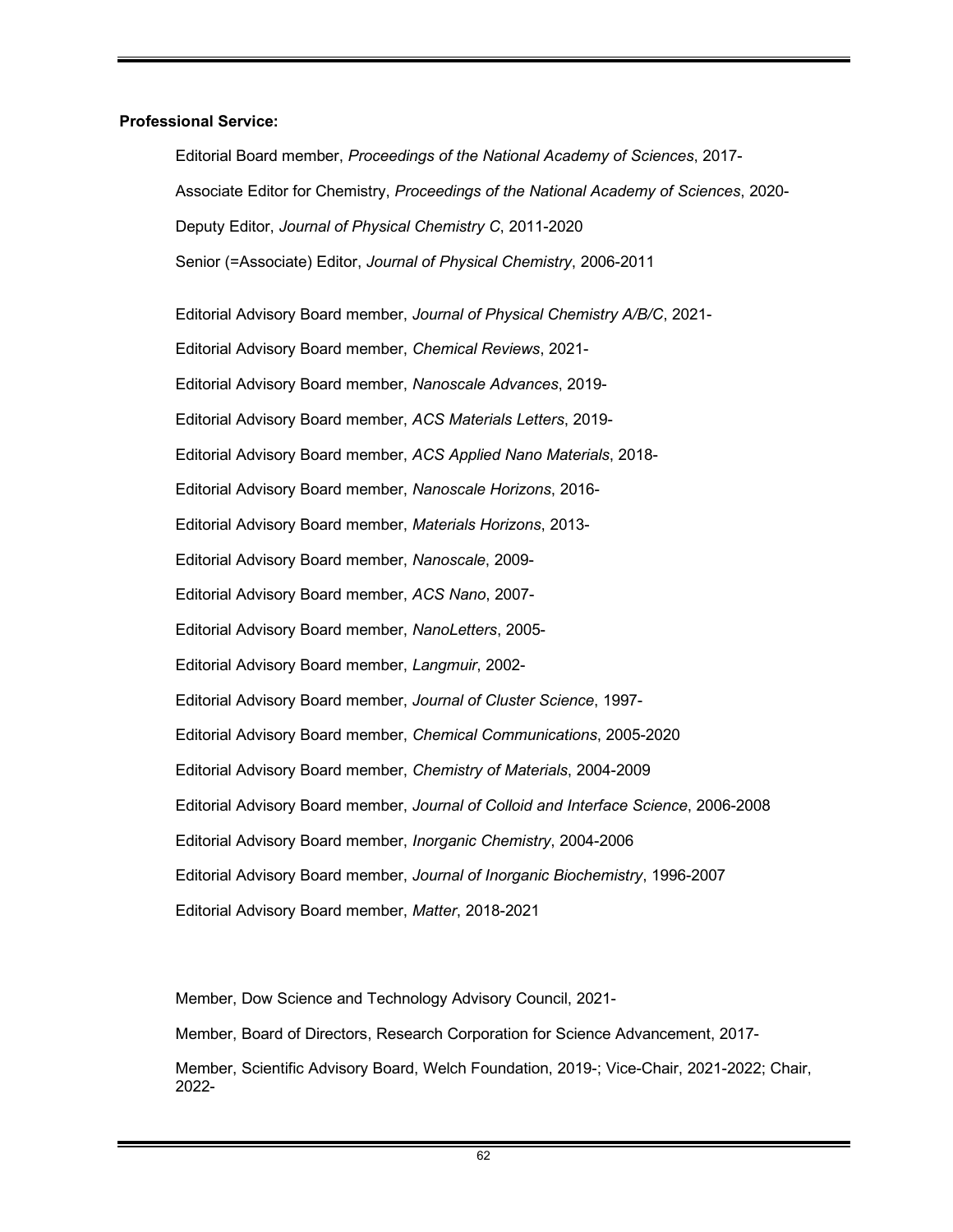Member, Chemistry Diversity Canvassing Committee, National Academy of Sciences, 2020-

Member, External Advisory Committee, CRE2DO, Florida International University, 2020-

Member, University of Wisconsin's Department of Chemistry Board of Advisors, 2021-

Science Advisor, PBS NOVA series, "Beyond the Elements," 2019-2021.

Panelist, 2021 Midwest Women in Science conference, via Zoom, 2021.

Member, Scientific Advisory Board, The Molecular Foundry, Lawrence Berkeley National Laboratory, 2005-2020.

External Reviewer, University of Iowa's Department of Chemistry, 2020.

Member, Advisory Board, Open Chemistry Collaborative in Diversity Equity (OXIDE), 2016-2019.

Member, American Chemical Society national awards committee, 2008-2010; 2012-2016; 2019- 2021.

Member, American Chemical Society journal editor search committee, 2019.

Member, National Academies scientific award committee, 2019-2020.

Member, National Academies committee member, on conflict of interest in publishing, 2019.

Keynote speaker, Midwest Retreat for Diversity in Chemistry, Luther College, Iowa, July 2019.

Scientific and Academic Advisory Committee (SAAC) member, Departments of Organic Chemistry and Materials & Interfaces, Weizmann Institute of Science, Israel, Fall 2018.

Scientific Advisory Committee member and Chair, Center for Nanoscale Materials, Argonne National Laboratory, 2013-2018.

Chair, Gordon Research Conference on Noble Metal Nanoparticles, 2016; Vice-Chair, 2014.

Mentor, P2F (Postdoc to Faculty) Workshop, American Chemical Society, 2014-2015.

Co-organizer, Midwest Cottrell Scholars Regional Workshop, April 2018.

International Advisory Board member, GOLD 2018 conference, 2017-2018.

Review Committee member, Physical Sciences and Engineering Division, Argonne National Laboratory, 2015.

Co-organizer, Round Table Meeting on Interdisciplinary Teaching of Climate and Energy Research and Policy Decision Making, Hanse Institute of Advanced Study, Delmenhorst, Germany, 3x per year in 2016, 2017, 2018, 2019, 2020.

Organizer, American Chemical Society, Division of Colloid and Surface Chemistry, Symposium in honor of Naomi Halas, winner of the 2019 ACS Award in Colloid Chemistry, Orlando, FL, March-April, 2019.

Organizer, Virtual Issue on 2D Quantum Materials, *Journal of Physical Chemistry C*, Fall 2018.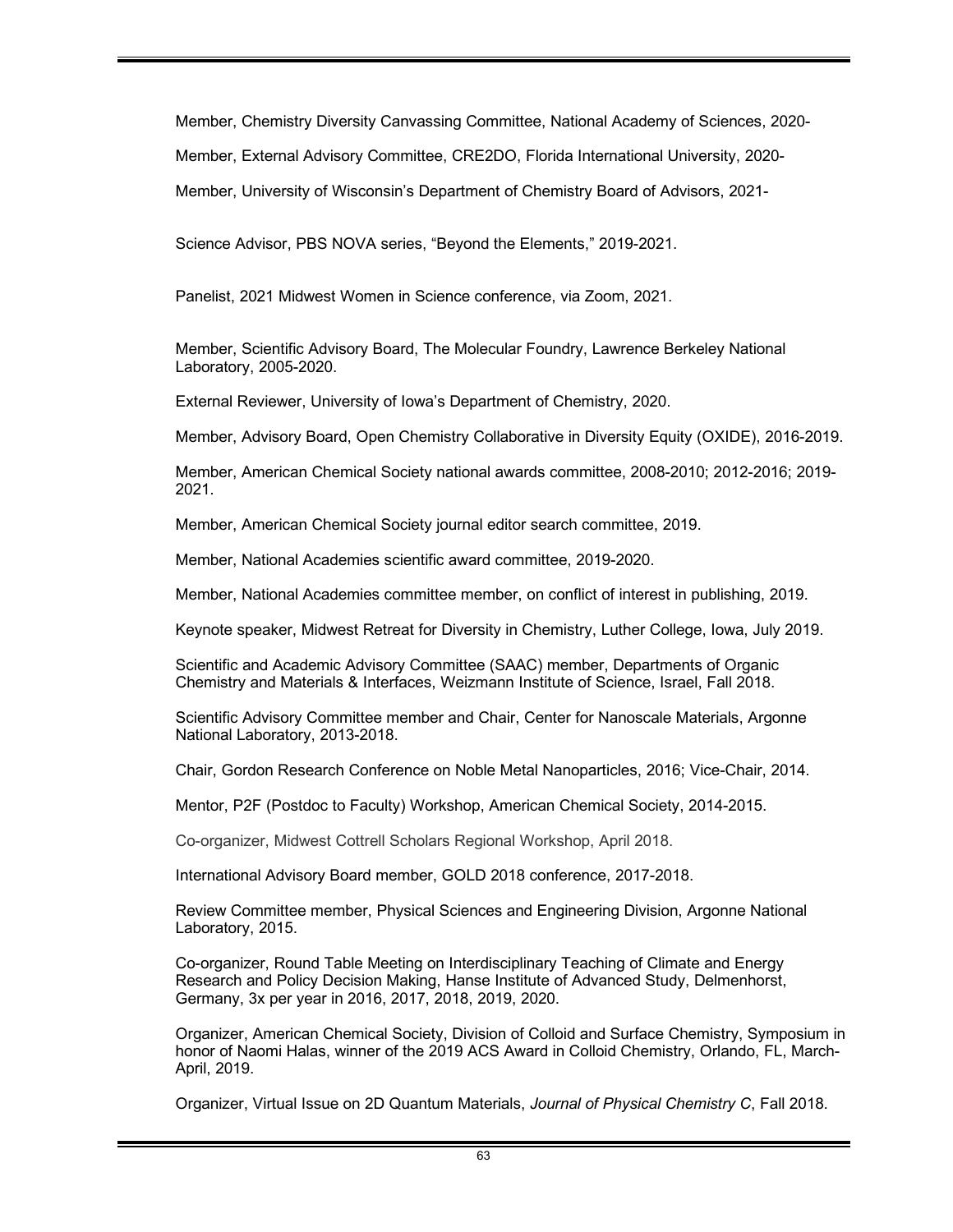Co-organizer, American Chemical Society, Division of Physical Chemistry, Symposium on Plasmonic Nanomaterials: From Physical Chemistry Fundamentals to Societal Impact, San Francisco, CA, April 2017.

Co-organizer, American Chemical Society, Division of Colloid and Surface Chemistry, Symposium on Engineered Nanomaterials Interacting with Natural and Environmental Interfaces, National ACS meeting, San Francisco, CA, August 2014.

Co-organizer, Materials Genome Initiative Midwest Regional Workshop, presented by White House Office of Science and Technology Policy with UIUC MRL, Urbana, IL, May 23, 2014.

Co-organizer, Symposium Q (Bionanomaterials for Sensing, Imaging, and Actuating), eMRS (European Materials Research Society) meeting, Strasbourg, France, 2013.

Award Selection Committee Member, Alan T. Waterman Award of the National Science Foundation, 2009-2012; Chair, 2012.

Panel Member, National Nanotechnology Infrastructure Network review, May 5-7, 2010.

Permanent Member of ISD Study Section, NIH, 2007-2009.

Member of Selection Committee, NSF Inorganic Workshop, 2007-2009.

Chair, American Chemical Society, Division of Inorganic Chemistry, Nanoscience Subdivision, 2008; Chair-Elect, 2007.

Alternate Councilor, American Chemical Society, Division of Inorganic Chemistry, (nationally elected position), 2001-2004.

External Reviewer, University of Delaware's Department of Chemistry and Biochemistry, 2011.

Discussion Leader, Gordon Research Conference on Noble Metal Nanocrystals, Mt. Holyoke College, South Hadley, MA, June 2012.

Session Chair, National Meeting of the American Chemical Society, Symposium on Nanotechnology and the Environment: Emphasis on Green Nanotechnology, Salt Lake City, UT, March 2009.

Organizer, Session Chair, for Fresenius Award Symposium in honor of Teri Odom, National Meeting of the American Chemical Society, Salt Lake City, UT, March 2009.

Invited participant, NSF Workshop on Materials Science and Engineering Education, Washington, DC, Sept. 2008.

Organizer, Session Chair for Inorganic Nanoscience Award Symposium in honor of Chad Mirkin, National Meeting of the American Chemical Society, Philadelphia, PA, August 2008.

Guest Editor, special issue of *NanoBiotechnology* on Frontiers of Nanoscale Chemical Sensing and Imaging, Feb. 2007 issue.

Invited member, Defense Science Study Group, US Department of Defense, 2004-2005.

Member of DOE Site Visit Review Team, Lawrence Berkeley National Laboratory, Materials Chemistry Program, February 2005.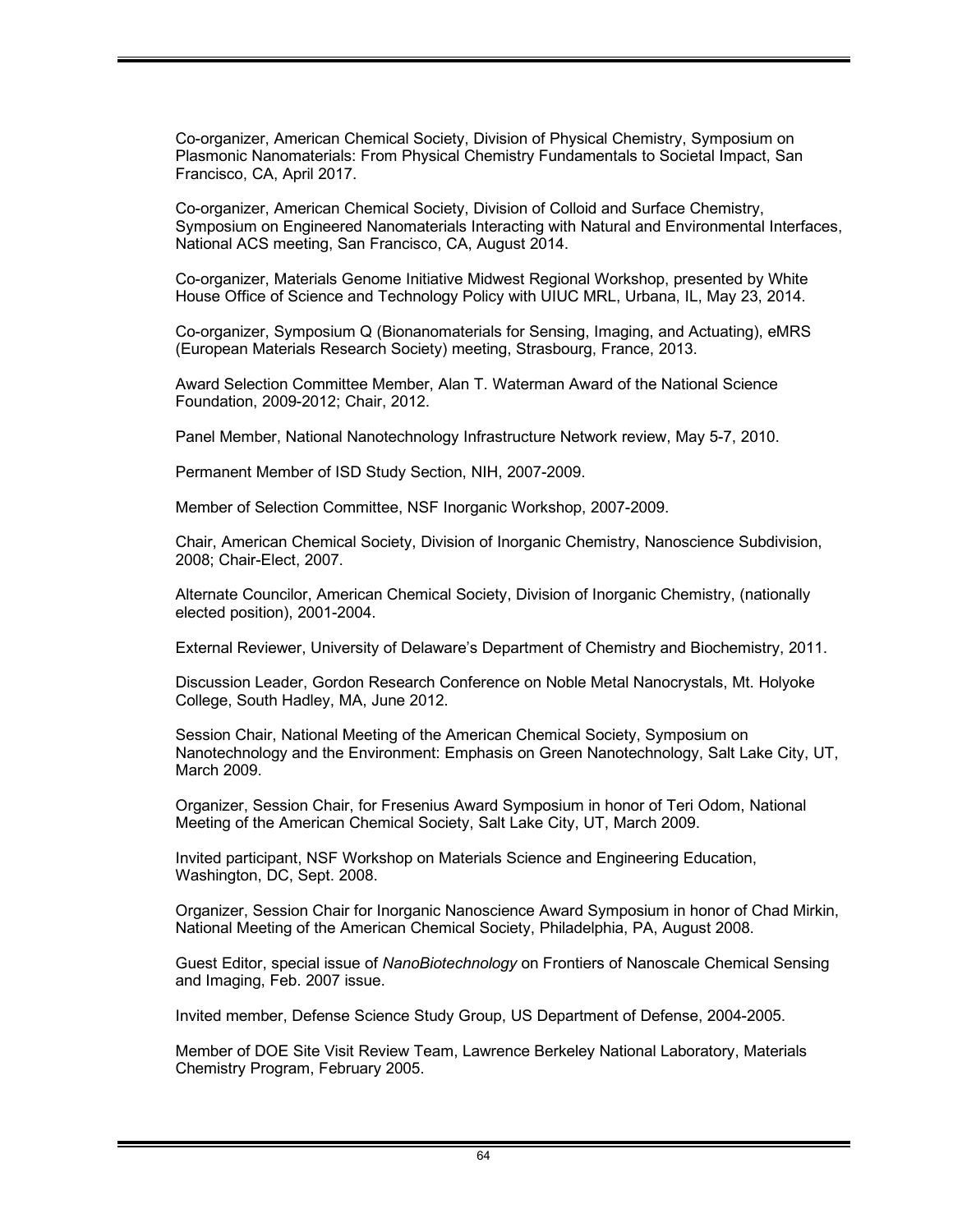Invited member of the Nanotechnology Technical Advisory Group to the (U.S.) President's Council of Advisors on Science and Technology (PCAST), 2003-2005.

Member of NSF Site Visit Review Team, Northwestern University's Nanoscale Science and Engineering Center, June 2003.

Symposium Co-Chair, "Nanomaterials: Synthesis, Characterization and Optical Properties," for the Southeastern Regional Meeting of the American Chemical Society (SERMACS), Charleston, SC, Nov. 2002.

Conference Co-Chair, "Novel Micro- and Nanotechnologies for Bioengineering Applications," SPIE International Symposium on Biomedical Optics, San Jose, CA, January 2002.

Member of Committee of Visitors, to evaluate the National Science Foundation's Division of Chemistry, Feb. 2001.

Scientific liaison to USC Department of Philosophy's Center for the Complexity of Scale, 2002- 2004.

Conference Organizer and Chair, "Nanoparticles and Nanostructured Surfaces: Novel Reporters with Biological Applications," SPIE International Symposium on Biomedical Optics, San Jose, CA January 2001.

Participant and speaker at the DOE Workshop on Nanoscale Chemistry, to define frontiers of the field for the next 5-10 years, Santa Fe, NM, April 2000.

Organizer for SPIE International Symposium on Biomedical Optics session, "Nanoparticles as Biological Markers and Diagnostics," San Jose, CA, January 2000.

Visiting Member of the Scientific Advisory Board, Center for Fluorescence Spectroscopy, University of Maryland School of Medicine, Baltimore, MD, Feb. 1999.

Invited to participate with 100 other young scientists in the Tenth Annual Frontiers of Science Symposium (now called Kavli Frontiers of Science), sponsored by the National Academy of Sciences, Irvine, CA, Nov. 1998.

Invited Delegate to U.S. House of Representatives Committee on Science Policy Roundtable Discussion, convened by Rep. Vernon Ehlers (R-MI), Dec. 8, 1997.

Session Chair for "Symposium on Advances in Microcrystalline and Nanocrystalline Semiconductors - 1996," Materials Research Society Meeting, Dec. 2-6, 1996.

Bioinorganic Chemistry Session Chair, American Chemical Society National Meeting, Orlando, FL, August 1996.

Discussion Leader, 1996 Gordon Research Conference on Bioanalytical Sensors, Ventura, CA, Jan. 14-19, 1996.

Inorganic General Session Chair, 47th Southeast / 51st Southwest Joint Regional Meeting of the American Chemical Society, Memphis, TN, Nov. 29 - Dec. 1, 1995.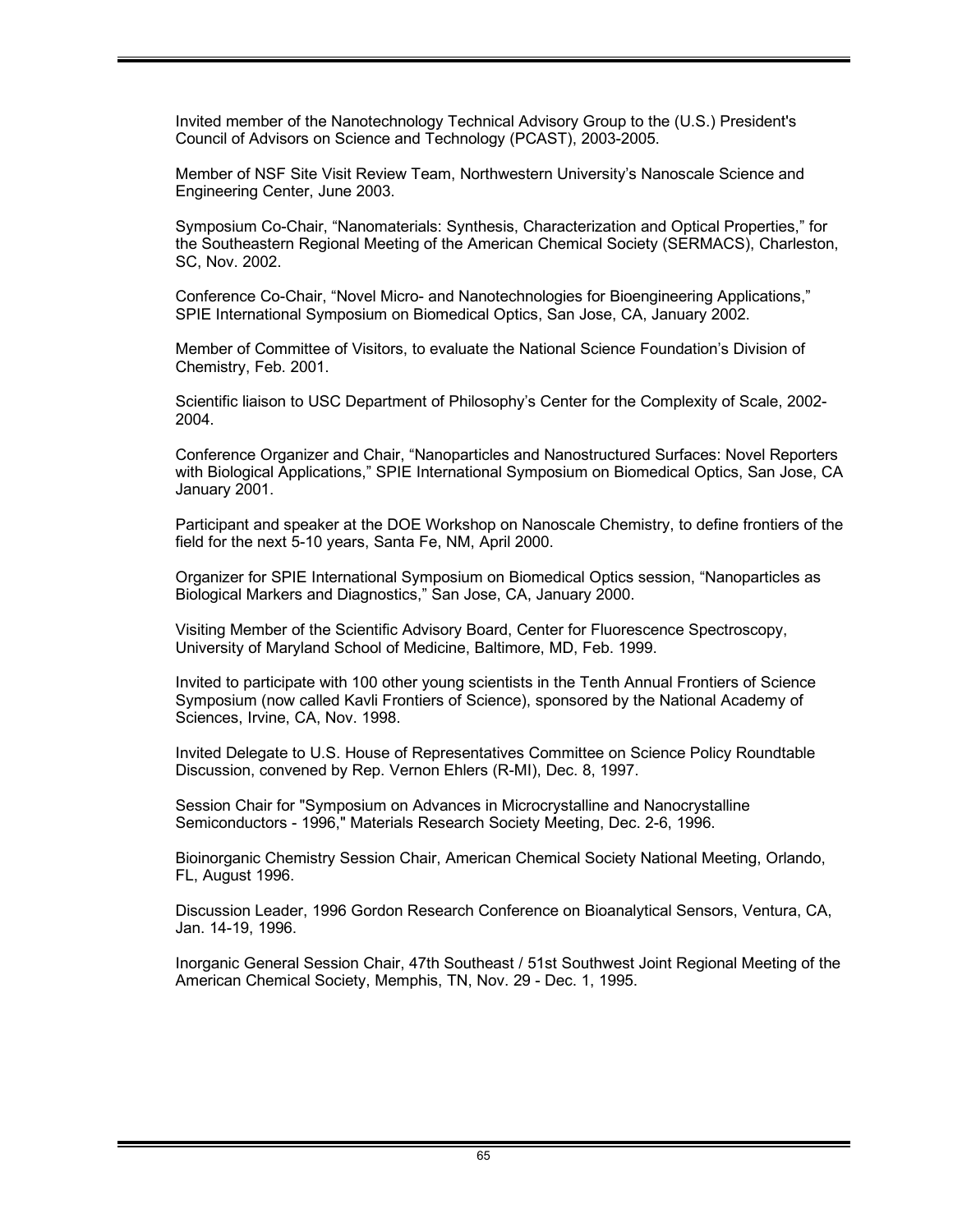# **Funded Grants:**

1. National Science Foundation, \$32,000 with a \$64,000 USC match, 09/01/93 - 02/28/95, "Colloidal Semiconductors for Macromolecular Recognition, Open-Framework Structures, and Non-Linear Optical Applications."

2. South Carolina Research & Productive Scholarship, \$3,000, 12/01/93 - 11/30/94, "Novel Optical Probes of Protein Surfaces."

3. National Science Foundation CAREER Award, \$195,000, 07/01/95 - 06/30/98.

4. USC Venture Fund, \$15,000, 05/01/95 - 04/30/96, "Hollow Semiconductor Particles: Towards New Optical Materials."

5. Department of Energy EPSCoR, \$1,250,000 with 14 other P.I.'s, 09/01/95 - 08/30/97, "Electrochemical Power Sources;" renewal, \$2,500,000, with >14 PI's, 9/97-8/99; renewal, ~\$30,000 annual to CJM of \$~1.2M total with many PI's, 10/01/99-5/30/02.

6. Alfred P. Sloan Foundation Research Fellow, \$35,000, 9/97-9/99.

7. National Science Foundation EPSCoR, \$950,000 with 6 other P.I.'s, 10/96-9/99, "Fundamental Studies at Polymer/Material Interfaces."

8. Dreyfus Foundation, Camille Dreyfus Teacher-Scholar Award, \$60,000, 1998-2002.

9. Research Corporation's Cottrell Scholar Award, \$50,000, 7/96-6/01, "Probing Sequence-Directed DNA Bending in Dilute Solution."

10. Department of Defense, \$330,000 (with R. D. Adams), "Design and Synthesis of a Quantum Dot-Based Laser," 7/97-6/01.

11. National Science Foundation EPSCOR, "Development of a Nanomaterials Initiative at the University of South Carolina," \$400,000 with 3 other PI's, 9/1/98-8/31/01.

12. National Science Foundation, "Extension for Special Creativity," \$165,000, 7/1/98-12/31/01.

13. National Science Foundation Research Experience for Undergraduates Program, "University of South Carolina REU Site for Nanoscience," \$169,430 with S. Little, 3/99-2/02. "Research Experiences for Teachers" supplement, \$32,000, for summer 2001.

14. National Institutes of Health, "Optical Probes of DNA Bending and Wrapping," CJM, PI, \$501,060, 5/97-4/03.

15. NSF/NIH BRIN/EPSCOR, "Detection of DNA with Nanoparticles," CJM, PI, R. Mahtab (South Carolina State U), co-PI; \$47,768, May 16, 2003 – August 31, 2004.

16. National Science Foundation, "SGER: Cytotoxicity of Nanoparticles," CJM, PI, M. Wyatt, co-PI, \$92,000, August 15, 2003 – December 31, 2004.

17. National Science Foundation Research Experience for Undergraduates Program, "University of South Carolina REU Site for Nanoscience," C. J. Murphy, PI, H-C zur Loye, co-PI, \$178,836, 4/02-3/05.

18. USC NanoCenter, "Acquisition of a Phase-Analysis Light Scattering System," CJM, PI; \$20,000, March 15, 2004 – March 14, 2005.

19. National Institutes of Health, "Ultrafast DNA Dynamics Using Novel Photophysical Probes," M. A. Berg, PI, CJM one of two co-PI's, \$912,000, 12/00-11/05.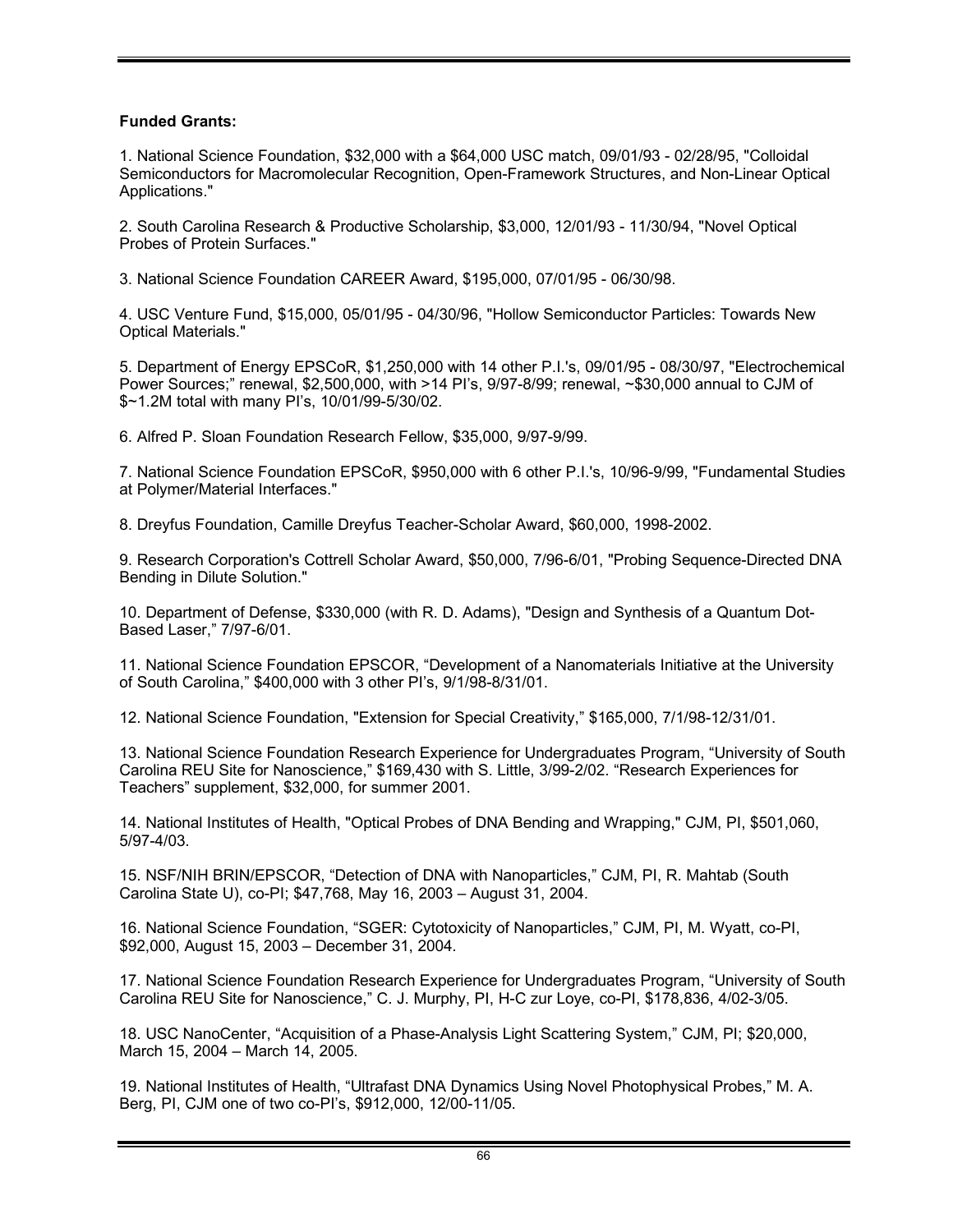20. National Science Foundation, "NIRT: Dendrimer-Stabilized Nanoparticles for Next-Generation Catalysts," H. J. Ploehn, PI, CJM one of two co-PI's and four additional investigators, \$2,000,000, 6/15/01-6/14/06.

21. USC, "Microstructural Response of Cellularized Collagen Gels to Mechanical Fields," S. Baxter, PI, CJM, one of two co-PI's; \$50,000, 07/01/04-12/31/05.

22. National Science Foundation EPSCOR, "Influence of the Nature of the Quantum Dot Surface on Interactions with DNA," CJM, PI, with R. Mahtab, SC State University, \$69,556, 07/01/05-06/30/06.

23. National Science Foundation, "Center for Nanotechnology in Society: Imaging, Scientific Change and Public Understanding of Emerging Nanotechnologies," D. Baird, PI; CJM, one of 28 senior personnel, \$1,375,000, 09/1/05 – 08/31/09.

24. W. M. Keck Foundation, "Open Laboratory for Bionanoparticle Technology, Discovery and Development," Q. Wang, PI, CJM and MG Finn (Scripps), co-PI's, \$800,000, 01/01/06-12/31/10.

25. National Institutes of Health INBRE, "The Effect of Plasmid DNA Shape on Binding to Protein-Sized Inorganic Substrates," CJM, PI, with L. Gearheart, Presbyterian College, \$50,000, 05/01/06 – 4/30/07.

26. Oxonica, Inc. "Metallic Nanorods for Industrial Applications," research contract, \$7423, 06/28/06- 12/15/06.

27. National Science Foundation, "Role of Mechanical Environment on the Evolution of Tissue Microstructure: Meso-scale Cell-Extracellular Matrix Interactions," S. Baxter, PI; CJM, one of three co-PI's, \$219,978 total, 8/15/06-7/31/09.

28. Air Force Office of Scientific Research, "Polymer Nanocomposites as Future Materials for Defense and Energy Applications," H. zur Loye, PI; CJM, one of two co-PI's, \$901,000 total, 10/01/06 – 4/01/08.

29. National Science Foundation, D. Berube, PI; CJM, one of two co-PI's, and several senior personnel. "NUE: Nanoscience and Technology Studies Cognate," \$199,906, 1/1/07 – 12/31/08.

30. National Science Foundation, G. Khushf, PI; CJM, one of several senior personnel, "SGER: Complexity, Systems, and Control in Nanobiotechnology: Developing a Framework for Understanding and Managing Uncertainty Associated with Radically Disruptive Technologies," \$200,000, 9/1/06-2/29/08.

31. USC, "Role of Nanoparticle Surface and Size on Carcinogen Uptake in Human Lung Cells," M. D. Wyatt, PI; CJM, one of three co-PI's, \$48,180 total, 3/1/07-2/28/08.

32. General Dynamics Information Technology/Air Force Research Lab/DOD, "Synthesis of GNP Suspensions and Chromophore-Modified GNP Suspensions," CJM, PI, \$50,000, 07/01/07-08/31/08.

33. Department of Energy, "Hybrid Organic-Inorganic Composite Solar Cells for Efficient, Low-Cost, Photoelectric Energy Conversion," R. D. Adams, PI; CJM, one of two co-PI's, \$810,000 total, 9/1/07 – 8/31/10.

34. National Science Foundation, "RUI: Surface-Engineering Nanoparticles to Inhibit Protein Aggregation," subcontract from SCSU to USC, R. Mahtab, PI; CJM one of two co-PI's, \$190,998 for USC subcontract for project period, 7/1/07-6/30/10.

35. Air Force Office of Scientific Research, "Optical Limiting Materials Based on Gold Nanoparticles," CJM, PI; \$416,955 total, 03/01/2009 – 05/15/2014.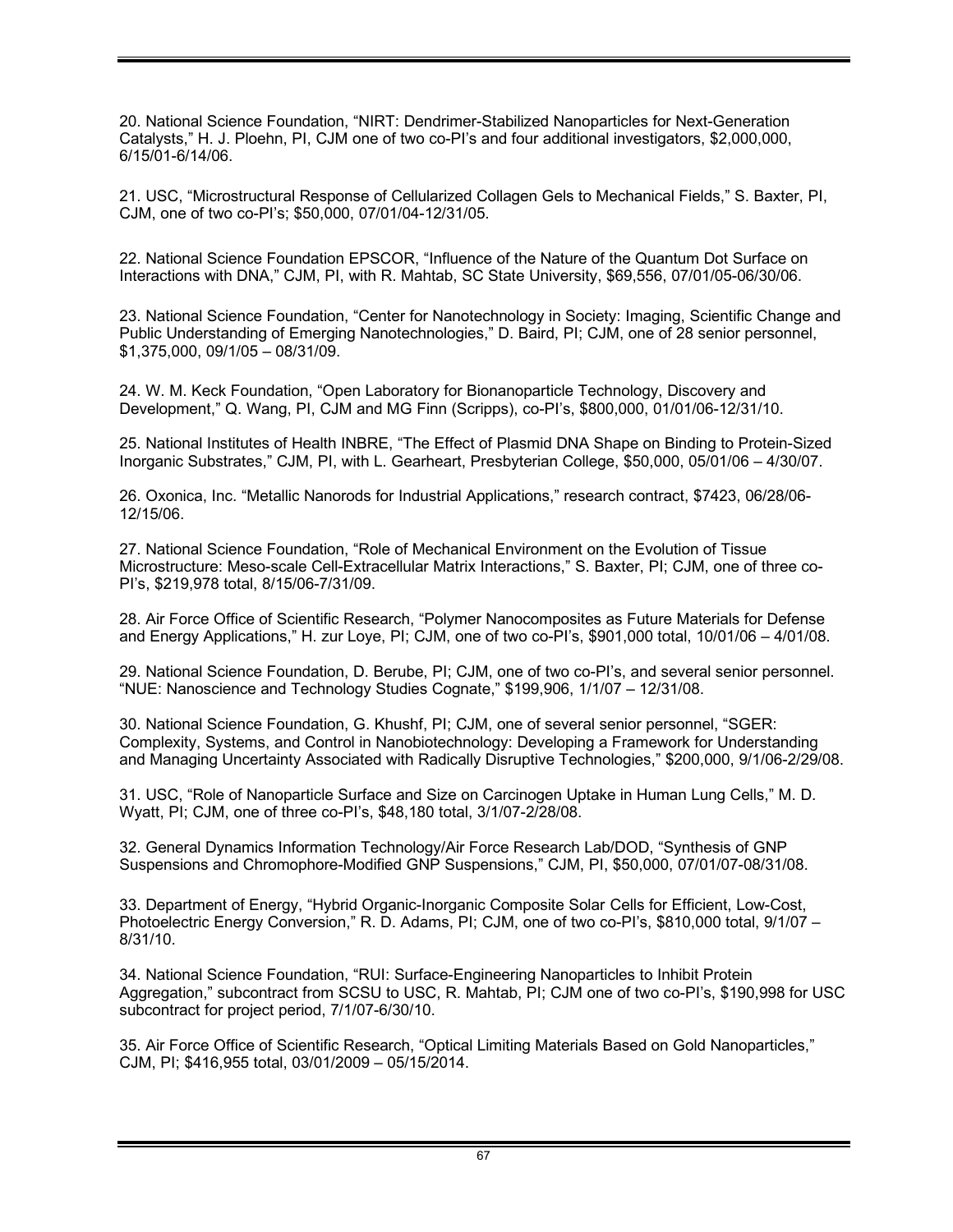36. National Institutes of Health, "Using Gold Nanorods to Modify the Extracellular Matrix and Mechanical Properties," E. C. Goldsmith, PI; CJM, co-PI; \$216,941 total, 08/01/2009 – 06/30/2011.

37. National Science Foundation, "Surface Engineering of Gold Nanorods for Biology," C. J. Murphy, PI; \$420,000 total, 07/01/2010-06/30/2013.

38. Beckman Institute, "Real-Time Measurement of the Nanoparticle Corona in Biological Systems," CJM, PI; M. Gruebele and S. Boppart, co-PI's, \$150,000 total, 05/16/2010 – 08/15/2012.

39. Beckman Institute, "Next Generation Molecular Probes for Massively Multiplexed and Ultrasensitive Imaging," R. Bhargava, PI; CJM one of several co-PI"s, \$150,000 total, 05/16/2010 – 05/15/2012.

40. Department of Energy, "Ultrafast Thermal Transport at Interfaces," D. Cahill, PI; CJM, one of two co-PI's, \$420,000 total, 09/01/2010 - 08/31/2014.

41. Solid State Scientific Corporation/AFOSR, "Development of Novel Electromagnetic Media," CJM, PI; \$75,000, 10/1/2011-12/31/2012; renewal, \$75,000, through 10/31/2013; renewal, \$52,702 through 6/7/2014.

42. National Science Foundation, "Centers for Chemical Innovation Phase I: A Molecular Basis for Sustainable Nanotechnology," R. Hamers, PI, CJM, one of 5 co-PIs, \$1,750,000 total, \$190,000 to CJM, 9/1/2012 – 8/31/2015.

43. National Science Foundation, "Conference Support for eMRS," CJM, PI, \$8250, 9/1/2012-8/31/2013.

44. National Science Foundation, "Network for Computational Nanotechnology – NanoBio Node," U. Ravaioli, PI; CJM, one of 5 coPI's/senior personnel, \$3,500,000 total (zero money for CJM lab), 9/15/2012-9/14/2016.

45. DARPA, "in vivo SERS Nanoplatforms for Diagnostics," CJM subcontract through Northwestern University, \$307,027 total to CJM, 12/21/2012-1/20/2014.

46. National Science Foundation, "Collaborative Research: Fate, Transport, and Organismal Uptake of Rod-Shaped Nanomaterials," CJM co-PI with N Saleh (UT Austin) and P Vikesland (Virginia Tech), \$120,000 total to CJM, 8/1/2013 – 7/31/2017.

47. National Science Foundation, "A 'Gold' Standard for Understanding Protein-Nanoparticle Interactions," CJM, PI; \$435,000 total, 9/1/2013-8/31/2016.

48. National Science Foundation, "REU Site: nano@illinois REU – Summer Nanotechnology Research Experience for Undergraduates," CJM, PI; \$375,255 total, 3/1/2014-2/28/2017.

49. Research Corporation for Science Advancement, "TREE Award," CJM, PI; \$25,000, 7/1/2015- 6/30/2017.

50. National Science Foundation, "Center for Chemical Innovation Phase II: A Molecular Basis for Sustainable Nanotechnology," R. Hamers, PI, CJM, one of many co-PIs, \$20,000,000 total, \$180,000 to CJM per year, 9/1/2015 – 8/31/2020.

51. National Institutes of Health, NHLBI, "Nanoparticle Remodeling of Pulmonary Junctions," CJM, PI, D. Leckband and P. Kenis, co-PI's; \$387,000 total, 4/1/2016 – 3/31/2019.

52. National Science Foundation, "Conformational Proteomics on Gold Nanoparticle Surfaces," CJM, PI, \$610,000, 6/15/2016 – 5/31/2020.

53. National Science Foundation, "Illinois Materials Research Science and Engineering Center," CJM, one of many co-PIs, \$15,900,000 total, 9/1/2017 – 8/31/2023; \$80,000 per year to CJM.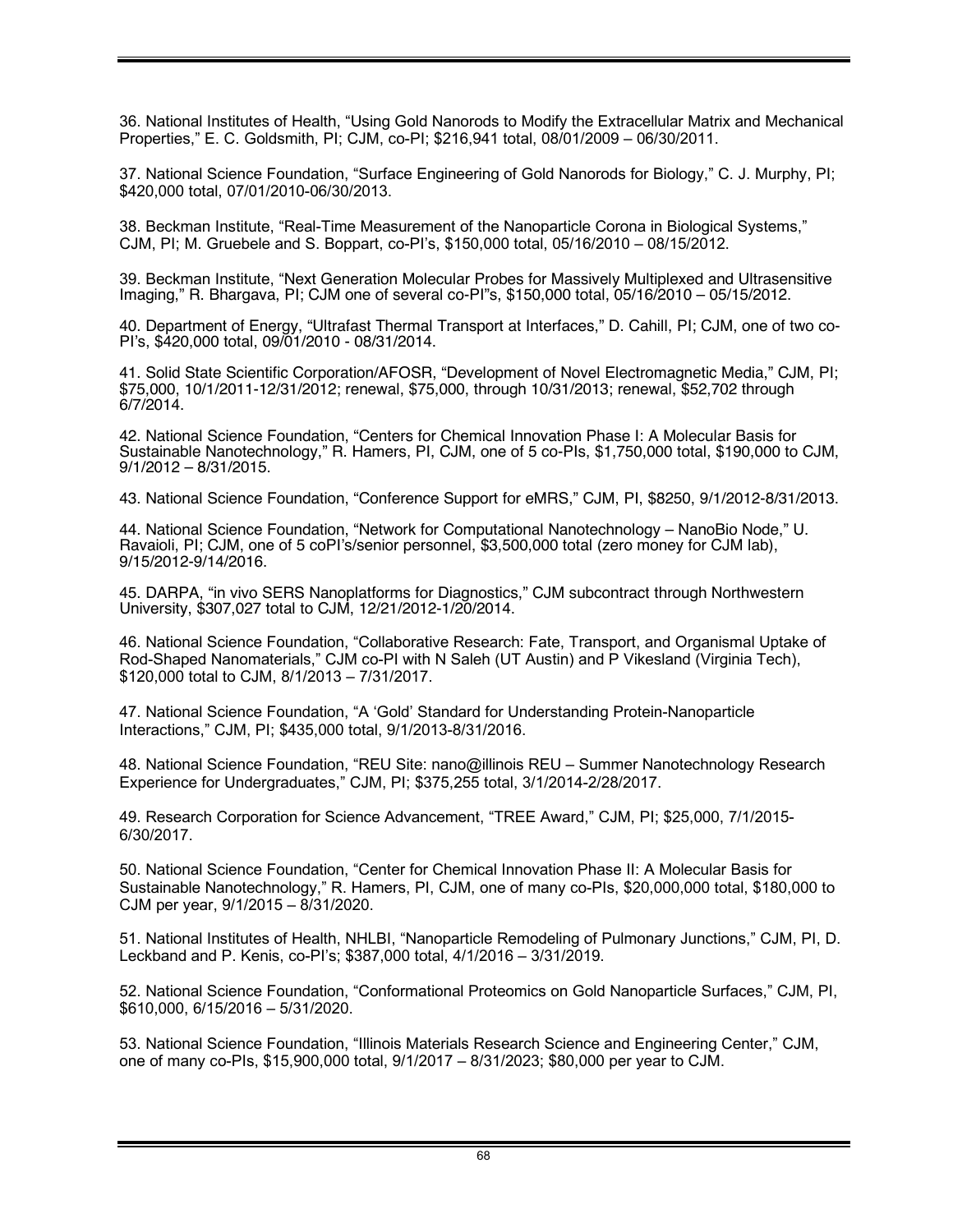54. National Institutes of Health, NIGMS, "Nanoparticle Intervention in Cell Behavior," CJ, PI, \$1,199,294, 03/01/2018 – 03/31/2023.

55. National Science Foundation, "NSF Center for Sustainable Nanotechnology" R. Hamers, PI, CJM, one of many co-PIs, \$20,000,000 total, \$140,000 to CJM per year, 9/1/2020 – 8/31/2025.

56. National Science Foundation, "Spatially Encoded Hard-Soft Materials," CJM, PI, \$480,000, 09/01/2021-08/31/2024.

57. Oak Ridge National Laboratory/UT-Battelle, "Nano-Target Fabrication for Radioisotope Production," CJM, PI, \$17,650, 12/03/2021-05/01/2022.

*numerous grants pending and brewing*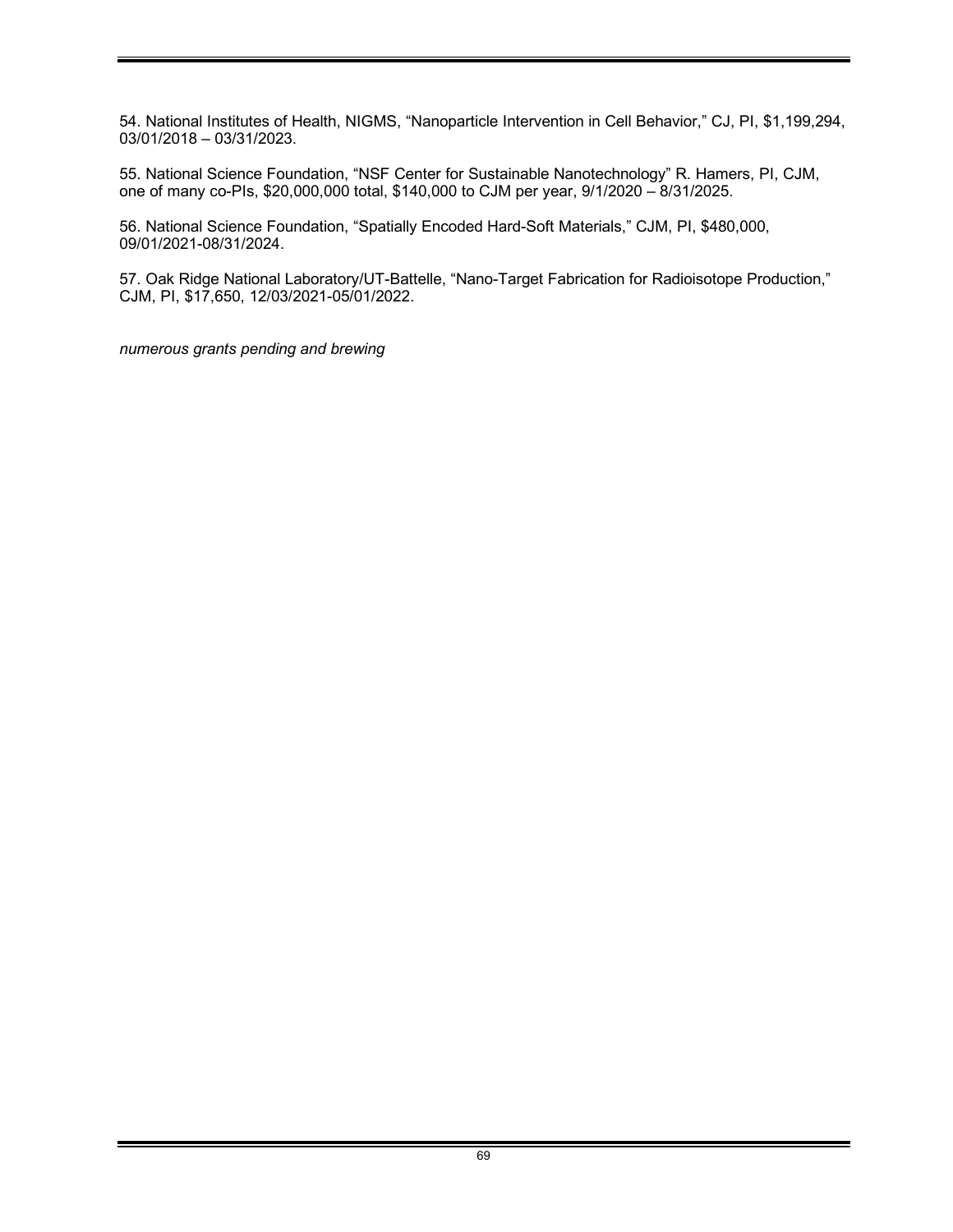# **Other:**

#### *Reviewer for*

National Science Foundation (chemistry, DMR, special projects, centers); Department of Energy; National Institutes of Health (SBIR, ISD, genome sequencing, BECM, NANO ad hoc study sections; P41 ad hoc reviewer; ISD permanent member, 2007-2009); Air Force Office of Scientific Research; Army Research Office; U. S. Department of Agriculture; U.S. Civilian R&D Foundation; American Chemical Society Petroleum Research Fund; Molecular Foundry; Research Corporation; American Association for the Advancement of Science; Austrian Academy of Sciences; Netherland's National Science Foundation; Science Foundation Ireland; EPRSC (United Kingdom); Rice University's Center for Biological and Environmental Nanotechnology; European Commission

*Science, Nature, Nature Materials, Nature Communications, Nature Nanotechnology, Nature Chemistry, Angewandte Chemie, Journal of the American Chemical Society, Proceedings of the National Academy of Sciences, Nano Letters, ACS Nano, Journal of Physical Chemistry*, *Inorganic Chemistry*, *Biochemistry*, *Langmuir*, *Chemistry of Materials, Analytical Chemistry*, *Advanced Materials, Advanced Functional Materials, Advanced Healthcare Materials, Chemical Communications*, *Journal of Chemical Physics, Journal of Crystal Growth, Journal of Materials Chemistry, Nucleic Acids Research*, *Environmental Science and Technology, Bioconjugate Chemistry, Biomacromolecules, Chemistry – a European Journal, Biochimica et Biophysica Acta*, *Journal of Luminescence*, *Journal of Fluorescence, Journal of Cluster Science, Journal of Inorganic Biochemistry, Proceedings of the Materials Research Society, Synthesis and Reactivity in Inorganic and Metal-Organic Chemistry, Journal of Organometallic Chemistry, Chemical Research in Toxicology, Electrochemical and Solid State Letters, Journal of Materials Research, Colloids and Surfaces*, *Journal of Colloid and Interfacial Science*, *Journal of Nanoscience and Nanotechnology, Spectrochimica Acta Part A, Polymer, Chemical Physics Letters, Applied Physics Letters, ChemPhysChem, Hyle, ChemBioChem, Nanotechnology, Small, Journal of Biomedical Optics, Journal of Solid State Chemistry, European Journal of Inorganic Chemistry, Nanomedicine, Chemistry – an Asian Journal, Current Opinion in Colloid and Interface Science, Environmental Toxicology and Chemistry, ACS Applied Materials & Interfaces, PLoS One, Acta Biomaterialia, ACS Combinatorial Science, ACS Omega, Scientific Reports, CHEM, ChemNanoMat, Nanoscale, Nanoscale Advances, ACS Applied Nano Materials, Science Advances, PNAS Nexus, Scientific Data*

Numerous universities for tenure and promotion files (10-20 per year)

## *University of Illinois Committees and Service*

Department Head (2020-); School of Chemical Sciences Executive Committee (2020-); College of Liberal Arts and Sciences Dean's Strategic Advisory Committee (2020-); University Indirect Cost Return Special Policy Committee (2021); Departmental Staff Committee (2019-2020); Departmental Advancement Committee (2019-); Curriculum & Courses Committee (2010-2016); Materials Chemistry Graduate Student Admissions and Recruiting (2009-2010, 2015); Materials Chemistry Area Head and representative on Budget & Operations Committee (2010-2016, 2017- 2019); Departmental Advisory Committee (2011-2013, 2013-2015); Undergraduate and Graduate Program Review Committee (2010-2014); Division of Biomedical Sciences Faculty Development Committee (2011-2012); Chemistry Head Evaluation Committee (2011); Faculty Senator (2011- 2012); University COVID-19 Research and Scholarship Return to On-Campus Work Task Force (2020); Departmental Ethics Committee (2012); Search Committee, University Director of Sponsored Programs Office (2011-2012); Packard Fellowship Selection Committee (2014); School of Chemical Sciences Executive Committee (2015-2018); Search Committee, MRL Research Facilities director (2015, Chair); Search Committee, MRL Director (2015-2016); Search Committee, MRL/MRSEC Education and Outreach Coordinator (2017); Search Committee, Department of Chemistry, Director of Graduate Diversity and Equity (2017-8); College of Liberal Arts & Sciences Executive Committee (2015-2017); College of Liberal Arts & Sciences Strategic Planning Committee (2019); Department of Materials Science and Engineering, Faculty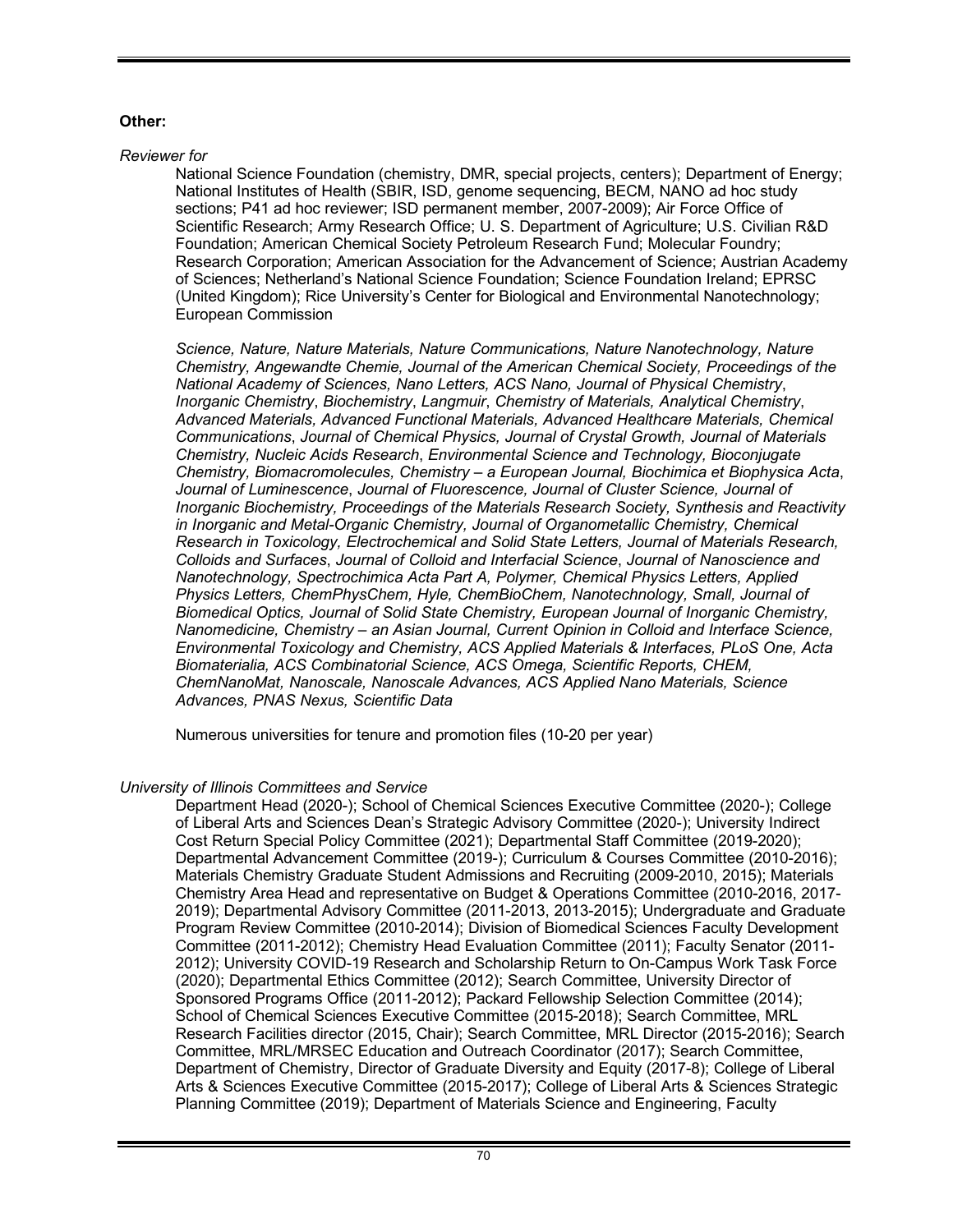Grievance Committee (Chair, 2015-2020); Sesquicentennial Celebration Committee, School of Chemical Sciences (2017); graduate student thesis committees; undergraduate senior theses

Research ethics seminars and scenarios, numerous presentations to first-year graduate students in the Department and undergraduate summer research students (2016-present)

### *University of South Carolina Committees and Service*

Departmental Academic Affairs Committee; Departmental Graduate Admissions Committee; Departmental Laboratory Improvement Committee; Departmental Executive Committee; Departmental Materials/Electrochemist Faculty Search Committee; Departmental Physical Chemistry Faculty Search Committee (three times, Chair once); Departmental NanoDirector Search Committee (twice, Chair twice); Departmental Nanoscience Faculty Search Committee; Departmental Chemistry/Marine Science Faculty Search Committee; Departmental Tenure and Promotion Committee (Chair, 2006-2007); Departmental Chair search committee (internal); Departmental Graduate Student Recruiting Committee (Chair, 2005-2007); many graduate student thesis committees; undergraduate chemistry major advising

Department of Chemical Engineering faculty search committee; Department of Physics and Astronomy faculty search committee (twice); Dean of Libraries search committee; Dean of Arts and Sciences search committee; Dean of Honors College search committee; College of Arts and Sciences Curriculum Committee; College of Science and Mathematics Committee on Academic Responsibility; College Electron Microscopy Center Faculty Advisory Committee (Chair, 2007- 2009); University Goldwater Scholarship Selection Committee; University Women's History Month Committee; University Venture Fund Committee; University Provost's Instructional Innovation Grant Committee; Provost's Advisory Committee on Women's Issues; University Nanoscience Steering Committee; Honors College Policy Committee; University Conflict of Interest Committee (Chair, 2003-2005); University Golden Key Faculty Award Selection Committee; Preston College Faculty Associate; 2005 Preston College Principal Evaluation Committee (Chair); Faculty Senator, 2003-2006; Russell Research Award and USC Educational Foundation Research Award for Science, Mathematics and Engineering Selection Committee, 2005-2009 (Chair, 2008)

#### *Consulting*

| 2016-     | SONA Nanotech, Halifax, Canada; member of Scientific Advisory Board |
|-----------|---------------------------------------------------------------------|
| 2013      | Henkel Research, Inc.                                               |
| 2012-2013 | Research Frontiers, Inc., Woodbury, NY                              |
| 2003      | RSM Devices, Inc.                                                   |
| 2001      | Luminex. Austin. TX                                                 |
| 2000      | Teledyne, Inc., Hawthorne, CA                                       |

## *Illinois Community Outreach*

Sustainable Nanotechnology blog (https://sustainable-nano.com), contributor, 2012-

Women's History Month Faculty Panelist, Department of Chemistry, UIUC (via zoom), March 31, 2021.

ACS Student Affiliates Local Section, Pizza Talk (via zoom), "Research in the Murphy Group," Sept. 26, 2020.

Young Chemist's Committee, East Central Illinois Section, American Chemical Society, "Marvelous Metals" Program-in-a-Box webinar and discussion participant, Rigg's Brewery, Urbana IL, Nov. 3, 2019.